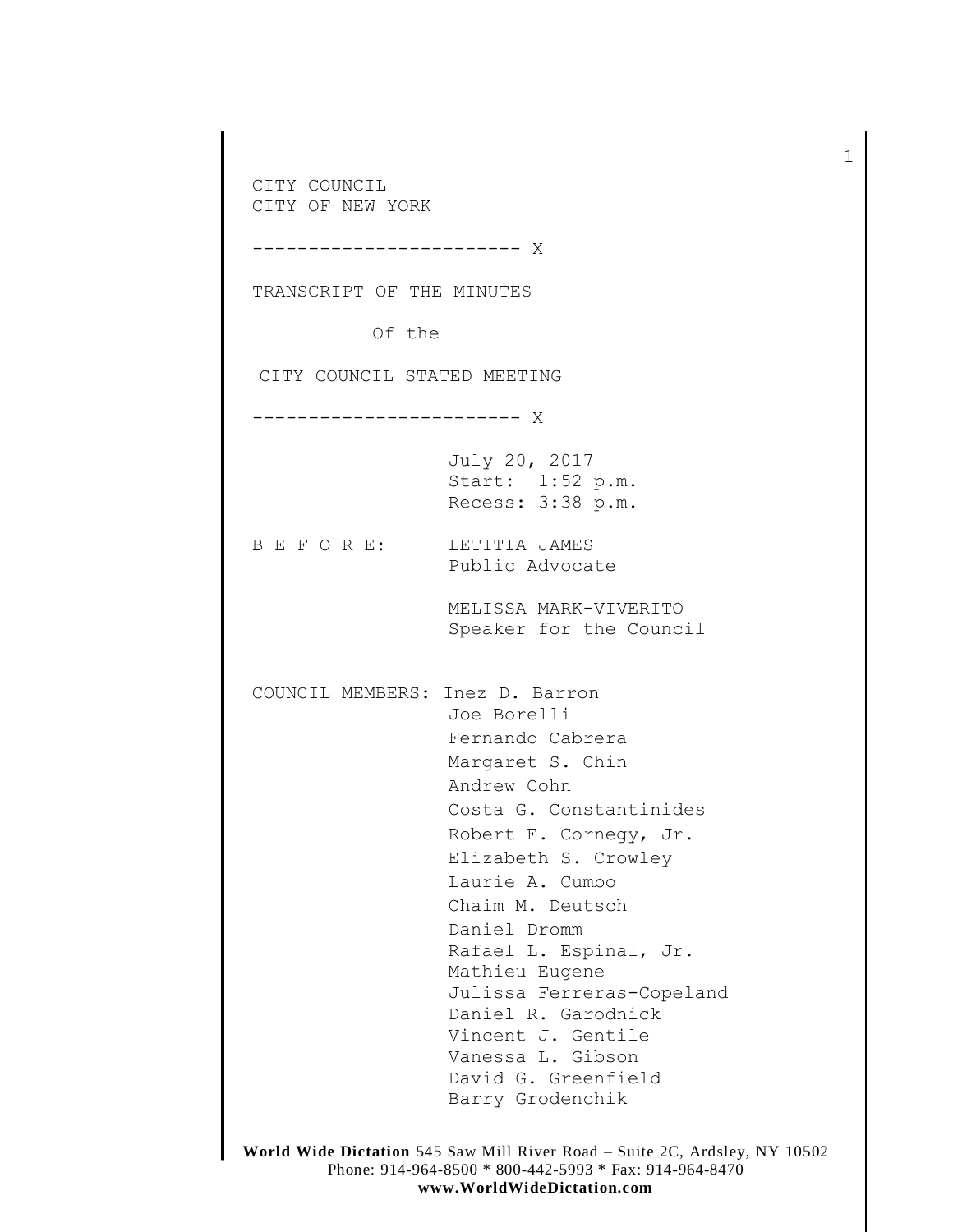Corey D. Johnson Ben Kallos Andy L. King Peter A. Koo Karen Koslowitz Rory I. Lancman Brad S. Lander Stephen T. Levin Mark Levine Alan N. Maisel Steven Matteo Darlene Mealy Carlos Menchaca Rosie Mendez I. Daneek Miller Annabel Palma Bill Perkins Antonio Reynoso Donovan J. Richards Ydanis A. Rodriguez Deborah L. Rose Helen K. Rosenthal Ritchie J. Torres Rafael Salamanca Mark Treyger Eric A. Ulrich James Vacca Paul A. Vallone James G. Van Bramer Mark S. Weprin Jumaane D. Williams Ruben Wills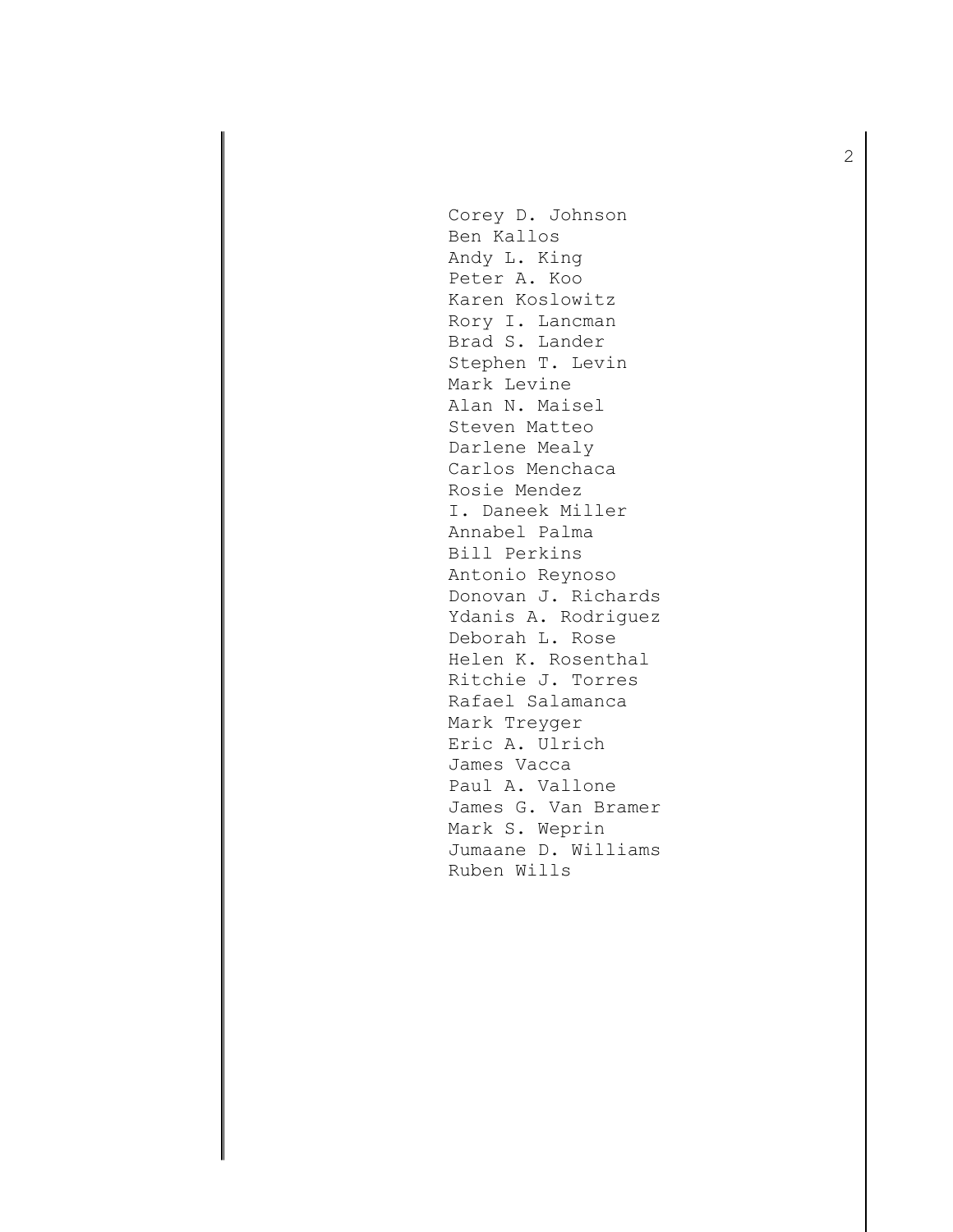# A P P E A R A N C E S (CONTINUED)

Reverend John King, Assistant to Pastor (Bishop Darren A. Ferguson) Mount Carmel Baptist Church 348 Beach 71st. Avenue, Far Rockaway N.Y. 11692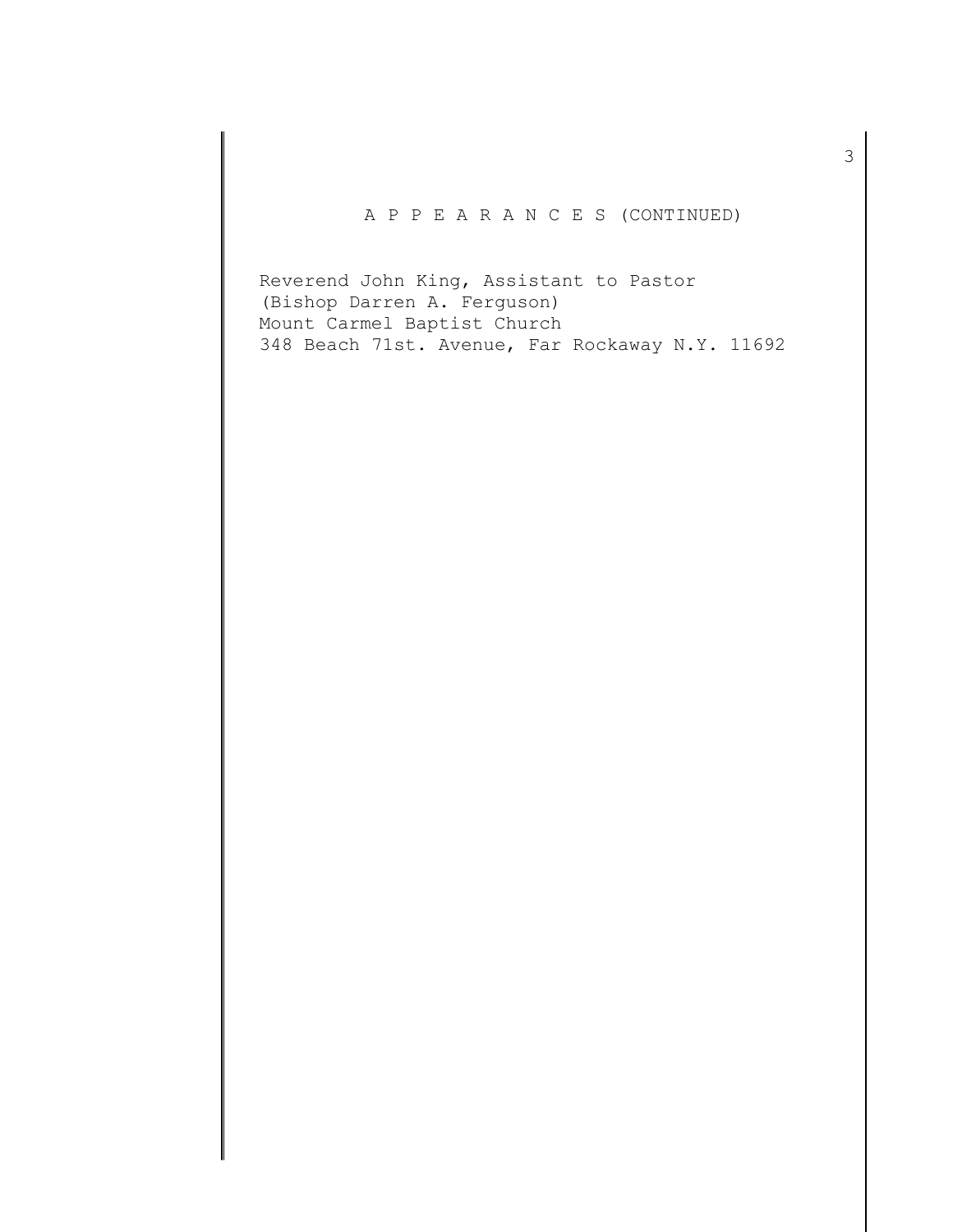1 2 3 4 5 6 7 8 9 10 11 12 13 14 15 16 17 18 19 20 21 22 23 24 25 CITY COUNCIL STATED MEETING 4 So, once again, please find your seats. [gavel] [sound check, pause] CLERK: We are beginning momentarily. [background comments] Can we have quiet in the chambers please? PUBLIC ADVOCATE JAMES: [interposing] Quiet in the Chambers. CLERK: Once again, please find your seats and silence all electronic devices. Thank you. PUBLIC ADVOCATE JAMES: Everyone please find a seat. Quiet in the Chambers. We're about to begin as members approach and enter into the Chambers. [pause] SPEAKER MARK-VIVERITO: [background comments] Alright, so we're going to start off ceremonials. It seems like it's going to be kind of a long Stated. Let's hope not. So, first and—and I see our former colleague, Council Member Barron is here, Charles Barron is here. [applause] Welcome Charles. So, first for a ceremonial is by the—by council—by the Staten Island Delegation, but headed by our Minority Leader Steve Matteo, and Council Member Borelli and Rose if you can come up here as well, as well as all of the—those that are being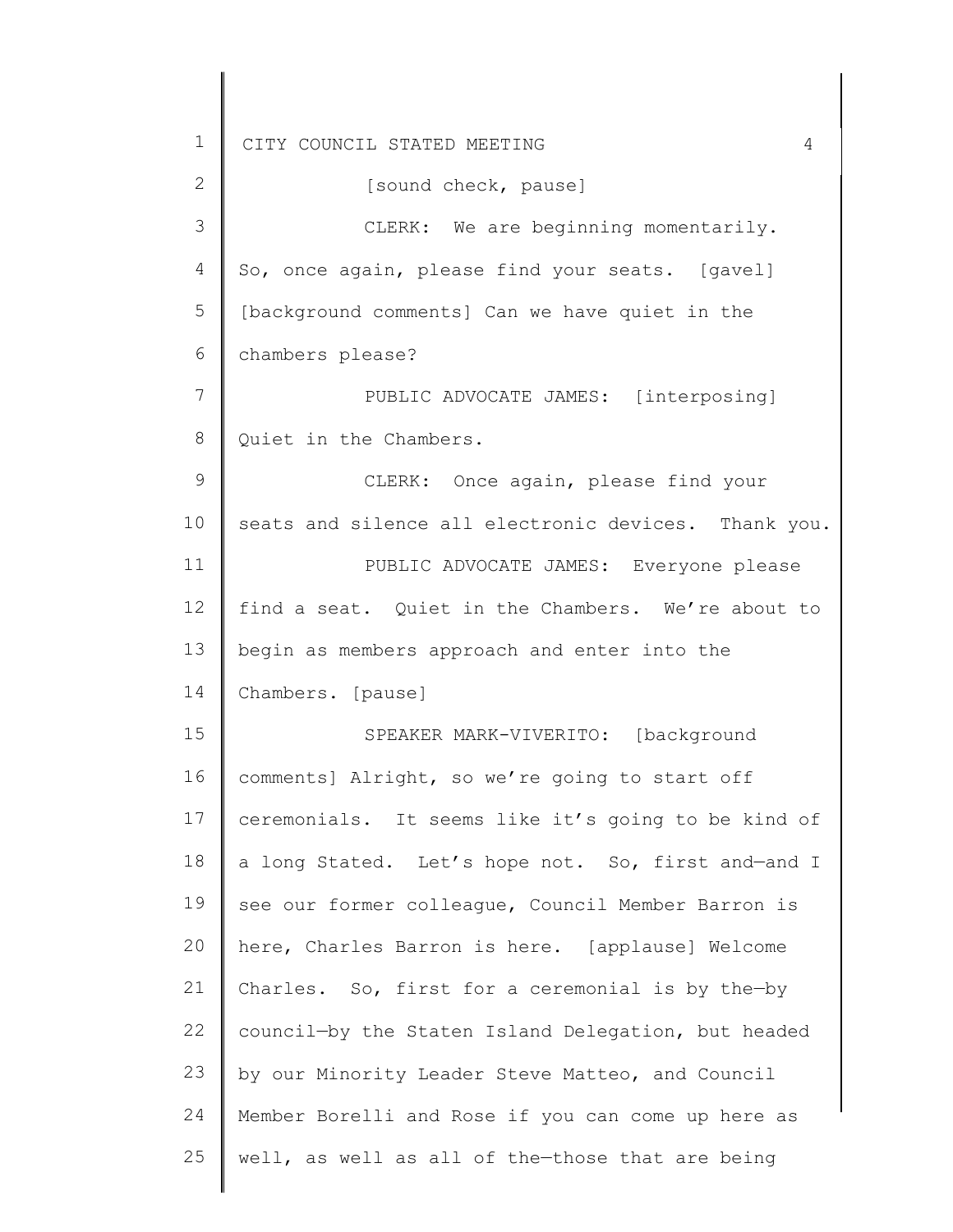2 3 4 5 6 7 8 9 10 11 12 13 14 15 16 17 18 19 20 21 honored today. We have Susan Wagner High School Falcons Softball Team is being recognized. [cheers/applause] Wow, yes. We don't have enough women in this Chamber, so you're making up for a lot of that, you now. We keep talking about the lack of women in this Council. This is probably some of our future leaders right here standing before us. So, this young women's softball team as one, the first PSAL Softball City Championship in the school's history. So, let's give them a round of applause. [applause] That is the one sport I played in high school. I was not that good at it, but I did play softball. I played outfield yes. So, I know how. [background comments] Right, that's right. I pitched—I pitched the winning, right? Did we win last year? We won, we won. So, I pitched to it. Okay. So, I'm going to hand it over to Minority Leader Steve Matteo. COUNCIL MEMBER MATTEO: Thank you, Madam Speaker and welcome to City Hall to our—our—our great

22 23 24 25 PSAL champs, our Susan Wagner Girls Softball team. Give then another round of applause. cheers/applause] I want to thank the coaching staff Marco and I our Athletic Director Scott McBratney and—and you—you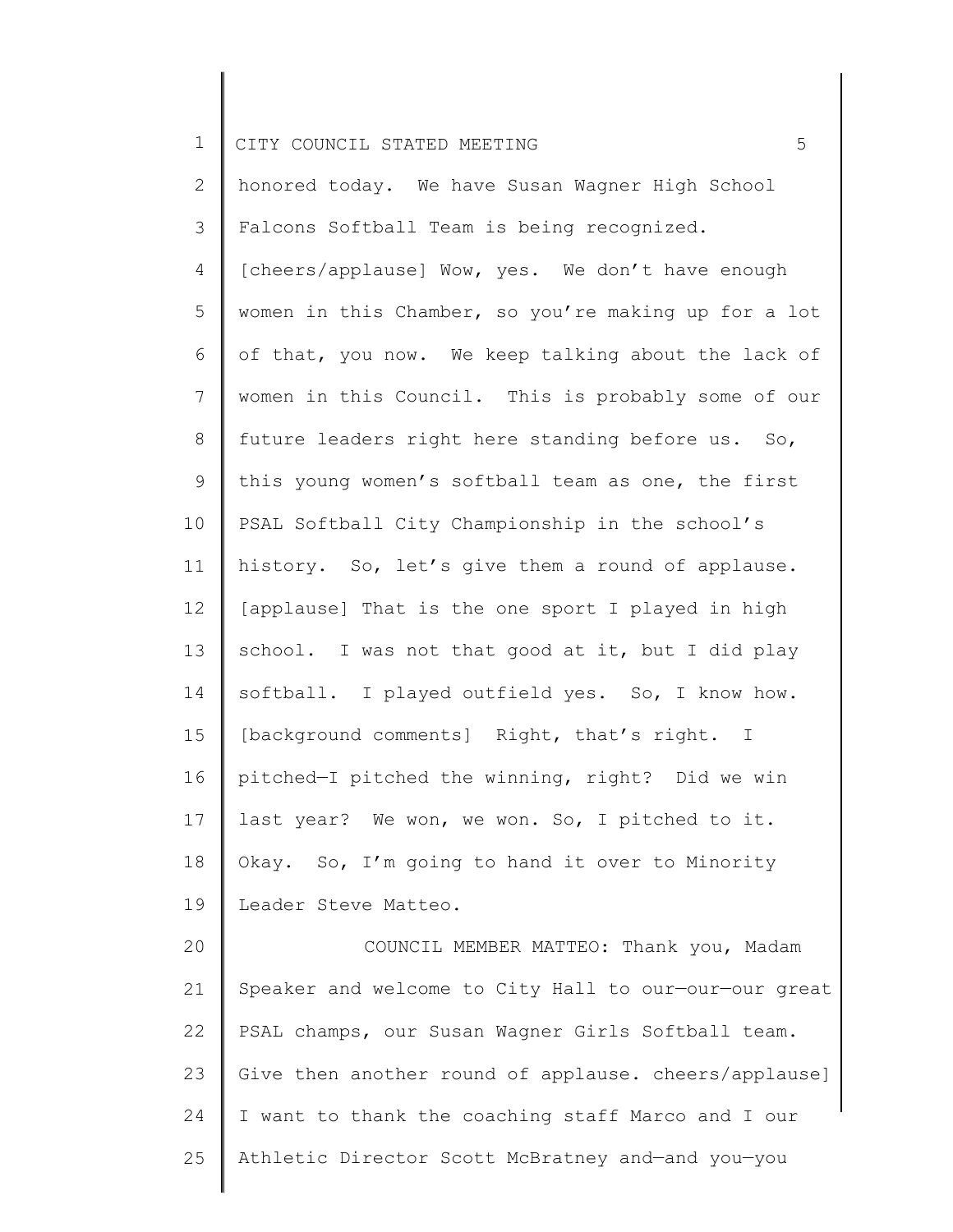2 3 4 5 6 7 8 9 10 11 12 13 14 15 16 17 18 19 20 21 22 23 24 25 find girls that have just been the epitome of Susan Wagner, and we're all very proud of you. I want to go over some highlights before we read the Proc on behalf of Council Member Borelli and—and I know Debbie Rose was around here. So, on June  $9<sup>th</sup>$  the Falcons won their first ever softball title with a convincing 11 to 5 win over the high school of Construction (sic) Red Hawks in the PSAL championship game at Saint Johns at Queens. The Falcons ended the season at 20 and 6, and this was the third—the third time for the charm for Coach Marco Altieri, a 13-year coach who guided the school to the championship game twice before in 2012 and 2015. Just in 2015, they lost the championship to Port Richmond, a certain Minority Leader's Alma Mater here. So, but this time they—they got their revenge with a 19 to 5 dropping of Port Richmond in the semi-final game. The standout this season was seeing the picture of Sam Lynagh-- See, you knew I was going to get you in—who went 4 for 5 with three doubles, two RBIs at the plate and pitched a complete game in the mound allowing two hit and runs and striking out six. She finished a perfect 5 and 0 in the playoffs, but this was a team, a great team effort, and every game in this special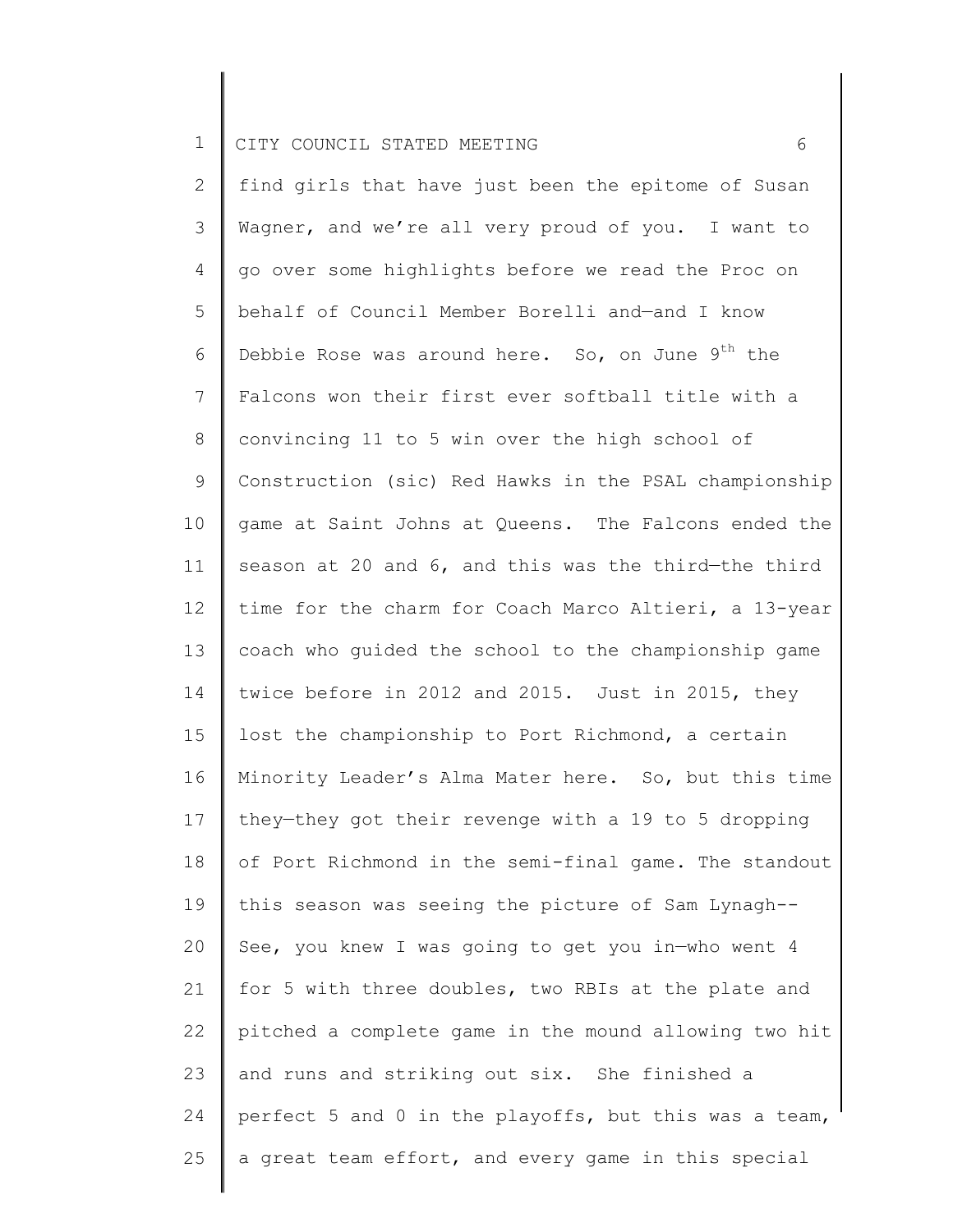25

2 3 4 5 6 7 8 9 10 11 12 13 14 15 16 17 18 19 20 21 22 23 24 season for the Falcons. They trailed early against the Red Hawks, but Lynagh gave the Falcons the lead in the top of the second with a two-run double to right. That was followed by an RBI single by Senior Sam D'Alessio to make the score 4 to 2. The Falcons never looked back. They hit 5 more runs in the third and fourth with Senior Catcher Nicola Roth collecting three RBIs, D'Alessio adding another RBI single. Sophomore outfield Zoe Cadel collecting two hits and senior Erica Olson adding a single. Altogether the team smacked 13 hits on their way to comfortable win. So today we're very proud of all of you. We're very proud of your on—on-the-field accomplishments, your off-the-field accomplishments. To our senior good luck in college. For everyone else we expect you to come back and have another great years. [background comments] So, on behalf of Joe Borelli, the Speaker and the rest of the Council, we're very proud of you. We'll have the Clerk read the proc. CLERK: Council City of New York Proclamation. The Council of the City of New York is proud to honor the Susan Wagner High School Falcon

Softball Team for their outstanding performance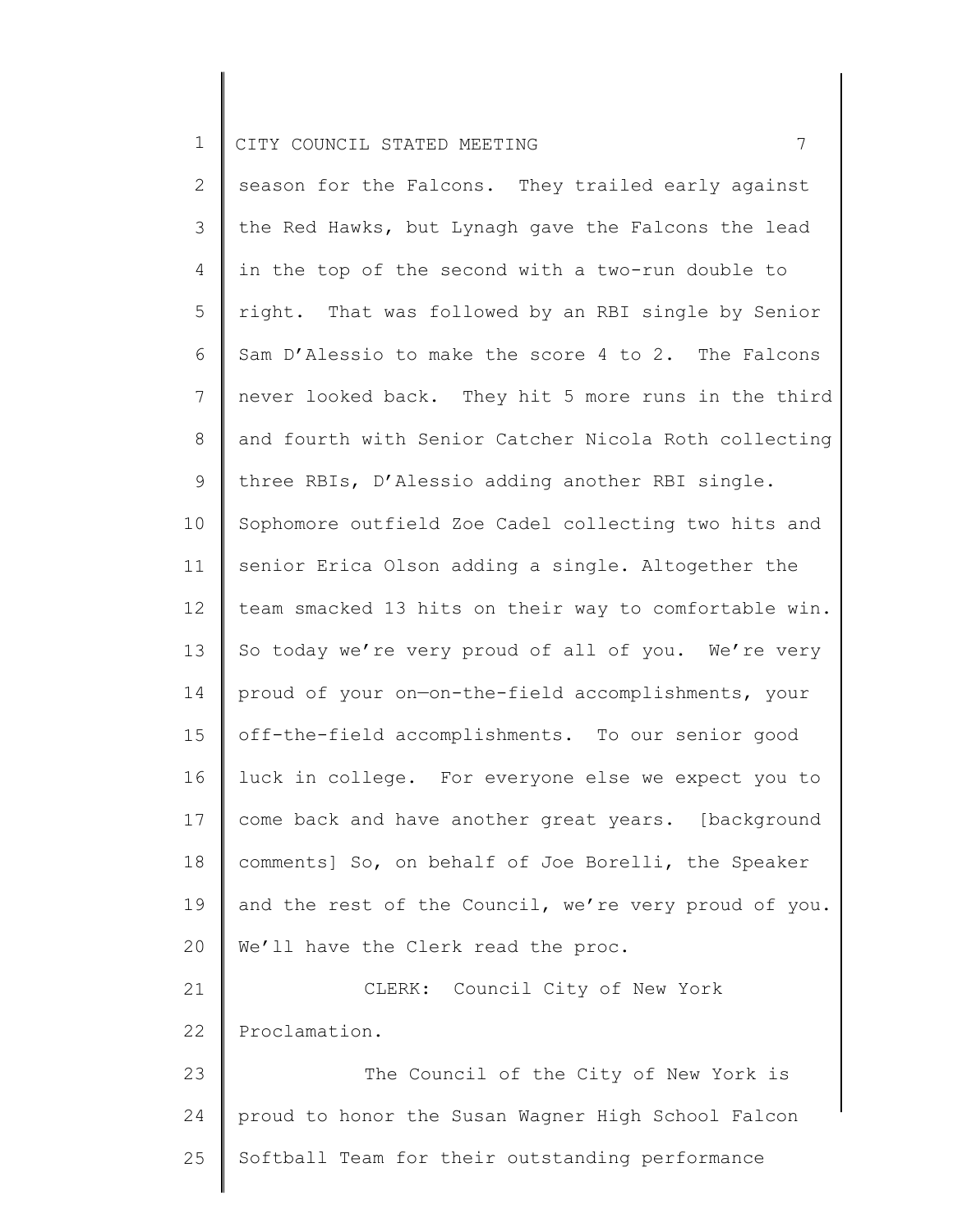1 2 3 4 5 6 7 8 9 10 11 12 13 14 15 16 17 18 19 20 21 22 23 24 25 CITY COUNCIL STATED MEETING 8 during the 2017 season for winning the first Public School Athletic League A softball city championship in the school's history; and Whereas, the Falcon Softball Team is comprised of four seniors, four juniors, four sophomores and two freshmen who proved their grit and skill when they defeated the High School of Construction 11 to 5 at Saint John's University Queens Campus on June 8, 2017; and Whereas, the Susan Wagner Falcon Softball Team has been guided to greater heights this season thanks to vision and leadership of Head Coach Marco Altieri and Assistant Coaches Tim McCall, Nicole Brocker and Paul Percoco. Working together they helped these young players develop the skills they needed to put their dreams within reach while also inspiring them to dream even bigger. As a result, they overcame very challenging opponents to win the PSAL A Softball City Championship; and Whereas, the 2017 Susan Wagner High School Falcon Softball Team is comprised of 14 excellent players, and they are Zoe Cadle, Christina Carlos, Samantha D'Alessio, Antonia Greco, Samantha Lynagh, Kennedy Mack, Jacqueline Mills, Erica Olson,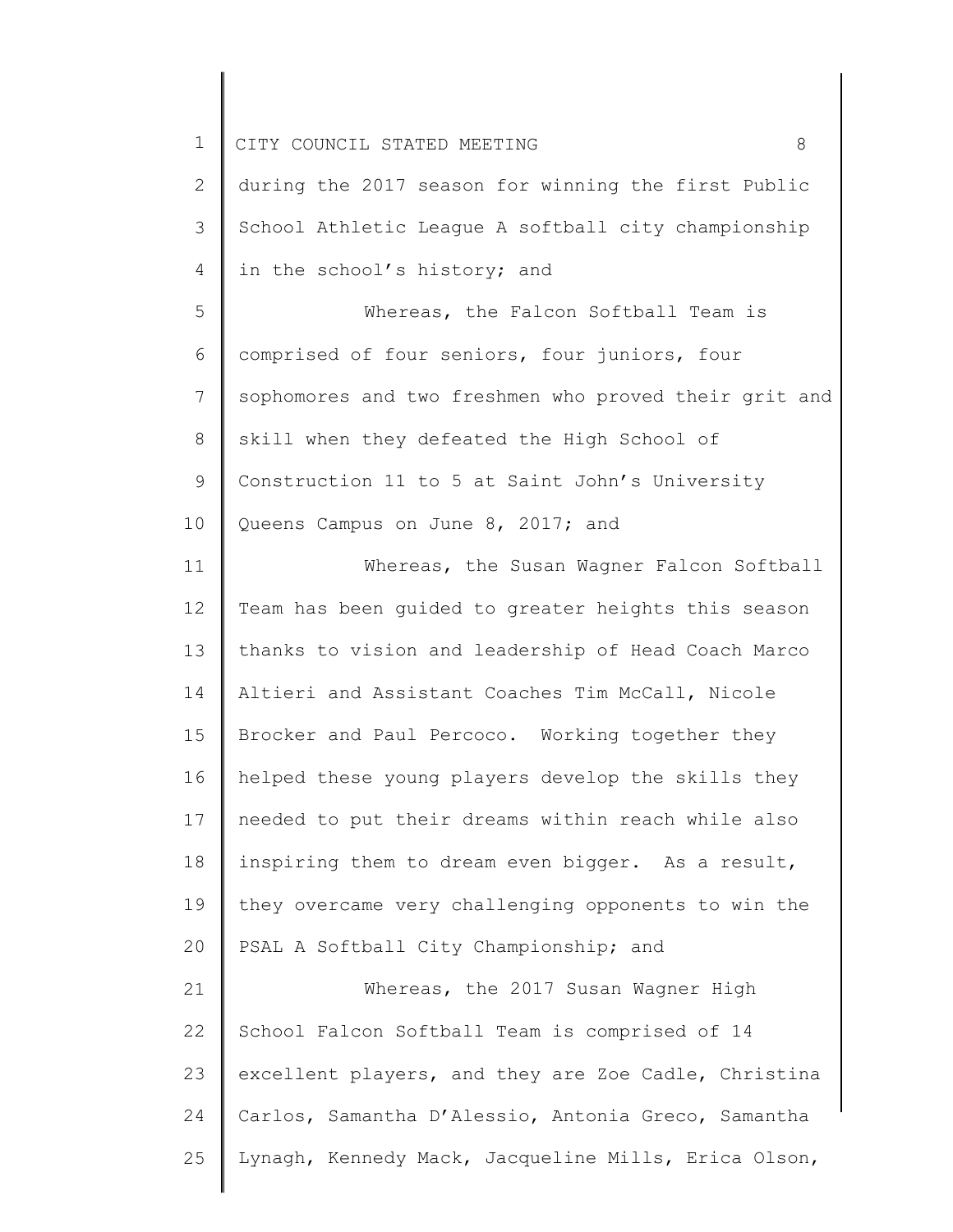2 3 4 5 6 Nicole O'Rourke, Sky Quanti,(sp?) Nicole Rivera, Stephanie Rybkiewicz, Gina Carbone and Nicole Williams. We commend these players for excelling in both their individual and collective efforts throughout the season.

7 8 9 10 11 12 13 14 15 16 17 18 19 Now, therefore, be it known that the Council of the City of New York honors and congratulates the Susan Wagner High School staff and Softball Team for leading the school to its first victory in the 2017 Public School Athletic League A Softball City Championship. We wish them—we wish them continued success in all their future endeavors. Melissa Mark-Viverito, Speaker for the Entire Council, Steven Matteo, Minority  $50<sup>th</sup>$  District Staten Island, Deborah Rose Council Member 49<sup>th</sup> District Staten Island, Joseph Borelli Council Member 51st District Staten Island. COUNCIL MEMBER MATTEO: Thank you, Mike.

20 21 So, we're going to have Coach Mark Altieri come up and say a few words on behalf of the girls.

22 23 24 25 COACH ALTIERI: Thank you. [coughs] I want to start off by thanking the Speaker and Councilman Steven Matteo not only for the proclamation, but the honor of the invitation to City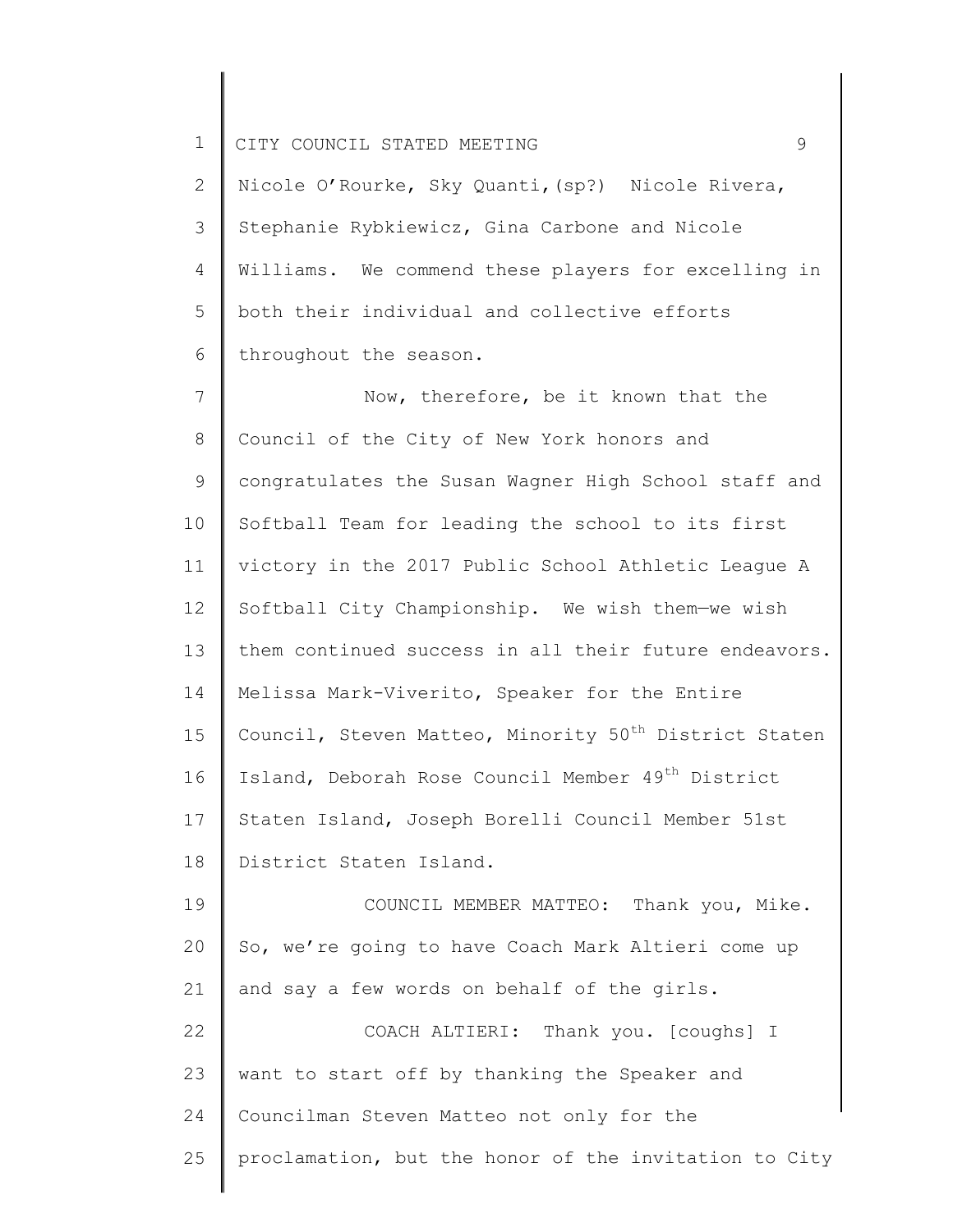2 3 4 5 6 7 8 9 10 11 12 13 14 15 16 17 18 19 20 21 22 23 24 25 Hall. I also want to thank everything that Steven Matteo does for Staten Island. Councilman Matteo's commitment to Susan Wagner High School doesn't go unnoticed. Recently he found the funds for us to redo our softball fields to update it. A few months later we won a softball city championship. [background comments] I may call you again. I like to remind my players and coaches that we're taking part in a journey full of experiences, and to appreciate all that we've done together. Today is truly a highlight for our school, the players, their families and the coaches. Besides girls having access to quality programs at Susan Wagner High School, it is important for them to see the positive figures in their community support what they do, and that is what our community has done for us. Council Matteo, on behalf of Susan Wagner High School and Softball Program, I would like to thank you once again for today and all that you do for Staten Island. [applause] COUNCIL MEMBER MATTEO: Thank you folks. Thanks a lot. Thanks to the Speaker and—and congratulations to the girls up--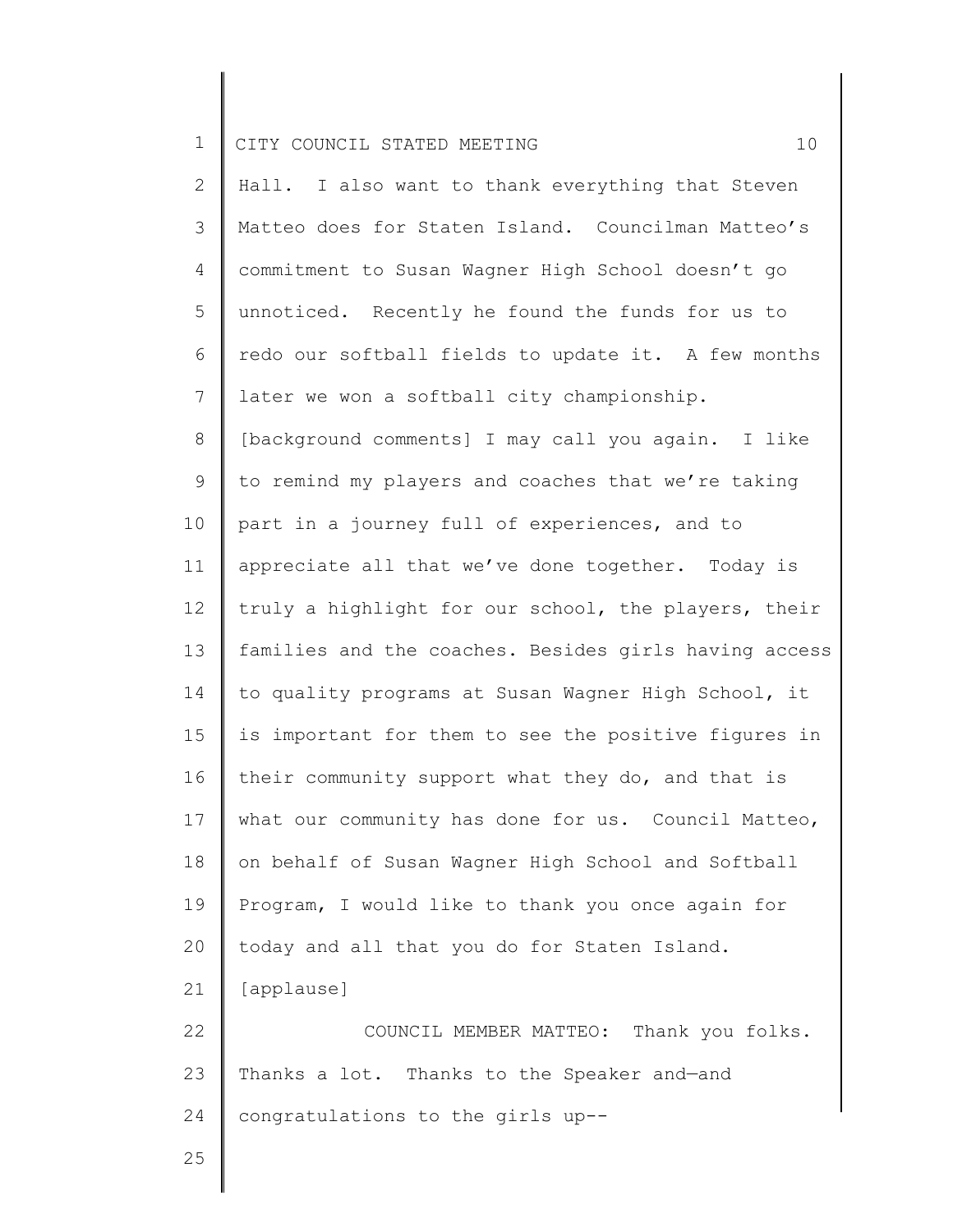| $\mathbf{2}^{\mathsf{I}}$ | SPEAKER MARK-VIVERITO: [off mic] No, I'm             |
|---------------------------|------------------------------------------------------|
| 3                         | not going to let her get away with that easily.      |
| 4                         | She's not going to get away. [on mic] We are not     |
| 5                         | going to have that. I know you don't want to speak   |
| 6                         | as the Captain, but we have to have one of the young |
| 7                         | women say something, right. [background comments]    |
| $8\,$                     | We're going to encourage. This is a leadership       |
| $\mathsf 9$               | development moment. We are women and we should not   |
| 10                        | be afraid to speak. So, let's-alright.               |
| 11                        | [cheers/applause] Just-just give us your name, your  |
| 12                        | age and what it means to you to have been part of    |
| 13                        | this team. [off mic] And you're speaking for all of  |
| 14                        | them. [background comments] [laughter]               |
| 15                        | My name is Kennedy Mack. I am junior at              |
| 16                        | Wagner High School. [cheers/applause] You hold this. |
| 17                        | [background comments] Winning the city championship  |
| 18                        | was absolutely amazing. The semis-first winning the  |
| 19                        | semis was beyond amazing beating Port Richmond and   |
| 20                        | then going to the championship, which was            |
| 21                        | unbelievable and finally winning the championship to |
| 22                        | Wagner was phenomenal.                               |
| 23                        | SPEAKER MARK-VIVERITO: Are you going to              |
| 24                        | win this year?                                       |
| 25                        | KENNEDY MACK: Yeah, that would great.                |
|                           |                                                      |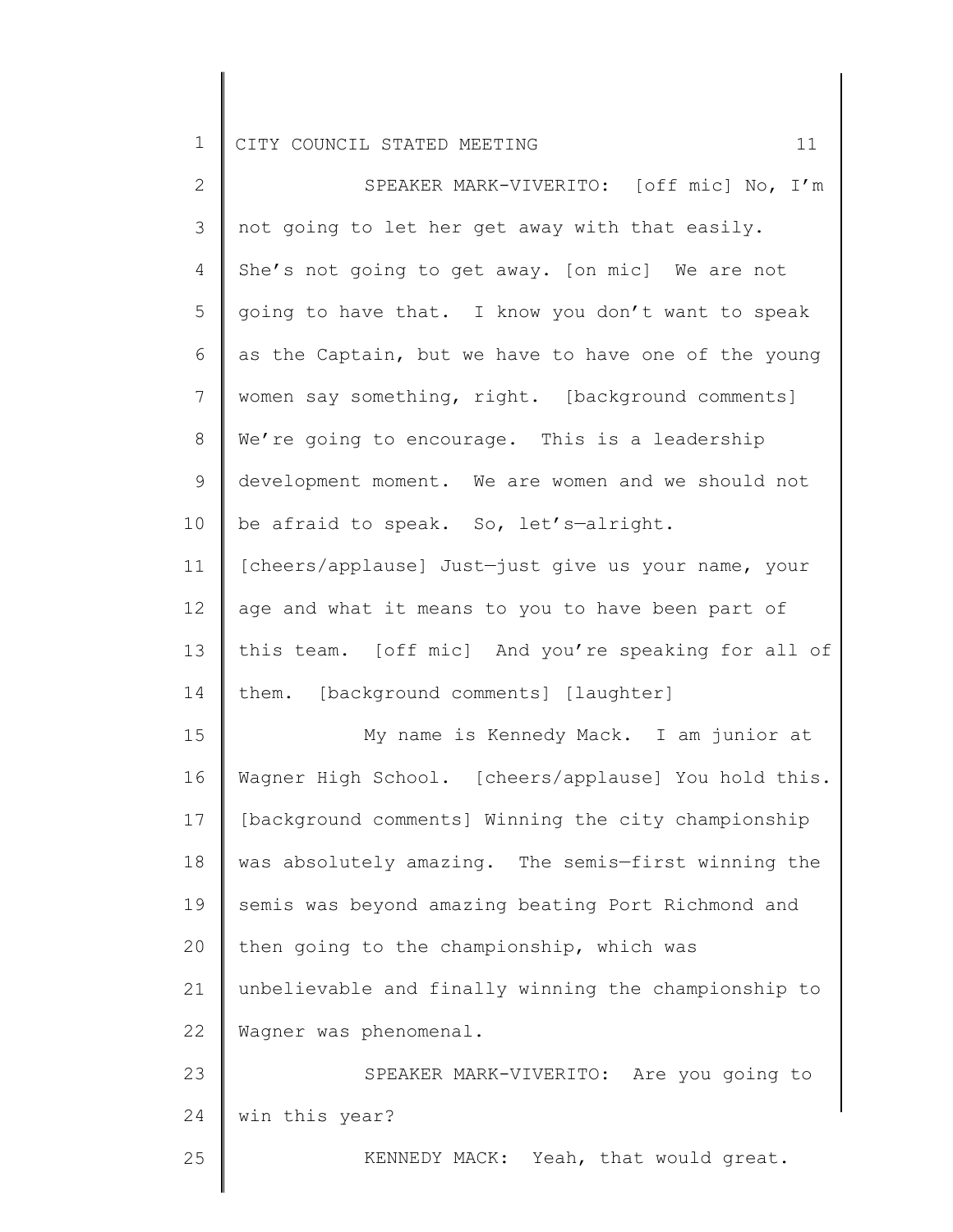| $\mathbf{2}$ | SPEAKER MARK-VIVERITO: [off mic] You                  |
|--------------|-------------------------------------------------------|
| 3            | might be on the team next year. [background           |
| 4            | comments] Alright. [cheers/applause] So proud right.  |
| 5            | [on mic] Congratulations to all of you. Alright,      |
| 6            | good luck and continue your-your studies. Hopefully   |
| 7            | see you all here next year. [background comments,     |
| $\,8\,$      | pause] All right, congrats. [cheers/applause]         |
| $\mathsf 9$  | Alright, the next ceremonial. [background comments]   |
| 10           | Alright the next ceremonial is Council Member Ydanis  |
| 11           | Rodriguez who is celebrating and honoring---          |
| 12           | PUBLIC ADVOCATE JAMES: [interposing]                  |
| 13           | [shushing for quiet]                                  |
| 14           | SERGEANT-AT-ARMS: Quiet, please.                      |
| 15           | PUBLIC ADVOCATE JAMES: Quiet in the                   |
| 16           | Chambers.                                             |
| 17           | SPEAKER MARK-VIVERITO: -- the Dominican               |
| 18           | Film Festival in New York for six years of stellar    |
| 19           | service to the community. Anyone that is here for     |
| 20           | the ceremonial those of you that are getting honored, |
| 21           | please come on up, and I'll hand the mic over to      |
| 22           | Ydanis.                                               |
| 23           | COUNCIL MEMBER RODRIGUEZ: Thank you.                  |
| 24           | Thank you Speaker and Julissa. No pressure but join   |
| 25           | us, Antonio, too. So the Dominican Council Member     |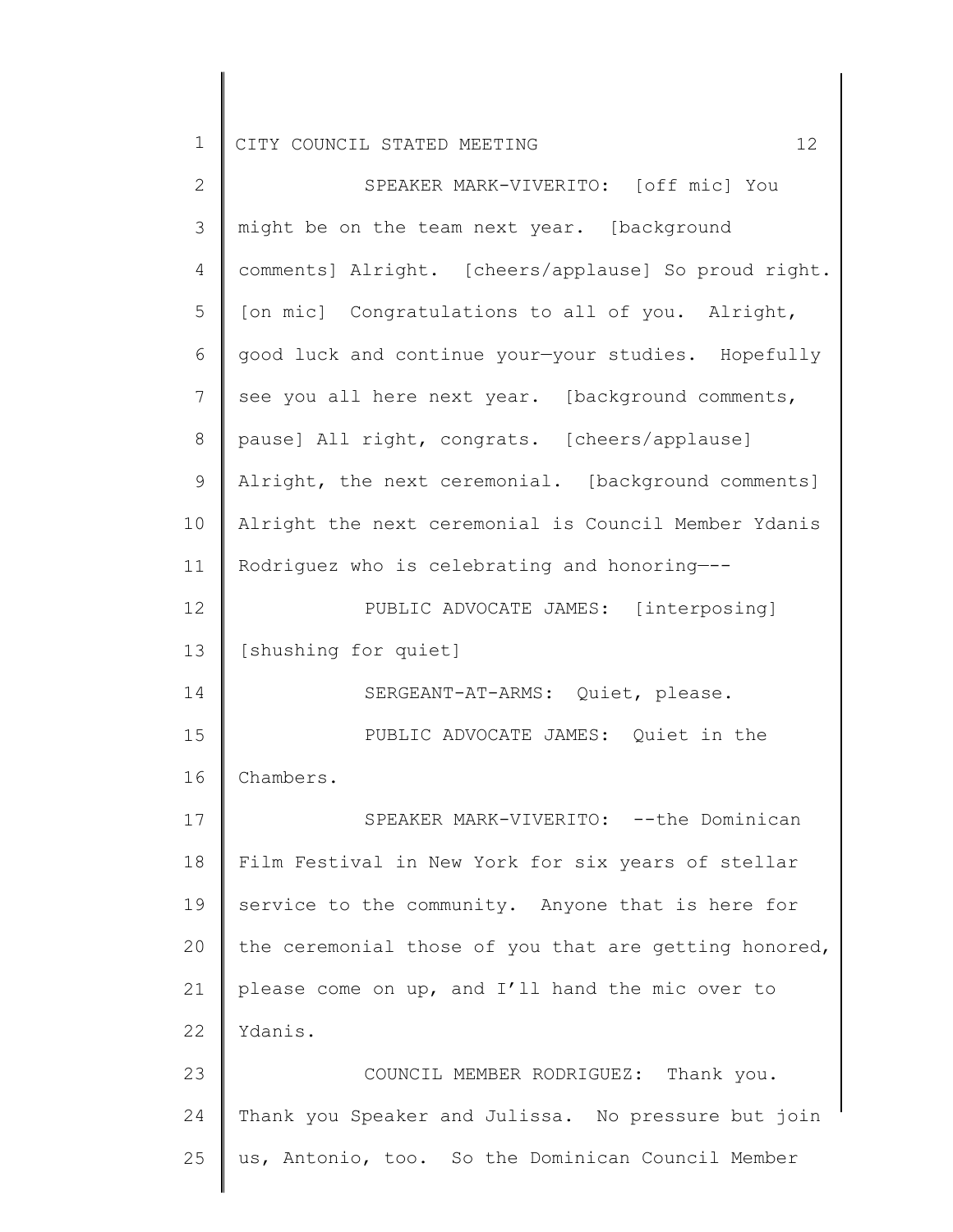2 3 4 5 6 7 8 9 10 11 12 13 14 15 16 17 18 19 20 21 22 23 24 25 and—and together with the rest of our colleagues here at the Council we want to recognize Armando Guareno and the rest of the team here. Mike Christian who was also from the United Palace as also Mino Laura who also run the-the People's Theater Project, and all his staff. Many of them volunteer for putting together the Sixth Dominican Film Festival. While it started very small, I remember when I organized the Dominican 2000 in February 2000, Armando was in the film school at City College. I asked Armando to put together a small component of the Dominican 2000 Conference and he would use 0201 at City College to start the Dominican Film Festival. Now, after being elected and being also working with Armando, this time around he has movies from all over the city. They are back in the aisle many Dominicans film directors here. This is the sixth one, and this one only—not only would take place at the United Palace but also 42nd Street. So, thank you Armando, and we wanted the Speaker and I and the rest of—of our colleagues we wanted to recognize the contribution and literacy for being able to put together the Sixth Dominican Film Festival, and with that, I call the Clerk to read the Proclamation.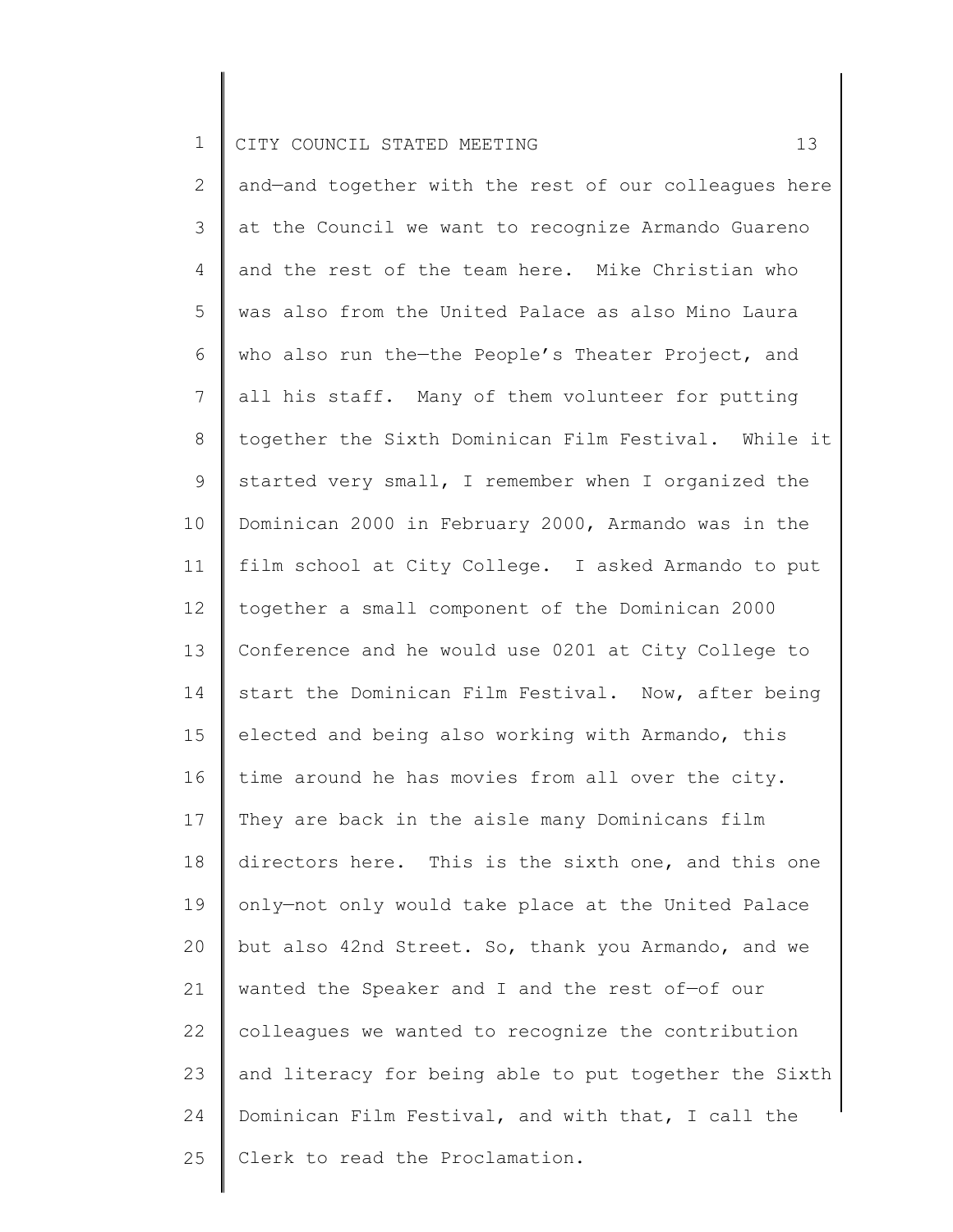2 3 CLERK: Council City of New York Proclamation.

4 5 6 7 The Council lf the City of New York is proud to honor the Dominican Film Festival in New York for six years of stellar service to the community; and

8 9 10 11 12 13 14 15 Whereas, since the Dominican Film Festival in New York made its debut in 2012, it has provided an important annual platform for promoting both a new generation of Dominican filmmakers as well as honoring established ones. It continues to strengthen the vital economic and cultural relationship of the Dominican Republic within the United States; and

16 17 18 19 20 21 22 Whereas, the Dominican Film Festival in New York celebrates, enriches and reaffirms the Dominican cultural identity across the five boroughs and raises awareness of the meaningful and enduring contributions the Dominican Diaspora have made to made to New York, to the United States and to the whole world; and

23 24 25 Whereas, the Dominican Film Festival in New York exposes new audiences to Dominican—Dominican cinema, culture, history, politics and social life of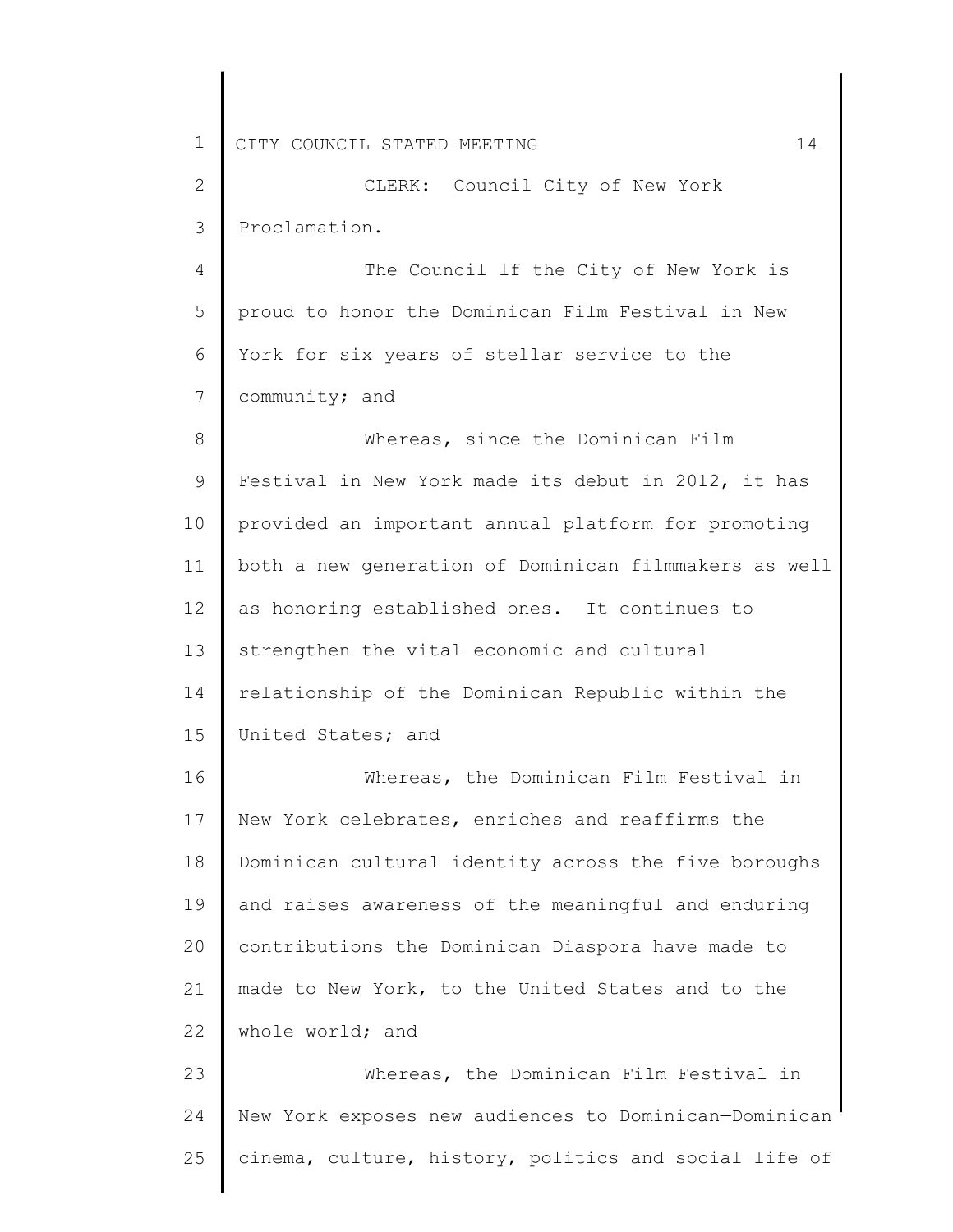| ᆠ |  | CITY COUNCIL STATED MEETING |  |  |  |  |  |  |
|---|--|-----------------------------|--|--|--|--|--|--|
|---|--|-----------------------------|--|--|--|--|--|--|

| $\overline{2}$ | the country trough and aesthetic and engaging        |
|----------------|------------------------------------------------------|
| 3              | approach. This annual event also provides all film   |
| $\overline{4}$ | I liver an important opportunity to connect with and |
| 5              | increase their understanding of our city's diverse   |
| 6              | population. This year's festival programming also    |
| $\overline{7}$ | features the talent of 21 other Latin American       |
| 8              | countries; and                                       |

9 10 11 12 13 14 15 16 17 18 19 20 21 22 Whereas, in just a few years the Dominican Film Festival in New York has grown steadily in both size and prominence. It featured 20 films when it began in 2012. This year it will screen more than 70 films at seven venues including the New York City Landmark United Palace Theater in Washington Heights. Several shows in Time Square and at numerous other proud institutions in Northern Manhattan. The 2017, Dominican Film Festival in New York will also pay special tribute to Dominican-American Actress Dasha Palanko; and Whereas, we commend Armando Guareno, the Executive and Founder of Dominican Film Festival and his team for their tireless efforts to make the

23 24 Dominican Film Festival in New York what it is today. Their work has created an international spotlight for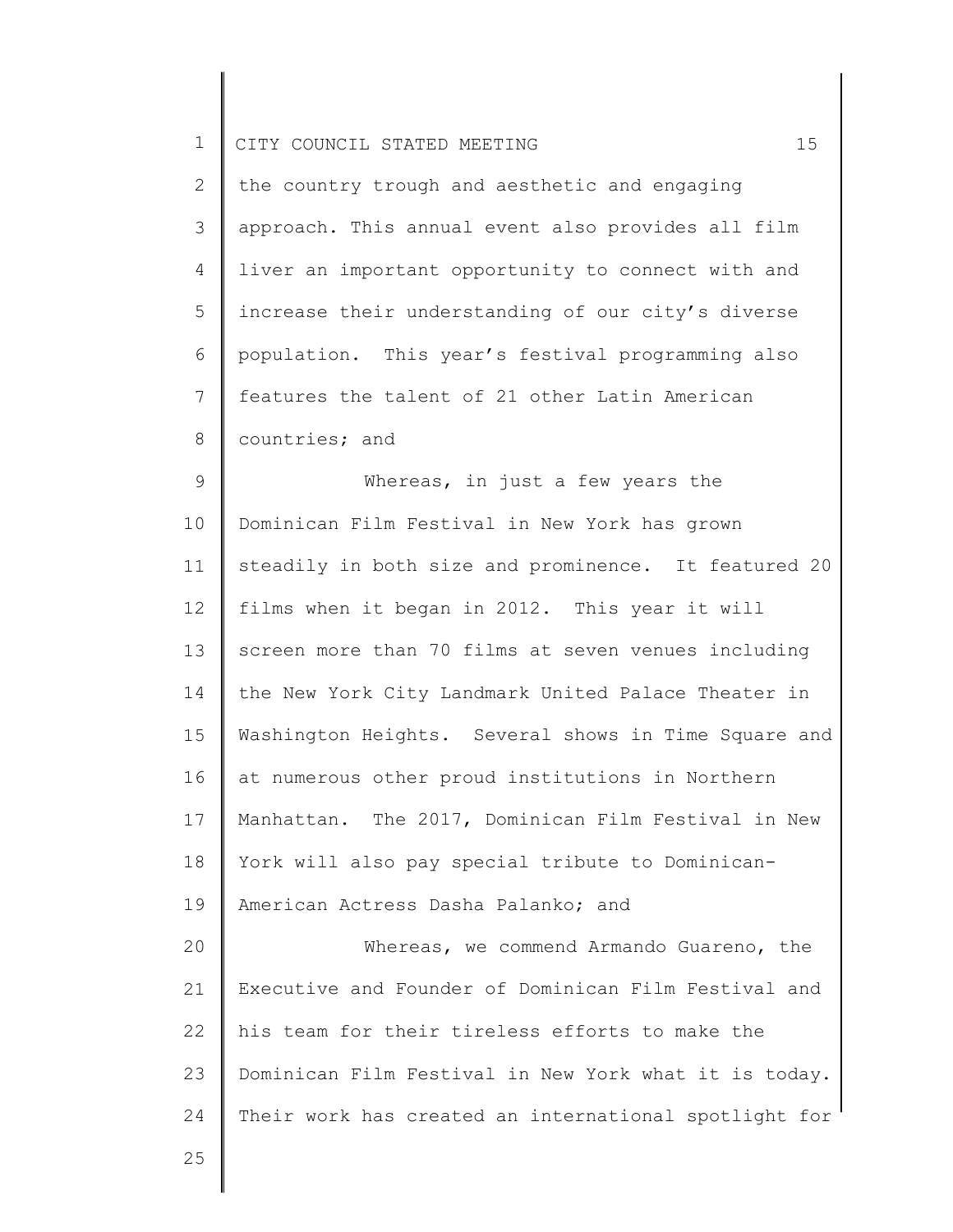| $\mathbf 1$  | 16<br>CITY COUNCIL STATED MEETING                     |
|--------------|-------------------------------------------------------|
| $\mathbf{2}$ | Dominican cinema that has made it a source of         |
| 3            | inspiration and enjoyment for all.                    |
| 4            | Now, therefore, be it known that the                  |
| 5            | Council of the City of New York proudly honors the    |
| 6            | organizers of the Dominican Film Festival in New York |
| 7            | for their outstanding service and achievements and    |
| 8            | wishes them continued success in the years ahead.     |
| 9            | Melissa Mark-Viverito, Speaker for the Entire         |
| 10           | Council, Ydanis Rodriguez, Council Member Tenth       |
| 11           | District Manhattan, Fernando Cabrera, Council Member, |
| 12           | Fourteenth District the Bronx, Julissa Ferreras-      |
| 13           | Copeland, Council Member Twenty-First District,       |
| 14           | Queens, Antonio Reynoso, Council Member Thirty-Fourth |
| 15           | District, Brooklyn and Queens, Rafael Espinal,        |
| 16           | Council Member Thirty-Seventh District Brooklyn.      |
| 17           | [cheers/applause]                                     |
| 18           | COUNCIL MEMBER RODRIGUEZ: Thank you.                  |
| 19           | SPEAKER MARK-VIVERITO: Fernando                       |
| 20           | Felicidal Hati (sp?) and all those that put this      |
| 21           | together any type of event of this size and-and being |
| 22           | expensive beyond one venue is very complicated        |
| 23           | getting the support financial and the interest of the |
| 24           | community. There's a lot at stake, but we know the    |
| 25           | value that these festivals are highlighting the       |
|              |                                                       |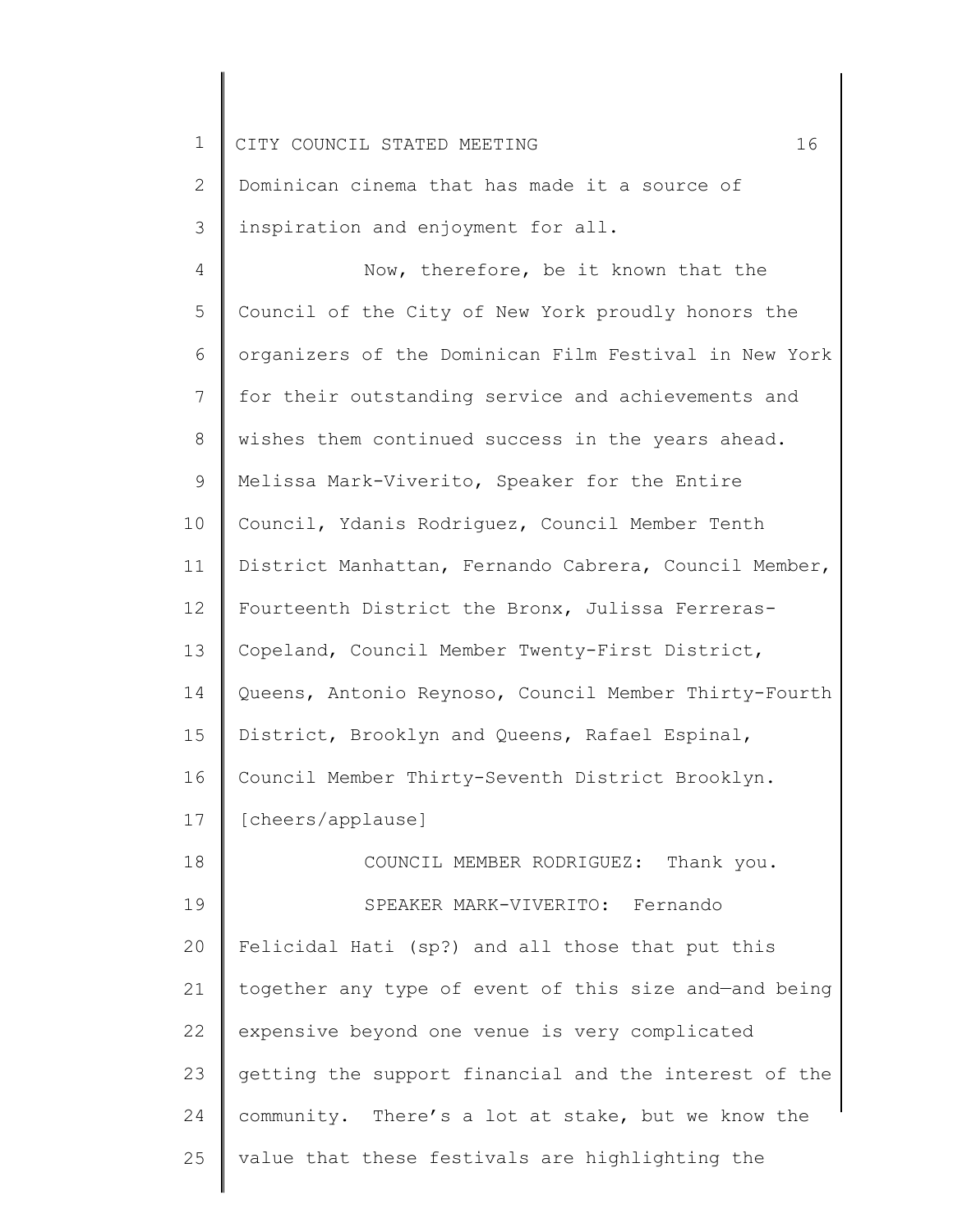| — <u>—</u> |  |  |  | CITY COUNCIL STATED MEETING |  |  |
|------------|--|--|--|-----------------------------|--|--|
|------------|--|--|--|-----------------------------|--|--|

2 3 4 5 6 7 8 diversity of our culture, the different points of view, the challenges and the struggles of the issues that we're tackling. So, it's a way of exposing a broader audience beyond the Dominican community. So, the realities that the Dominican community faces here and on the island. So, thank you very much for that and would lover to hear a few words from you.

9 10 11 12 13 14 15 16 17 18 19 20 21 22 23 24 25 ARMANDO GUARENO: Thank you very much. First of all, I want to thank the City Council, and I want to thank my dear friend Ydanis Rodriguez because he's one of the main supports of the Dominican Film Festival. Besides that we are very good friends and brothers. We have known each other for 25 years, and the Dominican Film Festival started with a passion. They mean to represent the Dominican Republic in—in another platform. Like my slogan this year says: We are more than [Speaking Spanish]. We are also cinema, and from there I created this year's program thinking not only about Dominican film as an industry. In our Dominican a theme is a theme. This year I choose to program universal films, very unique films. For example I had film called the—the Haitian Experience in the Dominican Republic, which is a showcase of film that really explain the situation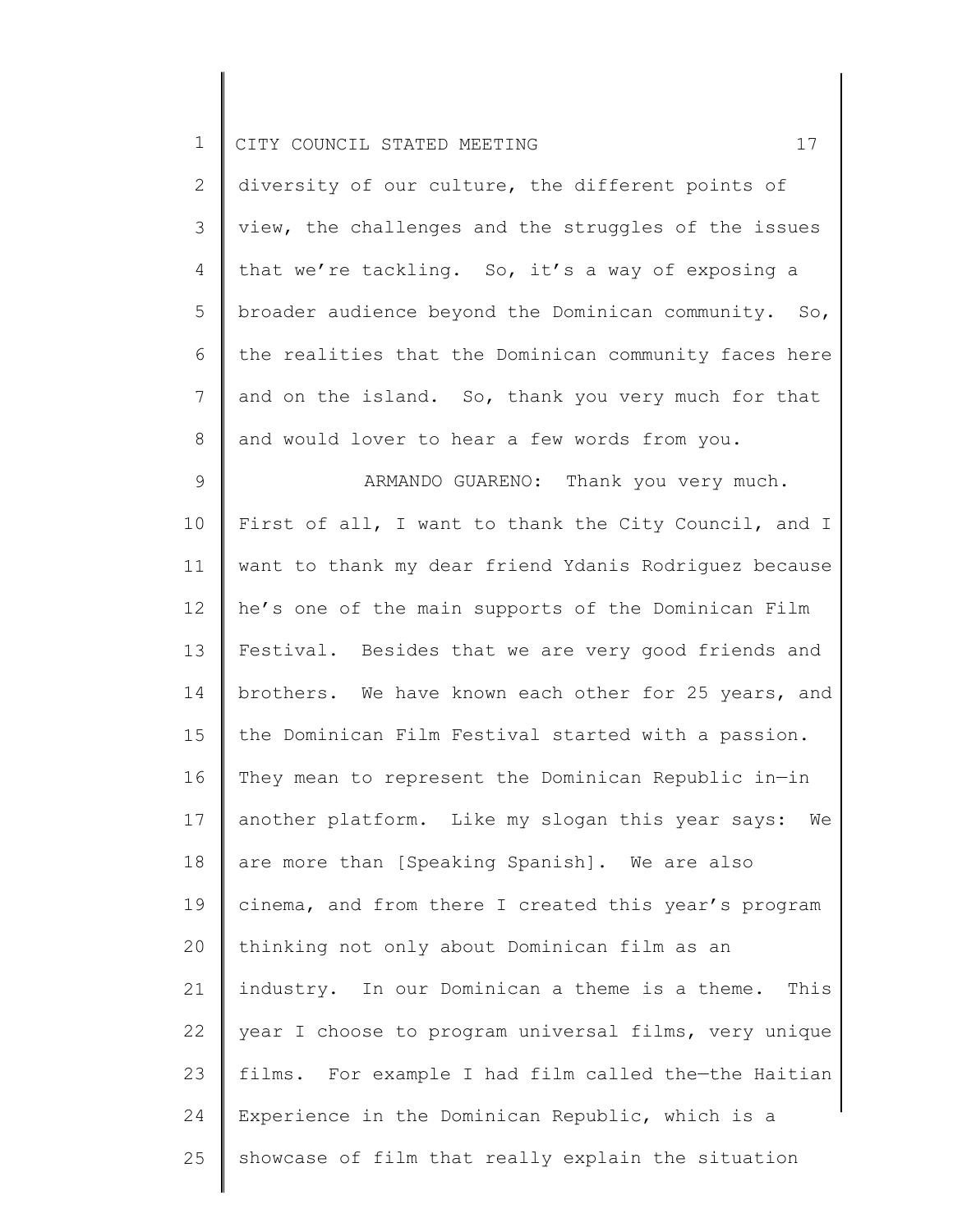| $\mathbf 1$    | 18<br>CITY COUNCIL STATED MEETING                     |
|----------------|-------------------------------------------------------|
| $\overline{2}$ | that is happening right there in the country of all   |
| 3              | these wealthy for the Diaspora, which is not          |
| 4              | different from the problem that we face here. I'm     |
| 5              | with this everyday. The Dominican Film Festival is a  |
| 6              | collaboration of-of many things. I always say it's    |
| 7              | not my film festival. I say it is my staff room       |
| 8              | festival. It is in my mind because I had a great      |
| 9              | staff that worked with me the whole year, and without |
| 10             | them it would be impossible to put such a huge event, |
| 11             | and every year we grow more, and every year I promise |
| 12             | that it's going to be better and better. Thanks a     |
| 13             | lot. [applause]                                       |
| 14             | COUNCIL MEMBER RODRIGUEZ: And, of                     |
| 15             | course, Armando not only bring together the Dominican |
| 16             | Film Festival, he's also been doing it for many       |
| 17             | years, the Children's Film Festival, and this         |
| 18             | festival would not take place without the art         |
| 19             | director of the United Palace who is here with us     |
| 20             | also. The opening night is going to be at the         |
| 21             | beautiful landmark building that we recently approved |
| 22             | at the Council and I would like for Mike, the         |
| 23             | Director of the United Palace Art Center to also say  |
| 24             | a few words. [background comments]                    |
| 25             |                                                       |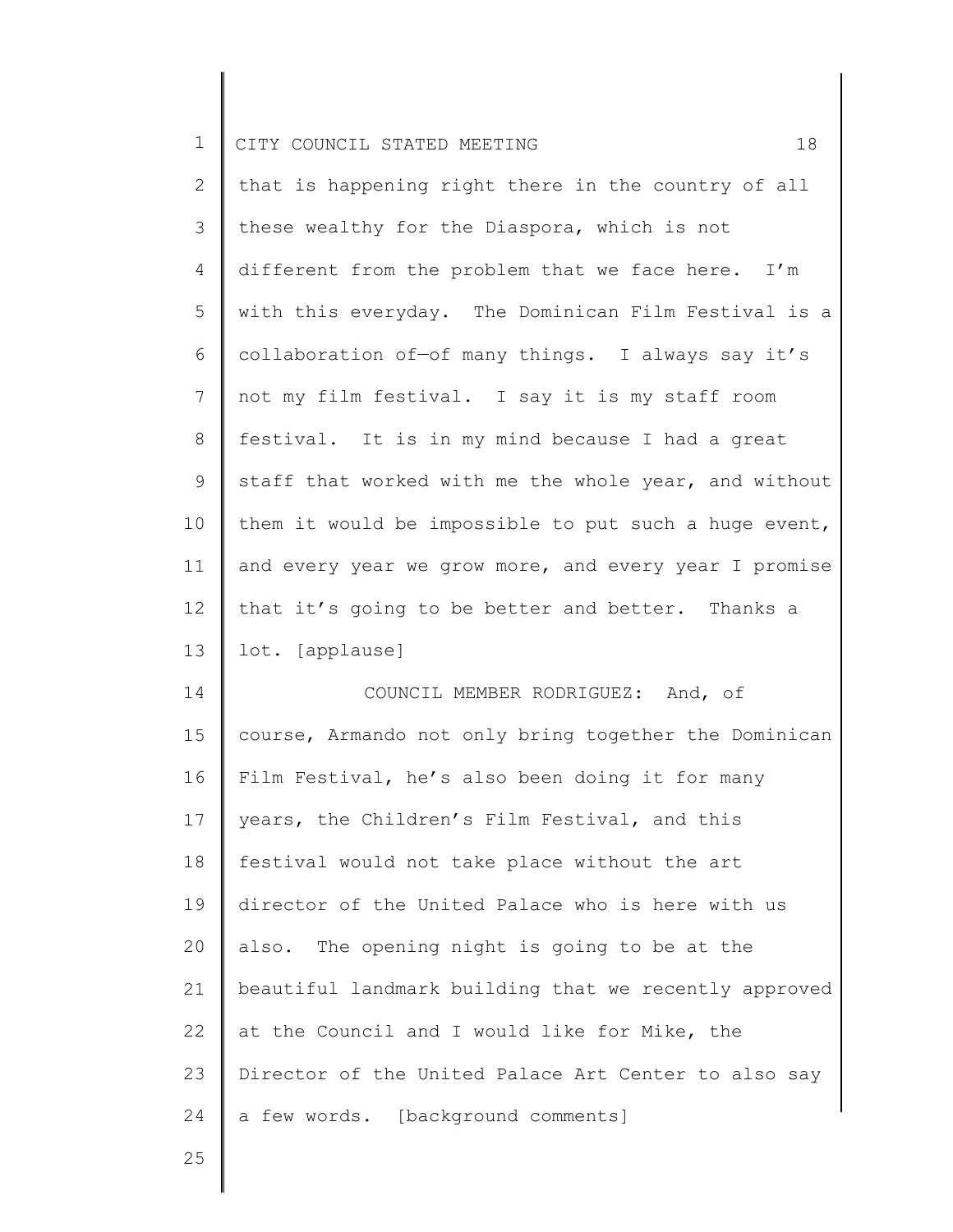25

2 3 4 5 6 7 8 9 10 11 12 13 14 15 16 17 18 19 20 21 22 23 24 MIKE FITELSON: The opening night again. We're reopening again. My name is Mike Fitelson the Executive Director of the United Palace of Cultural Arts. It's the non-profit Arts and Cultural Center at the United Palace, the historic landmark and ever so beautiful United Palace. We're always proud to have the Dominican Film Festival at the Palace. We think it's the—the most appropriate space to have such a seminal event as the opening night, and the family night of movies because it's the heart of Washington Heights, and I think for—for film lovers and for folks who are just looking for a night out on the town, it's the perfect place to show up and be transported into a completely different space, a completely different time and through the magic of cinema and the film festival we welcome everybody there next week, and thanks to Armando and Ydanis and the City Council for their ongoing support. [applause] SPEAKER MARK-VIVERITO: Thank you so much. Gracias. So, last but not least, I'm going to ask Council Member Gentile and the Brooklyn Delegation to come on up. [applause] When I saw the

description about this proclamation I remember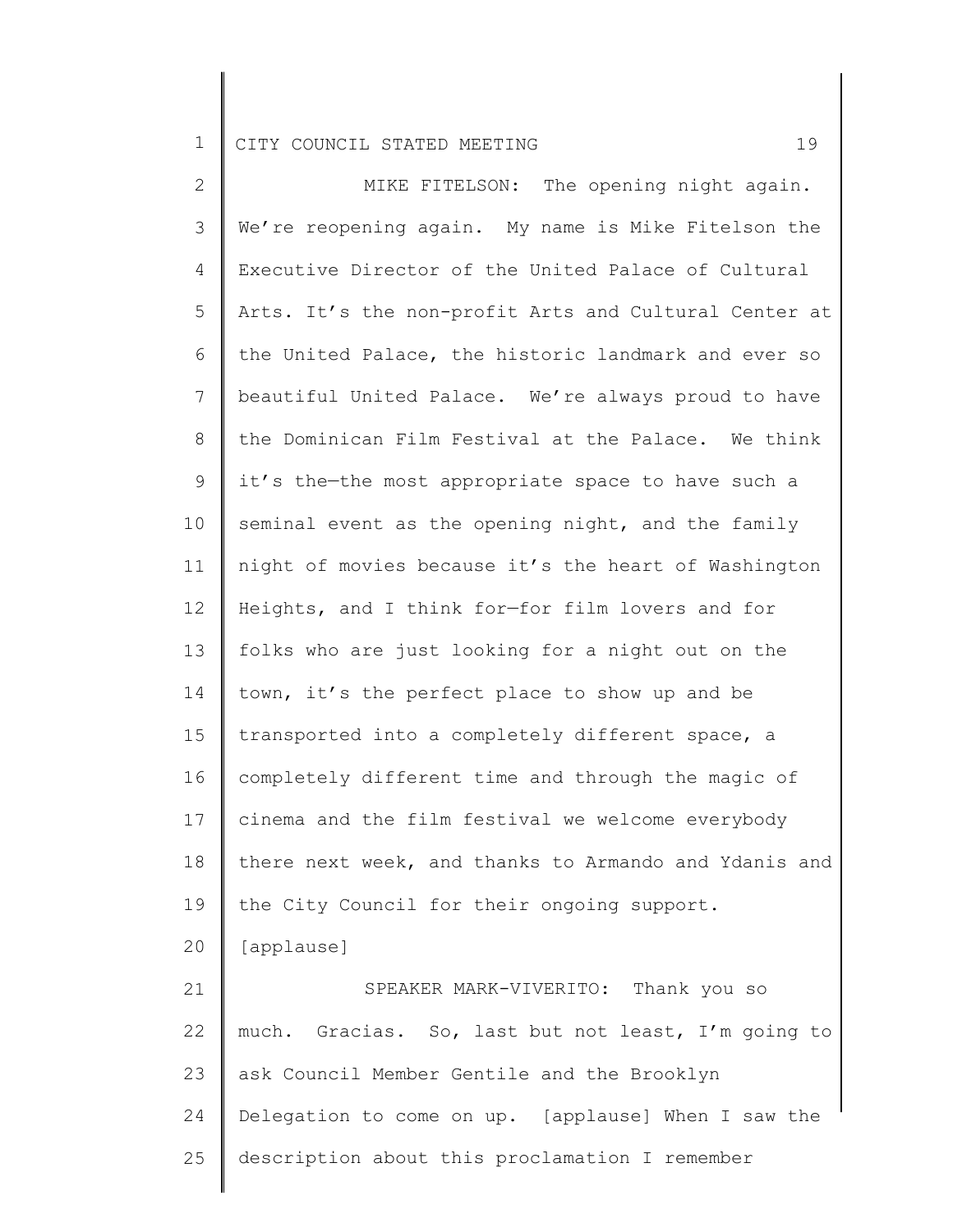2 3 4 5 6 7 8 9 10 11 12 13 14 15 16 17 18 19 20 21 22 23 24 reading about this story and these are really incredible stories of New Yorkers that we are really proud to be able to highlight here in the Council. We are the people's house. We are representatives for this wonderful, beautiful diverse city, and so today the Brooklyn Delegation and Council Member Gentile who is spearheading this are honoring Brooklynite Mark Ryan Kindschuh. Is that right? Kindschuh for his heroism in London following a terrorist attack on June  $3^{rd}$ . You know those of us that when we hear his story, and the Council Member will talk about it and we'll hear it in the proclamation, you really wonder if you were put in the same situation if you would do the same thing. There's always the hope in our hearts that we would, but we never know until we're faced with a situation like the one that he was faced and the measures that he took. So, definitely proud that you're here with us. Glad that we were able to honor you. Thank you to Council Member Gentile, and I'll hand the mic to him so we can hear a little bit more about this story and the incredible heroism of this New Yorker. Thank you for being here today.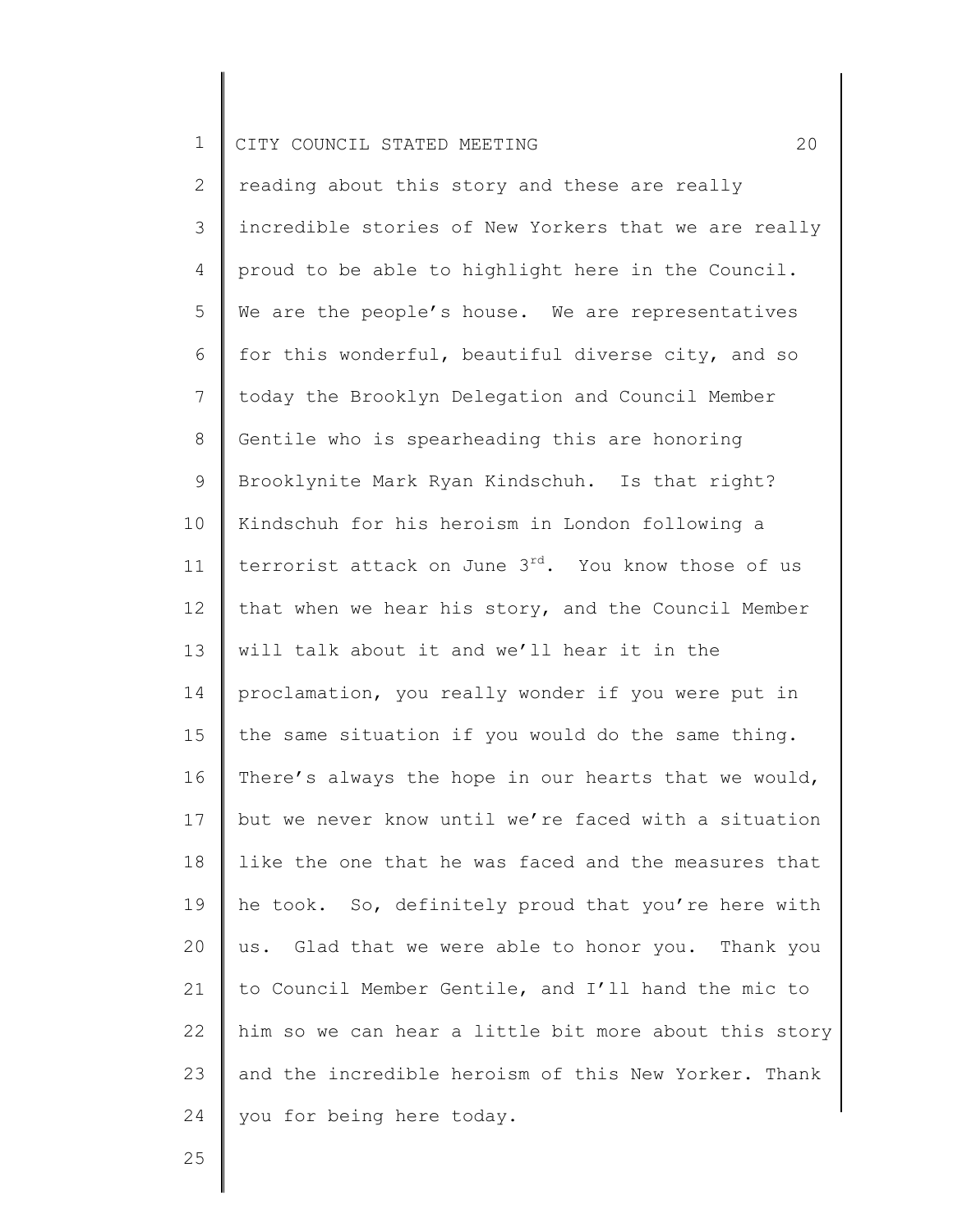2 3 4 5 6 7 8 9 10 11 12 13 14 15 16 17 18 19 20 21 22 23 24 25 COUNCIL MEMBER GENTILE: Thank you, Madam Speaker. Thank you very much, and thank you to my colleagues who are up here joining us, and it's true, it's really in emergencies that a person's character really comes out, and that was the case with—with a youngster Mark Kindschuh from my district who was raised in Bay Ridge, Brooklyn, went to local schools, then to Regis High School. He's now a student a Boston College, and he was studying abroad this summer in London, England. He's majoring in history and political science. He's a member of the ROTC and he's also interning this year, this summer in the Office of Senator Chuck Schumer. Now, on Sunday—on Saturday evening, July of June  $3^{rd}$ . I'm sorry, Saturday evening June  $3^{rd}$  while studying abroad, Mark was inside a bar with some of his classmates in the Borough Market in London, England as he was studying abroad when without warning terrorists swarmed in and began to attack innocent bystanders in the café. People scrambled, people ran out, but Mark stayed in the café and he tried to save a life of someone who was injured by the gunshots. He—he stayed throughout the chaos and the uncertainty. When he realized that the victim that was near him was shot in the head and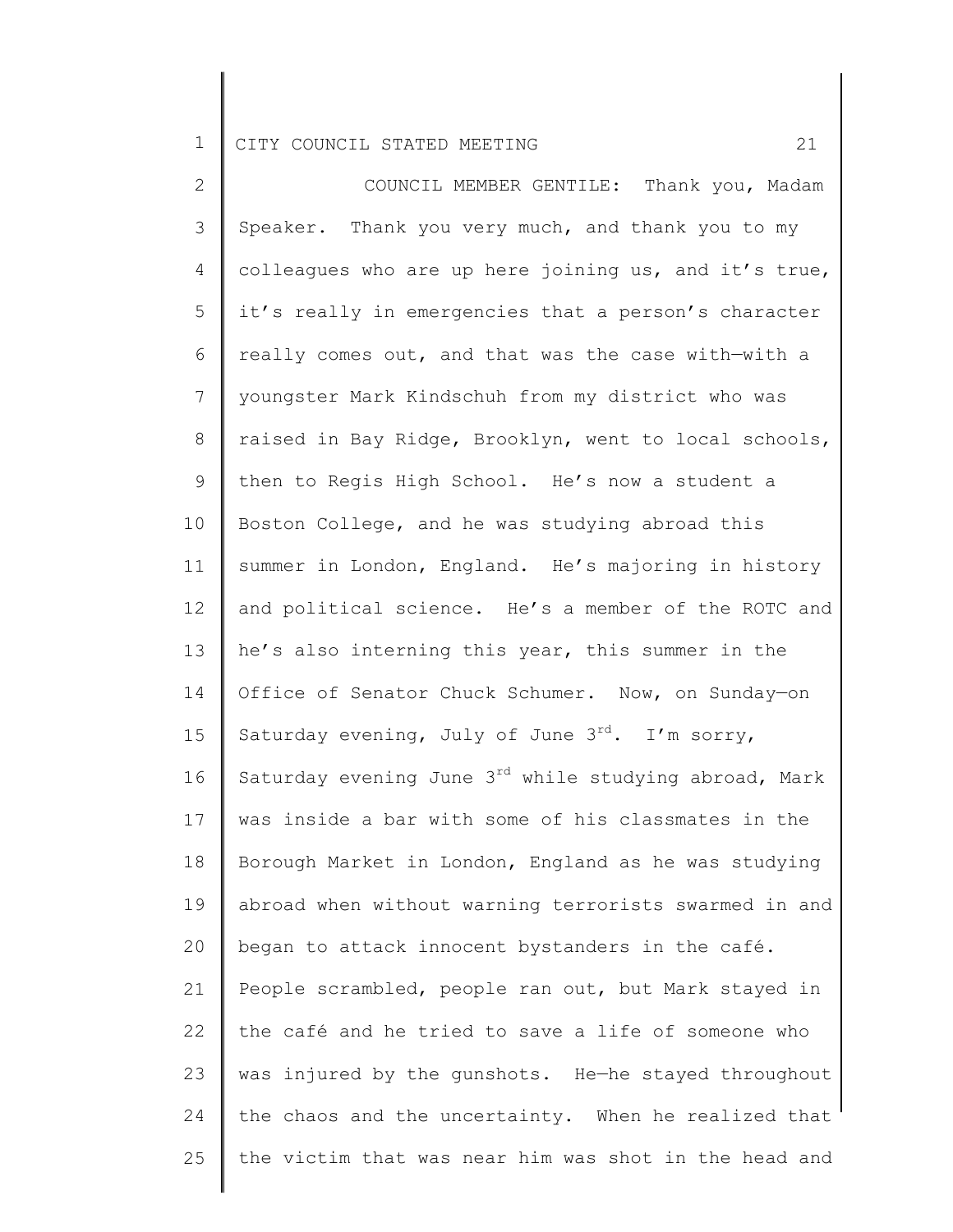2 3 4 5 6 7 8 9 10 11 12 13 14 15 16 17 18 19 20 21 22 23 24 25 was bleeding, he—Mark ran outside to try to find some medical help for the victim, but he was told to come back in because the bullets were still flying at that that. So, he came back into the café. Seeing that he was bleeding Mark acted on his own. He took the belt off from his—from his pants and he used it as a tourniquet on the head of the—of the injured person, and stayed with that injured person as long as he could until help arrived. So, Mark without—as others were running about, Mark stayed with this injured person. He really showed true character, true bravery and a true New York hero. So, it really is our pleasure to—to honor today Mark Ryan Kindschuh for his hero—heroism and for being a true a New Yorkers. [cheers/applause] And if the Clerk would read the proclamation. CLERK: Council City of New York Proclamation. The Council of the City of New York is proud to honor Mark Ryan Kindschuh for his extraordinary act of courage and his outstanding service to the community; Whereas, a person's true character is often revealed in emergencies, but it is shaped in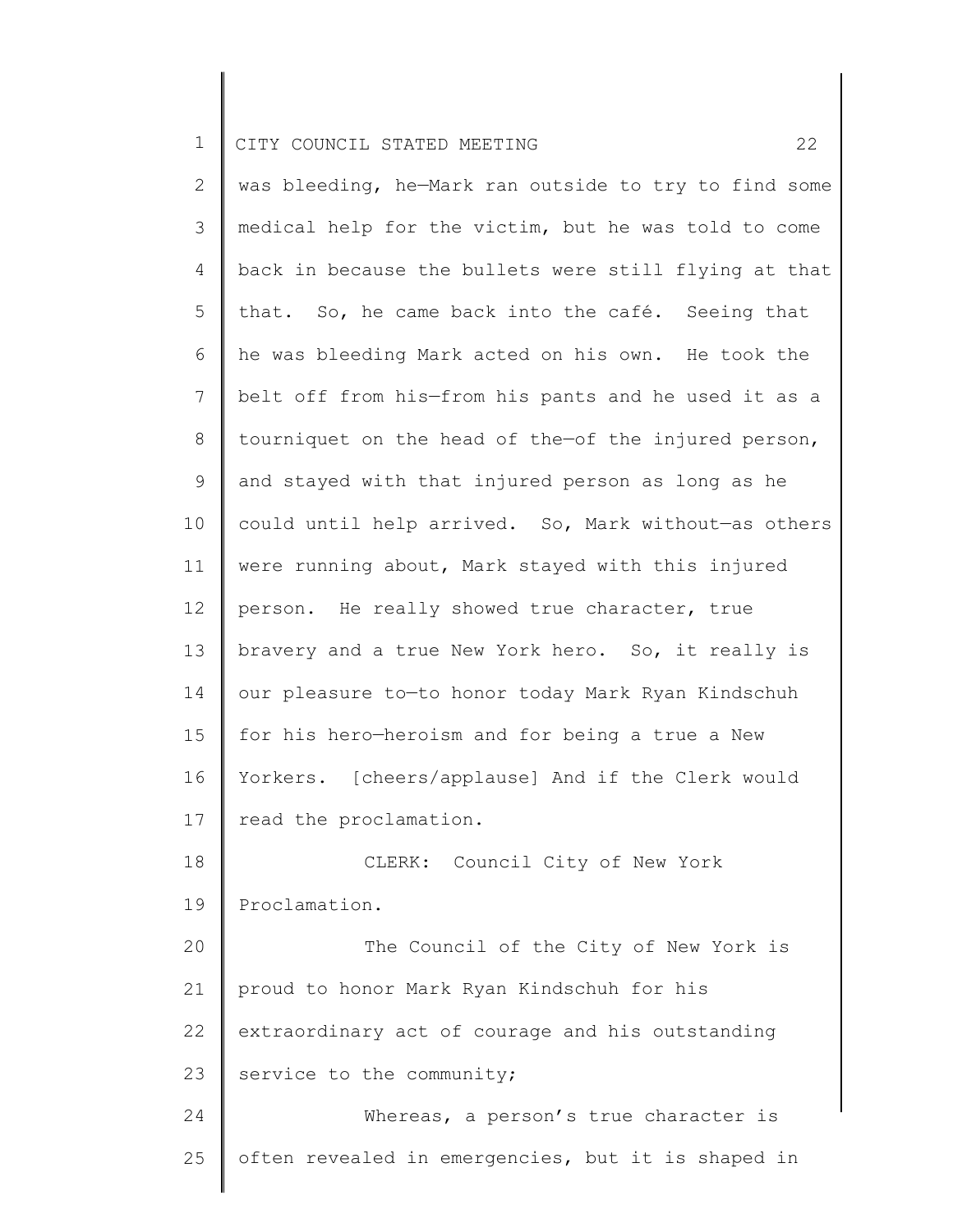| ᅩ |  | CITY COUNCIL STATED MEETING |  |  |  |  |  |
|---|--|-----------------------------|--|--|--|--|--|
|---|--|-----------------------------|--|--|--|--|--|

| $\overline{2}$  | one's daily life. Mr. Mark Kindschuh was raised in    |
|-----------------|-------------------------------------------------------|
| 3               | Bay Ridge, Brooklyn where he attended local Schools   |
| $\overline{4}$  | PS185, Genesis Xaverian (sic) and then onto Regis     |
| 5               | High School. He entered Boston College in 2015 and    |
| 6               | was studying abroad this summer in London, England.   |
| $7\overline{ }$ | Mark is majoring in history and political science and |
| 8               | will be interning at the Office of Senator Chuck      |
| 9               | Schumer this summer. Mark through his early years     |
| 10              | has clearly-has clearly demonstrated strong           |
| 11              | character; and                                        |

12 13 14 15 16 17 18 19 20 Whereas on the Saturday evening of June 3, 2017 while studying abroad, Mark was inside a bar and market—in Borough Market in London, England with his classmates when terrorists swarmed in and began to attack innocent bystanders. Instead of fleeing, he stayed to save a life without hesitation. Even throughout the chaos and uncertainty of what might happen next, he raced toward a wounded man and tended to his injuries; and

21 22 23 24 25 Whereas, Mark quickly identified that the victim was shot in the head. With bullets flying outside he ran out to ask for help only to be told to go back to cover. Mark then took matters into his own hands. He wrapped his belt around the man's head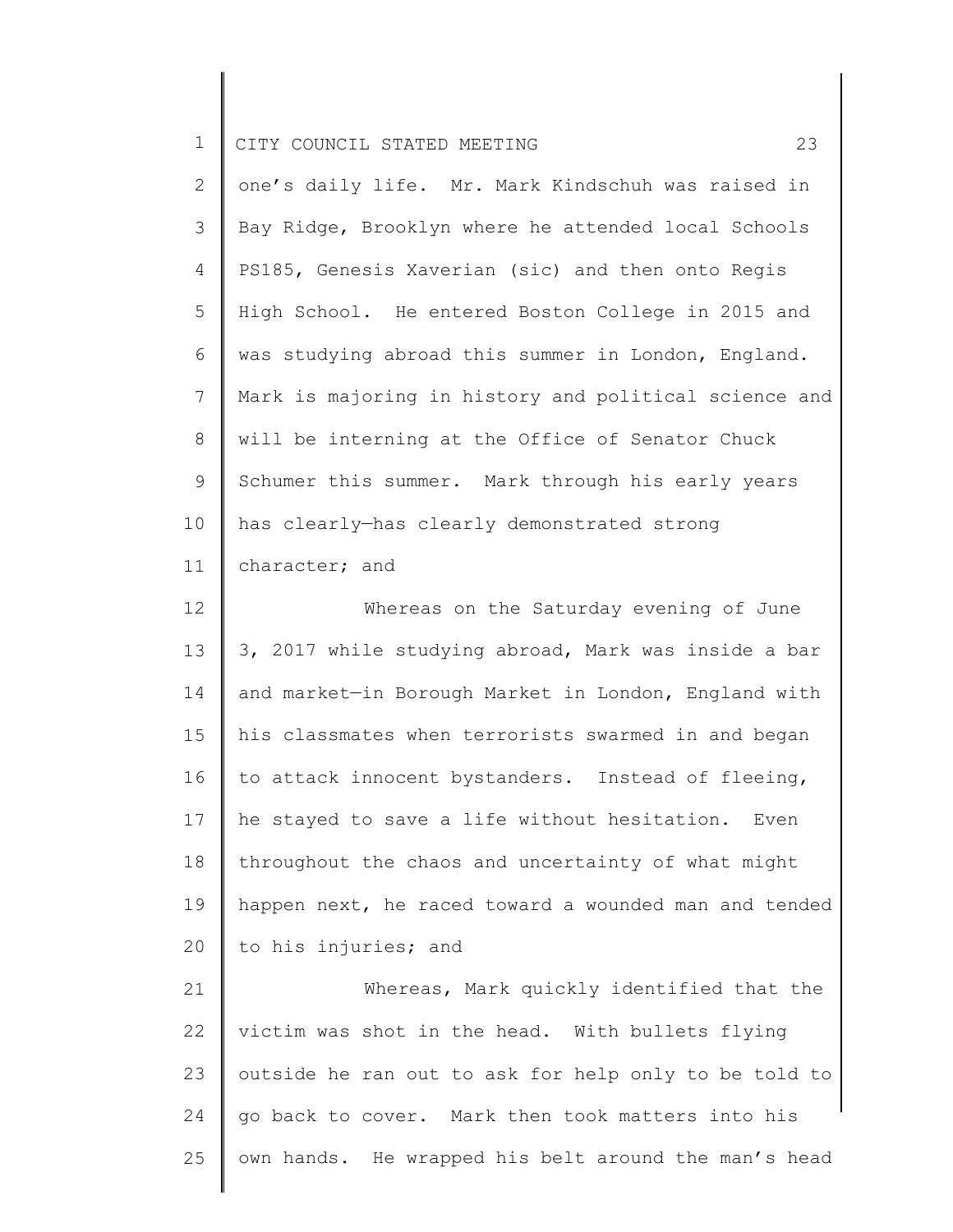| $\mathbf 1$     | 24<br>CITY COUNCIL STATED MEETING                     |
|-----------------|-------------------------------------------------------|
| 2               | to slow the bleeding. Only one other person was       |
| 3               | trying to save the man's life. So Mark felt a         |
| 4               | profound obligation to step into action and resolve   |
| 5               | the situation. Everyone else was huddled back in the  |
| 6               | back fearful of what might happen next; and           |
| 7               | Whereas, Mark continued to show his                   |
| $8\,$           | heroic nature by staying with the victim to tend to   |
| 9               | his wound. His amazing determination reveals          |
| 10              | outstanding character, bravery and an approach to     |
| 11              | life for caring for the wellbeing of others before    |
| 12 <sup>°</sup> | his own; and                                          |
| 13              | Whereas, we commend Mark Ryan Kindschuh               |
| 14              | for springing to action and representing Bay Ridge    |
| 15              | Brooklyn and New York City. He has truly              |
| 16              | distinguished himself and his valor, and he is worthy |
| 17              | of the esteem of all New Yorkers.                     |
| 18              | Now, therefore, be it known that the                  |
| 19              | Council of the City of New York gratefully honors     |
| 20              | Mark Ryan Kindschuh for representing New York City    |
| 21              | with his extraordinary heroism in London on June 3,   |
| 22              | 2017. Melissa-Mark Viverito, Speaker for the Entire   |
| 23              | Council, Vincent J. Gentile, Council Member, Forty-   |
| 24              | Third District, Brooklyn.                             |
| $\cap$          |                                                       |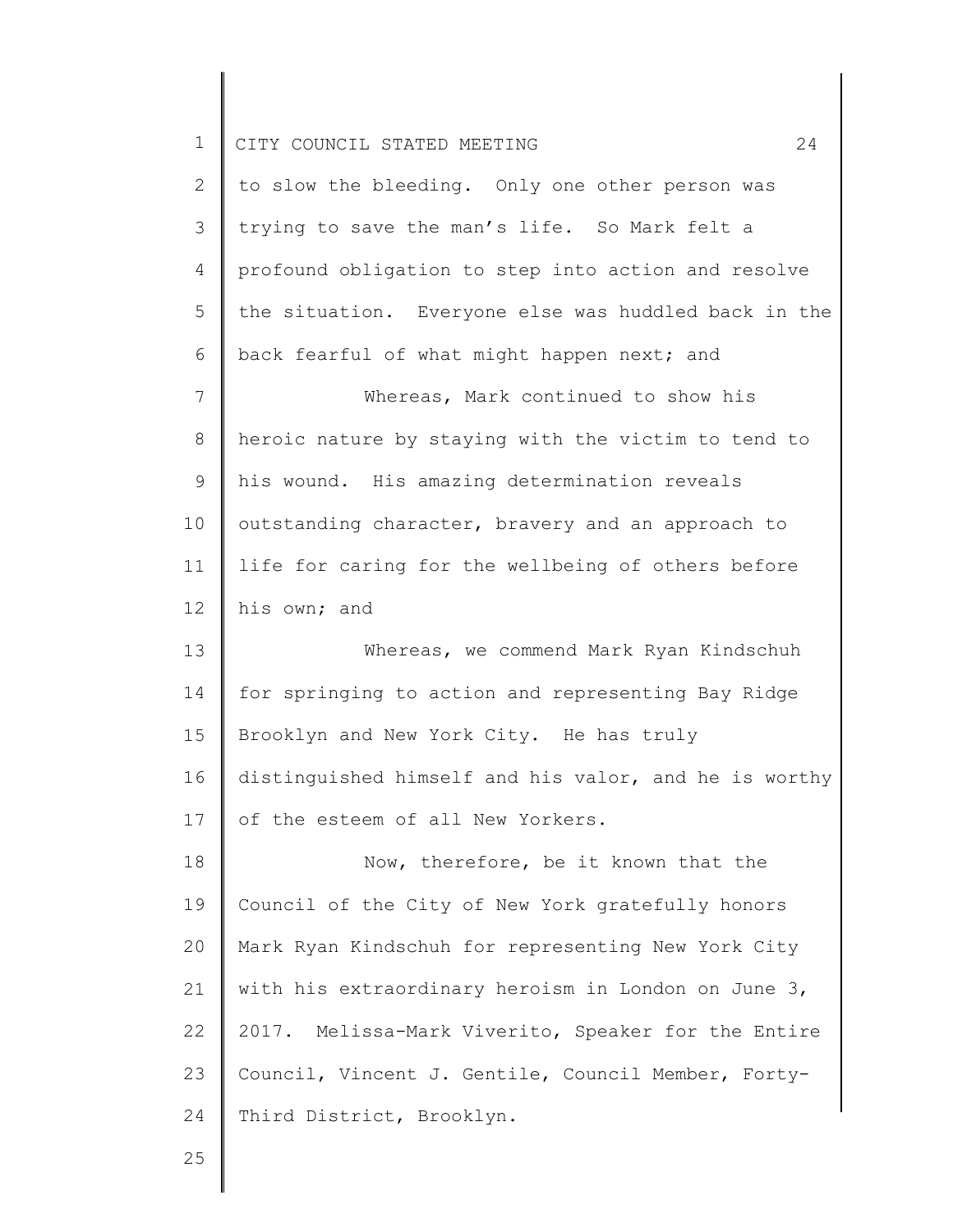2 3 COUNCIL MEMBER GENTILE: [off mic] And The entire Brooklyn Delegation.

4 5 CLERK: As well as all Council Members of the Brooklyn Delegation.

6 7 8 9 COUNCIL MEMBER GENTILE: Great. [applause] Congrat—congratulations. Now—now a few words from a—a great Brooklynite and great New Yorker Mark Ryan Kindschuh. [applause]

10 11 12 13 14 15 16 17 18 19 20 21 22 23 24 25 MARK RYAN KINDSCHUH: First off, I would like to thank everyone who is in attendance today, and also I'd like to express how humbled—deeply humbled and honored I am to be receiving this award, and I still maintain that the true individuals who are worthy of praise and commendation on that—as the result of their actions that evening are the EMTs, the medical personnel and the SWAT team who remarkably got the situation under control in just eight minutes. The SWAT and it could have been a lot more gruesome if not for their high level of training and skill in that situation. So, the EMTs and the SWAT team just so much praise for their efforts, and there's really just two things that stick out to me based on my experiences that evening and one of them is just how fortunate I am. I'm lucky just to be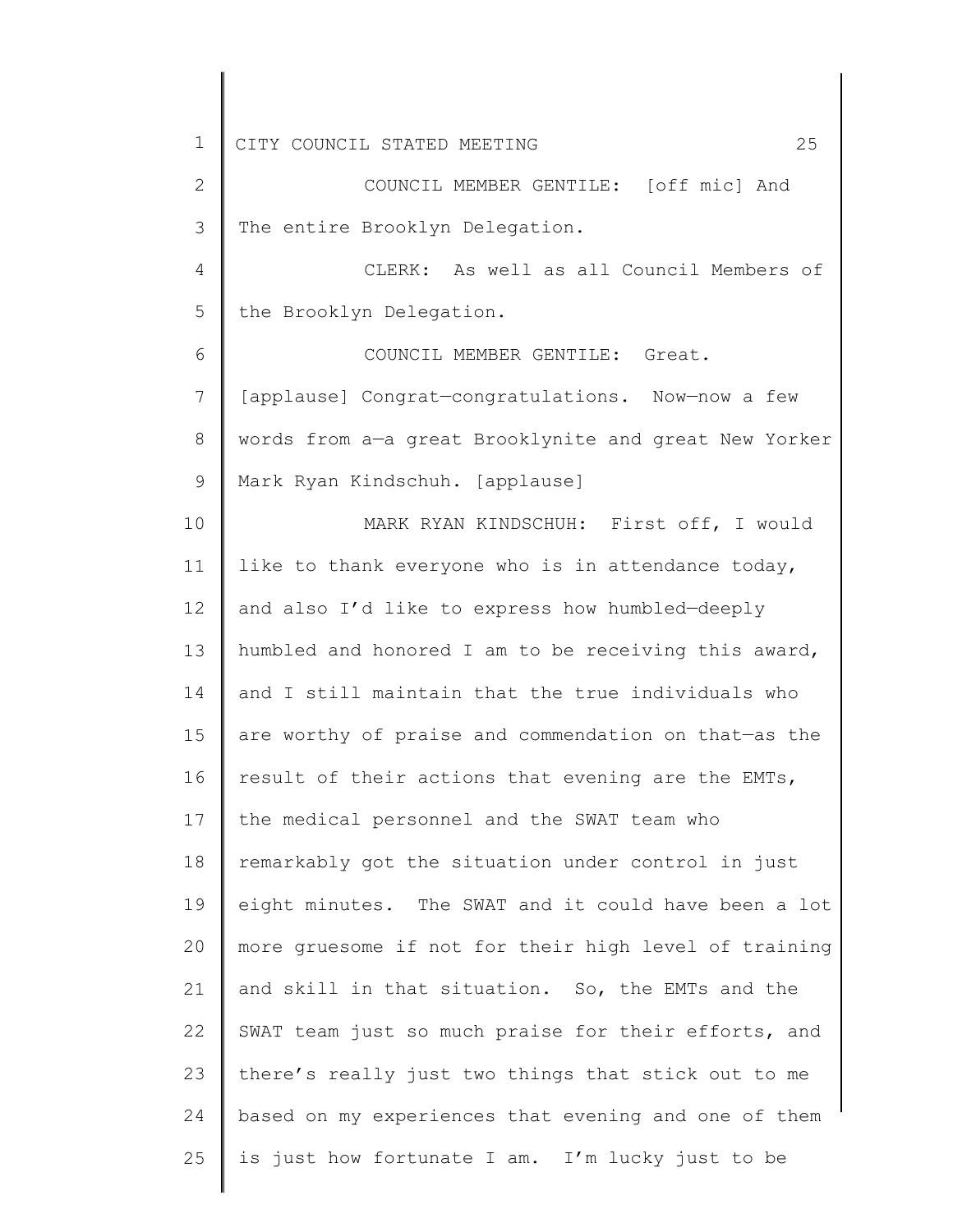2 3 4 5 6 7 8 9 10 11 12 13 14 15 16 17 18 19 20 21 22 23 24 alive right now. I was 20 seconds away from being butchered and other people weren't that lucky, and never made it home that night. So, I'm lucky just to wake up everyday, and another that sticks with me is even in the heat of the moment in a terrorist attacks, terrorist attacks, of course, bring out the or a display of the worst side of humanity. People who were willing just murder civilians, just bystanders to advance their own goals and agenda and their ideology. But I also saw that evening and what sticks with me more than the bloodshed the great and inspiring side of humanity where I saw people who—I saw cab drivers act as basically evacuation shuttles driving back into the area where there was a potential bomb threat just to pick people up and drive them out area for free. And these are people with nothing—with everything to lose and nothing to gain who were driving back in just to others. So, the taxi drivers were inspiring to me and also I—I—in one situation I saw two people—two men pick up an elderly woman who was trying to flee the area and was too slow on her moving. She was really struggling with a cane. They picked up and each of them on one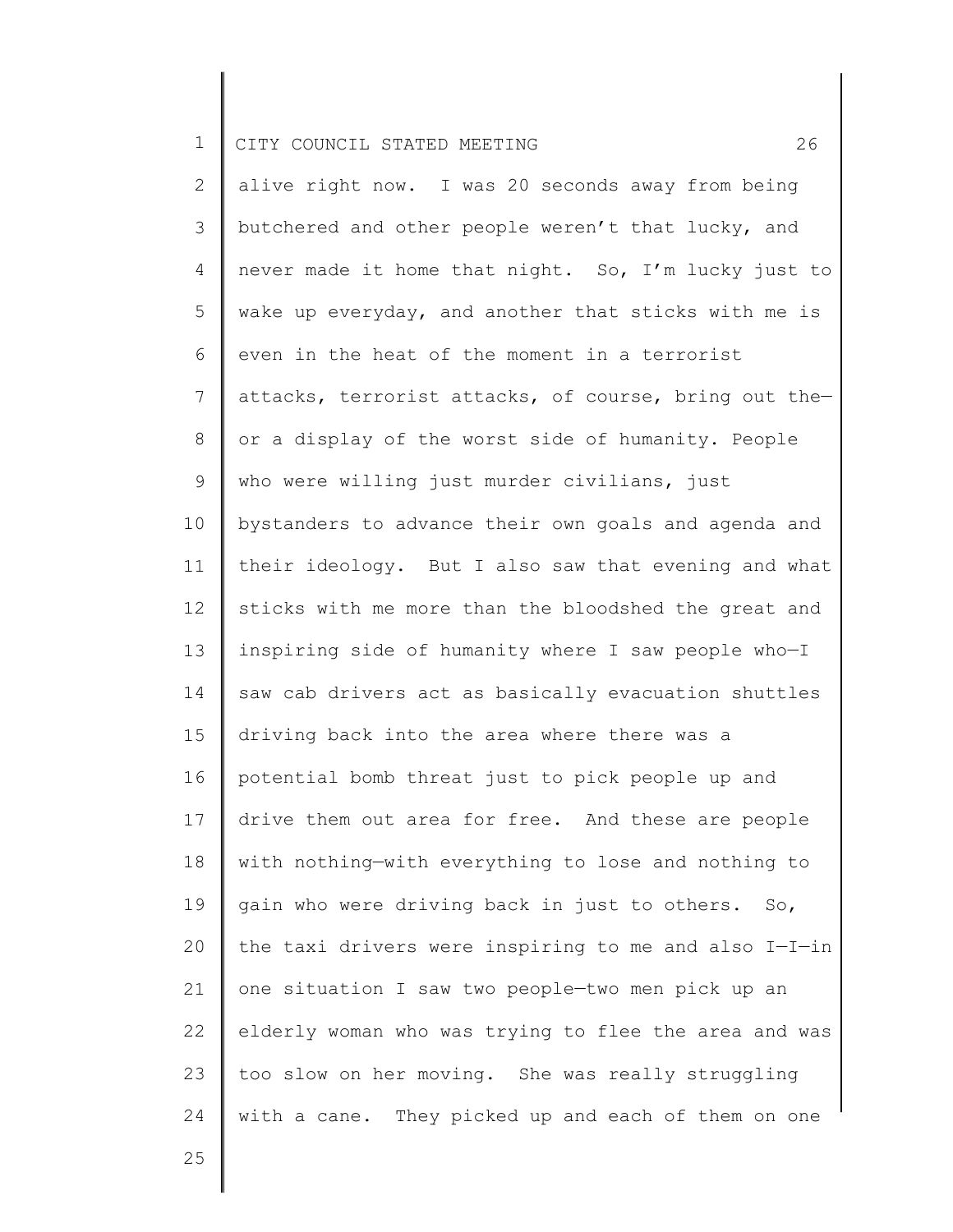| $\mathbf 1$    | 27<br>CITY COUNCIL STATED MEETING                     |
|----------------|-------------------------------------------------------|
| 2              | side of her carried her out of the area, and that was |
| 3              | really inspiring. So, I think when the human--        |
| 4              | PUBLIC ADVOCATE JAMES: [interposing]                  |
| 5              | [shushing for quiet]                                  |
| 6              | MARK RYAN KINDSCHUH: -- when just-people              |
| $\overline{7}$ | are that compassionate and courageous, terrorists can |
| 8              | never really win. [cheers/applause]                   |
| $\mathsf 9$    | SPEAKER MARK-VIVERITO: Yeah, Mark I dare              |
| 10             | say I believe these are your parents and your         |
| 11             | grandmother that are here, and when said that you     |
| 12             | feel fortunate to be alive, I am sure-I could see the |
| 13             | pained look on their faces because I am sure they     |
| 14             | feel that very deeply. But again, thank you for your  |
| 15             | actions. I'm very glad that we were able to do this,  |
| 16             | and at least recognize you, and that you serve as an  |
| 17             | inspiration of others, right. The way we live in the  |
| 18             | world around us is hopefully in a way that is         |
| 19             | thoughtful of us around us-                           |
| 20             | PUBLIC ADVOCATE JAMES: [interposing]                  |
| 21             | [shushing for quiet]                                  |
| 22             | SPEAKER MARK-VIVERITO: -- that we would do            |
| 23             | the same thing--                                      |
| 24             | SERGEANT-AT-ARMS: [interposing] Keep it               |
| 25             | down, please. Keep it down, please.                   |
|                |                                                       |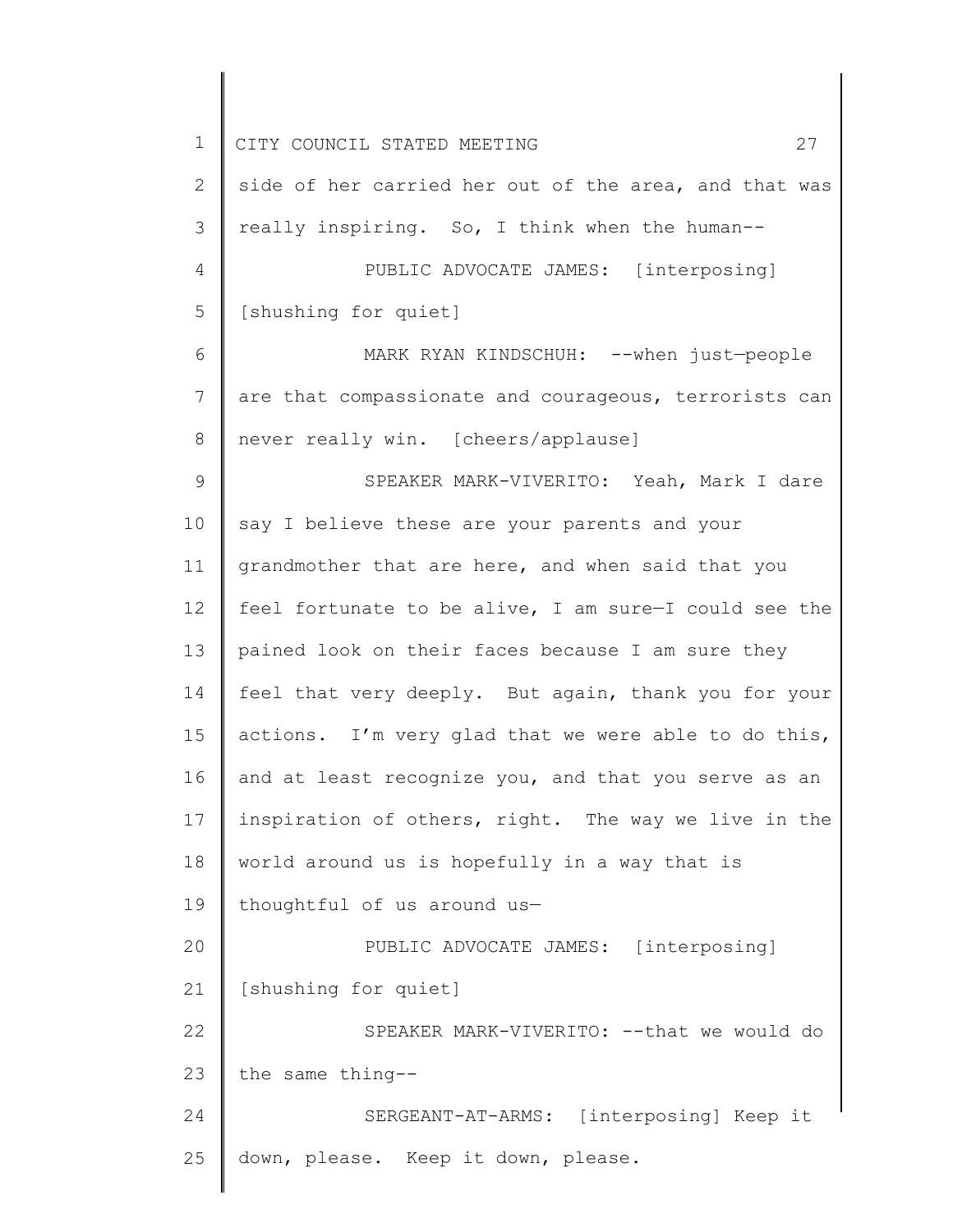| $\overline{2}$  | SPEAKER MARK-VIVERITO: --if we were in               |
|-----------------|------------------------------------------------------|
| 3               | need of help, right. So, you've shown true           |
| 4               | leadership and hopefully will always tell others to  |
| 5               | think about that as well. Thank you, very much.      |
| 6               | [cheers/applause] [background comments, pause] And   |
| $7\phantom{.0}$ | that ends ceremonials. [pause] [background comments] |
| $8\,$           | CLERK: Ladies and gentlemen, can I have              |
| 9               | your attention, please? Can I please have your       |
| 10              | attention? [background comments] Quiet on the floor, |
| 11              | quiet on the floor please. [background comments]     |
| 12              | [gavel] At this time please place all electronic     |
| 13              | devices, all electronic devices to vibrate. Will all |
| 14              | non-Council employees, non-Council employees please  |
| 15              | leave the main floor of the Chambers. There's        |
| 16              | additional seating upstairs in the balcony. Thank    |
| 17              | [background comments] [gavel]<br>you.                |
| 18              | PUBLIC ADVOCATE JAMES: May we have quiet             |
| 19              | in the Chambers? Everyone please take their seats.   |
| 20              | Quiet in the Chambers, please.                       |
| 21              | SERGEANT-AT-ARMS: [interposing] Quiet                |
| 22              | please, quiet down pleased.                          |
| 23              | PUBLIC ADVOCATE JAMES: Members please                |
| 24              | take their seats. Guests please find a seat. Please  |
| 25              | close the doors. We're about to begin. Can members   |
|                 |                                                      |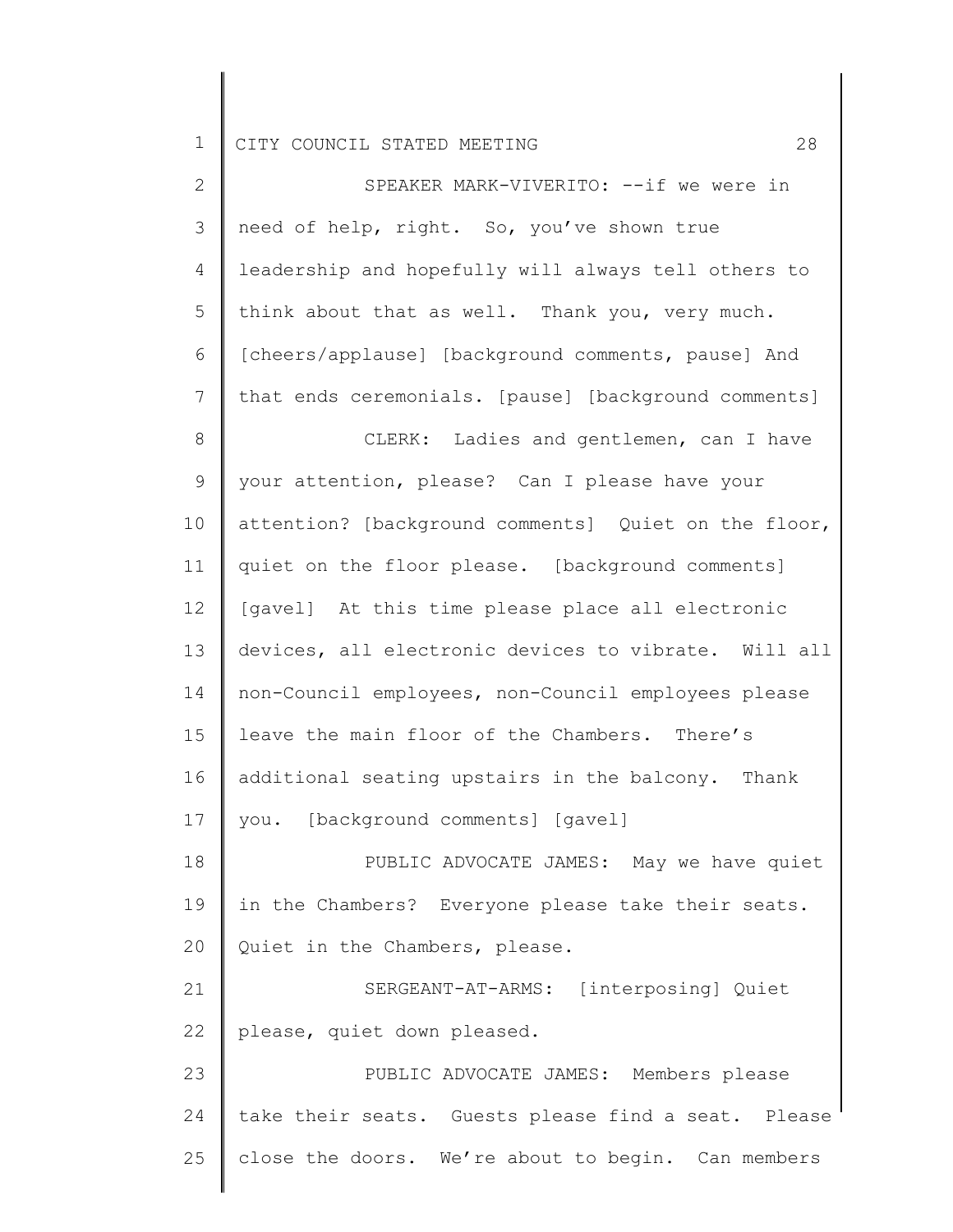| $\mathbf 1$ | 29<br>CITY COUNCIL STATED MEETING                   |
|-------------|-----------------------------------------------------|
| 2           | please find their seats, guests please find their   |
| 3           | seats, staff please assume your positions           |
| 4           | accordingly.                                        |
| 5           | PUBLIC ADVOCATE JAMES: [interposing]                |
| 6           | [shushing for quiet] May we all rise for the Pledge |
| 7           | of Allegiance and may gentlemen please remove their |
| 8           | hats.                                               |
| $\mathsf 9$ | CLERK: All rise.                                    |
| 10          | [Pledge of Allegiance]                              |
| 11          | PUBLIC ADVOCATE JAMES: Please be seated.            |
| 12          | Roll call. Quiet in the Chambers.                   |
| 13          | SERGEANT-AT-ARMS: Quiet, please, quiet              |
| 14          | please. [background comments]                       |
| 15          | CLERK: Barron.                                      |
| 16          | COUNCIL MEMBER BARRON: Present.                     |
| 17          | [laughter]                                          |
| 18          | CLERK: Borelli, Cabrera.                            |
| 19          | PUBLIC ADVOCATE JAMES: [interposing]                |
| 20          | [shushing for quiet]                                |
| 21          | COUNCIL MEMBER CABRERA: Here.                       |
| 22          | SERGEANT-AT-ARMS: Quiet down, quiet                 |
| 23          | down.                                               |
| 24          | Chin.<br>CLERK:                                     |
| 25          | COUNCIL MEMBER CHIN: Here.                          |
|             |                                                     |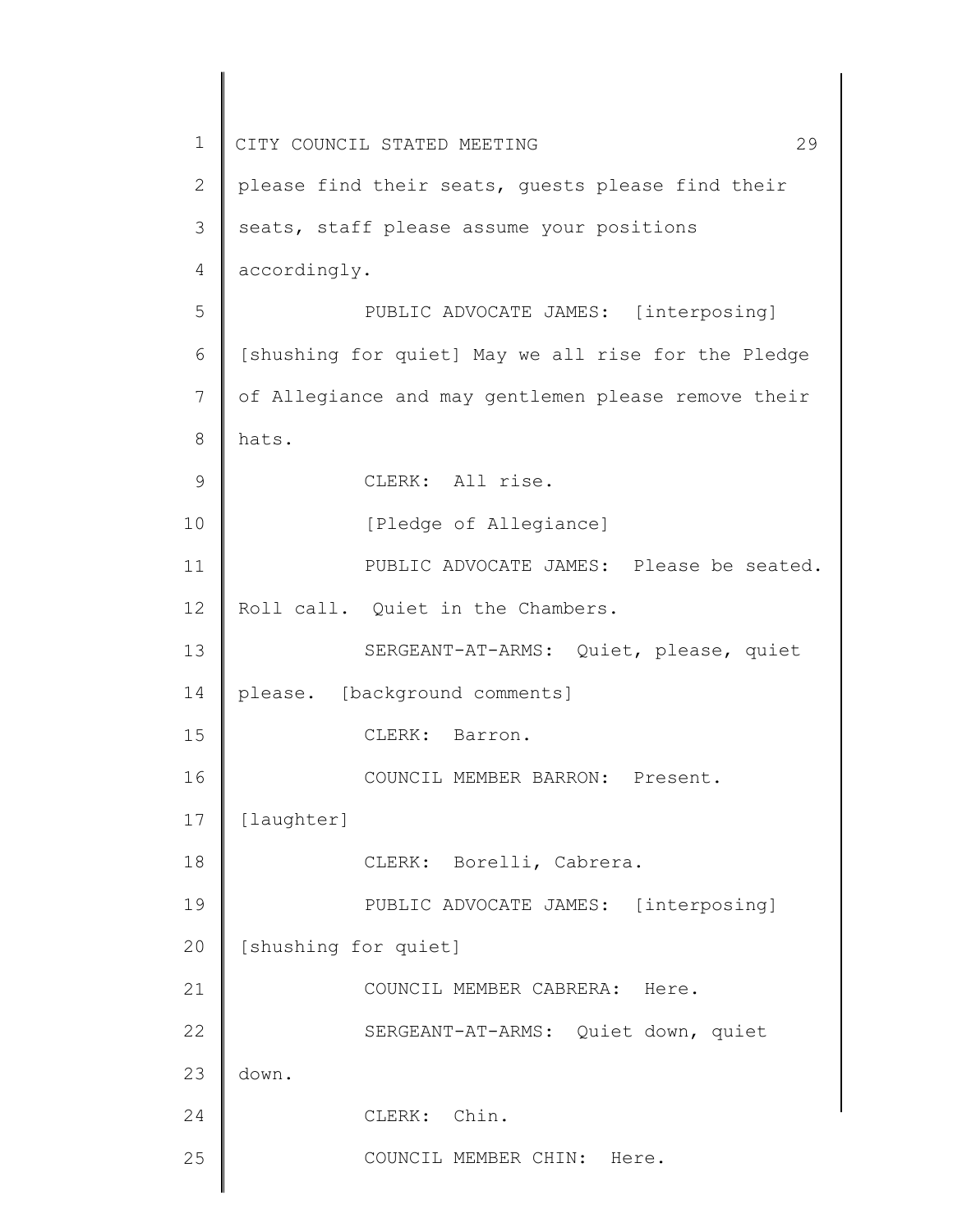| $\mathbf 1$  | CITY COUNCIL STATED MEETING |                                         | 30 |
|--------------|-----------------------------|-----------------------------------------|----|
| $\mathbf{2}$ | CLERK: Cohen.               |                                         |    |
| 3            |                             | COUNCIL MEMBER COHEN: Here.             |    |
| 4            |                             | CLERK: Constantinides.                  |    |
| 5            |                             | COUNCIL MEMBER CONSTANTINIDES: Here.    |    |
| 6            |                             | CLERK: Cornegy.                         |    |
| 7            |                             | COUNCIL MEMBER CORNEGY: Present.        |    |
| 8            |                             | CLERK: Crowley. Cumbo.                  |    |
| 9            |                             | COUNCIL MEMBER CUMBO: Present.          |    |
| 10           |                             | CLERK: Deutsch.                         |    |
| 11           |                             | COUNCIL MEMBER DEUTSCH: Here.           |    |
| 12           | CLERK: Dromm.               |                                         |    |
| 13           |                             | COUNCIL MEMBER DROMM: Here.             |    |
| 14           |                             | CLERK: Espinal.                         |    |
| 15           |                             | COUNCIL MEMBER ESPINAL: Here.           |    |
| 16           | CLERK: Eugene.              |                                         |    |
| 17           |                             | COUNCIL MEMBER EUGENE: Present.         |    |
| 18           |                             | CLERK: Ferreras-Copeland.               |    |
| 19           |                             | COUNCIL MEMBER FERRERAS-COPELAND: Here. |    |
| 20           |                             | CLERK: Garodnick.                       |    |
| 21           |                             | COUNCIL MEMBER GARODNICK: Here.         |    |
| 22           |                             | CLERK: Gentile.                         |    |
| 23           |                             | COUNCIL MEMBER GENTILE: Here.           |    |
| 24           | CLERK: Gibson.              |                                         |    |
| 25           |                             | COUNCIL MEMBER GIBSON: Here.            |    |

 $\begin{array}{c} \hline \end{array}$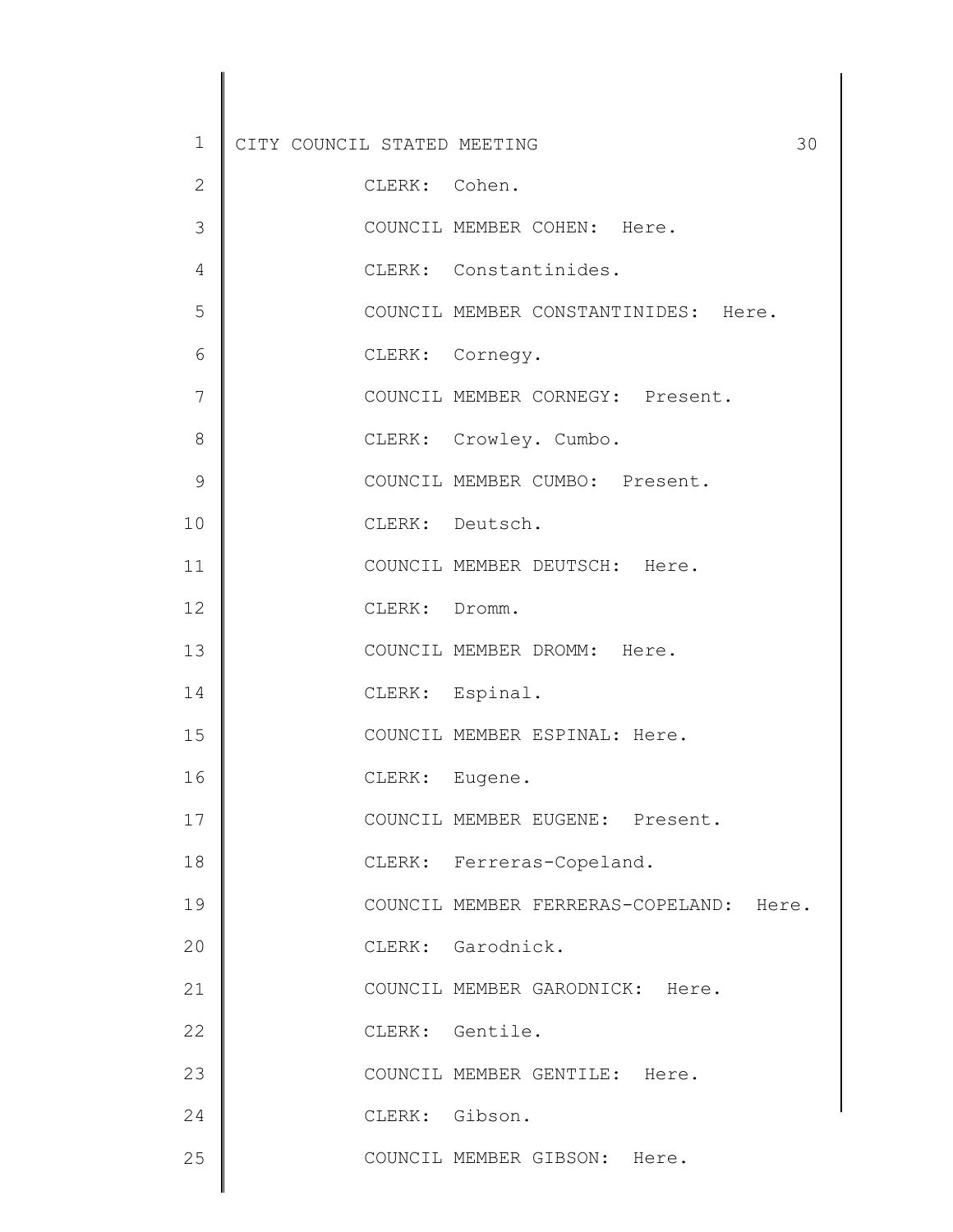| $\mathbf 1$   | CITY COUNCIL STATED MEETING          | 31 |
|---------------|--------------------------------------|----|
| $\mathbf{2}$  | CLERK: Greenfield. Here.             |    |
| 3             | CLERK: Grodenchik.                   |    |
| 4             | COUNCIL MEMBER GRODENCHIK: Here.     |    |
| 5             | CLERK: Johnson.                      |    |
| 6             | COUNCIL MEMBER JOHNSON: Here.        |    |
| 7             | PUBLIC ADVOCATE JAMES: [interposing] |    |
| 8             | [shushing for quiet]                 |    |
| $\mathcal{G}$ | CLERK: Kallos. King. Koo.            |    |
| 10            | CLERK: Koo.                          |    |
| 11            | COUNCIL MEMBER KOO: Present.         |    |
| 12            | CLERK: Koslowitz.                    |    |
| 13            | COUNCIL MEMBER KOSLOWITZ: Here.      |    |
| 14            | CLERK: Lancman.                      |    |
| 15            | COUNCIL MEMBER LANCMAN: Here.        |    |
| 16            | CLERK: Lander. Levin.                |    |
| 17            | COUNCIL MEMBER LEVIN: Here.          |    |
| 18            | CLERK: Levine.                       |    |
| 19            | COUNCIL MEMBER LEVINE: Here.         |    |
| 20            | CLERK: Maisel.                       |    |
| 21            | COUNCIL MEMBER MAISEL: Here.         |    |
| 22            | CLERK: Thank you. Mealy.             |    |
| 23            | COUNCIL MEMBER MEALY: Here.          |    |
| 24            | CLERK: Menchaca.                     |    |
| 25            | COUNCIL MEMBER MENCHACA: Presente.   |    |
|               |                                      |    |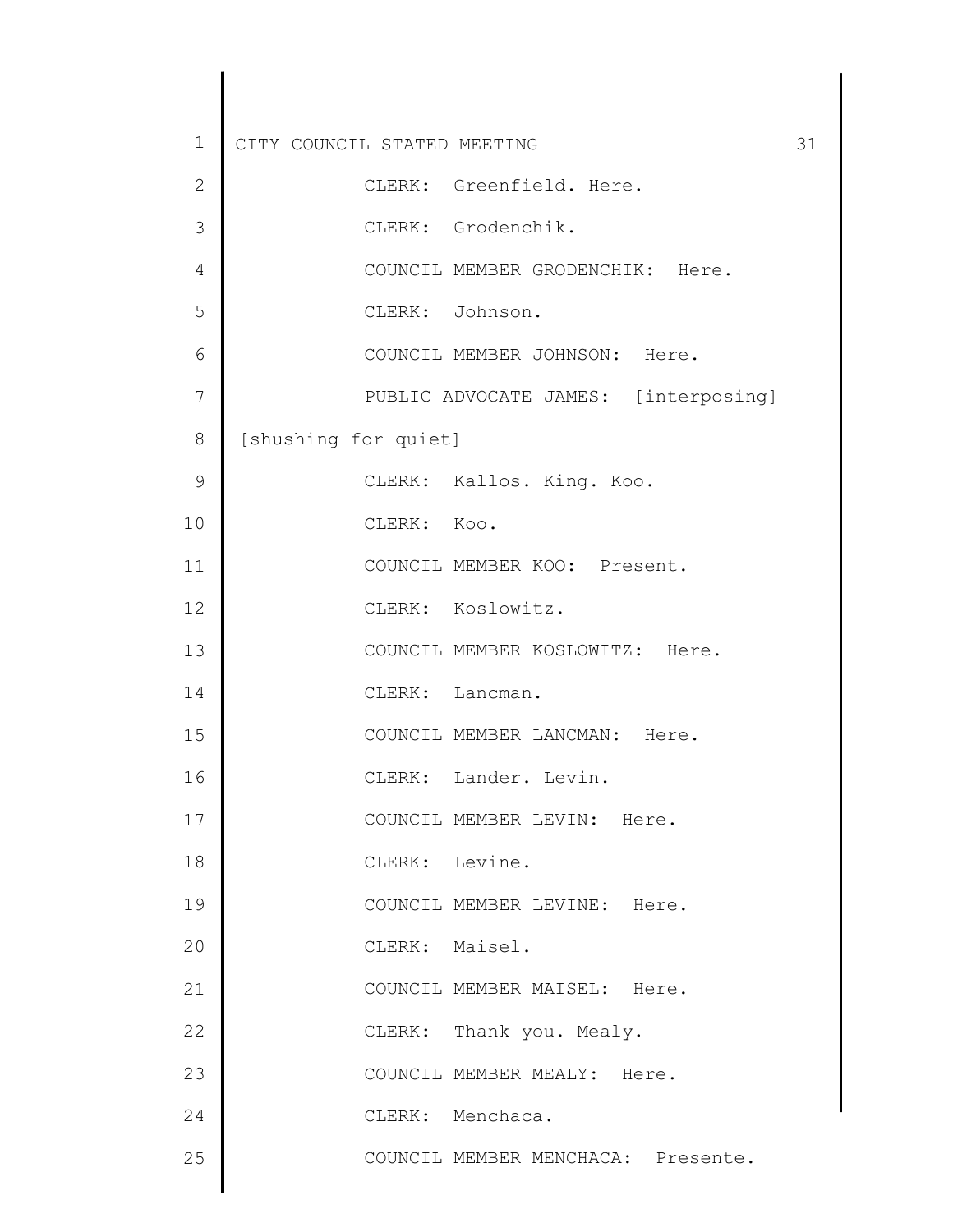| $\mathbf 1$   | CITY COUNCIL STATED MEETING |                                    | 32 |
|---------------|-----------------------------|------------------------------------|----|
| $\mathbf{2}$  | CLERK: Mendez.              |                                    |    |
| 3             |                             | COUNCIL MEMBER MENDEZ: Here.       |    |
| 4             |                             | CLERK: Miller. Present.            |    |
| 5             |                             | CLERK: Palma. Perkins.             |    |
| 6             |                             | COUNCIL MEMBER PERKINS: Present    |    |
| 7             | CLERK: Reynoso.             |                                    |    |
| 8             |                             | COUNCIL MEMBER REYNOSO: Present.   |    |
| $\mathcal{G}$ |                             | CLERK: Richards.                   |    |
| 10            |                             | COUNCIL MEMBER RICHARDS: Present.  |    |
| 11            |                             | CLERK: Rodriguez. Rose.            |    |
| 12            |                             | COUNCIL MEMBER ROSE: Here.         |    |
| 13            | CLERK: Kallos.              |                                    |    |
| 14            |                             | COUNCIL MEMBER KALLOS: Here.       |    |
| 15            |                             | CLERK: Rosenthal.                  |    |
| 16            |                             | COUNCIL MEMBER ROSENTHAL: Here.    |    |
| 17            |                             | CLERK: Greenfield.                 |    |
| 18            |                             | COUNCIL MEMBER GREENFIELD: Here.   |    |
| 19            |                             | CLERK: Salamanca.                  |    |
| 20            |                             | COUNCIL MEMBER SALAMANCA: Present. |    |
| 21            | CLERK: Torres.              |                                    |    |
| 22            |                             | COUNCIL MEMBER TORRES: Present.    |    |
| 23            | CLERK: Treyger.             |                                    |    |
| 24            |                             | COUNCIL MEMBER TREYGER: Here.      |    |
| 25            | CLERK: Ulrich.              |                                    |    |
|               |                             |                                    |    |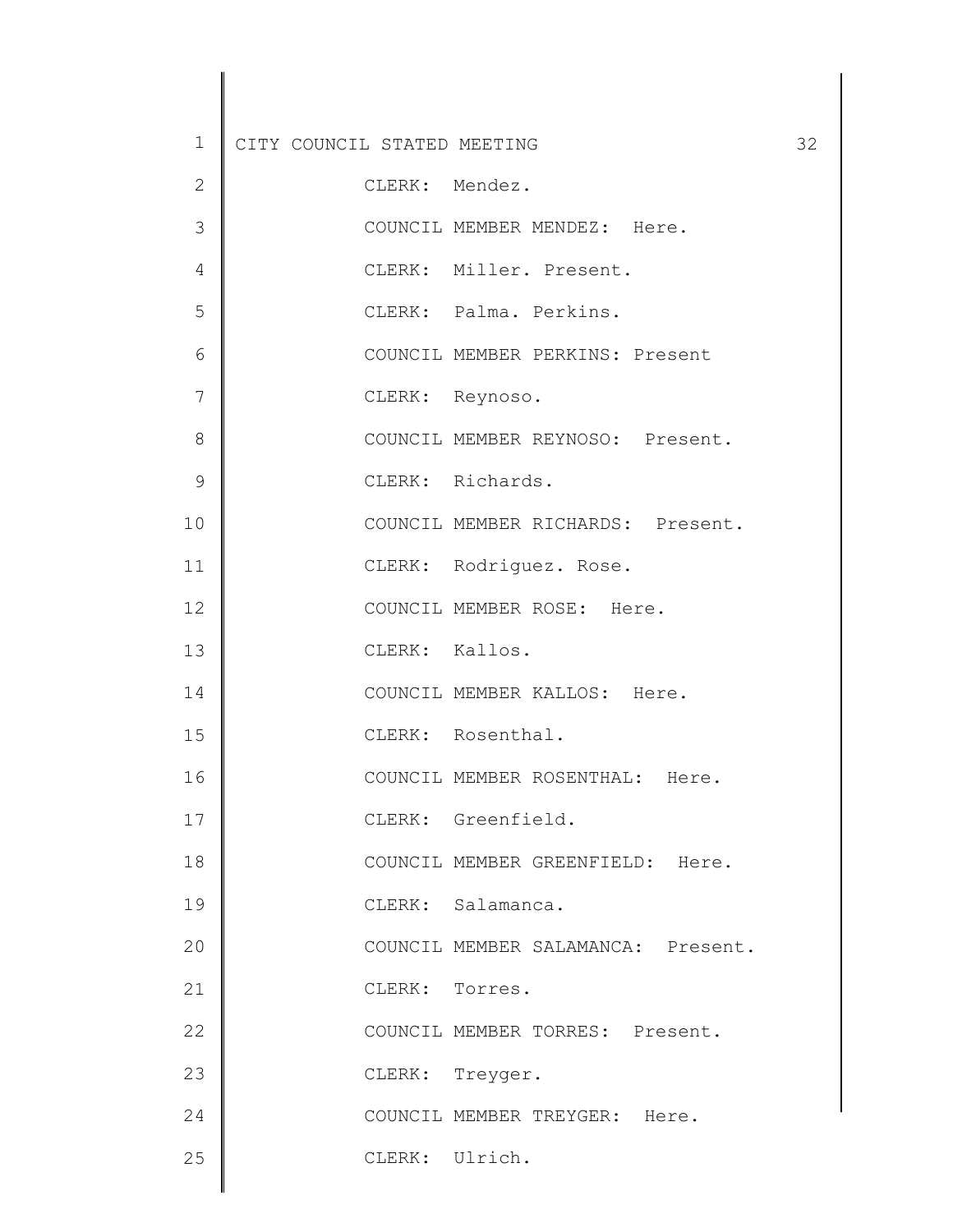| $\mathbf 1$  | CITY COUNCIL STATED MEETING<br>33            |
|--------------|----------------------------------------------|
| $\mathbf{2}$ | COUNCIL MEMBER ULRICH: Here.                 |
| 3            | CLERK: Vacca.                                |
| 4            | COUNCIL MEMBER VACCA: Here.                  |
| 5            | CLERK: Vallone.                              |
| 6            | COUNCIL MEMBER VALLONE: Here.                |
| 7            | CLERK: Williams. Wills.                      |
| 8            | PUBLIC ADVOCATE JAMES: Rodriguez.            |
| 9            | CLERK: Rodriguez.                            |
| 10           | COUNCIL MEMBER RODRIGUEZ: Here. [pause]      |
| 11           | CLERK: Matteo.                               |
| 12           | COUNCIL MEMBER MATTEO: Here.                 |
| 13           | CLERK: Van Bramer.                           |
| 14           | COUNCIL MEMBER VAN BRAMER: Here.             |
| 15           | CLERK: Speaker Melissa Mark-Viverito         |
| 16           | SPEAKER MARK-VIVERITO: Here.                 |
| 17           | [background comments]                        |
| 18           | PUBLIC ADVOCATE JAMES: Thank you. Quiet      |
| 19           | in the Chambers.                             |
| 20           | SERGEANT-AT-ARMS: Keep it down please.       |
| 21           | PUBLIC ADVOCATE JAMES: All rise for the      |
| 22           | invocation.                                  |
| 23           | CLERK: All rise.                             |
| 24           | PUBLIC ADVOCATE JAMES: The Invocation        |
| 25           | will be delivered by Reverend John King, the |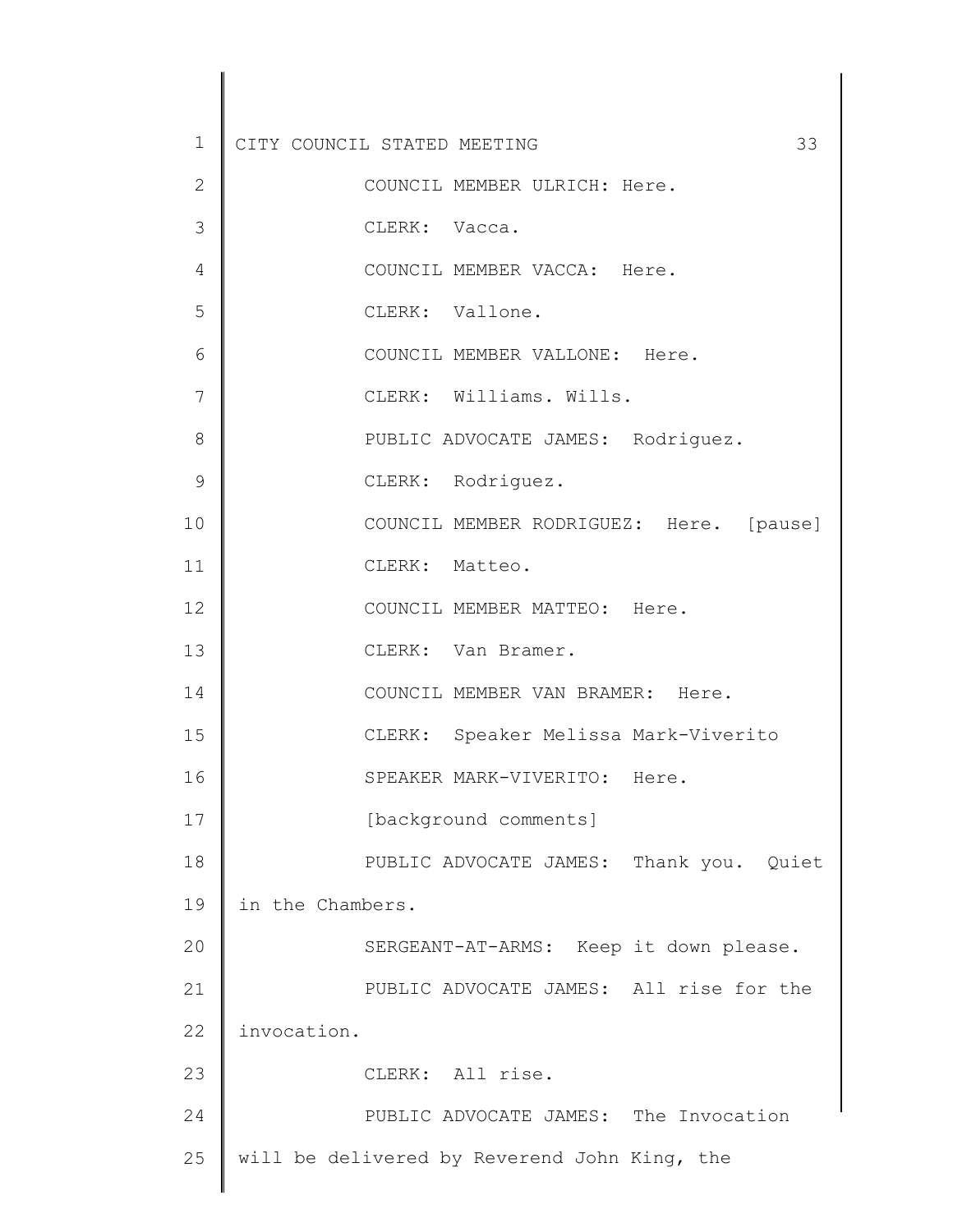2 3 4 assistant to Pastor—Pastor Bishop Darren A. Ferguson, Mount Carmel Baptist Church in Far Rockaway, New York in the Borough of Queens. Quiet in the Chambers.

5 6 7 8 9 10 11 12 13 14 15 16 17 18 19 20 21 REVEREND JOHN KING: I'm going to thank you Public Advocate Letitia James. Let us pray. We ask you Lord to open our hearts and minds as we stay on one accord. Let us sit in your lap, Lord, as decisions are made. We ask you to bless everyone that is here, and those that wanted to come but couldn't make it. Let these leaders try to stay together as they take care of yet your city, which is New York City. We pray for all people for everyone under the sound of my voice and those that aren't under the sound of my voice. Father God we ask you to keep your hands of protection around all of our city workers, our NYPD, FDNY, EMS, MTA workers, correction officers, doctors, hospital employees, and as we finish this gathering, let us all make it home safe as it is and everything is in your hands Father God. We all say Amen, amen and amen again.

22 23 24 PUBLIC ADVOCATE JAMES: Please be seated. Quiet in the Chambers, please. A motion to spread the invocation. Council Member Donovan Richards.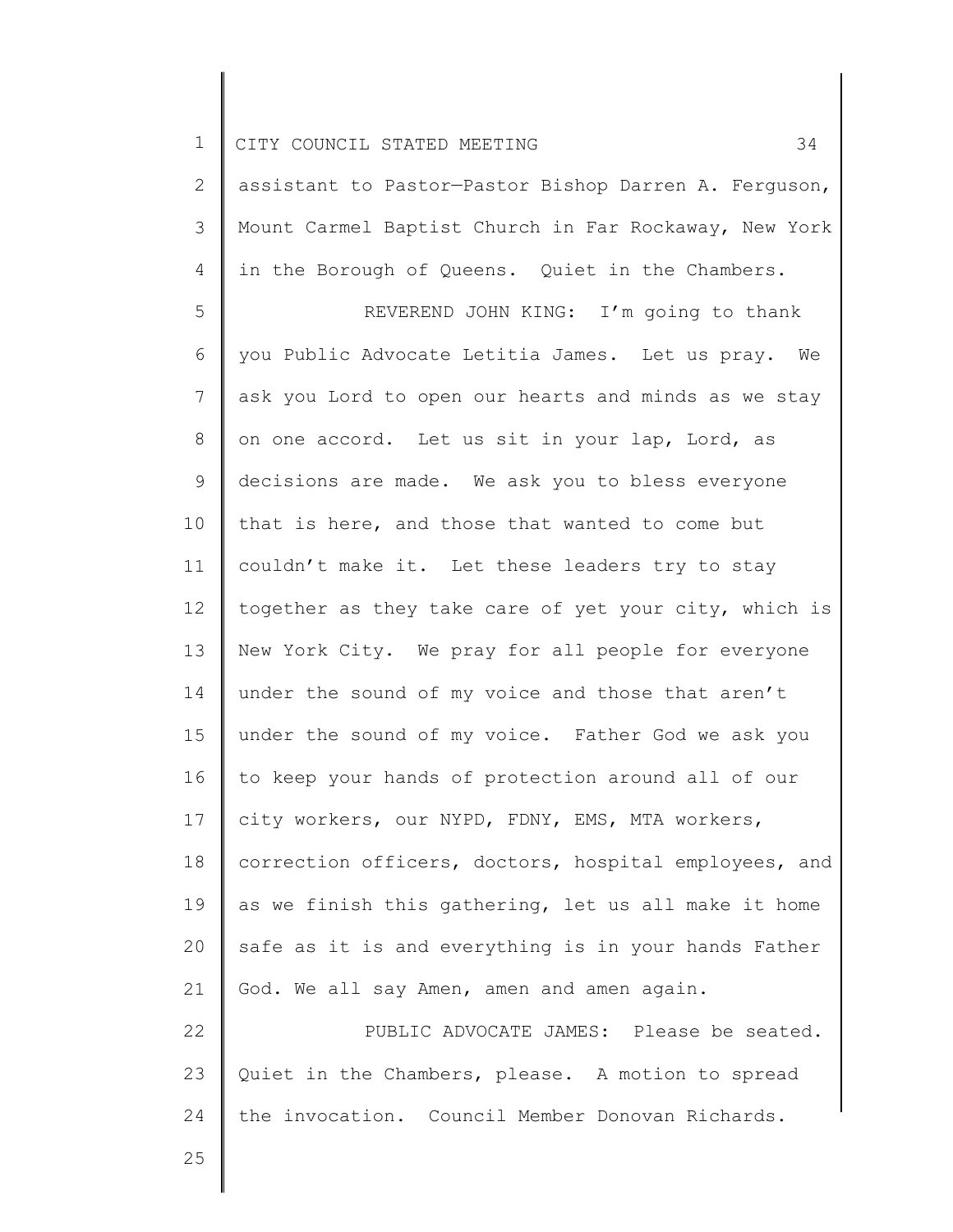1 2 3 4 5 6 7 8 9 10 11 12 13 14 15 16 17 18 19 20 21 22 23 24 25 CITY COUNCIL STATED MEETING 35 PUBLIC ADVOCATE JAMES: [interposing] [shushing for quiet] COUNCIL MEMBER RICHARDS: A motion to spread the invocation over the entire Council. I want to welcome our Reverend Chaplin John King, who is the assistant to one of my pastors, but Pastor Bishop Darren Ferguson at the Mount Carmel Baptist Church in Far Rockaway. Reverend King's ministry takes him to the street. PUBLIC ADVOCATE JAMES: [interposing] Excuse me, Council Member. COUNCIL MEMBER RICHARDS: Yes. PUBLIC ADVOCATE JAMES: May we please have quiet in the Chambers, please. Please out of respect for the Council Member. Quiet. PUBLIC ADVOCATE JAMES: Thank you, Public Advocate. PUBLIC ADVOCATE JAMES: Thank you. PUBLIC ADVOCATE JAMES: Reverend King's ministry takes him to the street where he has ministered to all. He walks through the projects with the Men's Ministry of Mount Carmel praying and helping the community on a weekly basis. Some of the people that he has ministered to are now working and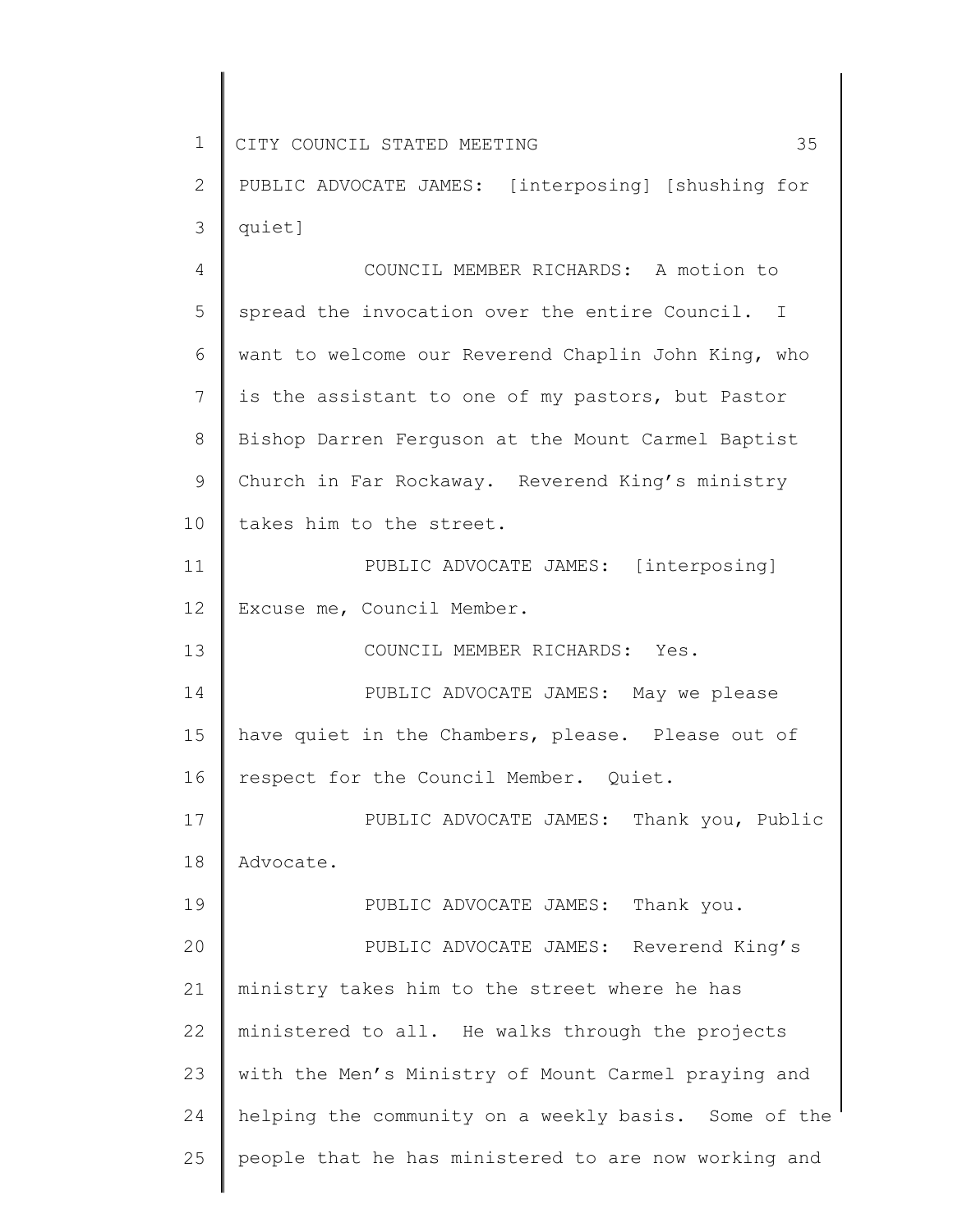| Τ. | CITY COUNCIL STATED MEETING |  |  |  |
|----|-----------------------------|--|--|--|
|    |                             |  |  |  |

| 2  | living a prosperous life. He's also worked at                    |
|----|------------------------------------------------------------------|
| 3  | Rocksville, Incorporated for 20 years as a licensed              |
| 4  | New York State Public Safety Officer. He's also                  |
| 5  | served as a chaplain to the 113 <sup>th</sup> Precinct. Reverend |
| 6  | King currently attends Nassau Community College where            |
| 7  | he is studying to be a funeral director. He also                 |
| 8  | ministers at Jeremiah C. Gaffney's Funeral Home.                 |
| 9  | Reverend King is married to Lelah King and they have             |
| 10 | two sons and four grandchildren. I want to welcome               |
| 11 | you to the People's House, Reverend King and God                 |
| 12 | bless you and thank you for all you do.                          |
| 13 | PUBLIC ADVOCATE JAMES: Thank you,                                |
| 14 | Pastor. Adoption of Minutes. Council Member                      |
| 15 | Menchaca.                                                        |
| 16 | COUNCIL MEMBER MENCHACA: Move to adopt                           |
| 17 | the minutes.                                                     |
| 18 | PUBLIC ADVOCATE JAMES: So moved.                                 |
| 19 | Messages and Papers from the Mayor.                              |
| 20 | CLERK: M-excuse me.                                              |
| 21 | PUBLIC ADVOCATE JAMES: [interposing]                             |
| 22 | [shushing for quiet]                                             |
| 23 | CLERK: M 524 submitting Nasr Sheta                               |
| 24 | for appointment to the Board of Standards and                    |
| 25 | Appeals.                                                         |
|    |                                                                  |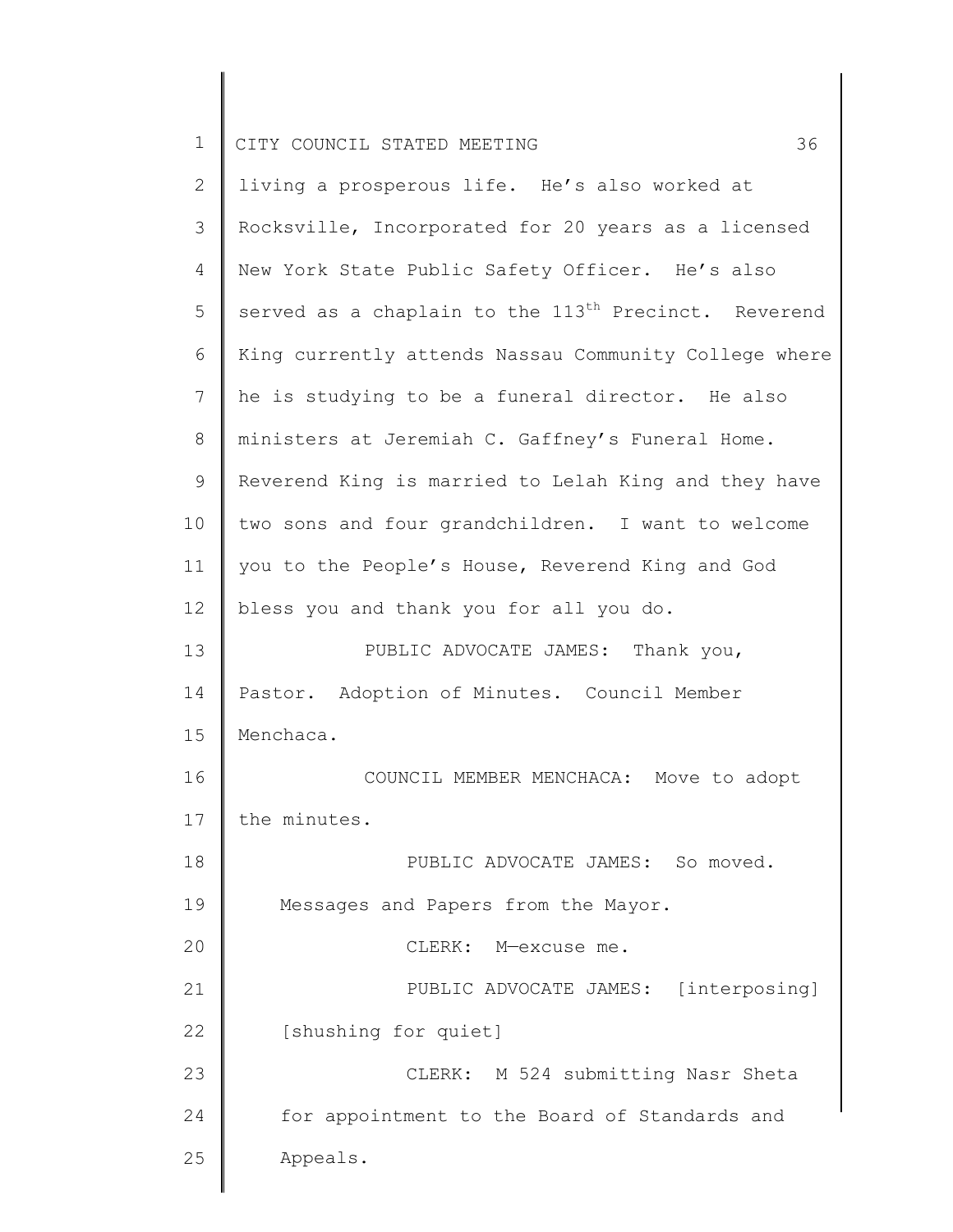| 37<br>CITY COUNCIL STATED MEETING                     |
|-------------------------------------------------------|
| SPEAKER MARK-VIVERITO: Rules,                         |
| Privileges and Elections.                             |
| PUBLIC ADVOCATE JAMES: Community from                 |
| City, County and Borough Office.                      |
| CLERK: None.                                          |
| PUBLIC ADVOCATE JAMES: Petitions and                  |
| Communication.                                        |
| CLERK: None.                                          |
| PUBLIC ADVOCATE JAMES: Land Use Call-                 |
| Ups.                                                  |
| CLERK: M 525 to M 534, various                        |
| applications.                                         |
| SPEAKER MARK-VIVERITO: Couple on Call-Up              |
| Vote and I ask for a roll call on all these call-ups. |
| CLERK: Barron.                                        |
| COUNCIL MEMBER BARRON: Aye.                           |
| CLERK: Borelli. Cabrera.                              |
| COUNCIL MEMBER CABRERA: Aye.                          |
| CLERK: Chin.                                          |
| COUNCIL MEMBER CHIN: Aye.                             |
| CLERK: Cohen.                                         |
| COUNCIL MEMBER COHEN: Aye.                            |
|                                                       |
| CLERK: Constantinides.                                |
|                                                       |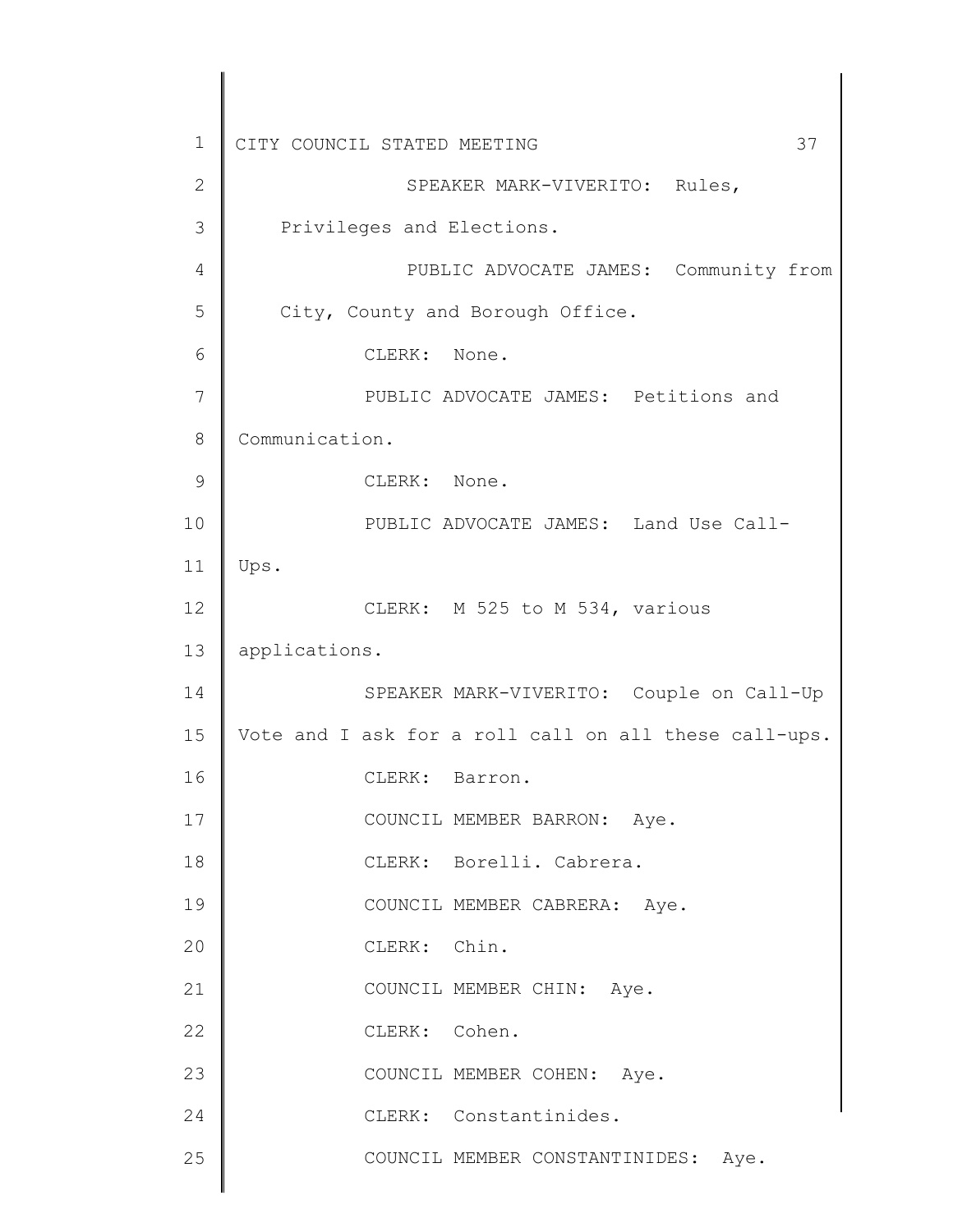| $\mathbf 1$   | CITY COUNCIL STATED MEETING          | 38 |
|---------------|--------------------------------------|----|
| $\mathbf{2}$  | CLERK: Cornegy.                      |    |
| 3             | COUNCIL MEMBER CORNEGY: Aye.         |    |
| 4             | CLERK: Crowley. Cumbo.               |    |
| 5             | COUNCIL MEMBER CUMBO: Aye.           |    |
| 6             | CLERK: Deutsch.                      |    |
| 7             | COUNCIL MEMBER DEUTSCH: Aye.         |    |
| 8             | CLERK: Dromm.                        |    |
| $\mathcal{G}$ | COUNCIL MEMBER DROMM: Aye.           |    |
| 10            | CLERK: Espinal.                      |    |
| 11            | COUNCIL MEMBER ESPINAL: Aye.         |    |
| 12            | CLERK: Eugene.                       |    |
| 13            | COUNCIL MEMBER EUGENE: Aye.          |    |
| 14            | CLERK: Ferreras-Copeland. Garodnick. |    |
| 15            | COUNCIL MEMBER GARODNICK: Aye.       |    |
| 16            | CLERK: Gentile.                      |    |
| 17            | COUNCIL MEMBER GENTILE: Aye.         |    |
| 18            | PUBLIC ADVOCATE JAMES: [interposing] |    |
| 19            | [shushing for quiet]                 |    |
| 20            | CLERK: Gibson.                       |    |
| 21            | COUNCIL MEMBER GIBSON: Aye.          |    |
| 22            | CLERK: Greenfield.                   |    |
| 23            | COUNCIL MEMBER GREENFIELD: Aye.      |    |
| 24            | CLERK: Grodenchik.                   |    |
| 25            | COUNCIL MEMBER GRODENCHIK: Aye.      |    |
|               |                                      |    |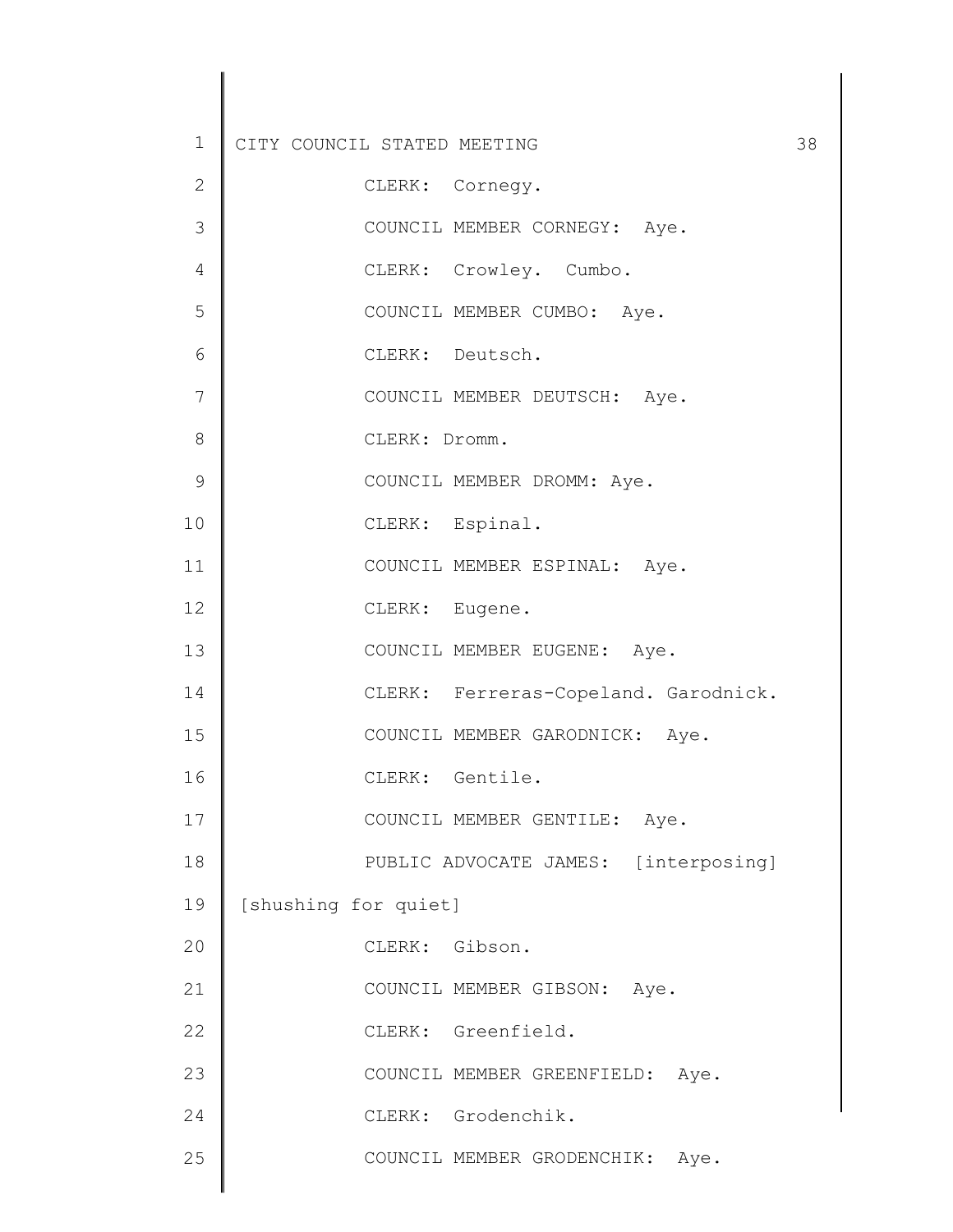| $\mathbf 1$    | CITY COUNCIL STATED MEETING |                                  | 39 |
|----------------|-----------------------------|----------------------------------|----|
| $\mathbf 2$    | CLERK: Johnson.             |                                  |    |
| 3              |                             | COUNCIL MEMBER JOHNSON: Aye.     |    |
| 4              | CLERK: Kallos.              |                                  |    |
| 5              |                             | COUNCIL MEMBER KALLOS: Aye.      |    |
| 6              | CLERK: King. Koo.           |                                  |    |
| $\overline{7}$ |                             | COUNCIL MEMBER KOO: Aye.         |    |
| 8              | CLERK: Koslowitz.           |                                  |    |
| 9              |                             | COUNCIL MEMBER KOSLOWITZ: Aye.   |    |
| 10             |                             | CLERK: Lancman. Lander. Levin.   |    |
| 11             |                             | COUNCIL MEMBER LEVIN: Aye.       |    |
| 12             | CLERK: Levine.              |                                  |    |
| 13             |                             | COUNCIL MEMBER LEVINE: Aye.      |    |
| 14             | CLERK: Maisel.              |                                  |    |
| 15             |                             | COUNCIL MEMBER MAISEL: Yes.      |    |
| 16             |                             | CLERK: Mealy. Menchaca.          |    |
| 17             |                             | COUNCIL MEMBER MENCHACA:<br>Aye. |    |
| 18             | CLERK: Mendez.              |                                  |    |
| 19             |                             | COUNCIL MEMBER MENDEZ: Aye.      |    |
| 20             | CLERK: Miller.              |                                  |    |
| 21             |                             | COUNCIL MEMBER MILLER: Aye.      |    |
| 22             |                             | CLERK: Palma. Perkins.           |    |
| 23             |                             | COUNCIL MEMBER PERKINS: Aye.     |    |
| 24             | CLERK: Reynoso.             |                                  |    |
| 25             |                             | COUNCIL MEMBER REYNOSO: Aye.     |    |
|                |                             |                                  |    |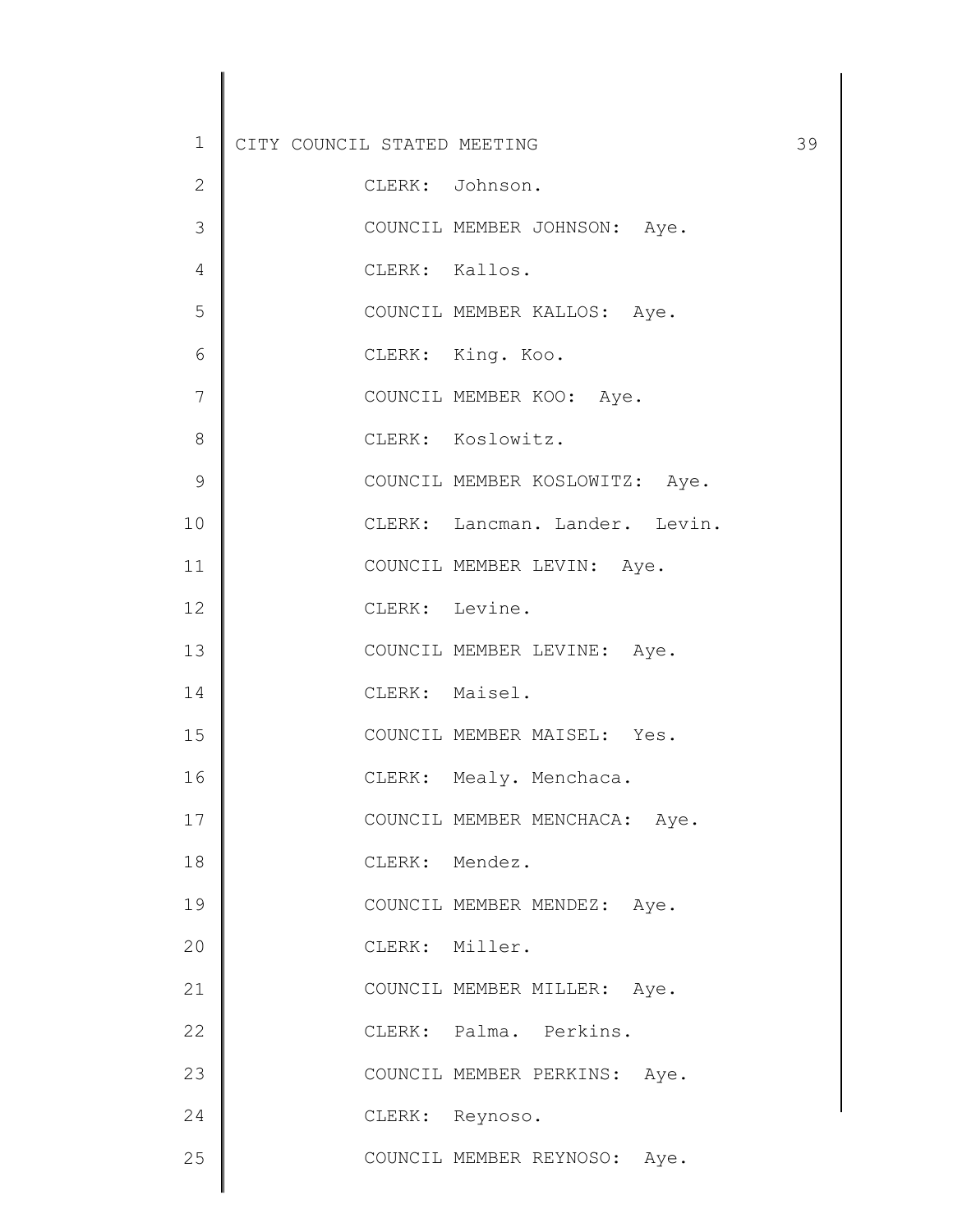| $\mathbf 1$   | CITY COUNCIL STATED MEETING |                |                                     | 40 |
|---------------|-----------------------------|----------------|-------------------------------------|----|
| 2             |                             |                | CLERK: Richards.                    |    |
| 3             |                             |                | COUNCIL MEMBER RICHARDS: Aye.       |    |
| 4             |                             |                | CLERK: Rodriguez.                   |    |
| 5             |                             |                | COUNCIL MEMBER RODRIGUEZ: Aye.      |    |
| 6             |                             | CLERK: Rose.   |                                     |    |
| 7             |                             |                | COUNCIL MEMBER ROSE: Aye.           |    |
| 8             |                             |                | CLERK: Rosenthal.                   |    |
| $\mathcal{G}$ |                             |                | COUNCIL MEMBER ROSENTHAL: Aye.      |    |
| 10            |                             |                | CLERK: Salamanca.                   |    |
| 11            |                             |                | COUNCIL MEMBER SALAMANCA: Aye.      |    |
| 12            |                             | CLERK: Torres. |                                     |    |
| 13            |                             |                | COUNCIL MEMBER TORRES: I vote aye.  |    |
| 14            |                             |                | CLERK: Treyger.                     |    |
| 15            |                             |                | COUNCIL MEMBER TREYGER: Aye.        |    |
| 16            |                             | CLERK: Ulrich. |                                     |    |
| 17            |                             |                | COUNCIL MEMBER ULRICH: Yes.         |    |
| 18            |                             | CLERK: Vacca.  |                                     |    |
| 19            |                             |                | COUNCIL MEMBER VACCA: Aye.          |    |
| 20            |                             |                | CLERK: Vallone.                     |    |
| 21            |                             |                | COUNCIL MEMBER VALLONE: Aye on all. |    |
| 22            |                             |                | CLERK: Williams. Wills. Matteo. Van |    |
| 23            | Bramer.                     |                |                                     |    |
| 24            |                             |                | COUNCIL MEMBER VAN BRAMER: Aye.     |    |
| 25            |                             |                | SPEAKER MARK-VIVERITO: I vote aye.  |    |
|               |                             |                |                                     |    |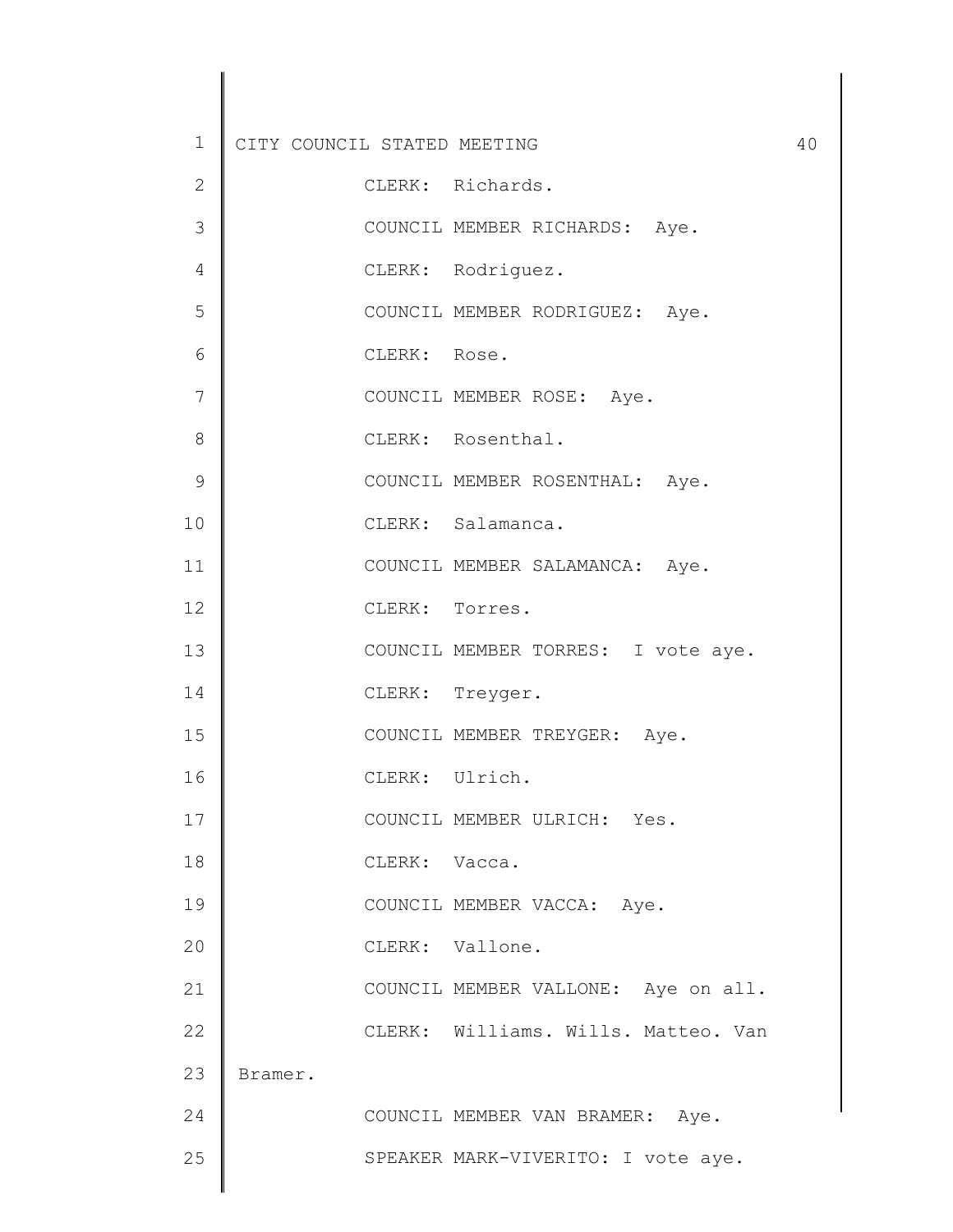1 2 3 4 5 6 7 8 9 10 11 12 13 14 15 16 17 18 19 20 21 22 23 24 25 CITY COUNCIL STATED MEETING 41 CLERK: Crowley. COUNCIL MEMBER CROWLEY: Here. PUBLIC ADVOCATE JAMES: How do you vote Council Member? COUNCIL MEMBER CROWLEY: I vote aye. PUBLIC ADVOCATE JAMES: Thank you. [pause] Today's Land Use Call-Ups are adopted by a vote of 43 in the affirmative, 0 I the negative. Quiet in the Chambers as we now hear from the Speaker Melissa Mark-Viverito. SERGEANT-AT-ARMS: [interposing] Keep it down, please. SPEAKER MARK-VIVERITO: Thank you, Madam Public Advocate. Thank you to my colleagues when I started this, and I see a lot of young people. I know there's the particular ones we're going to mention here today, but I see a lot of other young people that are shadowing Council Members. I'm assuming they're interns. So, welcome to the Chambers as you learn first hand what this legislative body does, and what we do each and everyday on your behalf, on behalf of the city. So, welcome here to the Chambers. I also want to highlight three interns that we have her: Justin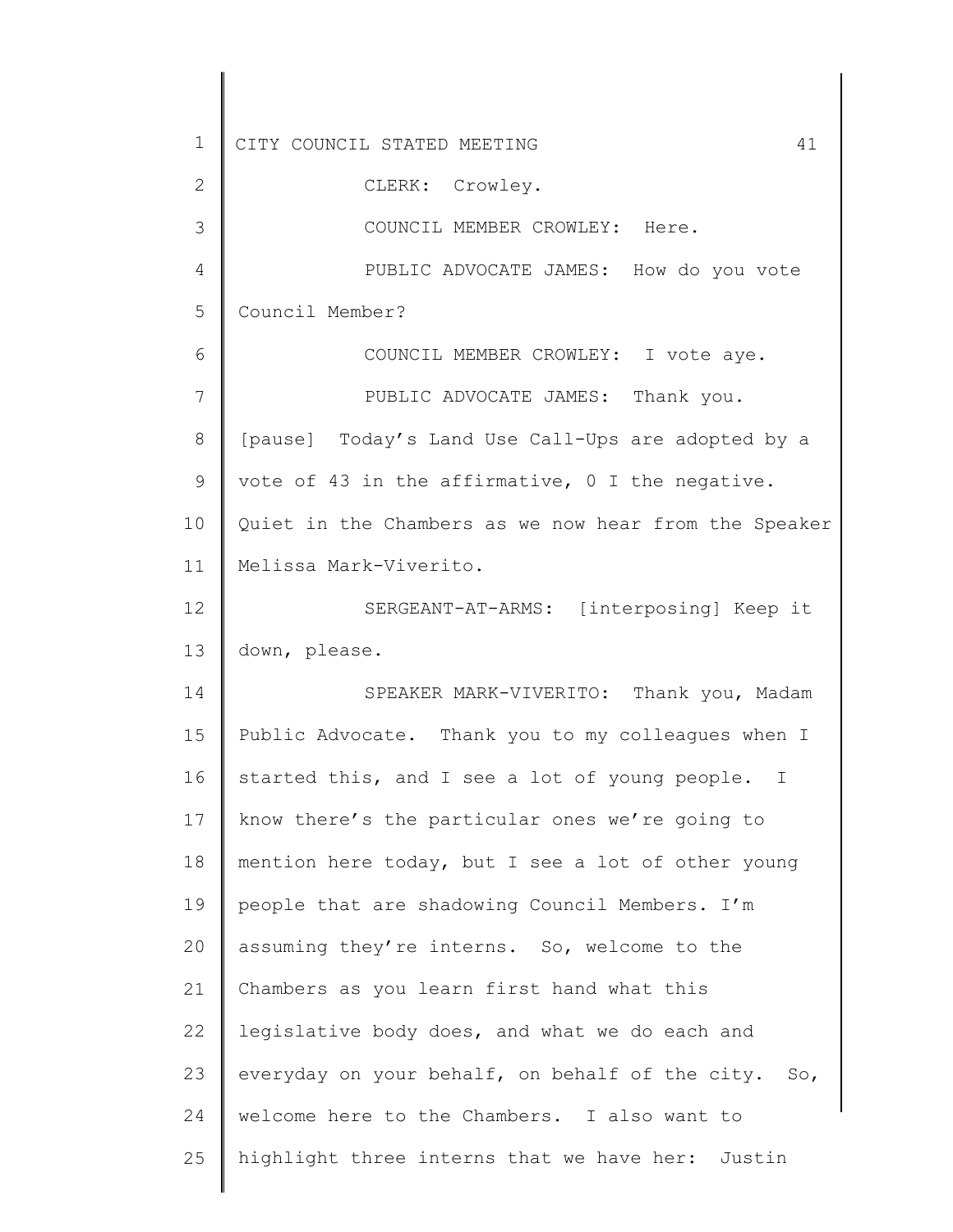2 3 4 5 6 7 8 9 10 11 12 13 14 15 16 17 18 19 20 21 22 23 24 25 Vargas, Lydell Bland and Malika Christopher, who are here today with Council Members Vanessa Gibson, Ritchie Torres and Barry Grodenchik. These students are spending the summer interning with our frequent partner the Food Bank for New York City and helping to aid in their mission of solving food insecurity across the five boroughs. I have to say, you know, we—we have incredible experiences and moments in this Council things that happen in our districts and across the city, but one of the initiatives I'm very proud of something that was advocated by colleagues and by staff as well. I have to highlight is the initiative to bring school pantries into—food pantries into our public schools, and we were able to do about 16 food pantries in schools last year, and this year based on the incredible success. Unfortunately, based on the real need that exists. We really went and expanded that initiative and we're going to have more food pantries in our public schools, but these young individuals particularly Justin and Lydell who serve in a public school in Council Member Salamanca's district. An intern there helped out and showed me how the food pantry works and the way it impacts people is very moving and very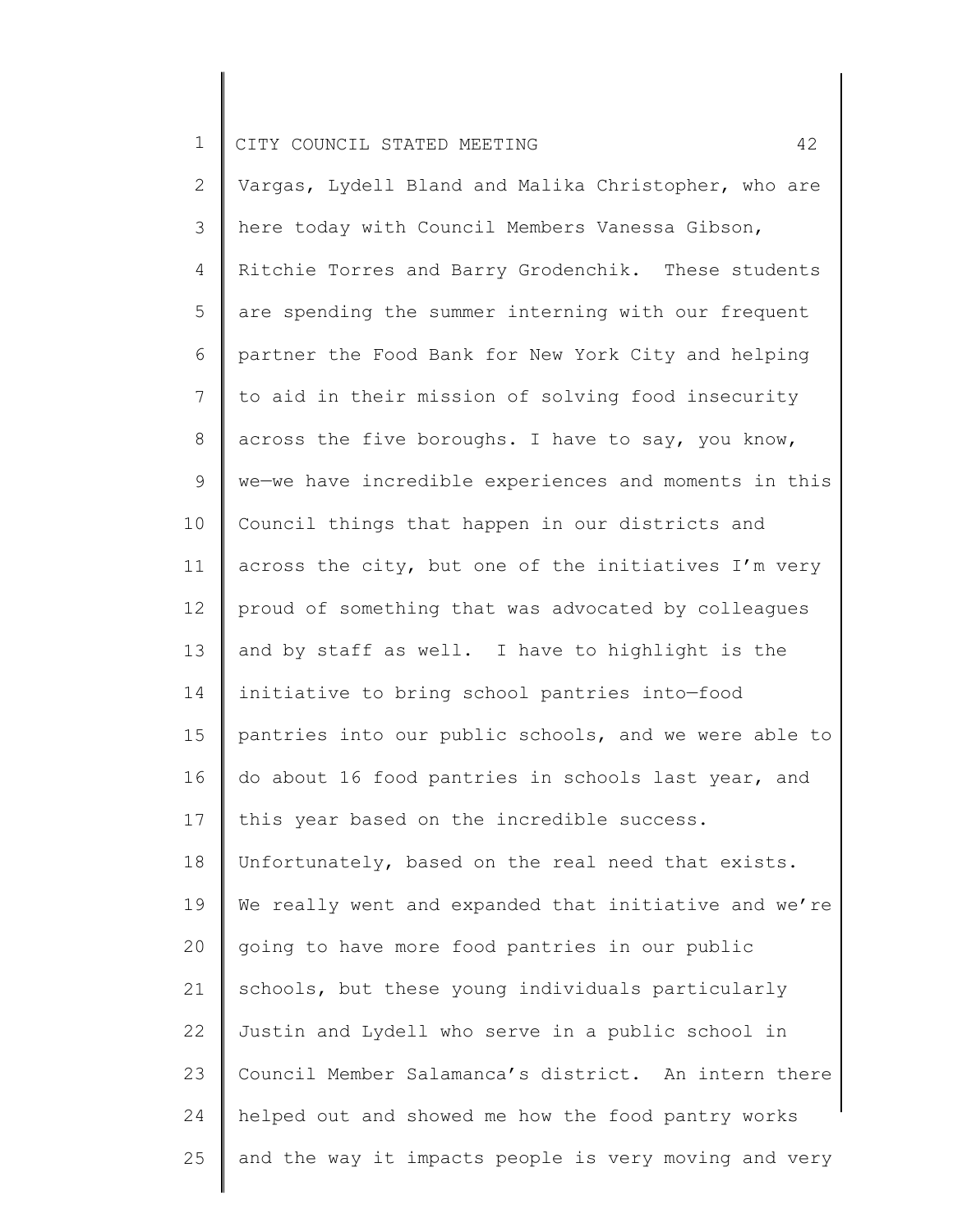2 3 4 5 6 7 8 9 10 11 12 13 14 15 16 17 18 19 20 21 22 23 24 touching. So, thank you for your—for what you do, and thank the Food Bank for New York for being an incredible partner with us and this Council, an incredible partner on behalf of families in need across this city, and we applaud these young people for their interest and involvement in this incredible public outreach initiative. So, thank you to all of you. Yes. [applause] Next I want to just take a moment to acknowledge some unfortunate losses both recent and past. This Sunday is going to mark the fourteenth anniversary of the death of Council Member James Davis, who was assassinated in this Chamber. Council Member Davis contributed much throughout his life to the city, to this Council and to—and—and—and impacted the lives of so many others. We commemorate his loss every year as a reminder of the impact of his legacy on those of whom we serve today—who we serve today. His family is here, his mother, his brother, extended family. Council Member Barron and Council Member Gentile are the two remaining council members. Obviously, Council Member Barron is visiting us today who served in this Council with Davis and who was here, and it really just puts into

25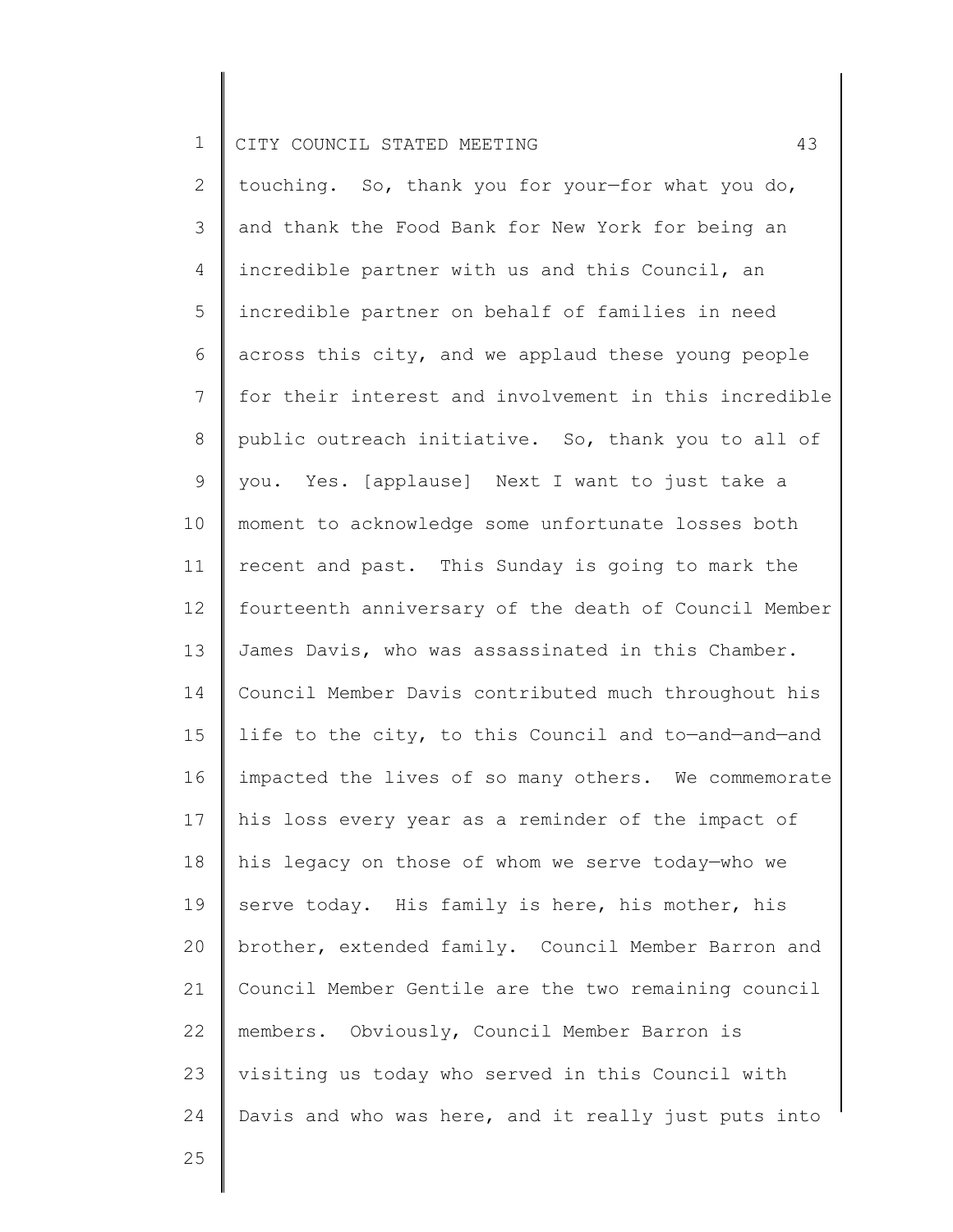1 2 3 4 5 6 7 8 9 10 11 12 13 14 15 16 17 18 19 20 21 22 23 24 25 CITY COUNCIL STATED MEETING 44 really contrast the challenges that we had each and every day-- PUBLIC ADVOCATE JAMES: [interposing] [shushing for quiet] SPEAKER MARK-VIVERITO: -- and how vulnerable we all are, but he gave his life helping others a Council Member and was assassinated in this Chamber. So, we want to definitely commemorate that unfortunate tragic situation today, and also obviously on July  $5<sup>th</sup>$ , we lost NYPD Officer Miosotis Familia, who had served the department for 12 years and lost her life in a horrifying and unprovoked attack while on patrol in the Bronx. We mourn for the loss of these aspiring New Yorkers and reiterate our commitment to combatting the senseless acts of gun violence that have become an undeniable crisis in this country, and that seem to go unaddressed. So, I would like to ask everyone to join me in a moment of silence, if people could stand, for both Council Member Davis-- PUBLIC ADVOCATE JAMES: All rise. CLERK: All rise. SPEAKER MARK-VIVERITO: --and for Detective—for Detective Familia. So, we can have a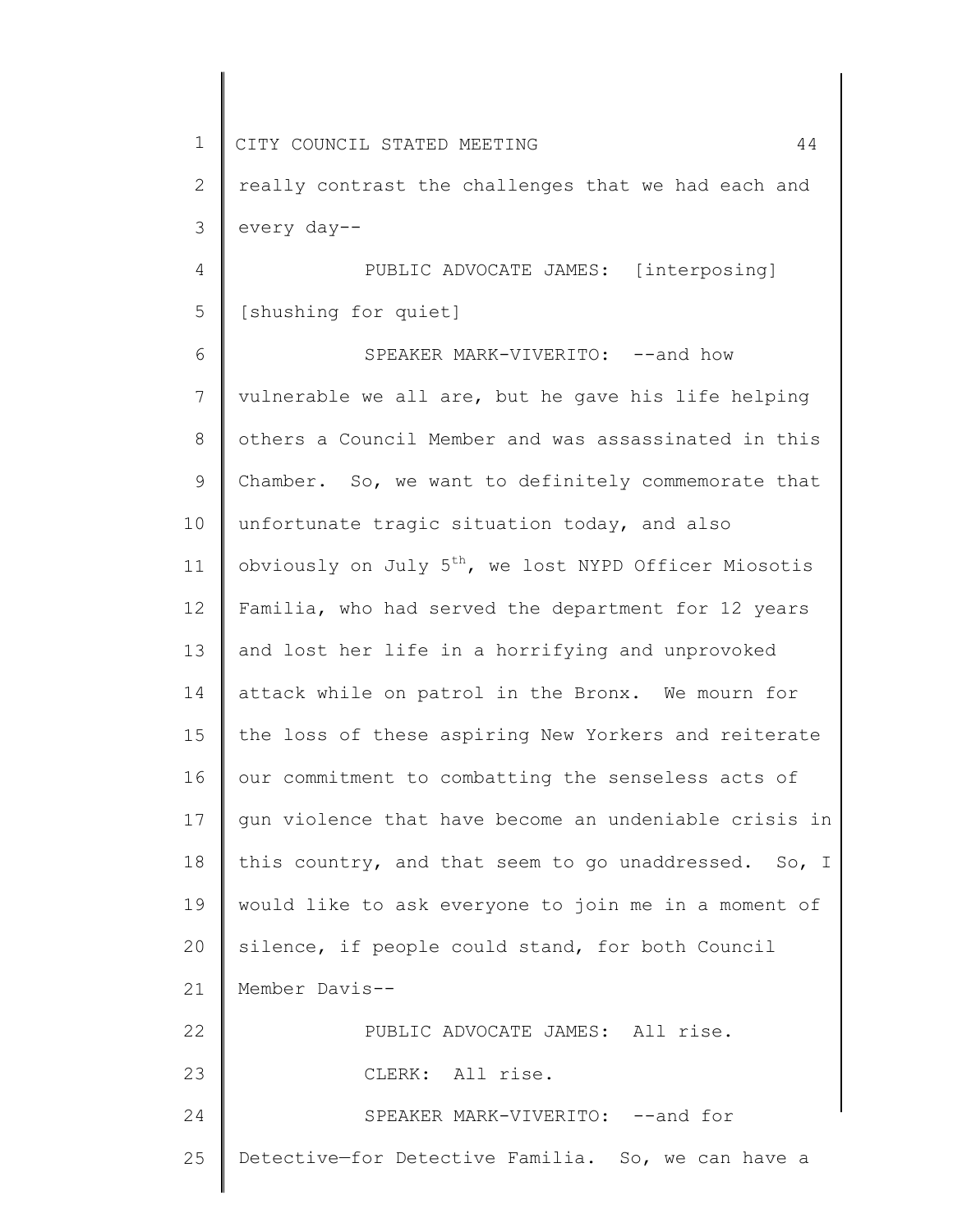24

25

2 3 4 5 6 7 8 9 10 11 12 13 14 15 16 17 18 19 20 21 22 23 moment of silence. [moment of silence observed]. Thank you, my colleagues. So, turning to today's meeting, the Council is going to begin today by voting on the appointment of Thomas Sorrentino to the Taxi and Limousine Commission as recommended by the Brooklyn Delegation. We're also going to vote on multiple land use items including the rezoning of Whitlock and  $165<sup>th</sup>$  in the Bronx to facilitate the development of two fully affordable community and residential buildings, and the public siting of 4545 and 4302 Eighth Avenue in Brooklyn to allow for the construction of two 332-seat public primary schools serving Community School District 15. Council Member Salamanca and Menchaca respectfully represent these districts, and I invite them to speak on these great initiatives, and we can start with Council Member Menchaca followed by Council Member Salamanca. COUNCIL MEMBER MENCHACA: Thank you Speaker Melissa Mark-Viverito and I rise today to speak on two Land Use items that I'm really proud of, the overcrowded school crisis in the city is alive and well in my district in Sunset Park District 15,

and part of district 20. Today, we'll be voting to

approve land use applications that will site these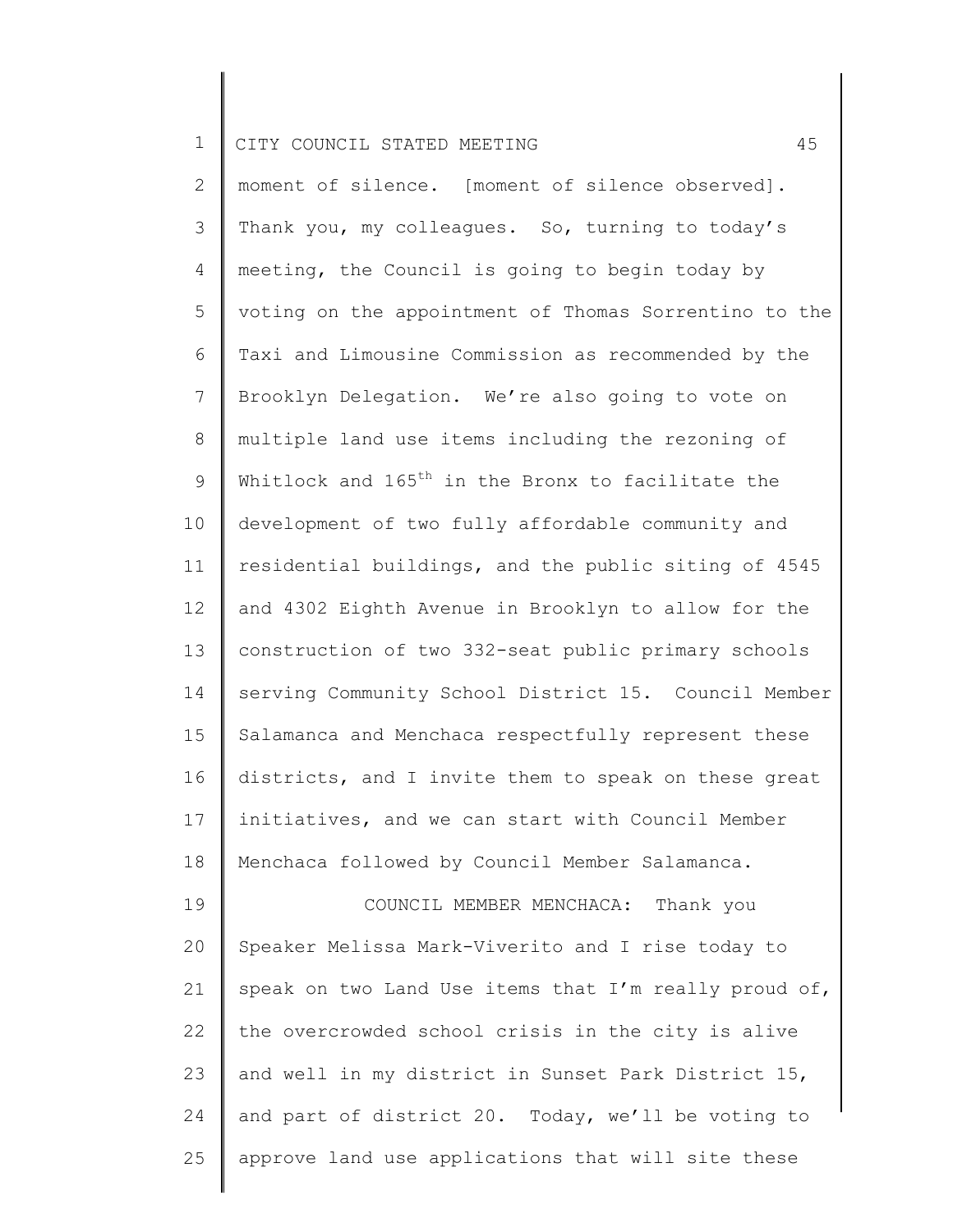| $1\,$          | CITY COUNCIL STATED MEETING<br>46                            |
|----------------|--------------------------------------------------------------|
| $\overline{2}$ | two new schools that are urgently needed. One school         |
| 3              | would incorporate landmarked exterior sections of our        |
| 4              | neighborhood's historic-                                     |
| 5              | PUBLIC ADVOCATE JAMES: [interposing]                         |
| 6              | [shushing for quiet]                                         |
| 7              | COUNCIL MEMBER MENCHACA: -- but long                         |
| 8              | abandoned-                                                   |
| 9              | SERGEANT-AT-ARMS: [interposing] Quiet,                       |
| 10             | please.                                                      |
| 11             | COUNCIL MEMBER MENCHACA: -- 68 <sup>th</sup> Police          |
| 12             | Precinct the building. Sunset Park has decided to            |
| 13             | have-has decided how to preserve our history, and            |
| 14             | also help relieve the area's chronic school                  |
| 15             | overcrowded-over crowding emergency. The recovery of         |
| 16             | the old 68 <sup>th</sup> Precinct building for this 332-seat |
| 17             | primary school has been specifically engineered to           |
| 18             | preserve the landmarked brick exterior. For over 30          |
| 19             | years the structure has suffered damage and decay in         |
| 20             | private hands. Now, it will return to permanent              |
| 21             | public ownership, and service to our young people.<br>I      |
| 22             | congratulate local schools and preservation                  |
| 23             | advocates, School District 15, community 7 along with        |
| 24             | the local residents who have collaborated so                 |
| 25             | carefully on this topic at many public hearings.             |
|                |                                                              |

║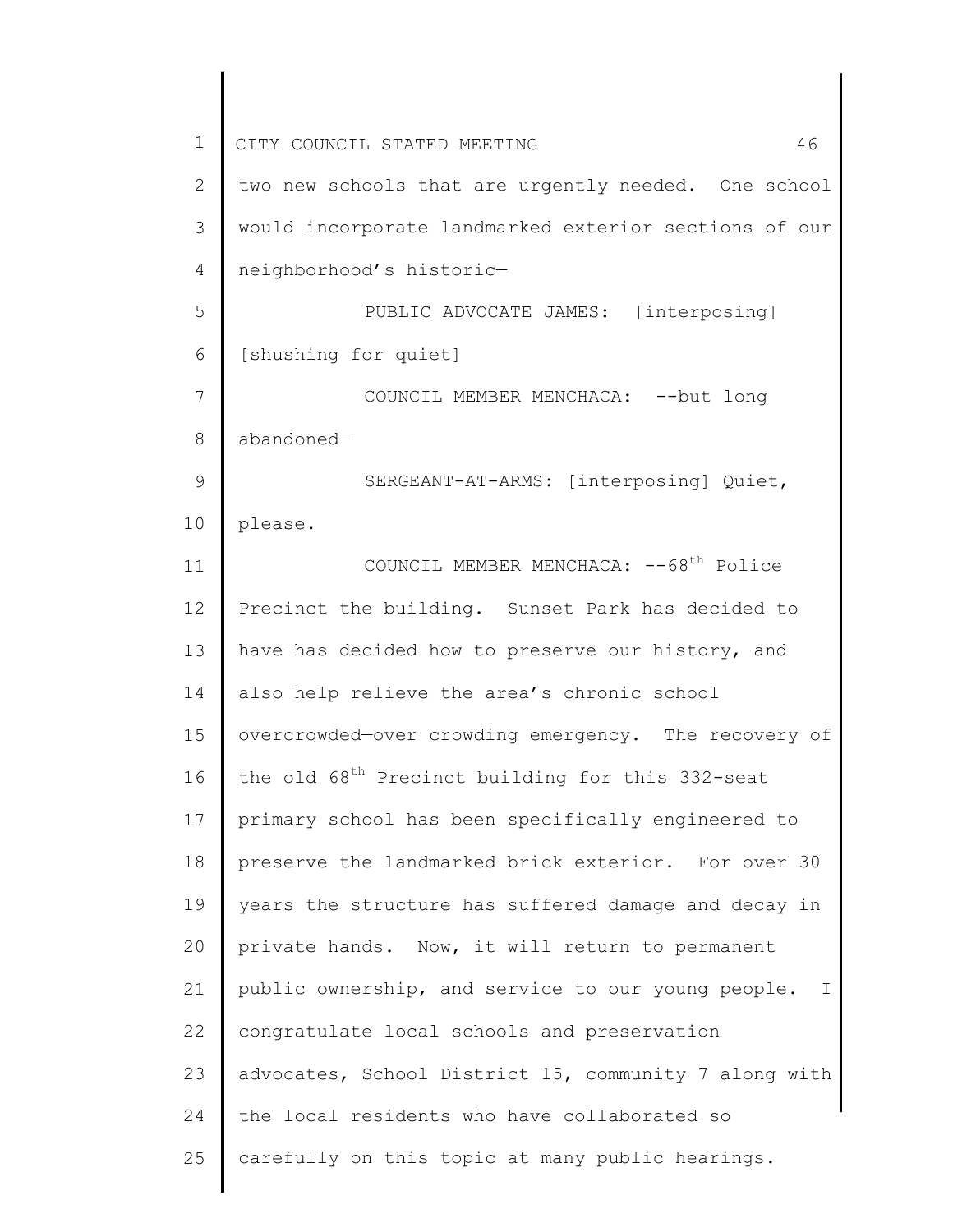|  | CITY COUNCIL STATED MEETING |  |  |  |
|--|-----------------------------|--|--|--|
|  |                             |  |  |  |

| $\overline{2}$ | Actions that affected landmark buildings require      |
|----------------|-------------------------------------------------------|
| 3              | extreme care. We will continued to work with the      |
| 4              | School Construction Authority to ensure that we bring |
| 5              | the most appropriate design that respects the         |
| 6              | historic character of this unique building and        |
| $\overline{7}$ | inspires the next generation of young people. Thank   |
| 8              | you so much. The last thing I want to say is that     |
| 9              | over 20% of all of the schools that are being sited   |
| 10             | and built in the city right now are coming to Sunset  |
| 11             | Park. That is a victory in and of itself where        |
| 12             | community and government are working together to      |
| 13             | address crisis, and I thank everyone tonight and      |
| 14             | today.                                                |
| 15             | SPEAKER MARK-VIVERITO: Council Member                 |
| 16             | Salamanca.                                            |
| 17             | COUNCIL MEMBER SALAMANCA: Thank you,                  |
| 18             | Madam Speaker. I am pleased today the status report   |
| 19             | of 1125 Whitlock Avenue, which will bring over 470    |
| 20             | units to my community in the Bronx. Since first       |
| 21             | hearing about this project, I have been excited       |
| 22             | notably because it will replace what's currently is a |
| 23             | blight block of rundown garages. So, needless to say  |
| 24             | new development is welcome here. However, I work      |
| 25             | diligently with our team here at the Council, HPD and |
|                |                                                       |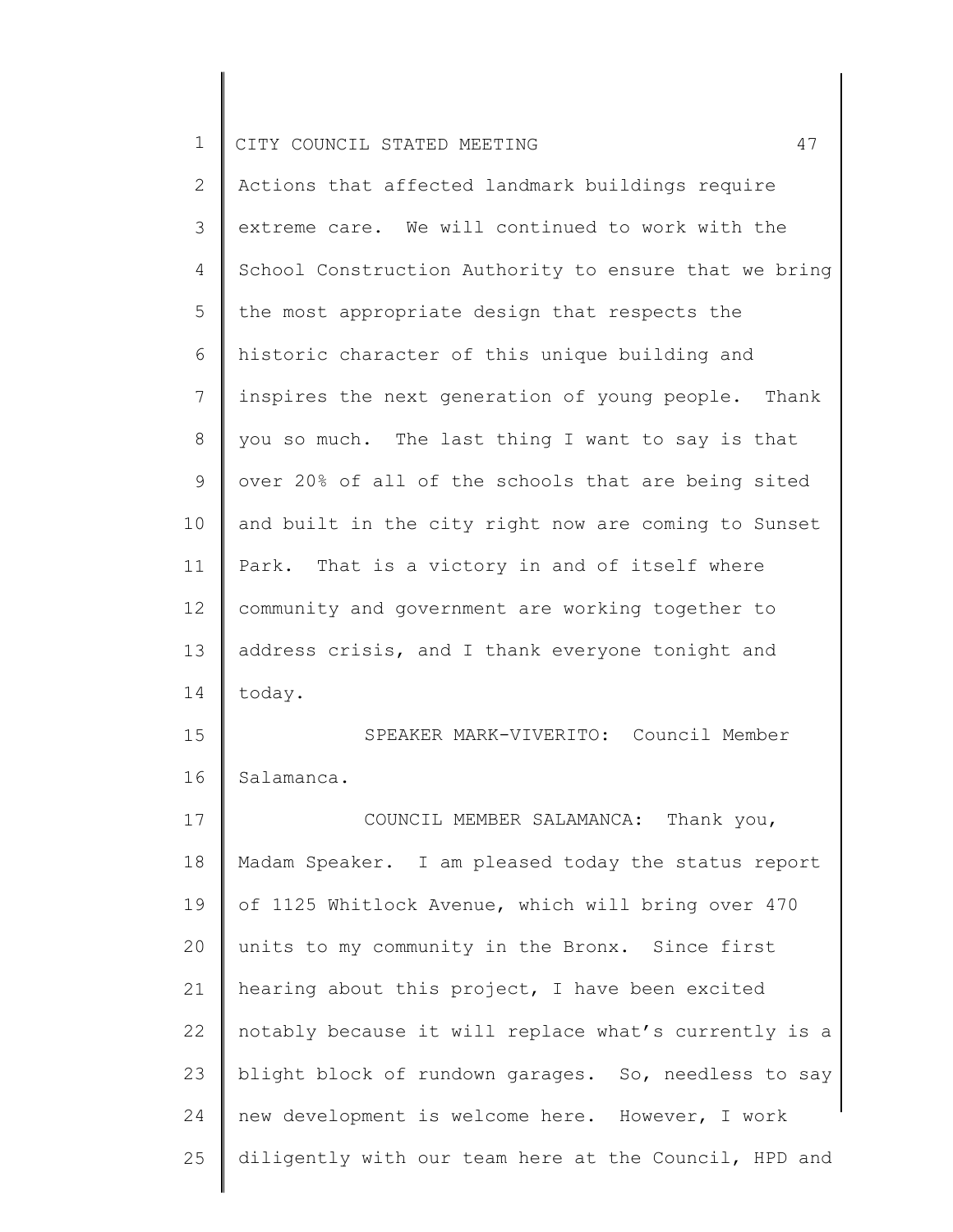2 3 4 5 6 7 8 9 10 11 12 13 14 15 16 17 18 19 20 21 22 23 24 25 the development team to make sure that this project is one that works for community with our specific needs in mind. As a result, I was able to successfully negotiate with all involved, and today I'm happy to say that this project is one that will be built for the people of the South Bronx. As always, I fought for a wide mix of affordability including nearly 150 units at 40% of AMI or less including large units. With the new HPD term sheets requiring a 10% set aside for the formerly homeless, we ensure that these units were of larger sizes to provide for formerly homeless families particularly with children. I also received a commitment on local hiring and MWBE outreach. As a result we have set aside at least 30% of subcontractors and laborers to force the commitment involvement. We were also able to obtain a commitment on permanent jobs ensuring good paying jobs with benefits once the building is completed, and once the project is completed, we have ensured that there will be adequate safety, surveillance, publicly accessible open space and new community renewal, lighting and sanitation. With approval of this project, I'm proud to say this has taken off 16 months ago. I have approved six ULURPS,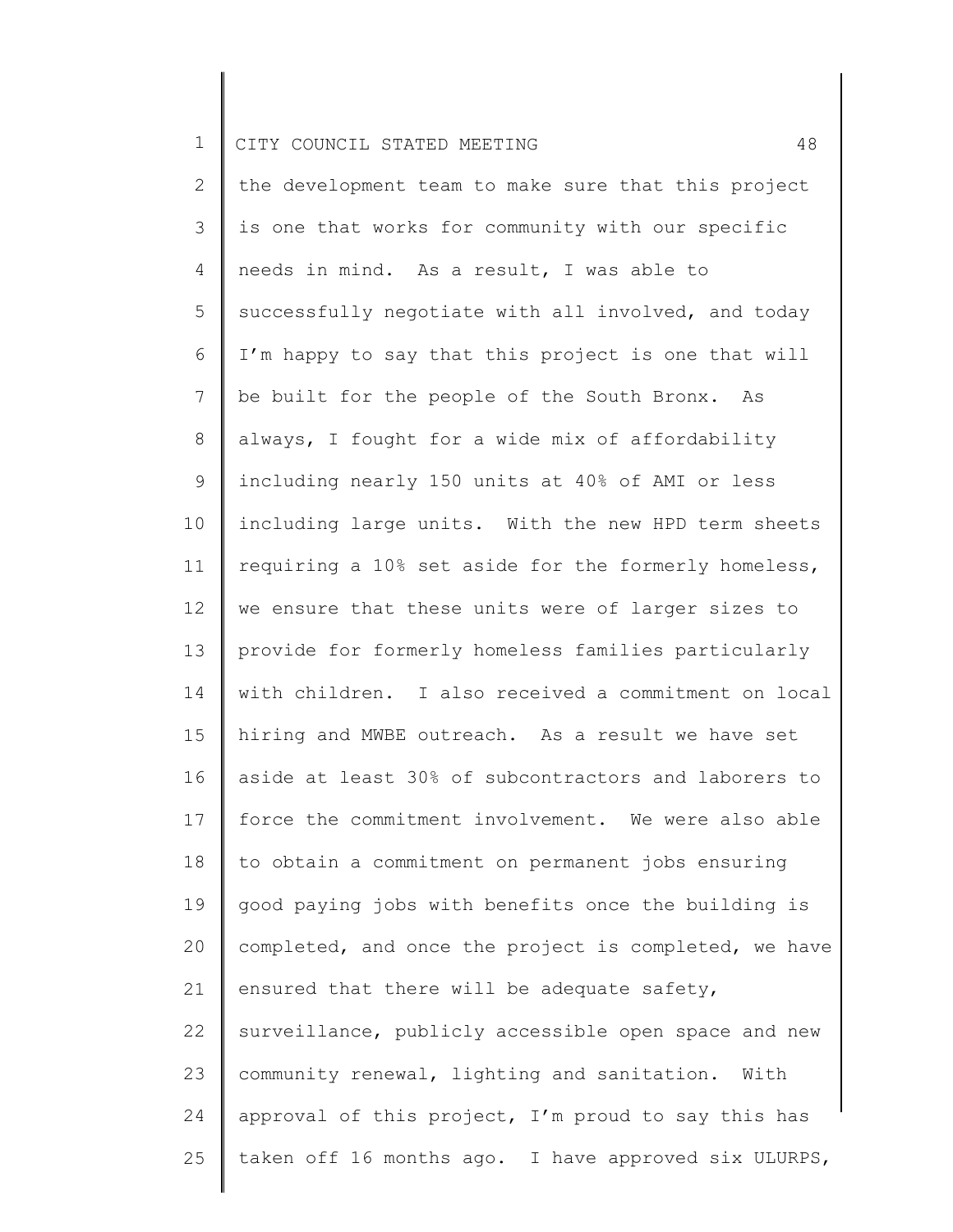2 3 4 and have helped shape or approve over 4,000 units of affordable housing in the South Bronx. Thank you Madam Speaker.

5 6 7 8 9 10 11 12 13 14 SPEAKER MARK-VIVERITO: Council Member unbecoming to try to make us all look bad. [laughter] Really, really. [laughs] Congratulations. On the legislative side, the Council will begin by voting on Introduction 1668 sponsored by Council Member Rosie Mendez, which would extend the enactment date of Introduction 1233-A prohibiting the use of wild or exotic animals in circus performances and previously passed at the June  $21^{st}$  Stated Meeting now changing it to October 1, 2018. Council Member Mendez.

15 16 17 18 19 20 21 22 23 24 COUNCIL MEMBER MENDEZ: Thank you, Madam Speaker. When we passed this legislation last month, I said we would be coming back to extend the time. A business that's been running for multiple years can't change their business plan, and certainly we determined that the time we allowed originally in the legislation was not enough. So, this will give circuses an opportunity to comply with our legislation, and they will have until October of next year to make those transitions. So, I want to thank

25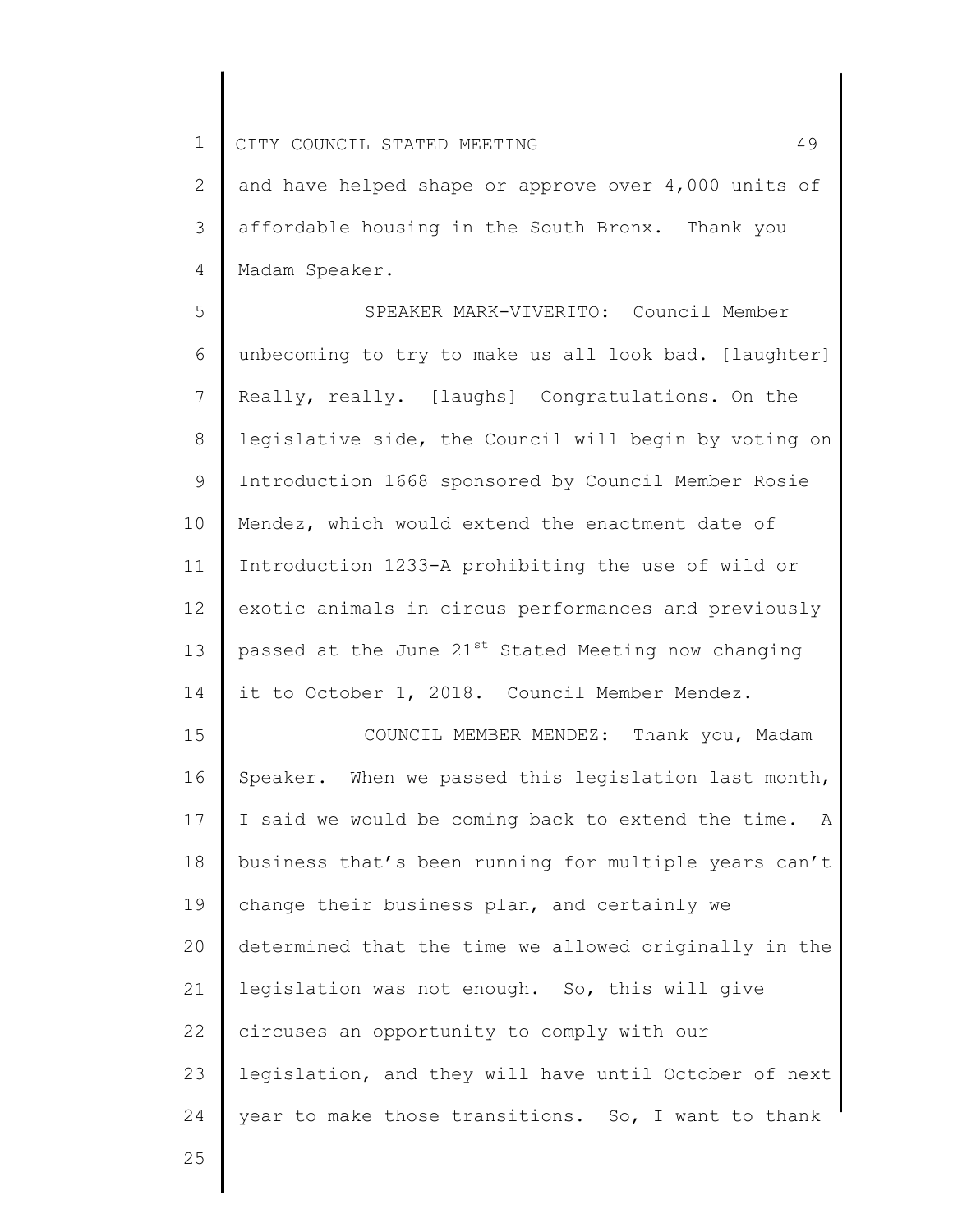1 2 3 CITY COUNCIL STATED MEETING 50 you, Madam Speaker, and my co-sponsors Council Member Cornegy and Barron.

4 5 6 7 8 9 10 11 12 13 14 15 16 SPEAKER MARK-VIVERITO: Thank you, Council Member and next a very memorable intro based on the number of this bill 1234-A. So the Council is going to vote on Intro 1234-A sponsored by Council Member Raphael Salamanca, which would require the Department of Transportation to provide notice to affected council members and community boards of the installation of new muni meters covering at least four contiguous block face—block faces. For staff, I want to thank Faizah Malik, Jonathan Masserano, Emily Rooney, Terzah Nasser, Aysha Schomburg, Chima Obichere and Kelly Taylor. Council Member Salamanca will say a few words.

17 18 19 20 21 22 23 24 25 COUNCIL MEMBER SALAMANCA: Thank you, Madam Speaker. So, a s you mentioned, Intro 1234 will require the Department of Transportation to provide notice to affected council members and community boards of the installation of new muni meters. This bill will also allow the affected council members and community boards to submit recommendations or comments to DOT about the notice, and would require DOT to review recommendations or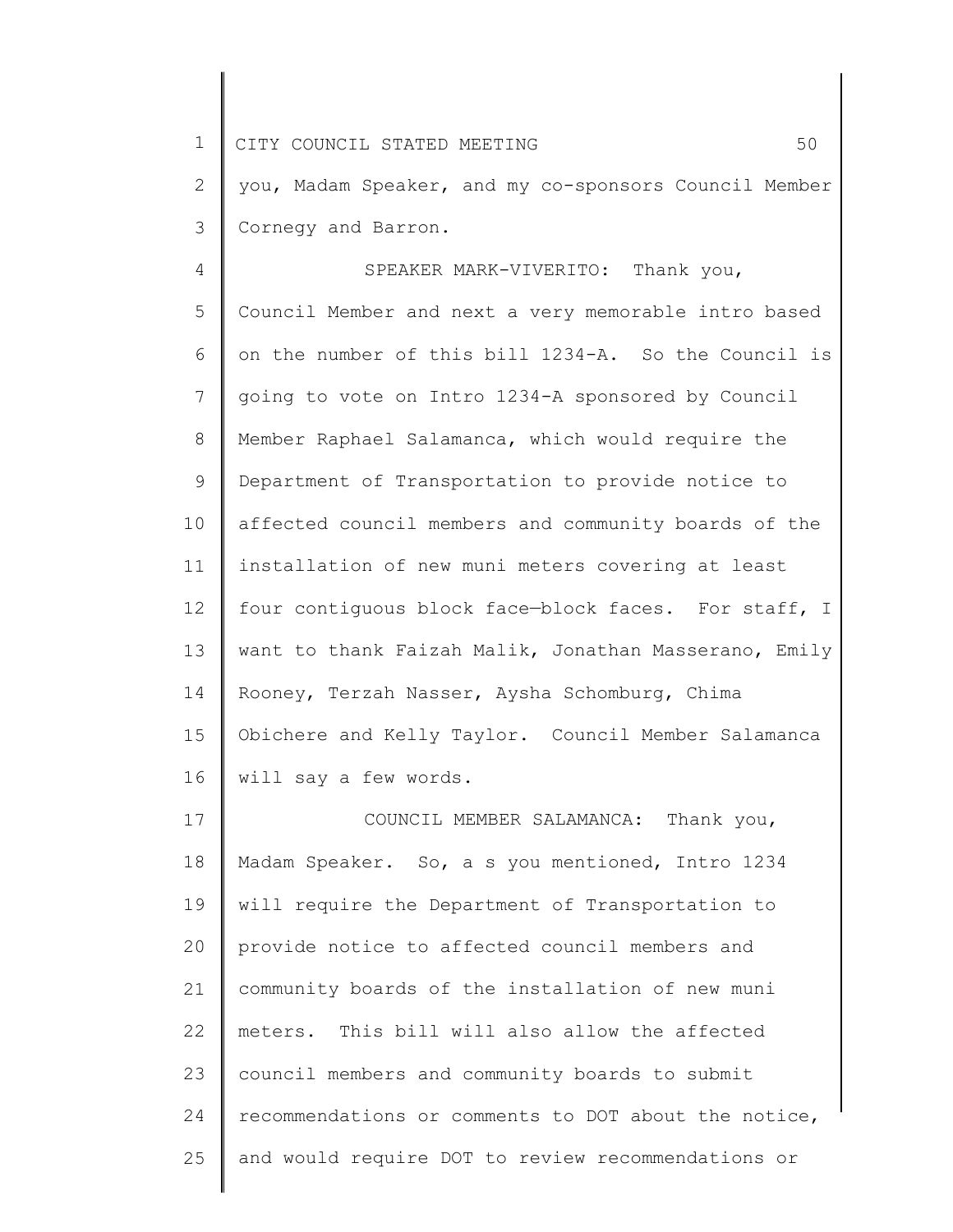25

2 3 4 5 6 7 8 9 10 11 12 13 14 15 16 17 18 19 20 21 22 23 24 comments prior to the installation. Community boards would also be allowed to request the presentation on the installation. As many of you know, I'm a product of the local community board and strongly believe that our community boards are our eyes and ears on what issues are most pressing in our neighborhoods. Since joining the Council, I have depended on the five community boards that cover my district to help me in shaping policy, land use items a variety of other issues facing the south Bronx. Empowering them when it comes to citing things like muni meters, only works to benefit all of us, which is why I have proposed this legislation, and I am proud to have the support of 36 of my colleagues today. Intro 1234 I believe works to do what we were sent to do here in City Hall to improve the quality of life for constituents everyway we can. Thank you, Madam Speaker. SPEAKER MARK-VIVERITO: Thank you, council member. The Council will also vote on Intro 1411-A sponsored by Council Member Borelli, which would require that whenever a capital project is occurring on athletic field under Parks Department

jurisdiction, the agency implementing the project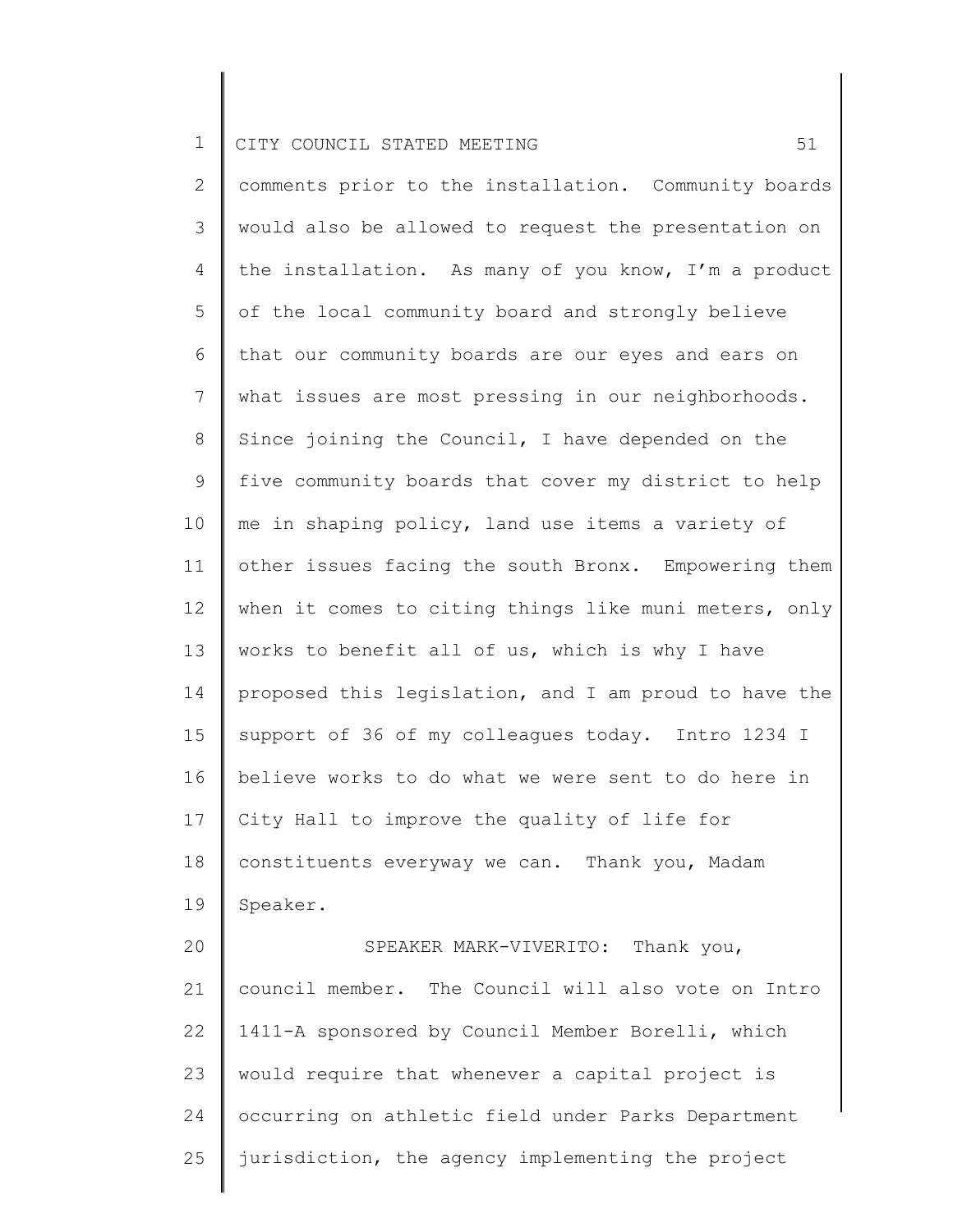2 3 4 5 6 7 must install a linked walkway and public sidewalk if neither had existed before. I want to thank Chris Sartori, Patrick Mulvihill, Ken Grace, Chima Obichere, and Ed Atkin for their support on this bill, and ask Council Member Borelli to say a few words.

8 9 10 11 12 13 14 15 16 17 18 19 20 21 22 23 24 25 COUNCIL MEMBER BORELLI: Thank you very much, Madam Speaker. I want to thank you for your support on this measure as well as Parks Chairman Mark Levine. I want to just point out that the city has come a long way in making our street safer and advocate for safer pedestrian access to different public buildings, and it should never be a condition of where you live, what borough you live in or what type of park you have. All children, all families, all people trying to access ball fields or playgrounds should be able to do so with sidewalks. Not having a sidewalk is something that wouldn't even be considered in most parks around this city, and it's—as I said earlier in—in the pre-Stated press, it's one of those head scratchers on why we even need to have legislation on these things, but at last, here we are. I want to also add to that list of thank yous to my own staff Frank Maship (sp?) as well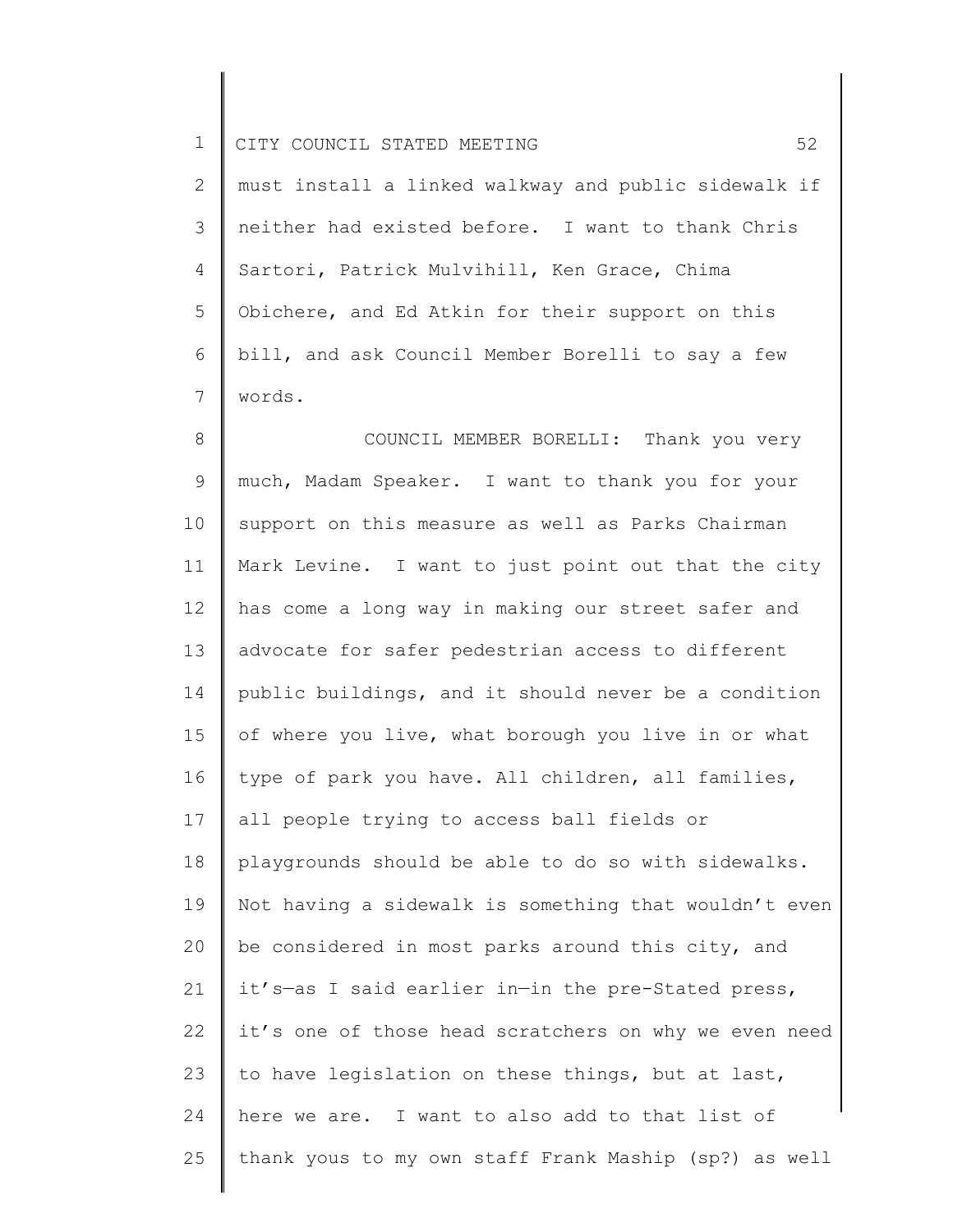2 3 4 as Amy Slattery, Brad Reed, Christ Sartori, Matt Gewalb, and Ken Grace, and thank you again Madam Speaker.

5 6 7 8 9 10 11 12 13 14 15 16 SPEAKER MARK-VIVERITO: Thank you, Council Member. On the Parks Department trend the council the Council will be voting on Intro 407-A sponsored by Council Member Jimmy Vacca, which will require the Department of Parks and Recreation to provide notice of changes to capital projects greater than 10—10% of original contract value, greater than \$500,000 to Council Members from whom the project's funding originated. Again, I want to thank Chris Sartori, Patrick Mulvihill, Ken Grace, Chima Obichere, and Ed Atkin, and ask Council Member Vacca to say a few words.

17 18 19 20 21 22 23 24 25 COUNCIL MEMBER VACCA: Thank you, Madam Speaker and many of my colleagues and I we often fund projects in our parks to make communities more enjoyable, but the reality, and I talk to you as someone that has the largest park in the city of New York in his district, Pelham Bay Park, is that when we fund these projects it takes years and years before we see a shovel in the ground, but not only that, there are often massive cost overruns, and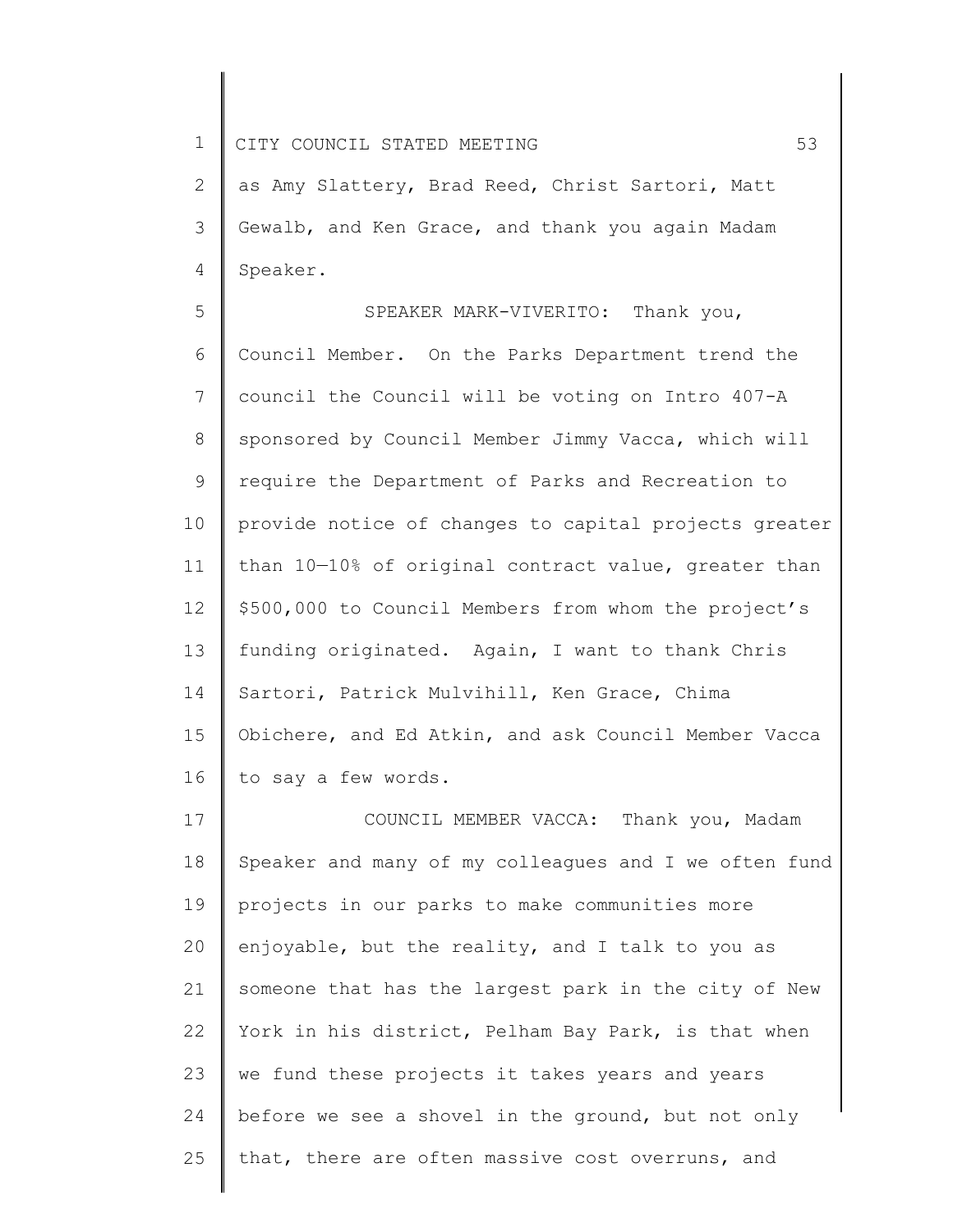2 3 4 5 6 7 8 9 10 11 12 13 14 15 16 17 18 19 20 21 22 23 24 25 sometimes funds are allocated differently than we originally approved. So, the Parks Department already has a structured capital project process, and it generally takes years from when we allocated the money to when we see the shovel, but in addition to that, there's time involved to design the project, get the funding in place, to select the contractor and then finally start construction. Unfortunately, this process often involves contractor's change orders, which can endlessly hold up construction. Delays in projects often create confusion in the community and are not transparent. We need accountability when it comes to the expenditure of this money, and my bill will increase transparency by requiring the Department of Parks to proactively notify council members where there are changes to projects. When we're notified we will be more able to effectively exercise our oversight role, make the capital process run more efficiently and keep our communities informed about ongoing projects. I want to thank that Parks Committee for considering the legislation, and I do want to thank Parks for all the great work they do even though it sometimes takes too much time to get it done. Thank you.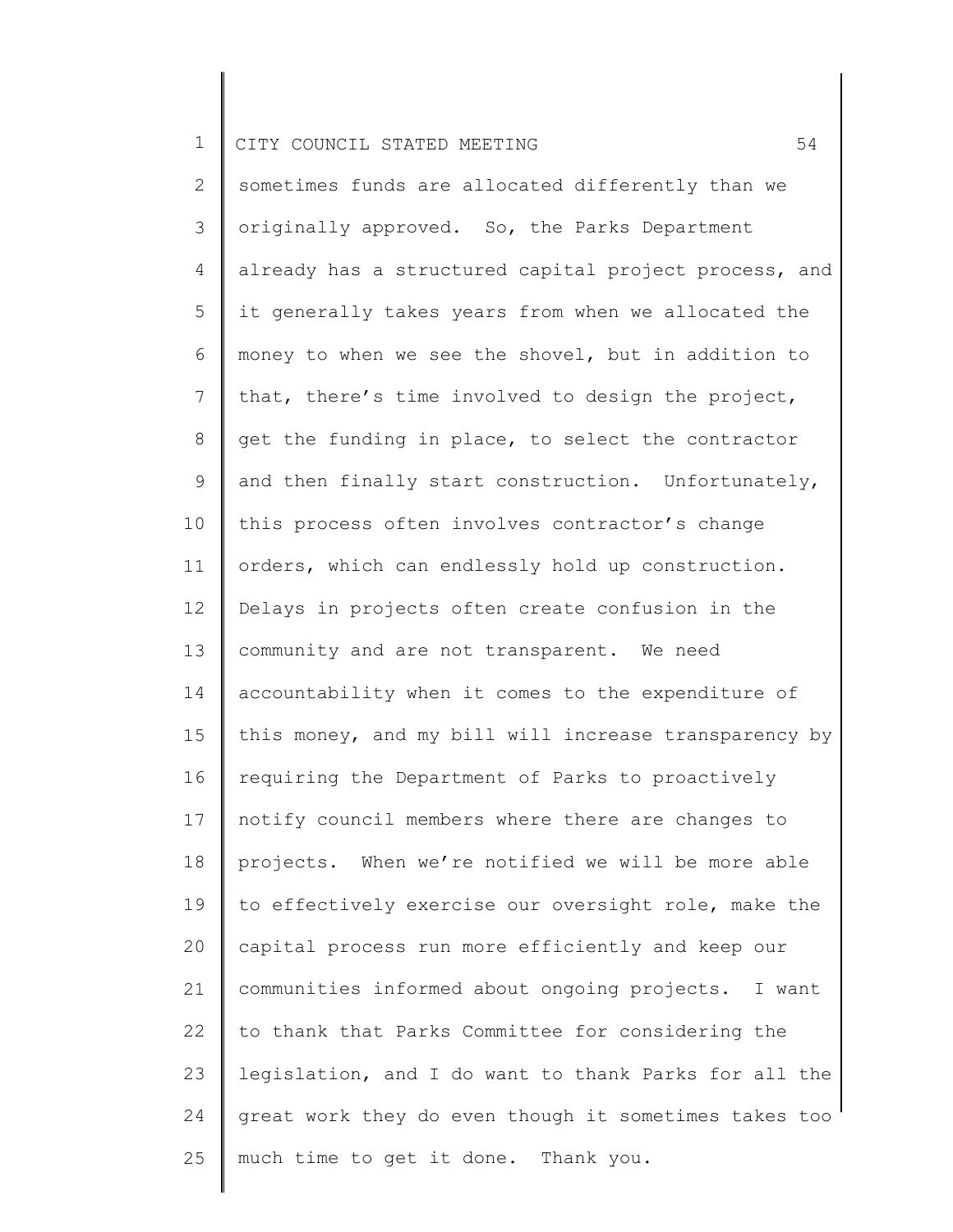2 3 4 5 6 7 8 9 10 11 12 13 14 15 16 17 18 19 20 21 22 23 24 25 SPEAKER MARK-VIVERITO: Thank you, Council Member. Intro 671-A sponsored by Council Member Paul Vallone requires the Department of Transportation to survey all intersections of traffic control signals that are adjacent to a school or park and do not currently have pedestrian countdowns displays for the purpose of determining whether pedestrian countdown displays should be installed at such intersections. This should be of interest to all the young people that are in our public schools. This bill would also require the Department of Transportation to install pedestrian countdown displays at all intersections of that the department determines should have seen such—should have such displays within two years of the completion of the survey. I want to thank Faizah Malik, Jonathan Masserano, Emily Rooney, Terzah Nasser, Aysha Schomburg, Chima Obichere, Gafar Zaaloff and Kelly Taylor for all their work on these bills, and ask Council Member Vallone to say a few words. COUNCIL MEMBER VALLONE: Thank you, Madam Chair and thank you to the Chair of the Transportation Committee Ydanis Rodriguez for their leadership in support of this as well as my Chief of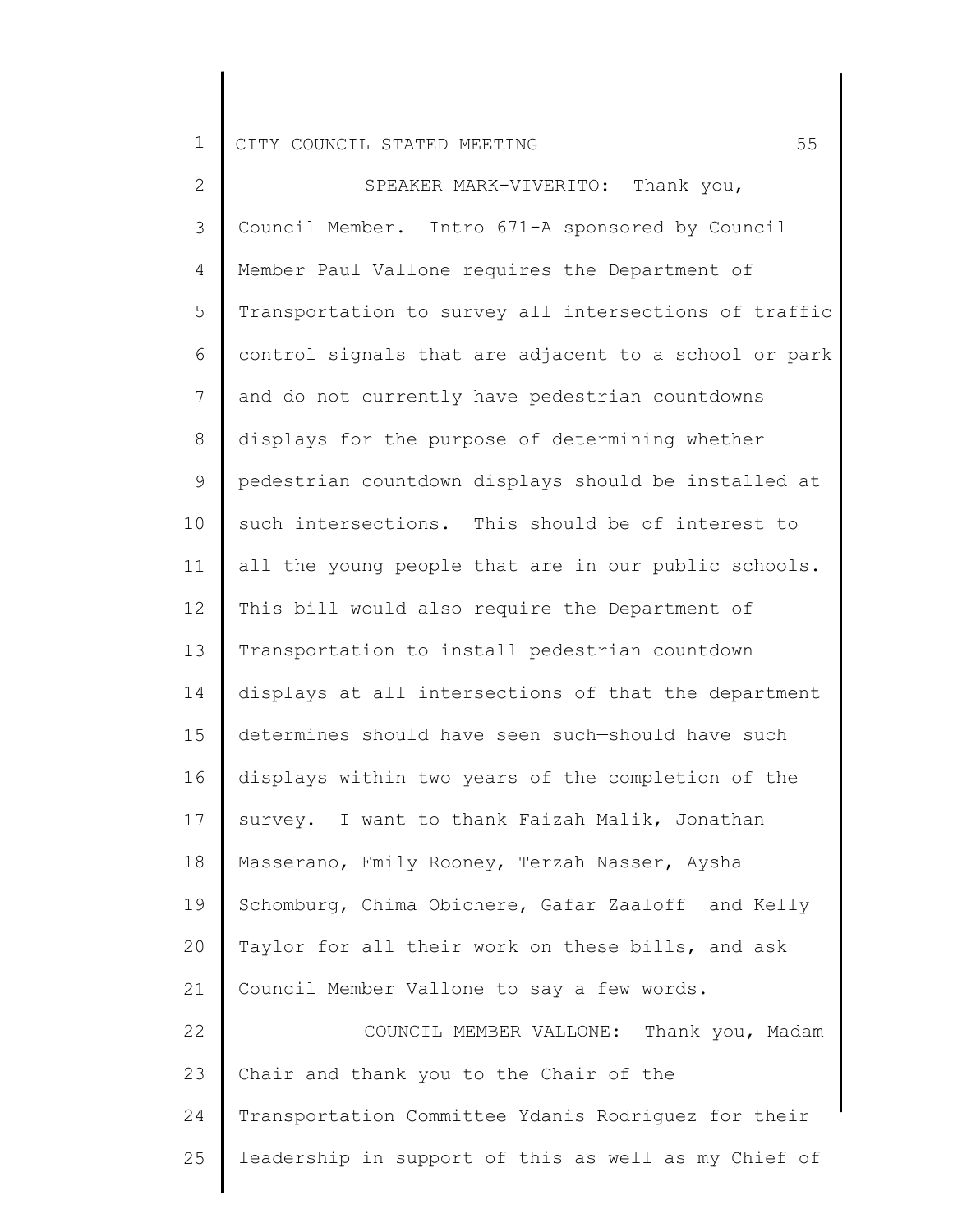2 3 4 5 6 7 8 9 10 11 12 13 14 15 16 17 18 19 20 21 22 23 24 25 Staff Jonathan Schott, and my Legislative and Budget Director Amanda Zar for all their hard work on this piece of legislation. As this bill moves today, I'm proud to stand with our principals, teachers, parents, students, seniors and their combined fight for safety around our schools and parks. This is an issue that will be addressed now before another child or senior is injured just crossing our public streets in our community and through the city. The wellbeing of our children should always been our number one priority and this bill would provide a major boost for the safety of all students and families around our schools and parks. Earlier this year we held a rally in our district for safe streets and safe students where hundreds of our neighbors and friends joined with a clear message of the seriousness and wide support on this issue. When I spoke with the administration and my colleagues to make these safety reforms a reality for our city, without question our seniors and students are our most vulnerable when trying to cross our intersection as pedestrians account for 56% of all traffic fatalities with children and seniors being the most vulnerable population. New Yorkers over 65 years of age make up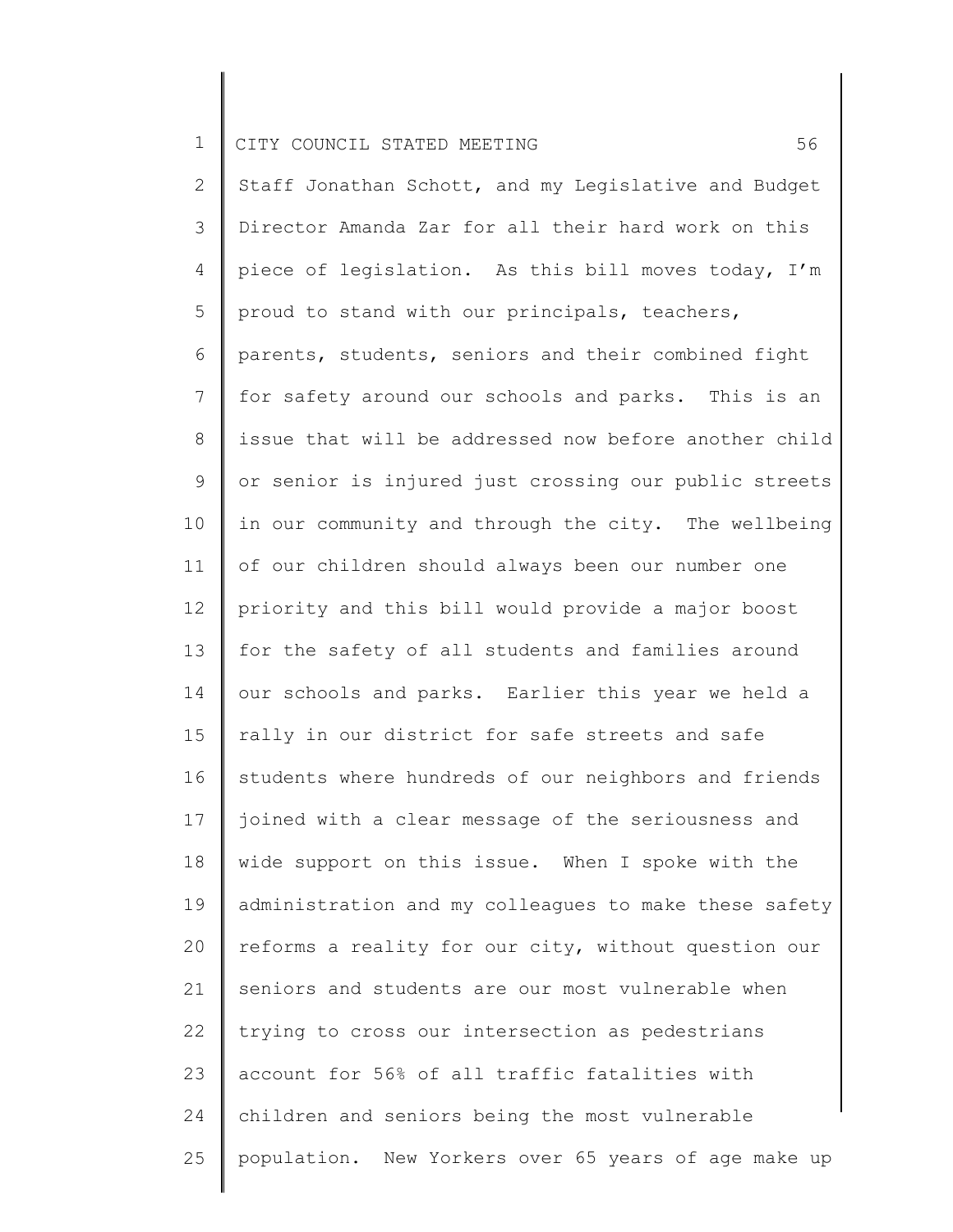2 3 4 5 6 13% of the population, and account for over one-third of all traffic fatalities. With that, I thank my fellow colleagues for their support of this bill and special happy birthday to my daughter Catina (sic) on her 18<sup>th</sup> birthday tomorrow. Thank you, Madam.

7 8 9 10 11 12 13 14 15 16 17 18 19 20 21 22 23 24 25 SPEAKER MARK-VIVERITO: Thank you, Council Member. When an individual is arrested, their money, vehicle or other property is seized, vouchered and classified by the NYPD. Introduction 1000-B sponsored by Council Member Ritchie Torres would require the NYPD to publish an annual report detailing such property seized and retained in the preceding calendar year and disaggregated by borough and police precinct. It's really interesting that we are passing this bill. I mentioned in the pre-Stated because in these past couple of day we have heard of some changes that AG Sessions is doing particularly around seizures and making it easier for seizures to happen for people that are just arrested but never convicted of anything. A really interesting time, and I think this is very timely that we'll be able to get information on the numbers of seizures and the reporting on that policy. So, and—and just see how it changes over time. Staff, I want to thank Deepa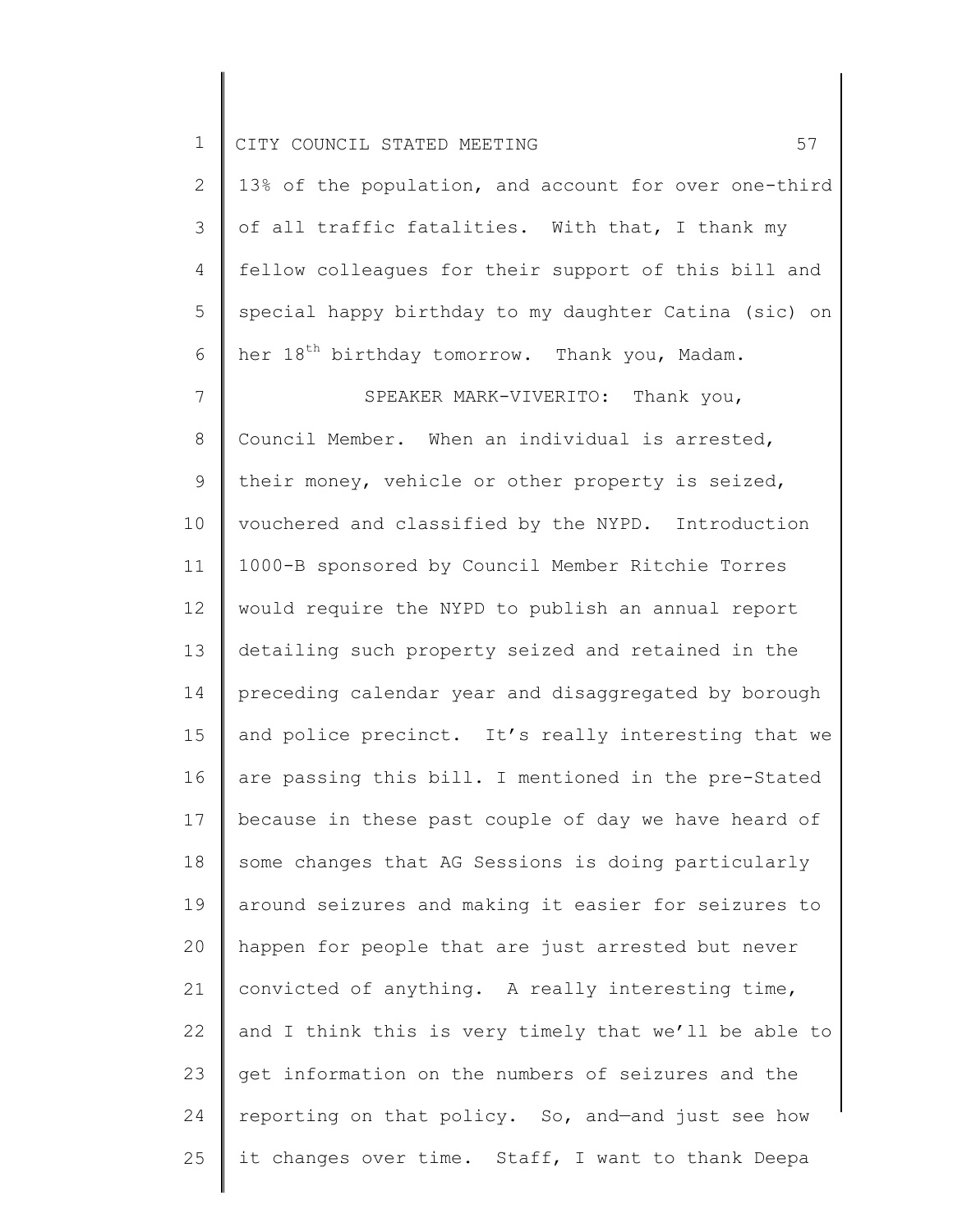2 3 Ambekar, Beth Golub and Casey Addison. I want to ask Council Member Torres to say a few words.

4 5 6 7 8 9 10 11 12 13 14 15 16 17 18 19 20 21 22 23 24 25 COUNCIL MEMBER TORRES: Thank you, Madam Speaker—Speaker. You took the words right out of my mouth. So, the timing of Intro 1000 is as urgent as ever before. It comes amid a decision by the Trump Administration early in the week to reverse the civil forfeiture reforms of the Obama Administration. A civil forfeiture is a process by which law enforcement can deprive you of your private property regardless of whether you were convicted of much less committed a crime. Both privacy and private property are bedrock principles of America's Constitutional order, and the abuse of civil forfeiture has been a source of concern to both Democrats and Republicans, Liberals, Libertarians and Conservatives alike. The overzealous use of civil forfeiture threatens the Constitutional right of every citizen to be protected from unreasonable searchers and seizures without due process of law. Intro 1000 would require the Police Department to create a comprehensive publicly viewable database of all property seizures in New York City. In doing so, it will bring long overdue accountability and transparency to a constitutionally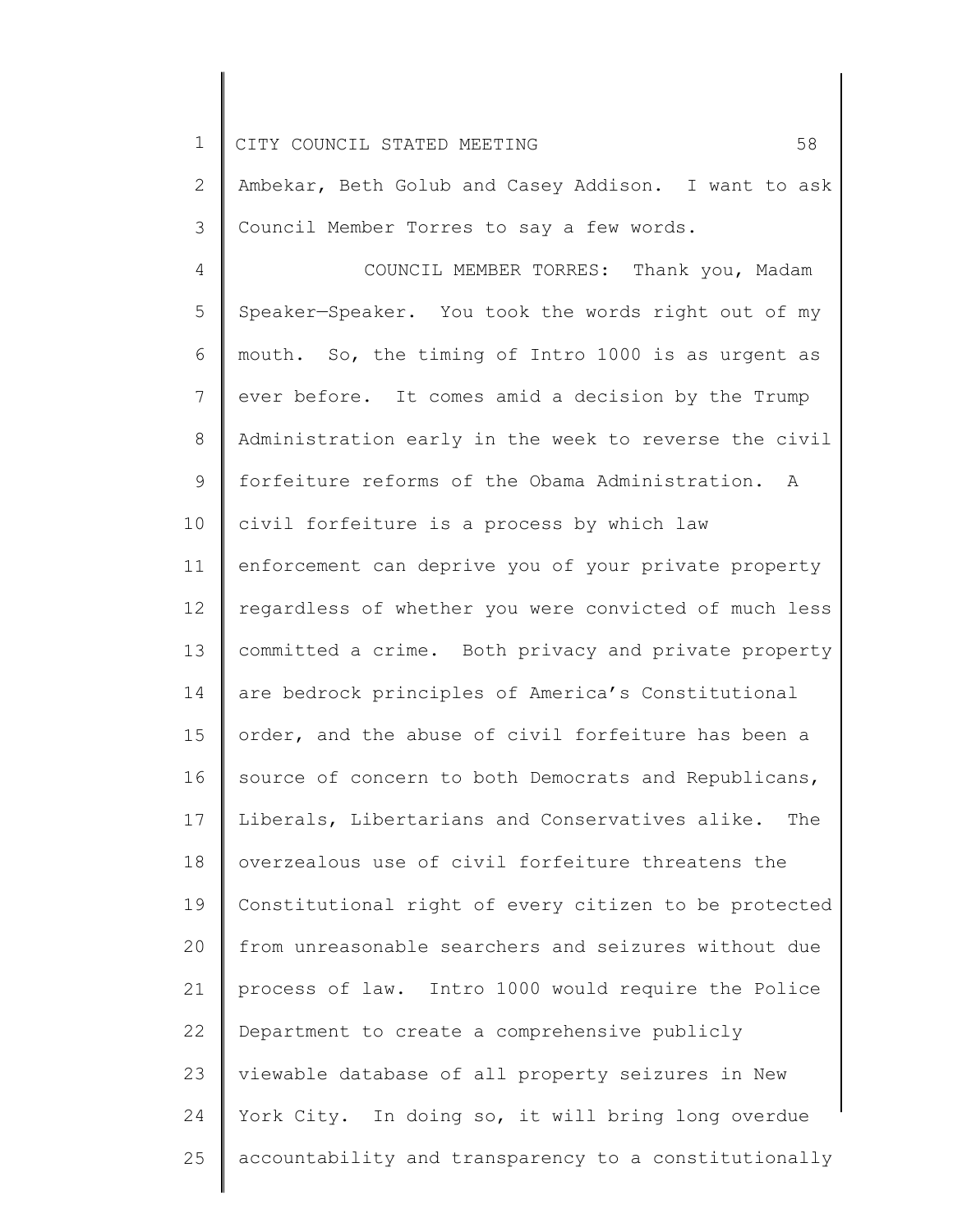| ᅩ |  | CITY COUNCIL STATED MEETING |  |  |  |  |  |
|---|--|-----------------------------|--|--|--|--|--|
|---|--|-----------------------------|--|--|--|--|--|

2 3 4 5 6 7 8 9 10 11 dubious practice that has been shrouded in secrecy for as long as it has been in existence. Intro 1000 is a break-through for the cause of civil forfeiture reform, and it is one that would not have been possible without the productive partnership with the New York City Police Department, without the dedicated professionals here in the New York City Council and without the broader criminal justice reform advocacy community. With that said, Madam Speaker, I thank.

12 13 14 15 16 17 18 19 20 21 22 23 24 25 SPEAKER MARK-VIVERITO: Thank you. Next we're going to vote on Intro 1646-A sponsored by Transportation Committee Chair Ydanis Rodriguez, which would require for a hire vehicle basis to provide a means to allow passengers to tip their drivers using the same method of payment used to pay for the fare. Our staff I want to thank Faizah Malik, Jonathan Masserano, Emily Rooney, Terzah Nasser, Aysha Schomburg, Chima Obichere and Aminta Kilowan, and I as the Council Member to say a few works. [pause] Oh, we noticed we is not here. He must have stepped out for one second. He will speak when he gets back. Well, he should have told me, tapped me. Unfortunately, he left. Okay, Council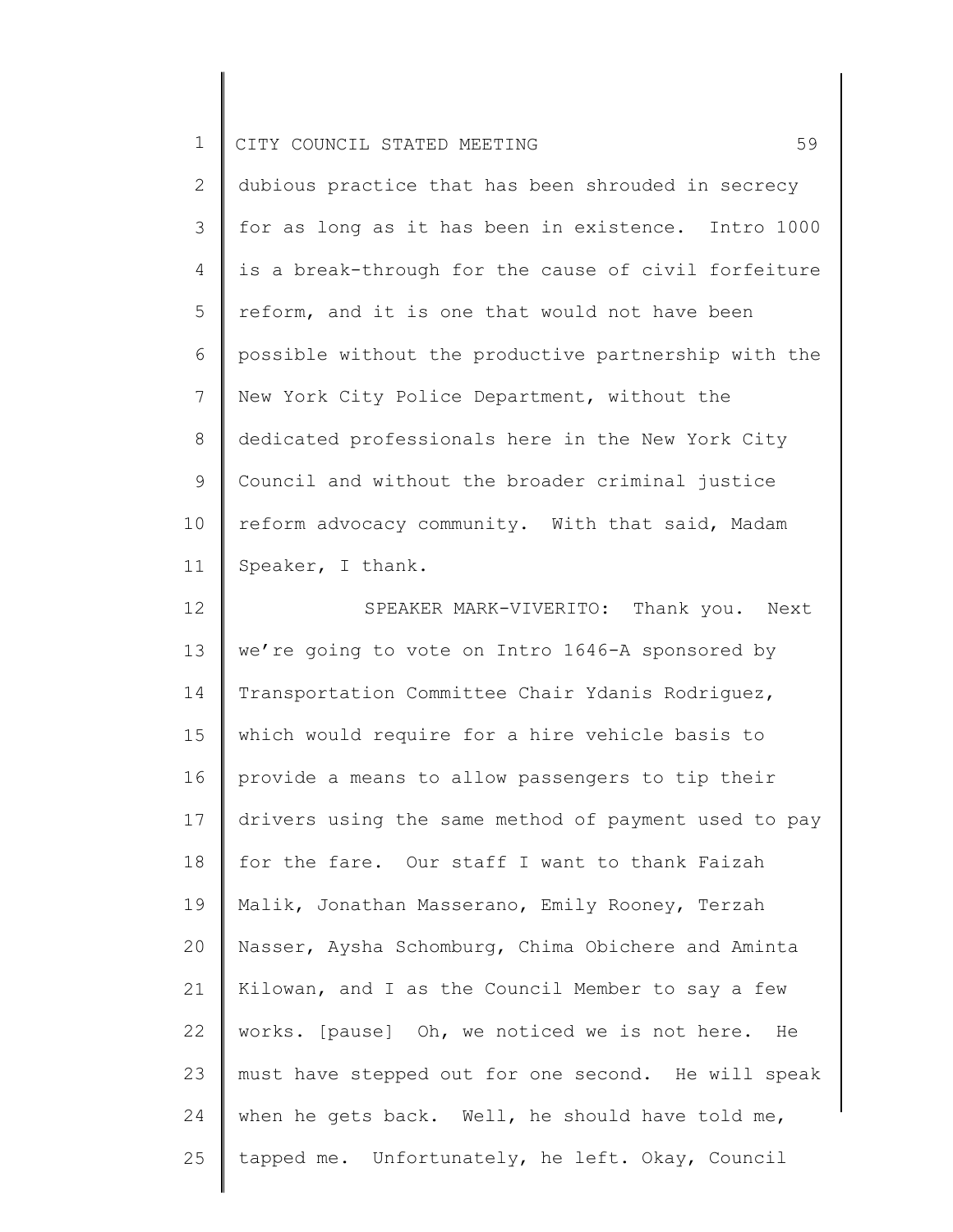1 2 3 CITY COUNCIL STATED MEETING 60 Member I am asking you to say a few words about your bill.

4 5 6 7 8 9 10 11 12 13 14 15 16 17 18 19 20 21 22 23 24 25 COUNCIL MEMBER RODRIGUEZ: Thank you, Speaker and as usually like, you know, no doubt that your leadership is what allow all of us to move good legislation, and I want to thank you for all your support and I also want thank my colleagues for their support of this important legislation. For the first time ever we will require in the city law that there be a tipping option provided for all app-based car services in New York. This is a major step forward for drivers who have seen wage—wage and earning for over the past five years especially for those whose services provided did not allow a tip option in the apps. I also want to highlight the work for the Independent Drivers Guild, and all members that they also play a major role that help us—all of us who are here.(sic) We are making major ways nationally with this move, and already we are seeing the impact with the largest updates it provided in the country, Uber, now adding a tipping option for their drivers. According to the report by the IBG by not including a tipping option drivers for these large companies were left for—to forego \$300 million in earnings that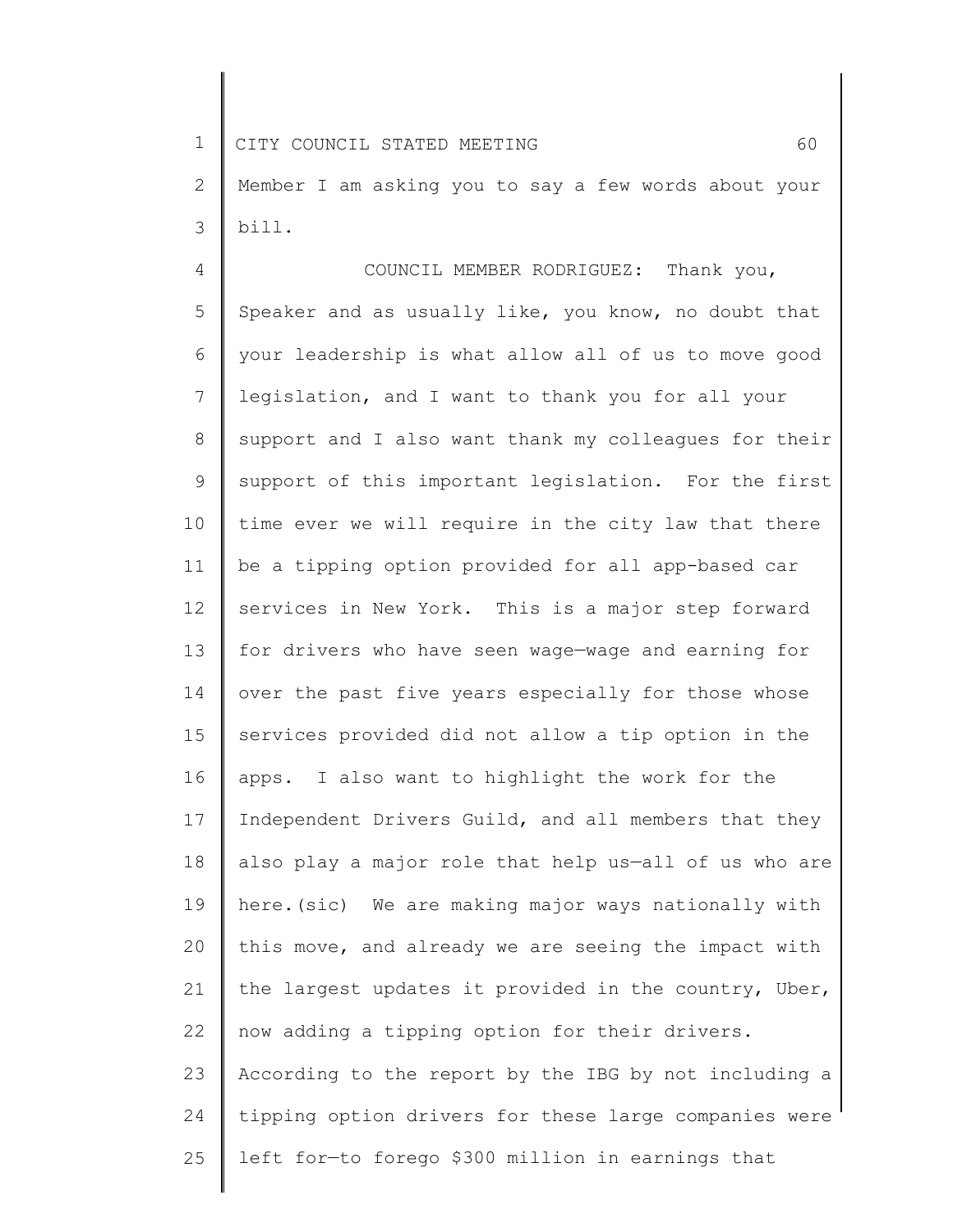| ᅩ |  | I CITY COUNCIL STATED MEETING |  |  |  |  |  |
|---|--|-------------------------------|--|--|--|--|--|
|---|--|-------------------------------|--|--|--|--|--|

| $\overline{2}$ | could have been used to support their families. In    |
|----------------|-------------------------------------------------------|
| 3              | delays, which has long had-which has long a tipping   |
| $\overline{4}$ | option has already seen these drivers take home \$250 |
| 5              | million in tips during its time operating here. I     |
| 6              | want to thank all the staff who played a major role   |
|                | in this bill and just again, thank you for your       |
| 8              | leadership and support on passing this bill.          |

9 10 11 12 13 14 15 16 17 18 19 20 21 22 23 24 25 SPEAKER MARK-VIVERITO: Thank you Council Member. Unfortunately, New York City has one of the highest, the nation's highest rates of food insecure seniors. Part of this problem stems from the fact that not enough eligible seniors enroll in or recertify for the Supplemental Nutrition Assistance Program known as SNAP. Introduction 1519-A sponsored by Council Member Karen Koslowitz would seek to increase coordination between the Department of Social Services and the Department for the Aging to promote awareness of SNAP through a public campaign targeted at seniors and their caregivers. The bill also requires the Department of Social Services in coordination with the Department for the Aging to establish and implement a SNAP enrollment and recertification program ensuring that SNAP enrollment as recertification programming is taking place at all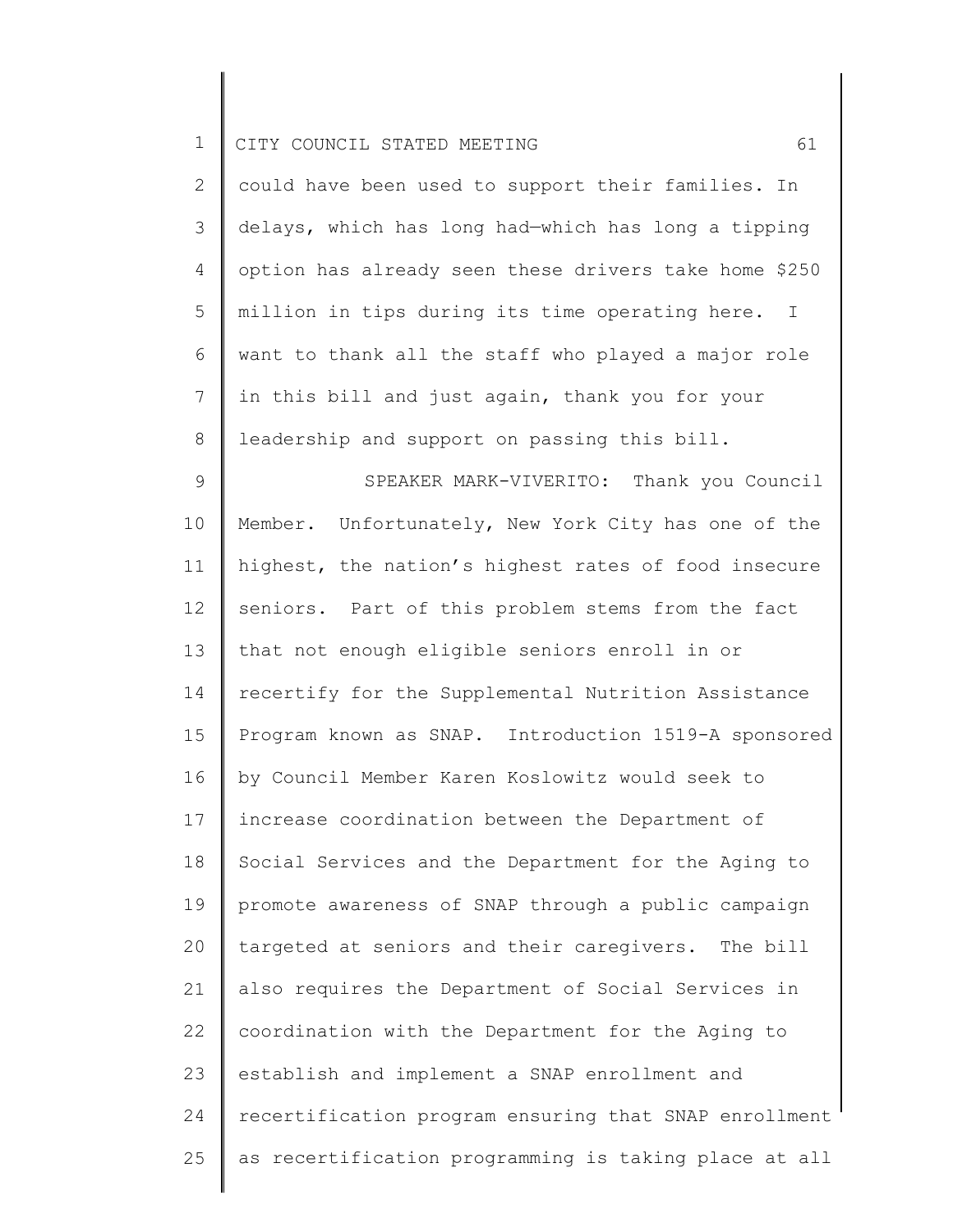| $\mathbf 1$    | 62<br>CITY COUNCIL STATED MEETING                     |
|----------------|-------------------------------------------------------|
| 2              | senior centers in the city. Our staff I want to       |
| 3              | thank Terzah Nasser, Aysha Schomburg, Katelyn Fahey,  |
| 4              | Emily Rooney, Dohini Sompura, and Zanny O'Coupe (sp?) |
| 5              | and ask Council Member Koslowitz to say a few words.  |
| 6              | COUNCIL MEMBER KOSLOWITZ: Thank you,                  |
| $7\phantom{.}$ | Madam Speaker. The average Social Security benefits   |
| 8              | for a couple that both receive benefits is \$2,212 a  |
| 9              | month. Unfortunately, for too many seniors this is    |
| 10             | their sole source of income. To be clear, $$2,212$ is |
| 11             | the average and many are receiving less than that     |
| 12             | average. With such low income levels, one             |
| 13             | anticipates that there would be a reduced food intake |
| 14             | as well as reduced quality and a reduced variety of   |
| 15             | food amongst these seniors. Currently couples with a  |
| 16             | pre-tax monthly income of \$1,736 receive the         |
| 17             | Supplemental Nutrition Assistance Program known as    |
| 18             | SNAP benefits of \$357. It is readily apparent how    |
| 19             | critical this benefit is. Yet, we have too many       |
| 20             | needy seniors who are not availing themselves of this |
| 21             | SNAP benefit. Intro 1590-19-A would require the       |
| 22             | Commission or Social Services in coordination with    |
| 23             | the Commissioner of DFTA to establish and implement a |
| 24             | program to enable enrollment and recertification in   |
| 25             | SNAP at all senior centers. Such a program would at   |
|                |                                                       |

║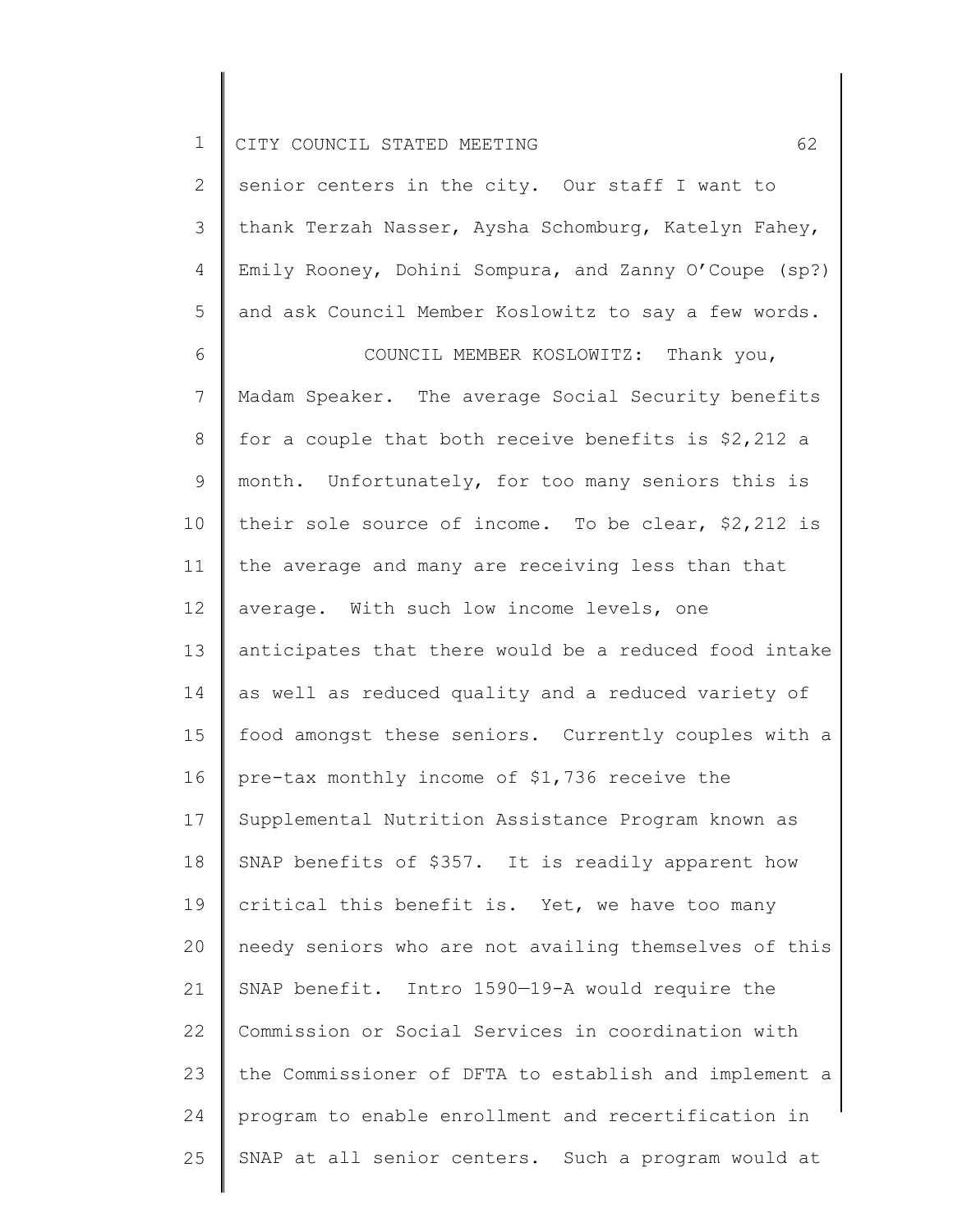| $\mathbf 1$                                        | 63<br>CITY COUNCIL STATED MEETING                     |
|----------------------------------------------------|-------------------------------------------------------|
| 2                                                  | a minimum enable seniors to enroll in SNAP assistance |
| 3                                                  | program in person at each senior center.              |
| 4                                                  | Additionally, the Department of Social Services shall |
| 5                                                  | in coordination with the Department for the Aging     |
| 6                                                  | design and implement a public campaign to increase    |
| $\overline{7}$                                     | the awareness of seniors and their caregivers of the  |
| 8                                                  | benefits of the Supplemental Nutrition Assistance     |
| 9                                                  | Program. I believe this bill is an important step in  |
| 10                                                 | increasing the nutritional safety net for seniors in  |
| 11                                                 | our city, and I want to thank the Chair of the Aging  |
| 12                                                 | Committee Margaret Chin and all staff that worked on  |
| 13                                                 | this bill. Thank you.                                 |
| 14                                                 | SPEAKER MARK-VIVERITO: Thank you,                     |
|                                                    | Council Member. Continuing our efforts to bring       |
|                                                    |                                                       |
|                                                    | transparency and accountability to the Department of  |
|                                                    | Correction, Intro 1136-A, which I sponsored would     |
|                                                    | require the Law Department to provide semi-annual     |
|                                                    | public reports on civil actions filed against the     |
| 20                                                 | Department of Correction and the department's         |
|                                                    | employees including the amount of any financial       |
|                                                    | payment by the city as part of a settlement or other  |
|                                                    | disposition. The Law Department would also be         |
| 15<br>16<br>17<br>18<br>19<br>21<br>22<br>23<br>24 | required to share this list with the Comptroller, the |
| 25                                                 | Department of Investigation, the Department of        |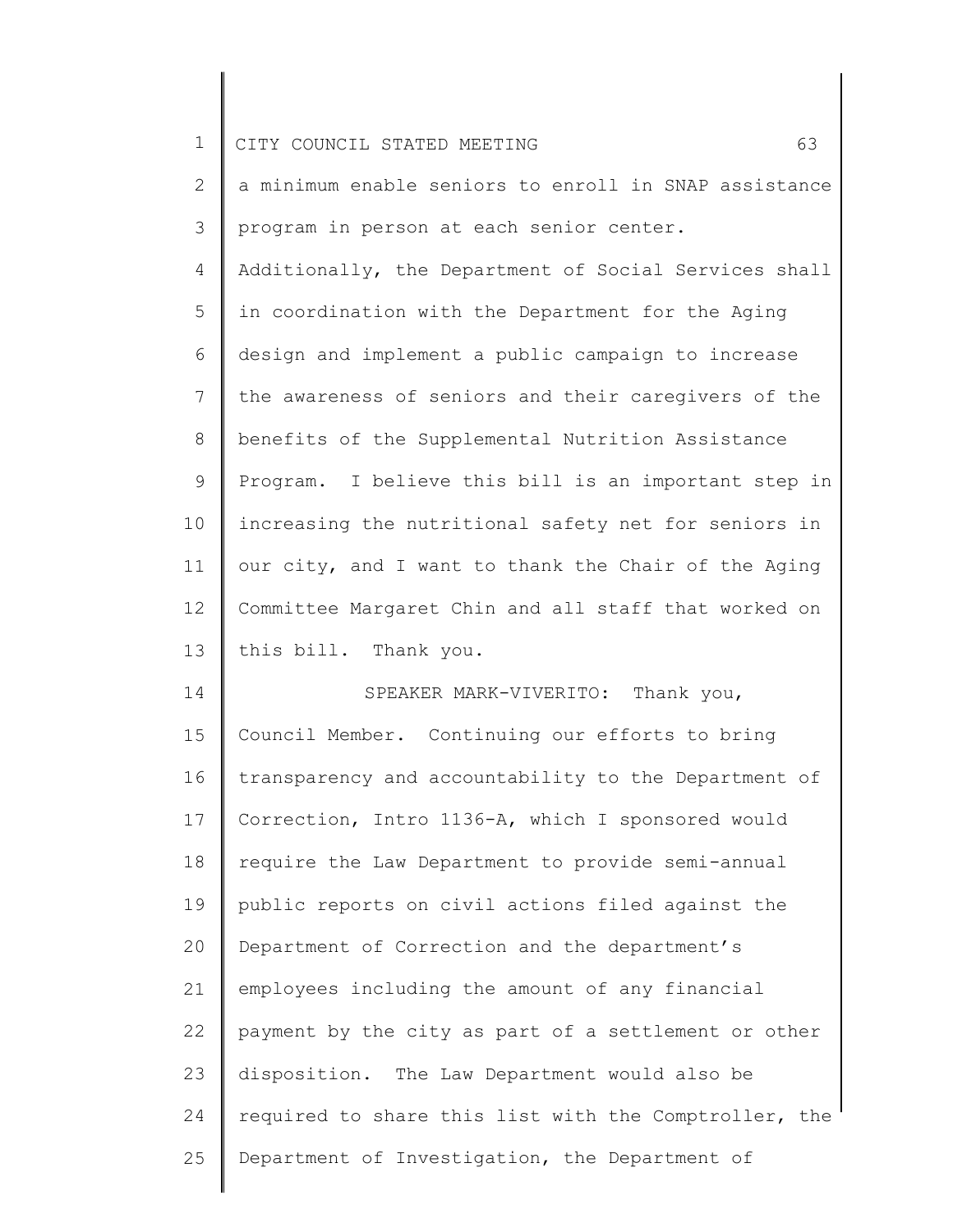| $\mathbf 1$  | 64<br>CITY COUNCIL STATED MEETING                     |
|--------------|-------------------------------------------------------|
| $\mathbf{2}$ | Correction, and the Board of Correction. This         |
| 3            | legislation will allow for comprehensively-for        |
| 4            | comprehensive and coordinated efforts to identify     |
| 5            | trends of misconduct in our city jails, and I'm proud |
| 6            | to sponsor it. I want to thank the staff Josh         |
| 7            | Kinsley and Brian Crowe for working on this           |
| 8            | legislation. Really important indeed, and then        |
| $\mathsf 9$  | finally obviously last but not least, and I know      |
| 10           | there are many people in this room to celebrate this  |
| 11           | moment. There was a large celebration earlier today.  |
| 12           | We will be voting on Intro 20-214-B sponsored by      |
| 13           | Council Members Levine and Gibson-                    |
| 14           | PUBLIC ADVOCATE JAMES: [interposing]                  |
| 15           | [shushing for quiet]                                  |
| 16           | SPEAKER MARK-VIVERITO: --which would                  |
| 17           | require the Office of the Civil Justice Coordinator   |
| 18           | to establish programs to provide all tenants facing   |
| 19           | eviction with access to legal services within five    |
| 20           | years. As I said in my February State of the City     |
| 21           | Address, the establishment of the Civil Justice       |
| 22           | Coordinator Office has been an exceptional high point |
| 23           | for this Council, and we are proud to see the work of |
| 24           | that office expanded. Losing your home is a           |
| 25           | devastating and life alter-altering experience that   |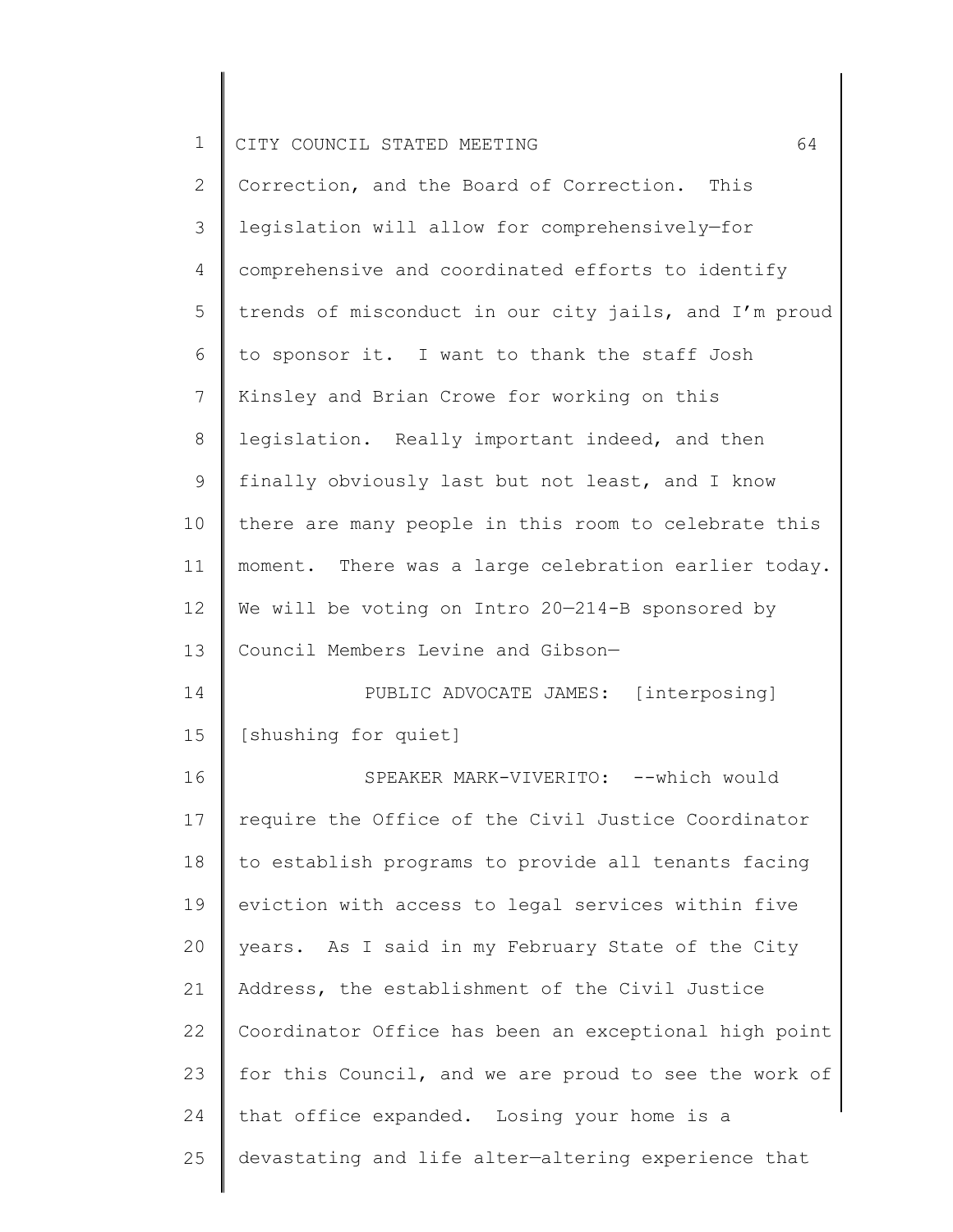2 3 4 5 6 7 8 9 10 11 12 13 14 15 16 17 18 19 20 21 22 23 24 25 should not happen simply because you don't know your rights. This attention to the needs of our most vulnerable residents will keep families together and in their homes, and that importance cannot be overstated as we a concerning lack of affordable housing throughout this city. I want to thank staff obviously Matt Gewolb, Kelly Taylor, Rob Newman, and Casey Addison on all of these bills. Obviously, you know, the staff is incredibly important. A lot of these bills are complicated, complex, a lot of conversations. This is an incredibly historic moment for this Council and really important. Again, the leadership of Council Members Levine and Gibson and those are to be commended. Really impressed by the work of these two members and colleagues, and invite them to speak on this incredible and forward thinking legislation. With that Council Member Levine, followed by Council Member Gibson. COUNCIL MEMBER LEVINE: Thank you so much, Madam Speaker and thank you for making civil justice one of the hallmarks of this Council over the last 3-1/2 years and for fighting so hard to make sure that the bill we're voting on today is truly outstanding, and thank you to my partner in this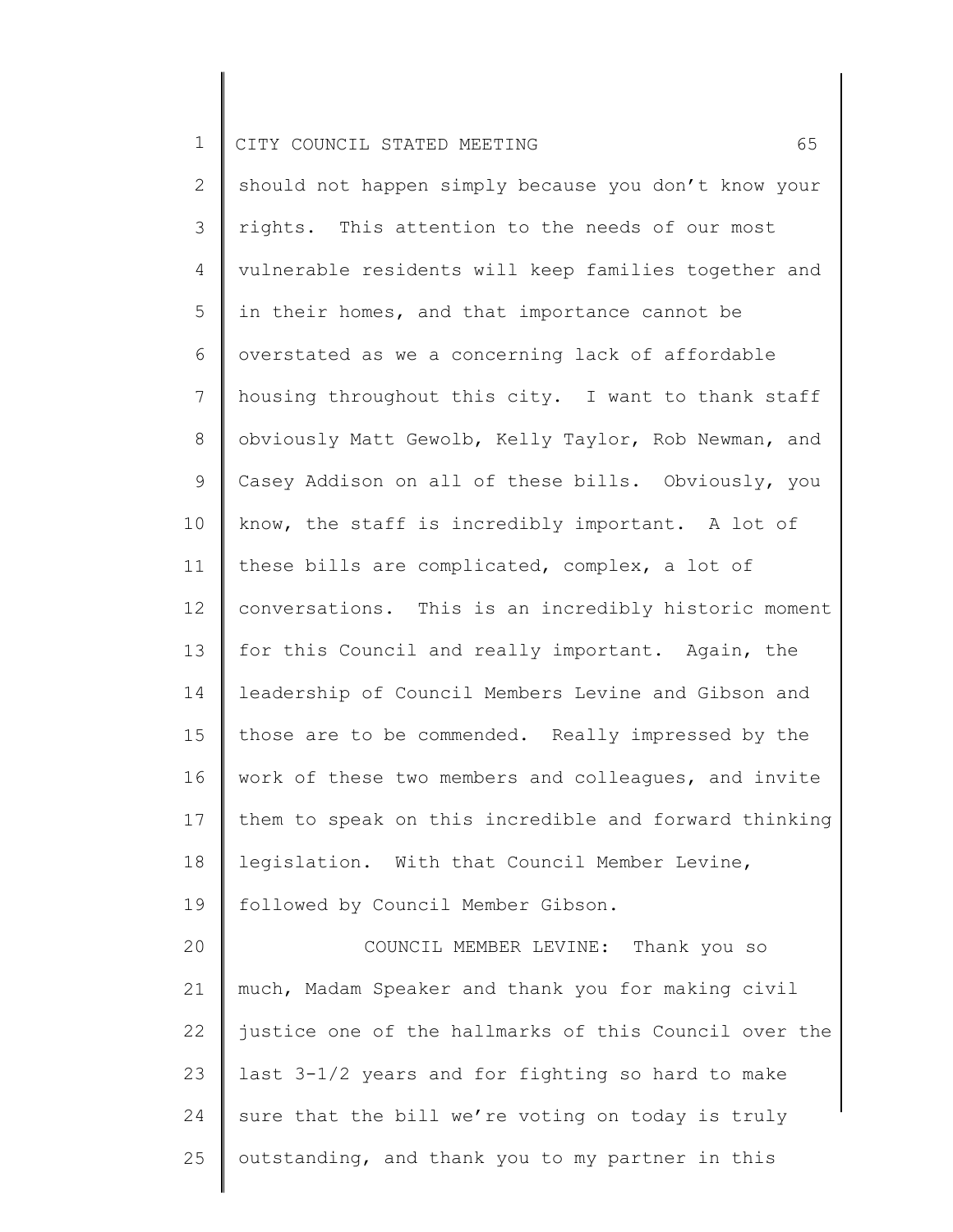| $\mathbf 1$     | 66<br>CITY COUNCIL STATED MEETING                     |
|-----------------|-------------------------------------------------------|
| 2               | adventure the indomitable Vanessa Gibson for your     |
| 3               | friendship and your leadership. Colleagues, every     |
| 4               | year there are no fewer that 150,000 eviction cases   |
| 5               | in Housing Court. In some of our districts, just in   |
| 6               | single districts there are more 10,000 evictions-     |
| $7\phantom{.0}$ | PUBLIC ADVOCATE JAMES: [interposing]                  |
| 8               | [shushing for quiet]                                  |
| $\mathcal{G}$   | COUNCIL MEMBER LEVINE: -- cases and we                |
| 10              | all experience this in our district offices when day  |
| 11              | after day people come in having been evicted,         |
| 12              | sometimes heading to a homeless shelter, and we have  |
| 13              | all experienced that pain in the stomach when we      |
| 14              | realize we're talking to someone who has been         |
| 15              | evicted, who may have been able to stay in their home |
| 16              | if only they had an attorney. It's-it's-it is a       |
| 17              | devastating cost that the lack of access to           |
| 18              | representation in Housing Court has laid on the city  |
| 19              | for decades for too long, and today we're putting it  |
| 20              | into it. Today, we are beginning a new era for        |
| 21              | tenants in New York City. Never again will anyone     |
| 22              | lose their home. Never again will anyone land in a    |
| 23              | homeless shelter only because they didn't have the    |
| 24              | money for an attorney. We are the first place in      |
| 25              | America to take this step. Cities around the country  |
|                 |                                                       |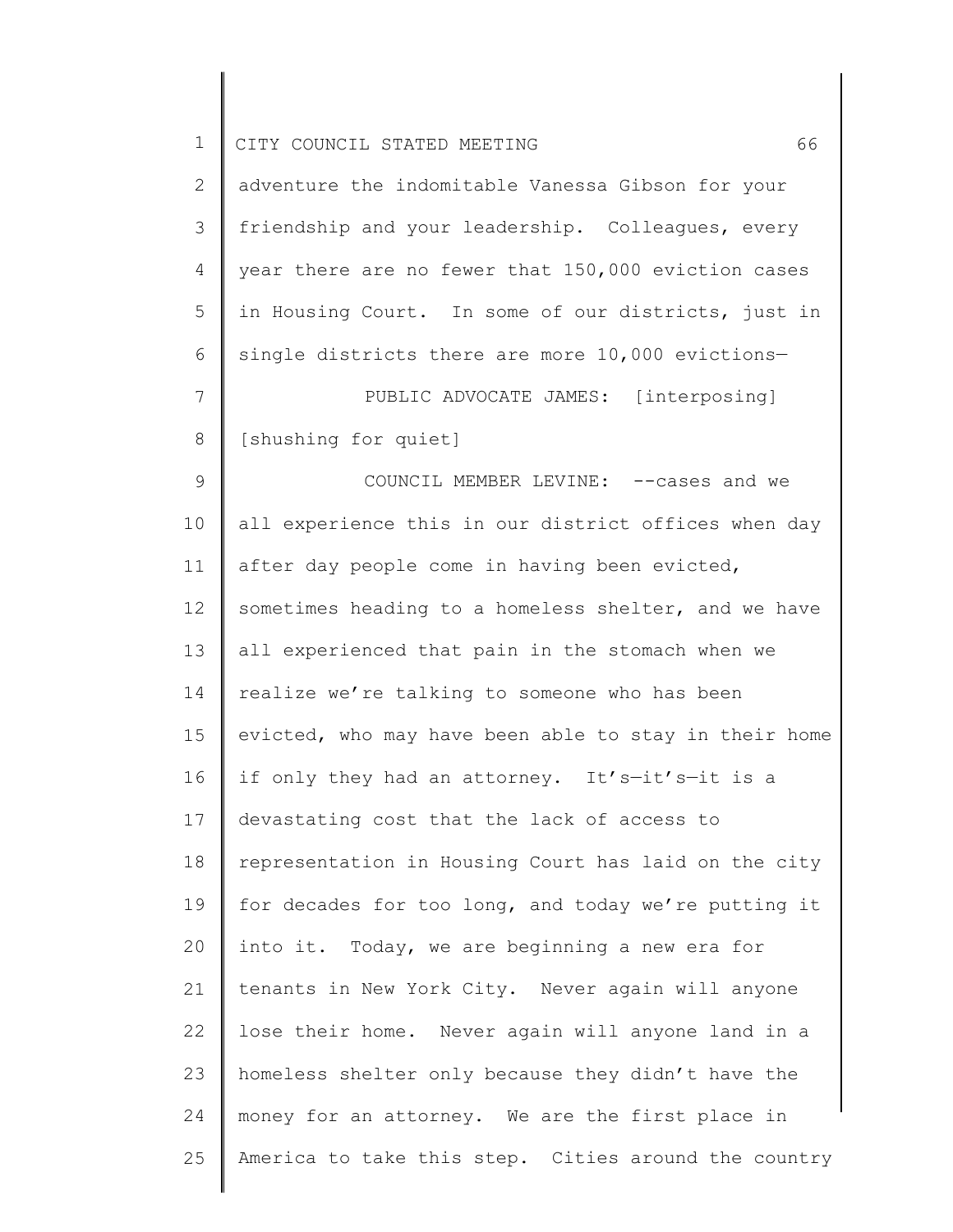2 3 4 5 6 7 8 9 10 11 12 13 14 15 16 17 18 19 20 21 22 23 24 25 are already turning to us to follow our lead because they've been reminded of the power of local government. They are following the lead of this body, of the New York City Council, and this happened, this bill is being voted on today because of the efforts of so many of you. Forty-two of you who serve as co-sponsors of the bill, dozens of you who took part in one of our countless demonstrations and press conferences. So many of you who pushed behind the scenes during the difficult months in the negotiations. I want to give a special thank you to Council Member Rosie Mendez, who for 12 years has led the fight on this access to counsel priority and very much laid the groundwork for this bill today. Thank you, Rosie. Thank you—thank you Rory. Did Rory leave? There he is. Thank you Rory as chair of the Committee on Courts and Legal Services for pushing this through and for all your support. Thank you to Jumaane, our chair of Housing who's steadfast supporter of this bill. Thank you to Ritchie for making sure that the interest of NYCHA residents were always front center, and for helping us to secure that not only NYCHA residents in Housing Court are covered in this bill, but so are NYCHA residents when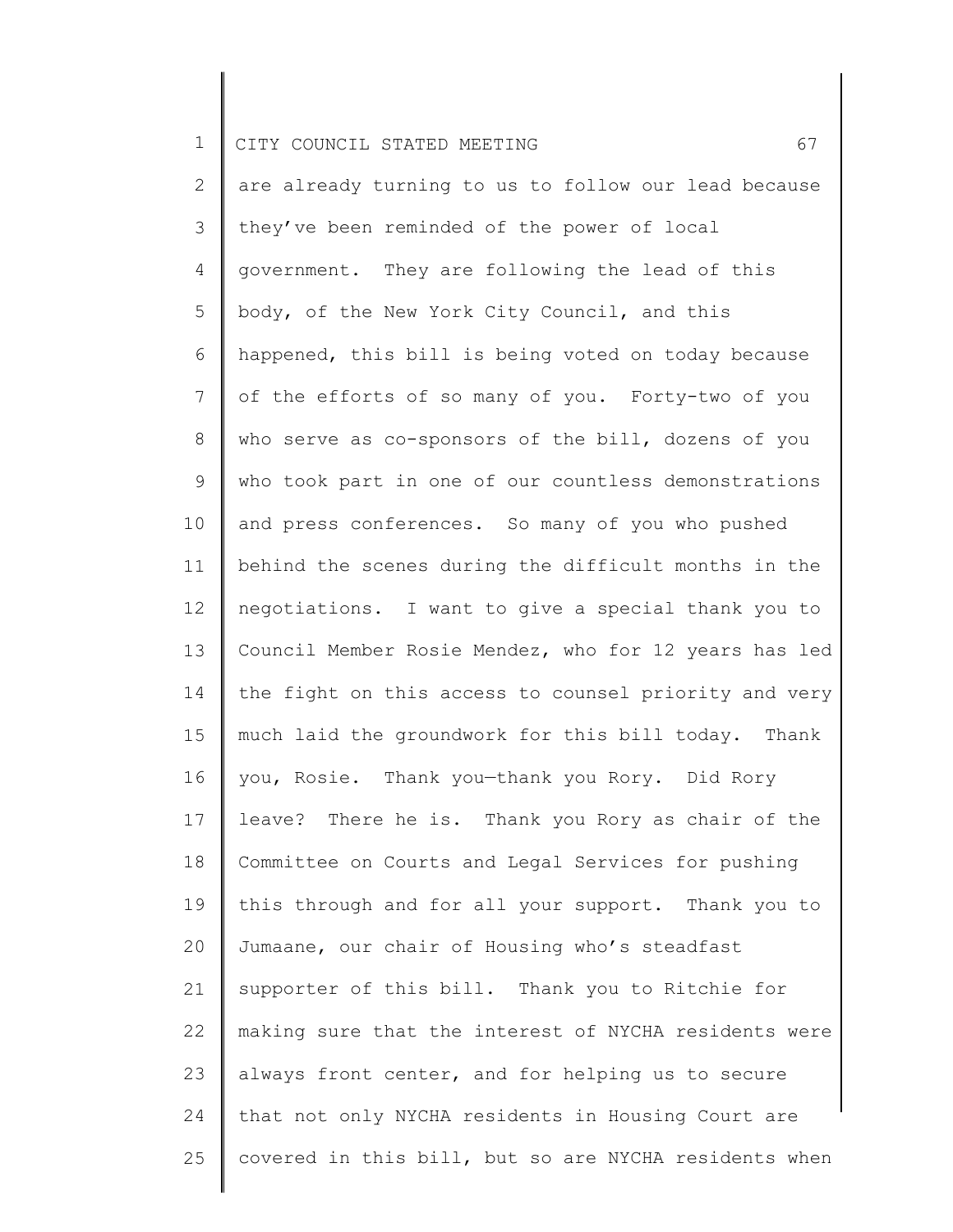2 3 4 5 6 7 8 9 10 11 12 13 14 15 16 17 18 19 20 21 22 23 24 25 they're in administrative hearings. That is really a—a landmark—a landmark development for us. Thank you Julissa for making sure that we've allocated money year after year in the budget to grow the funding for access to anti-eviction legal services, which proved out the power of this concept, and thank you to my colleagues in the Progressive Caucus who from the first day came out united behind this bill, which gave us so much momentum. Now, none of this work, as important as it is, would have been possible without the efforts of a truly all-inspiring coalition. The Coalition for Right to Counsel in Housing Court, the tenants' advocates, the faith leaders, the labor allies, the intellectual godfather of this movement Andy—Andy Shera (sp?) and some of the most effective community organizes I've ever worked with at CASA led by Suzanna Blankley, Randy Diller, Carmen Rivera and so many others. And finally, I have to thank the staff for their utterly phenomenal work on this bill over the past 3-1/2 years. Laura Popa, Rob Newman, Matt Gewolb, Kelly Taylor, Jim Wilcox, my own Legislative Director the amazing and much loved Amy Slattery, my incredible Communications Director Jake Sporan (sp?), and my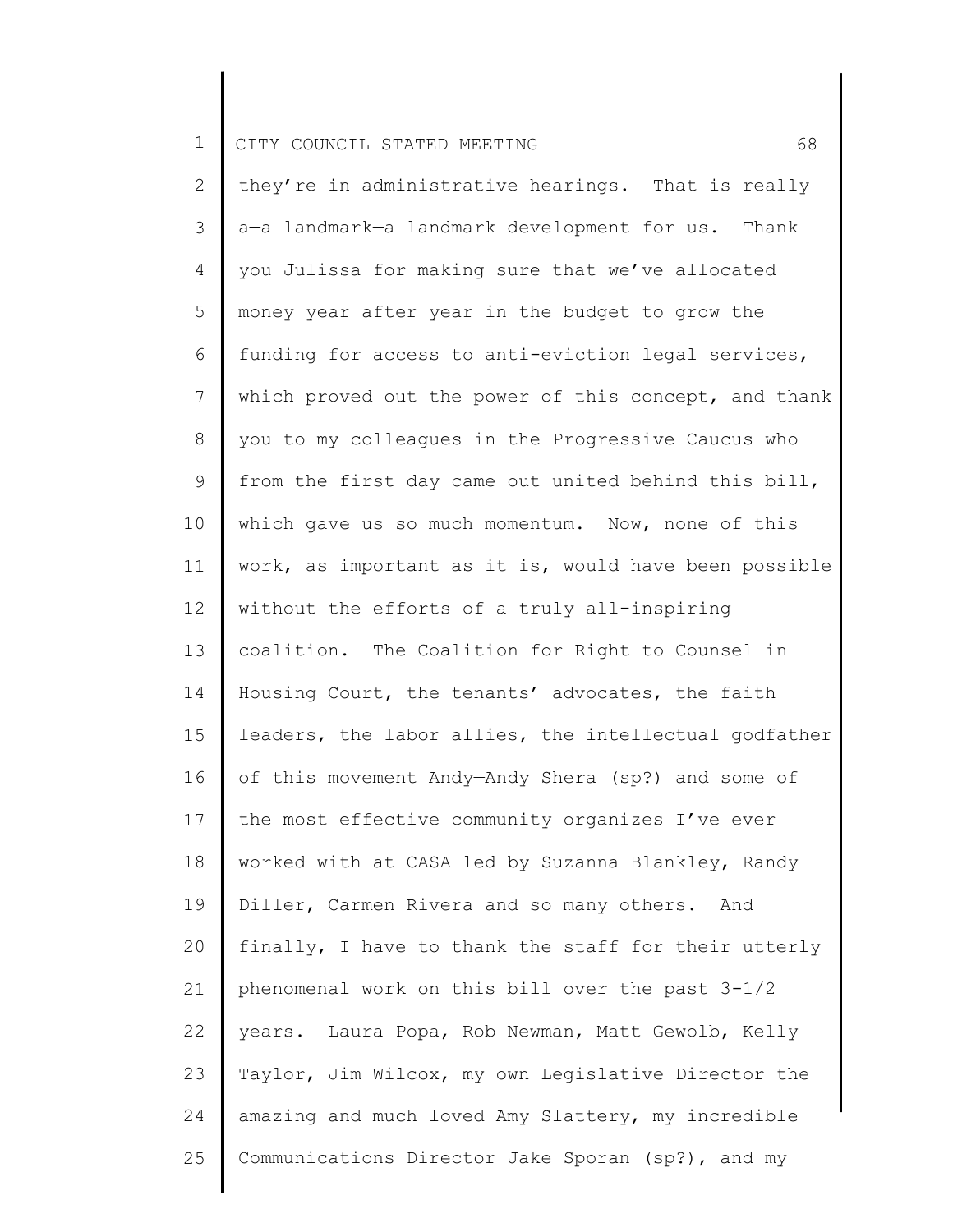2 3 4 5 6 Chief of Staff Fia Keith who poured her heart and soul and brilliance and determination into leading this effort. Thank you to everyone. Thank you for your votes today. I'm excited that we're making history. Thank you.

7 8 9 10 11 12 13 14 15 16 17 18 19 20 21 22 23 24 25 COUNCIL MEMBER GIBSON: Thank you very much. Thank you, Madam Speaker, Madam Public Advocate. Good afternoon to all of my colleagues. I am just so overwhelmed with joy and pride. I stand before you as a humble servant so honored that today we are passing Intro 214. This three-year journey, colleagues and everyone here has been an incredible journey and today we take a bold step forward in our ongoing efforts to reduce and prevent evictions, to stabilize families, to keep our tenants in their home, and to reduce the burden on our shelter system. After so much advocacy, rallying, marching together, the demonstrations, the countless hours of labor of love. We will see this groundbreaking legislation pass that will curb the homelessness epidemic. I am so proud and honored. This afternoon we will truly make history by voting to protect so many New Yorkers' rights to fairness and equity in Housing Court. And as a representative of all the courts in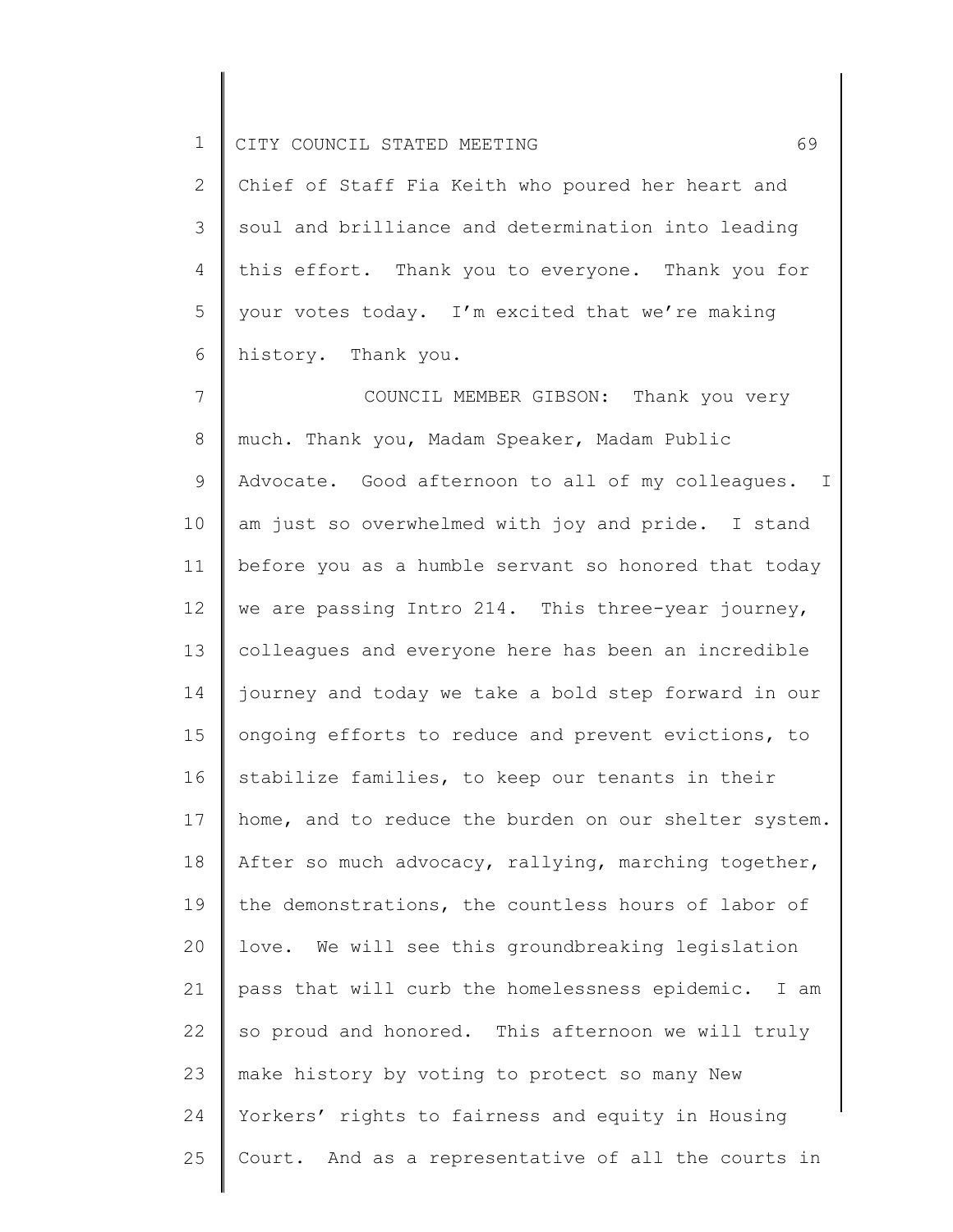2 3 4 5 6 7 8 9 10 11 12 13 14 15 16 17 18 19 20 21 22 23 24 25 Bronx County, I can tell you on average in the Bronx, 11,000 families are evicted in Bronx County, and we know those are the documented cases. We know that affects children, families, seniors, those that are living well below the Federal Poverty Level. So, we are truly making a difference. This legislation, Intro 214, affirms what we all know and believe: Housing is not a luxury but a fundamental right. It is a right that is guaranteed by our democracy. So, thanks to all of the protection in 214, right to counsel. We will truly decrease the number of evictions, stabilize our families, reduce the burden on our shelters and truly maintain long-term and affordable housing for thousands of tenants and families. Over the next five years as this legislation is implemented, we as at the City Council will work very closely with the Administration to make sure that all New Yorkers have the legal protections including those residents who live in the New York City Housing Authority, and I represent 12 NYCHA developments, and they, too, are struggling to remain in their homes, and many are facing the everyday threat of evictions. More and more New Yorkers will grow to understand and truly be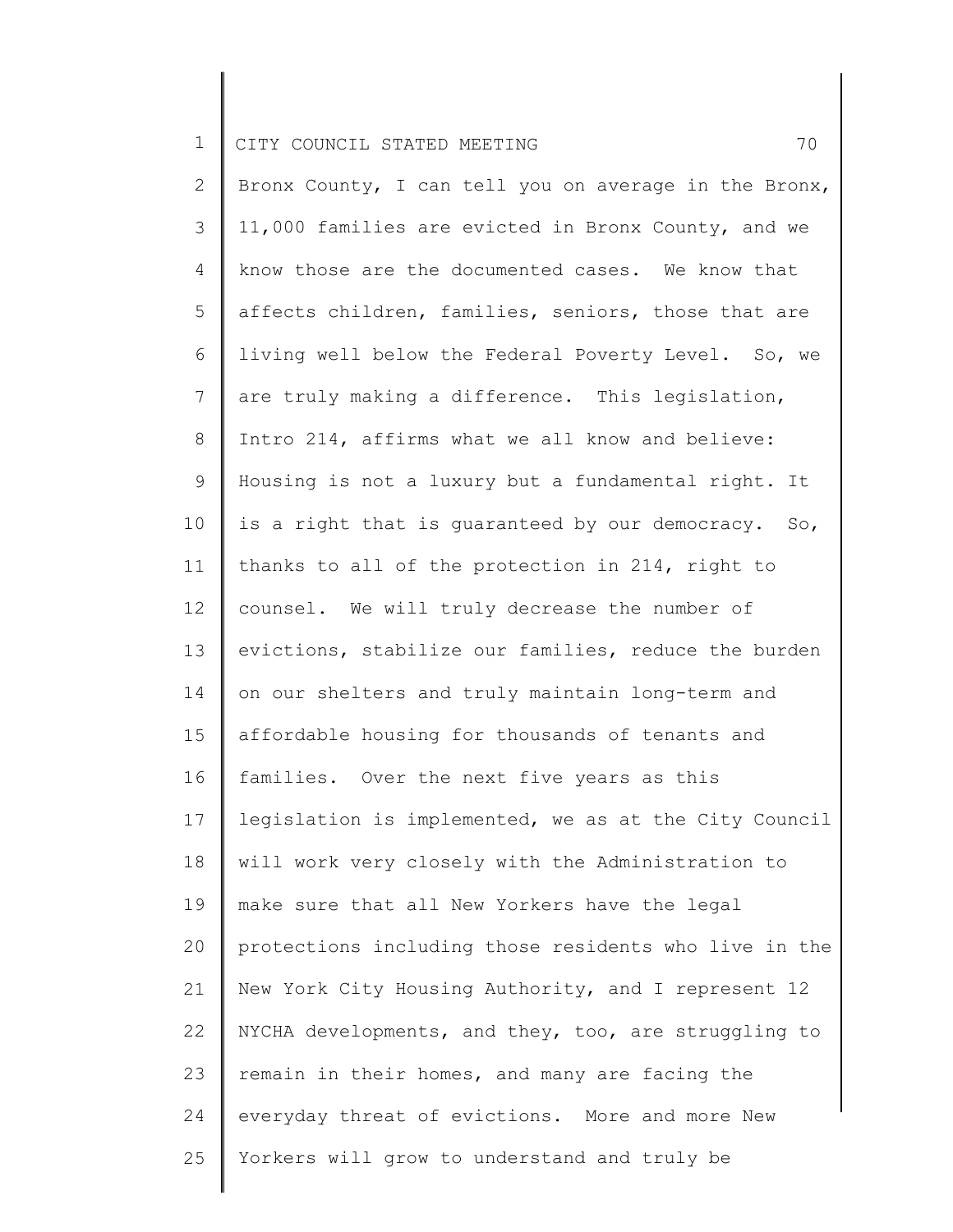2 3 4 5 6 7 8 9 10 11 12 13 14 15 16 17 18 19 20 21 22 23 24 25 empowered by their rights as tenants. Through this legislation we're providing tenants with attorneys, thereby leveling the playing field in eviction proceedings. Knowledge is power, but having an attorney is even more powerful, and we truly believe in all of the vision that this bill always set out for. This bill will make critical investments in many New York families, and when we invest in families, we invest in our children, and when we invest in our children, we give them hope for tomorrow and a future. I have been so blessed and honored to work on this important legislation alongside our colleague Council Member Mark Levine, whose dedication and determination and commitment has been a huge factor in getting us here today. Thank you so much, Mark, for everything, for all those working hand-in-hand to make sure that this bill was passed. I also want to thank our Mayor Bill de Blasio for his leadership and support, our Council Speaker Melissa Mark-Viverito for your commitment to fairness and equity for so many tenants. Thank you so much, and also holding firm and making sure that the final bill included tenants of NYCHA because that was a goal for all of us. I also want to thank and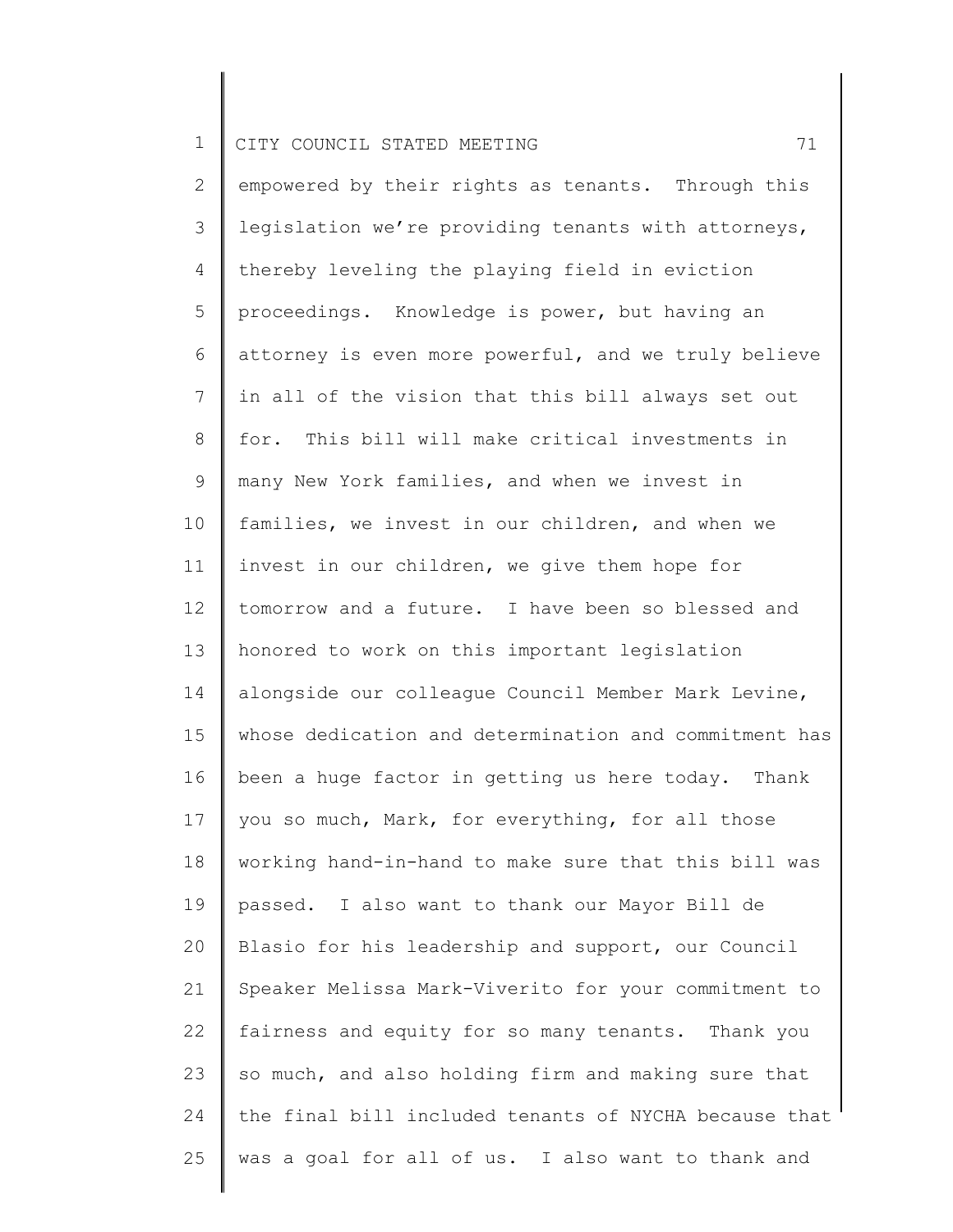2 3 4 5 6 7 8 9 10 11 12 13 14 15 16 17 18 19 20 21 22 23 24 25 recognize the Chair of Public Housing Ritchie Torres; Chair of Courts and Legal Services Rory Lancman; Chair of Housing and Buildings, Jumaane Williams for all of their support, all of our co-sponsors. I also want to thank Council Member Rosie Mendez for her long-time support of this issue. I also want to thank the Black, Latino and Asian Caucus as well as the Progressive Caucus, and the staff that has been acknowledge Matt Gewolb, Laura Popa, Rob Newman, Casey Addison, Sarah Gastelum, Kelly Taylor, Aya (sp?) Keith, and my own Chief of Staff Dana Wax. To all of the advocates who have supported this legislation over the years, thank you. It would be impossible to name everyone, but certainly I, too, want to join Council Member Levine in recognizing Andy Shara and the New York Law School. I also want to thank my foundation and my solid rock in the Bronx. They never ever let me forget how important Intro 214 is. Many of them live and work and raise their families in our district, and this would not be possible without the hard work of Costa Bronx. To Sonya Blankley, Shayla Garcia, Randy Dillard, Fitzroy Christian, Carmen Vega Rivera, Mildred James, Emanuel Youssef and the entire family of CASA, the Right to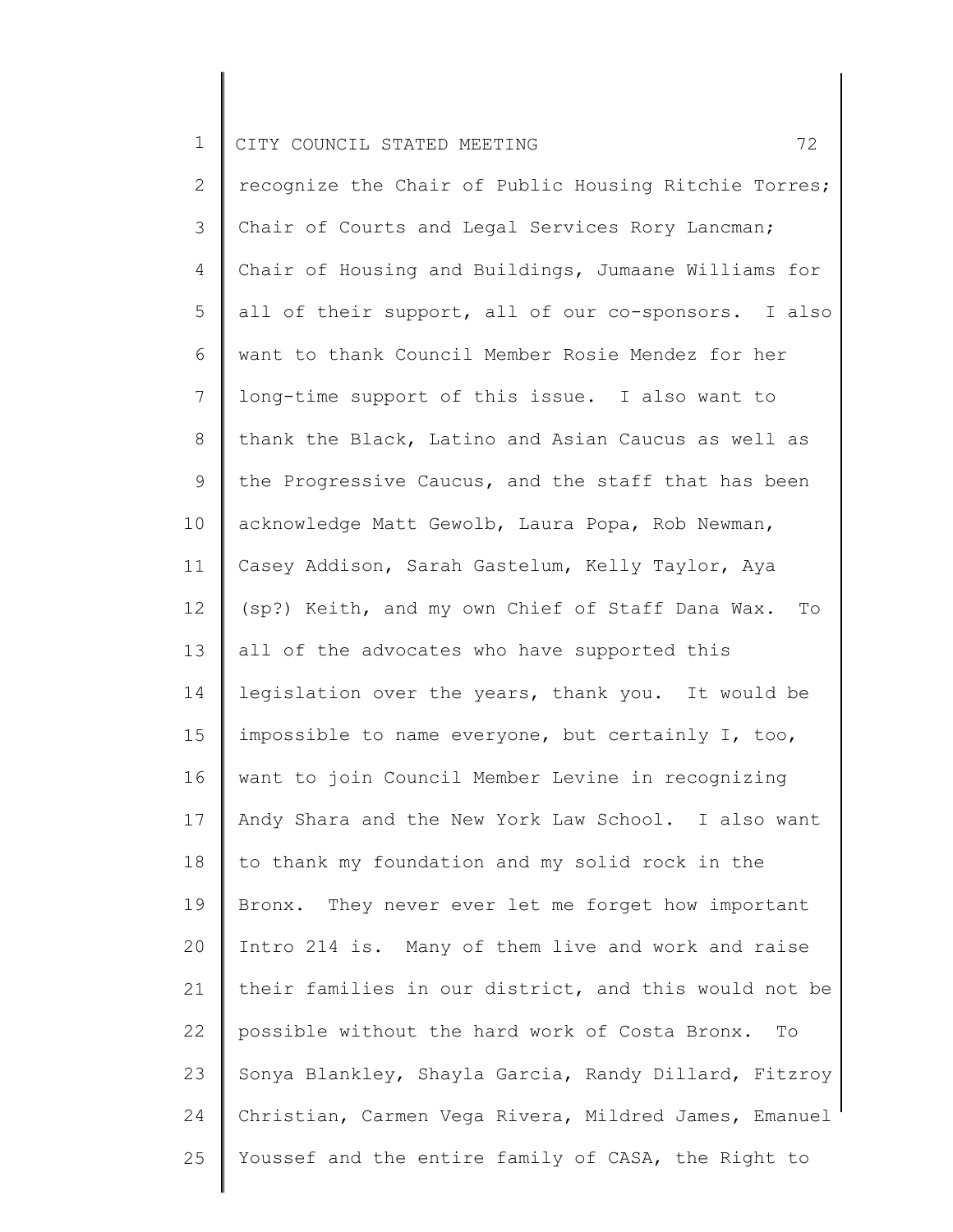2 3 4 5 6 7 8 9 10 11 12 13 14 15 16 17 18 19 20 21 22 Counsel Coalition, Housing Court Answers, Legal Aid Society, Bronx Defenders, Central Labor Council, DC37, Urban Justice Center, Legal Services, MIMIC, God at Riverside and all of our civil legal service providers. I also want to recognize Catholic Charities, and our biggest champions the seniors who we never forgot about, Live On New York and AARP. I also want to thank our Public Advocate Tish James for being with us from the beginning, our Comptroller Scott Stringer for his support. We want to thank all of the borough presidents. I especially want to recognize my Bronx Borough President Rubin Diaz, Jr. Thank you all for your tireless commitment and your partnership that has really allowed us to make history to make this city a model for so many other municipalities throughout this country. Thank you from the bottom of my heart on behalf of my district for helping to make a difference, and invest in tenants and families in the entire city of New York. Yes we can and yes we did. Thank God. Thank you, Madam Speaker.

23 24 25 SPEAKER MARK-VIVERITO: So, I, too, I'd like to remind people—I say it enough but I proudly represent the most public housing in this country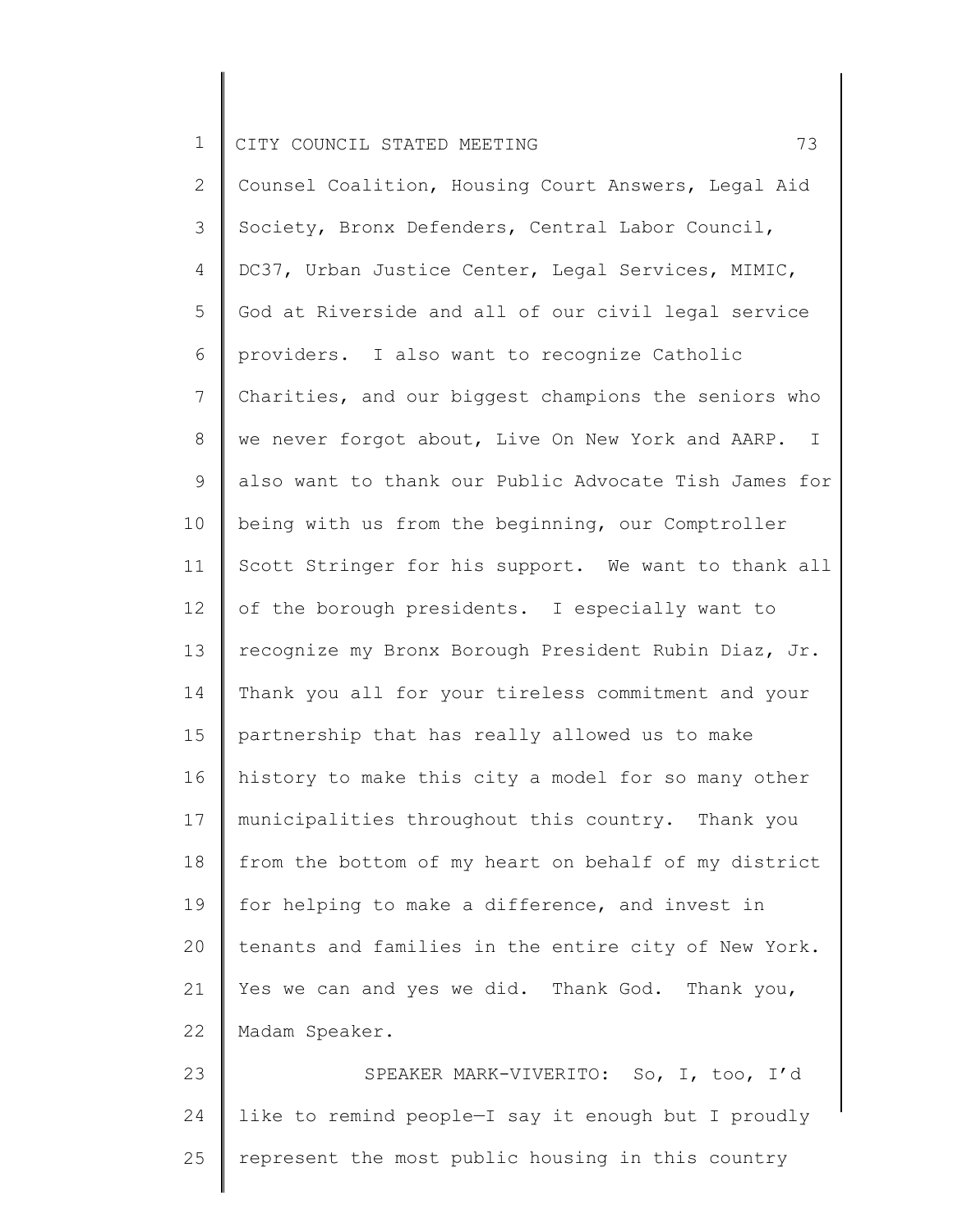| $\mathbf 1$  | 74<br>CITY COUNCIL STATED MEETING                    |
|--------------|------------------------------------------------------|
| $\mathbf{2}$ | between my district of East Harlem and the South     |
| 3            | Bronx. I have by far the most public housing in the  |
| 4            | City of New York. So, that is always going to be a   |
| 5            | priority for me. We in Speaker time. So, you know,   |
| 6            | what? Let's whoop and holler. Go free. [cheers/      |
| 7            | applause] It's a big deal. So, definitely some       |
| 8            | emotion is warranted, and that ends communication    |
| 9            | from the Speaker.                                    |
| 10           | PUBLIC ADVOCATE JAMES: [off mic] I say               |
| 11           | CASA, you say Power. CASA.                           |
| 12           | COUNCIL MEMBERS: [in unison] Power.                  |
| 13           | PUBLIC ADVOCATE JAMES: That's it.                    |
| 14           | [background comments] Discussion on [coughs]-        |
| 15           | discussion of general orders. Seeing none, Report of |
| 16           | Special Committees.                                  |
| 17           | CLERK: None.                                         |
| 18           | PUBLIC ADVOCATE JAMES: Reports of                    |
| 19           | Standing Committees.                                 |
| 20           | CLERK: Report of the Committee on Aging,             |
| 21           | Intro 1519-A, SNAP Benefits.                         |
| 22           | SPEAKER MARK-VIVERITO: Amended and                   |
| 23           | coupled on General Orders.                           |
| 24           |                                                      |
| 25           |                                                      |
|              |                                                      |

║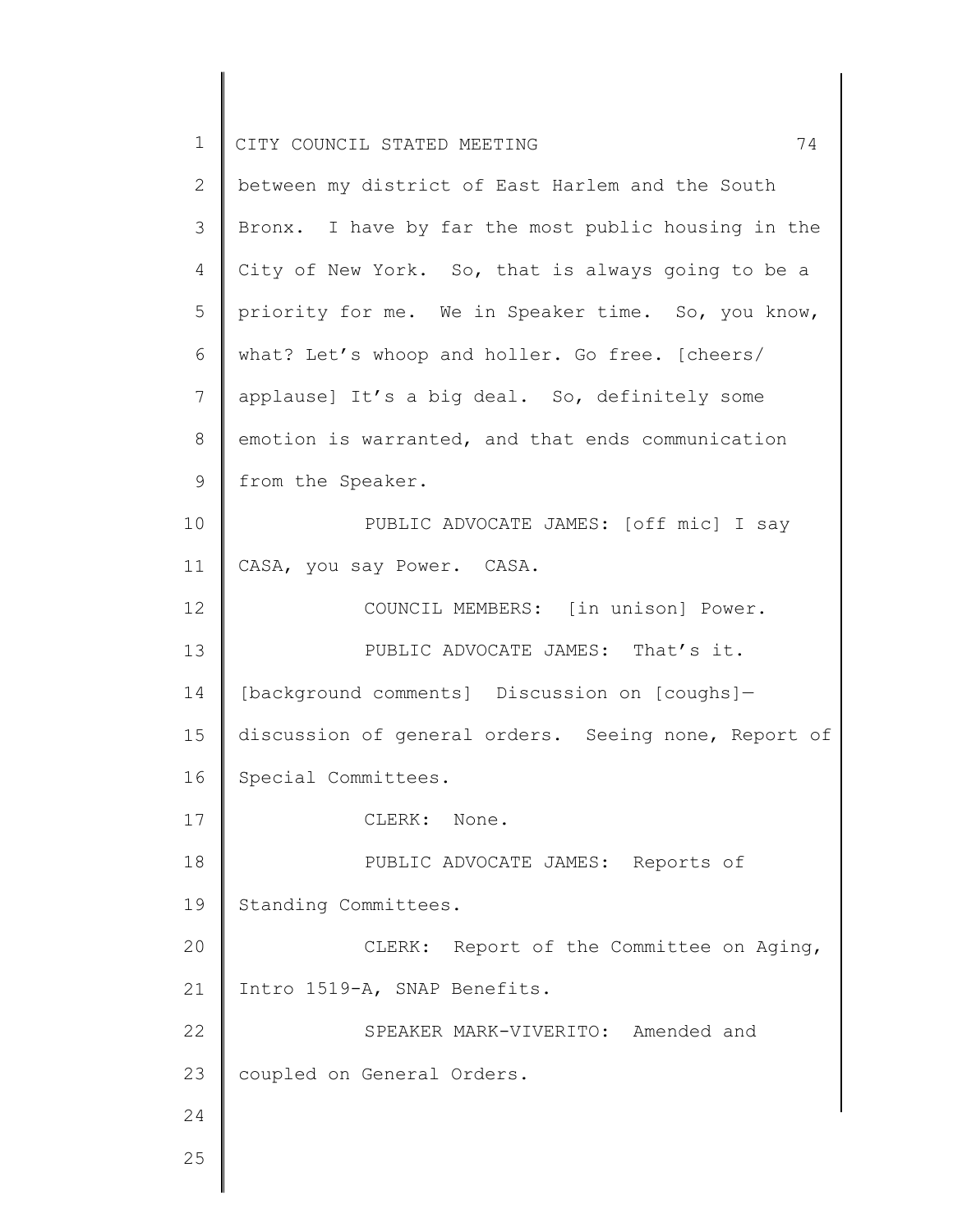1 2 3 4 5 6 7 8 9 10 11 12 13 14 15 16 17 18 19 20 21 22 23 24 25 CITY COUNCIL STATED MEETING 75 CLERK: Report of the Committee on Courts and Legal Services, Intro 214-B Legal Services for Tenants Facing Eviction. SPEAKER MARK-VIVERITO: Amended and coupled on General Orders. CLERK: Report of the Committee on Finance, Preconsidered Reso 1589, Organization Funding. SPEAKER MARK-VIVERITO: Coupled on General Orders. CLERK: Preconsidered LU 706 and Reso 1590, Tax Exemption. SPEAKER MARK-VIVERITO: Coupled on General Orders. CLERK: Report of the Committee on Health, Preconsidered Intro 1668, Prohibition of Circus Performances with Wild Animals. SPEAKER MARK-VIVERITO: Coupled on General Orders. CLERK: Report of the Committee on Land Use [pause] SPEAKER MARK-VIVERITO: Whatever. Whatever, I mean-Report on the Committee of Land Use. I have said Coupled on General Orders.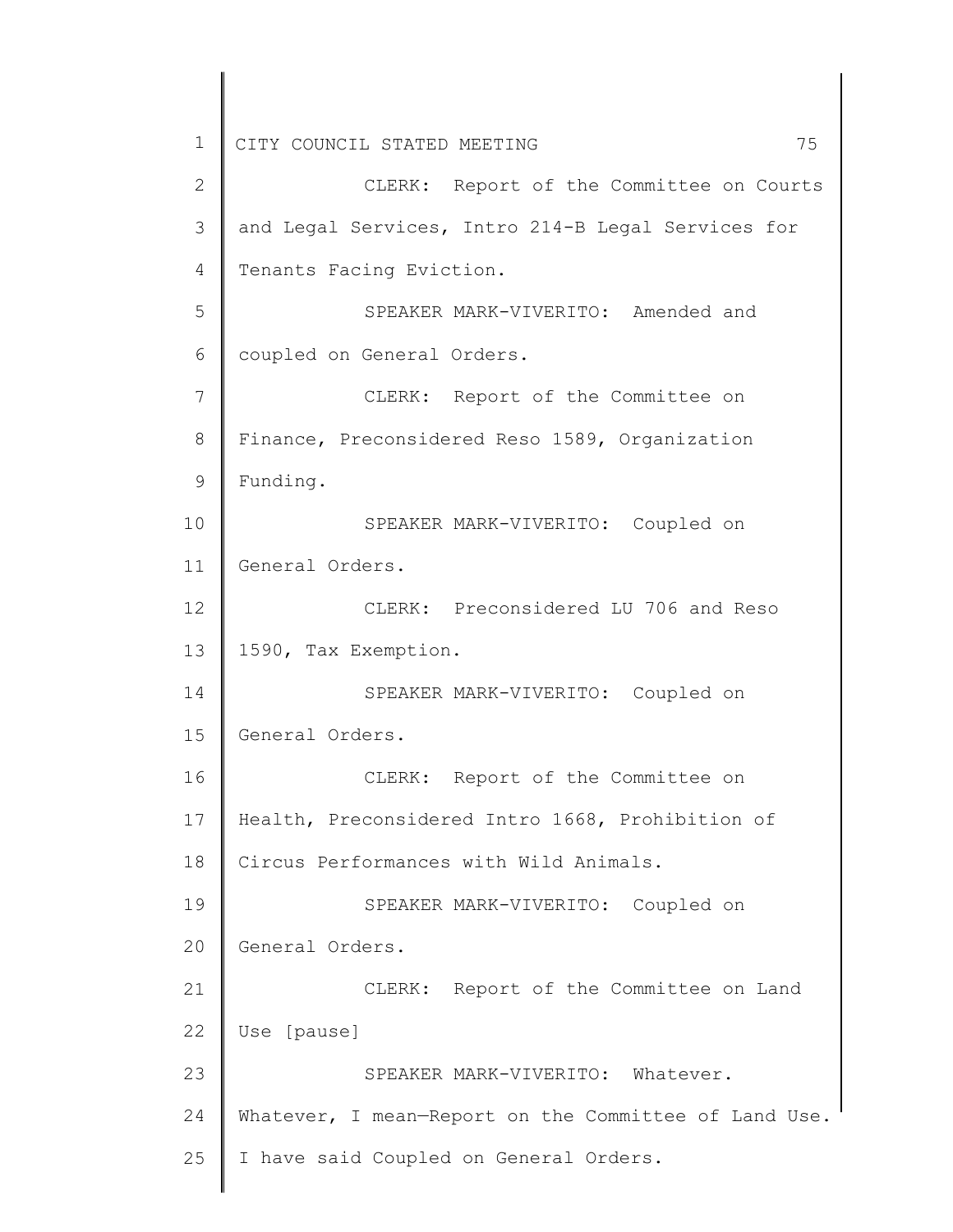1 2 3 4 5 6 7 8 9 10 11 12 13 14 15 16 17 18 19 20 21 22 23 24 25 CITY COUNCIL STATED MEETING 76 CLERK: Thank you, Madam Speaker. Report of the Committee on Land Use LU 682 and Reso 1591 to LU 689 and Reso 1594, Zoning Amendments. PUBLIC ADVOCATE JAMES: [interposing] [shushing for quiet] SPEAKER MARK-VIVERITO: Coupled on General Orders. CLERK: LU 690 and Reso 1594 to LU 704 and Reso 1597 HPD Applications. SPEAKER MARK-VIVERITO: Coupled on General Orders. CLERK: Preconsidered LU 707 and Reso 1598 and LU 708 and Reso 1599, School Facilities. SPEAKER MARK-VIVERITO: Coupled on General Orders. CLERK: Report of the Committee on Oversight and Investigations, Intro 1136-A Report on Civil Actions Against Correction officers. SPEAKER MARK-VIVERITO: Amended and coupled on General Orders. CLERK: Report of the Committee on Parks and Recreation, Intro 407-A, Parks Department Capital Projects.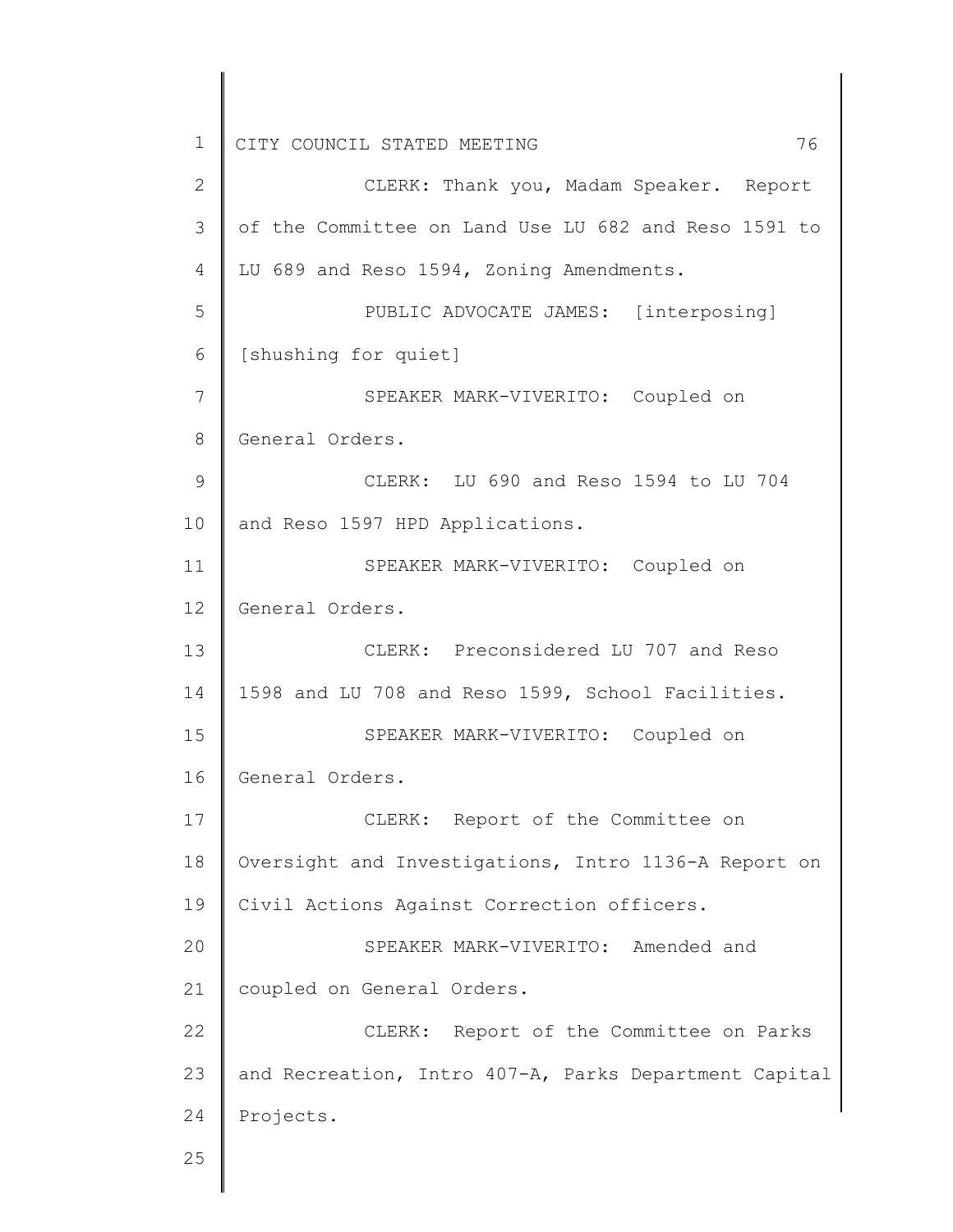1 2 3 4 5 6 7 8 9 10 11 12 13 14 15 16 17 18 19 20 21 22 23 24 25 CITY COUNCIL STATED MEETING 77 SPEAKER MARK-VIVERITO: Amended and coupled on General Orders. CLERK: Intro 1411-A Pedestrian Access to Park Facilities. SPEAKER MARK-VIVERITO: Amended and coupled on General Orders. CLERK: Report of the Committee on Public Safety Intro 1000-B, Report on Seized Property. SPEAKER MARK-VIVERITO: Amended and coupled on General Orders. CLERK: Report of the Committee on Rules, Privileges and Elections, M-521 and Reso 1600 approving the appointment of Thomas Sorrentino, Taxi and Limousine Commission. SPEAKER MARK-VIVERITO: Coupled on General Orders. CLERK: Report of the Committee on Transportation, Intro 671-A Pedestrian Countdown Displays. SPEAKER MARK-VIVERITO: Amended and coupled on General Orders. CLERK: Intro 1234-A, Mini Meter Installation.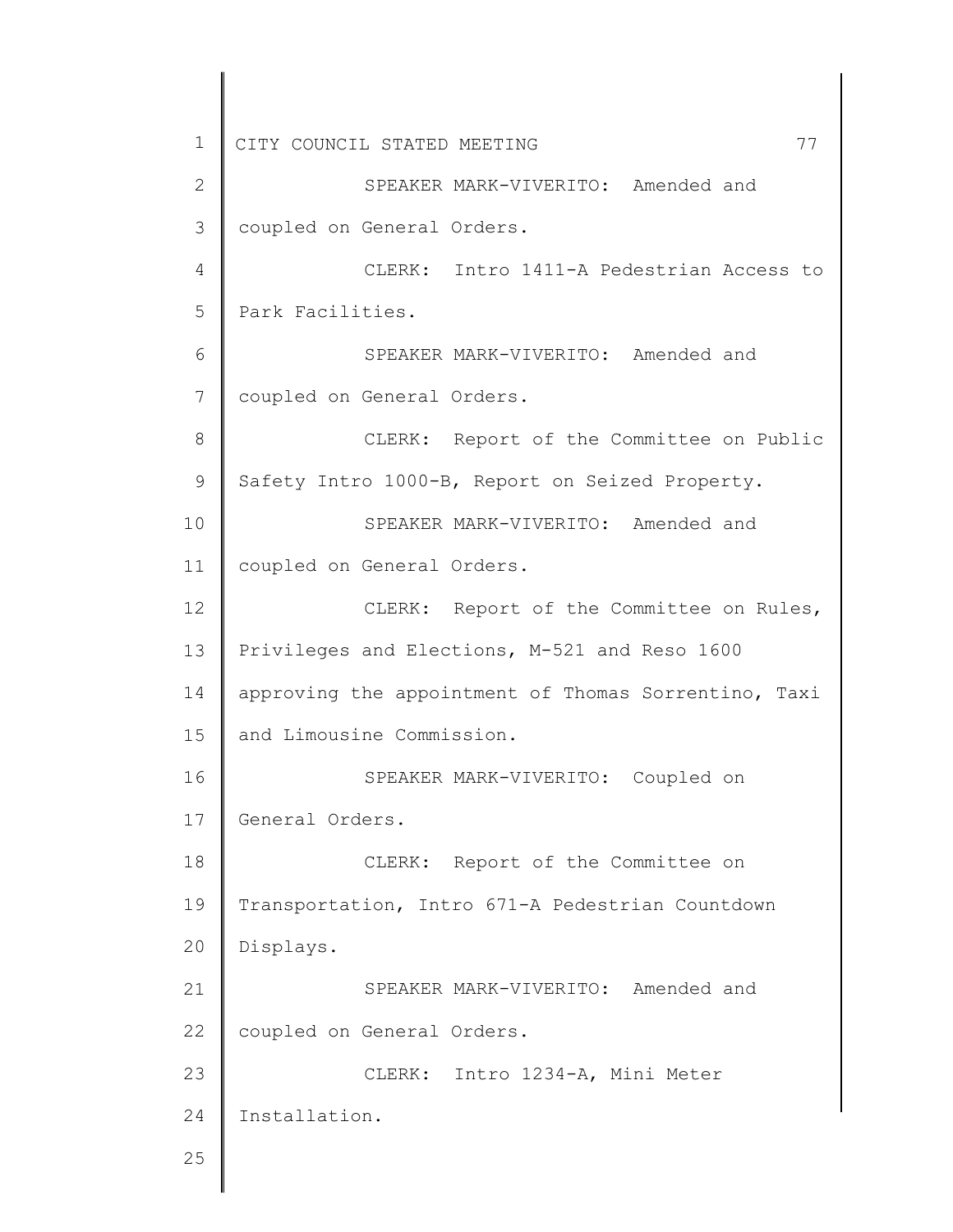1 2 3 4 5 6 7 8 9 10 11 12 13 14 15 16 17 18 19 20 21 22 23 24 25 CITY COUNCIL STATED MEETING 78 SPEAKER MARK-VIVERITO: Amended and coupled on General Orders. CLERK: Intro 1646-A, Gratuity for For-Hire Vehicles SPEAKER MARK-VIVERITO: Amended and coupled on General Orders. CLERK: On the General Order Calendar LU 651 and Reso 1601 to LU 655 and Reso 1604, Zoning Amendments. SPEAKER MARK-VIVERITO: Coupled on General Orders. CLERK: Resolution Appointing Various Persons Commissioner of Deeds. SPEAKER MARK-VIVERITO: Coupled on General Orders, and I ask for a roll call on all General Order Items. PUBLIC ADVOCATE JAMES: [interposing] [shushing for quiet] May we have quiet in the Chambers? SERGEANT-AT-ARMS: Quiet. Keep it down. CLERK: Barron. PUBLIC ADVOCATE JAMES: [interposing] Thank you.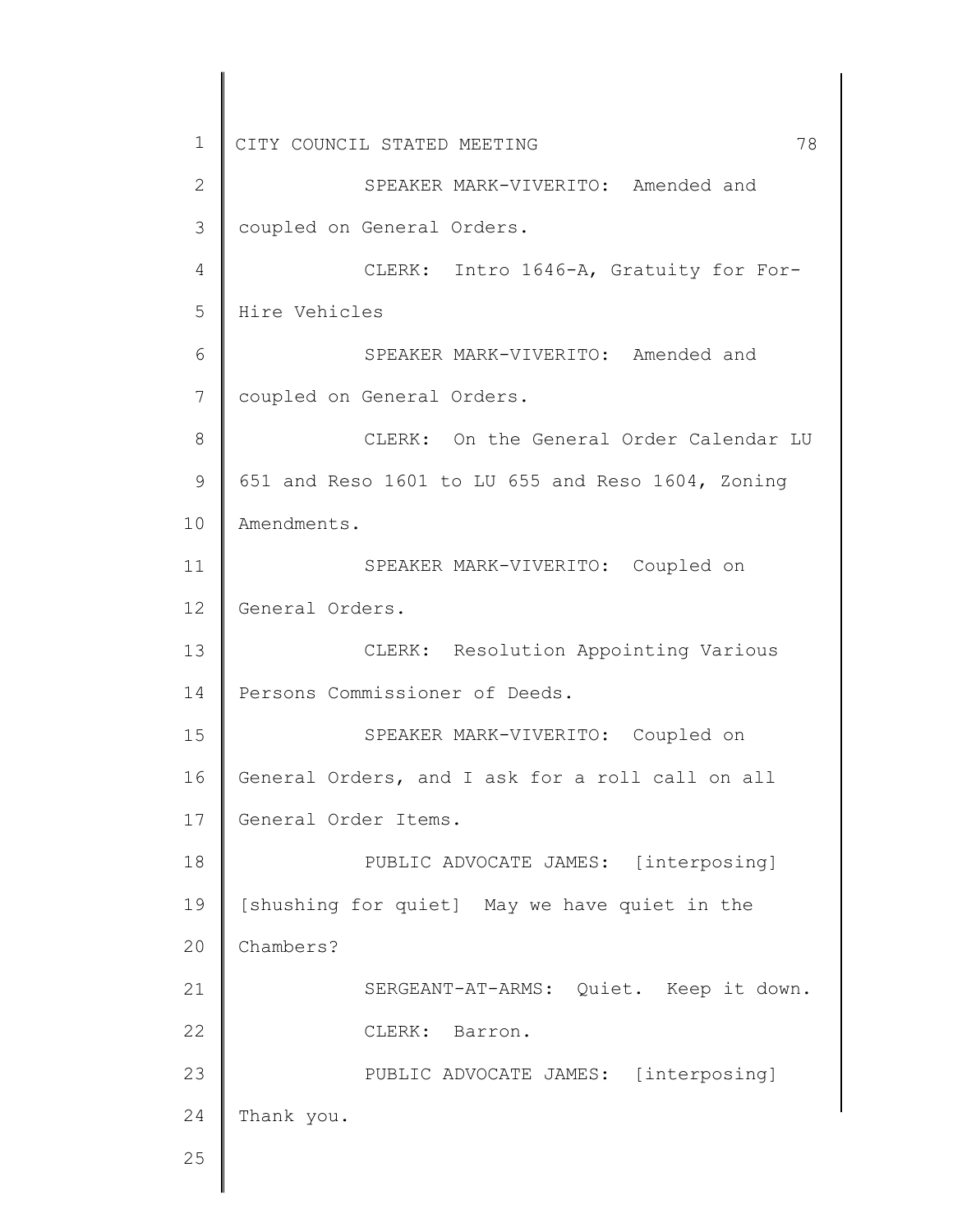4

2 3 COUNCIL MEMBER BARRON: Permission to explain my vote.

PUBLIC ADVOCATE JAMES: Yes.

5 6 7 8 9 10 11 12 13 14 15 16 17 18 19 20 21 22 23 24 25 COUNCIL MEMBER BARRON: Thank you. I wanted to commend the prime sponsor Rosie Mendez, and I'm proud to say that I am prime co-sponsor on 1668. I think that it's important that as we look at what has been a tradition in the Black community particularly for nearly 25 years be given an opportunity to continue. When they first started the Soul Circus in the mid-1980s I was the Executive Assistant to the Community Superintendent Carlos Edwards, and he realized the significance of that circus being black owned and having blacks in significant positions. And he worked with the circus to have every school in the district be able to send a group of children to participate in witnessing that. So, I'm so pleased that the sponsor has had an opportunity to be able to extend that bill, and we're going to look to see if, in fact, there might be other extensions that are granted. So, I'm pleased to be a co-prime sponsor on that. I'm voting aye on all the others with the exception of LU I think it's 690, 691 and 692, which is the Bedford Arms Project,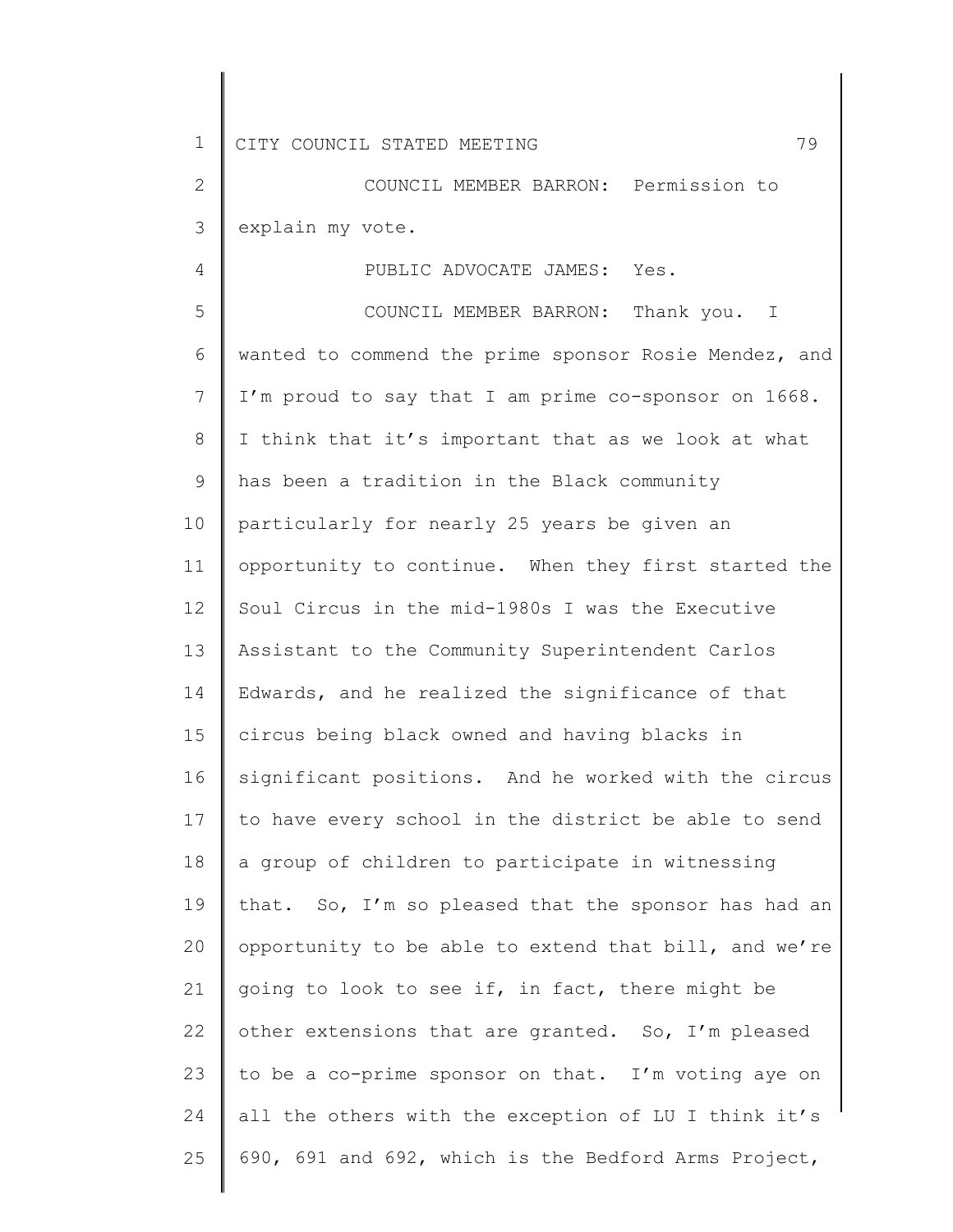| $\mathbf 1$ | 80<br>CITY COUNCIL STATED MEETING                     |
|-------------|-------------------------------------------------------|
| 2           | and my concern is that this project while it has 80,  |
| 3           | 60 and 40% AMI apartments available, it has 50% of    |
| 4           | apartments at market rate, and this is in a community |
| 5           | where the average neighborhood median income is only  |
| 6           | \$40,000. So it's, in fact, not addressing the issue  |
| 7           | of those families that are close to homelessness, and |
| 8           | so for that reason I'm abstaining on those. Thank     |
| 9           | you.                                                  |
| 10          | PUBLIC ADVOCATE JAMES: Thank you and now              |
| 11          | for a vote Council Member Gentile.                    |
| 12          | COUNCIL MEMBER GENTILE: Thank you, Madam              |
| 13          | Public Advocate. With my congratulations to all my    |
| 14          | colleagues I vote aye on all.                         |
| 15          | PUBLIC ADVOCATE JAMES: Thank you.                     |
| 16          | CLERK: Borelli.                                       |
| 17          | COUNCIL MEMBER BORELLI: Aye on all                    |
| 18          | except 2014-B, 1646 and 1136.                         |
| 19          | CLERK: Cabrera.                                       |
| 20          | COUNCIL MEMBER CABRERA: I vote aye and                |
| 21          | I'd like to congratulate all of the sponsors of the   |
| 22          | bill, and I'd like to welcome CASA in the house.      |
| 23          | PUBLIC ADVOCATE JAMES: Thank you.                     |
| 24          | CLERK: Chin.                                          |
| 25          |                                                       |
|             |                                                       |

║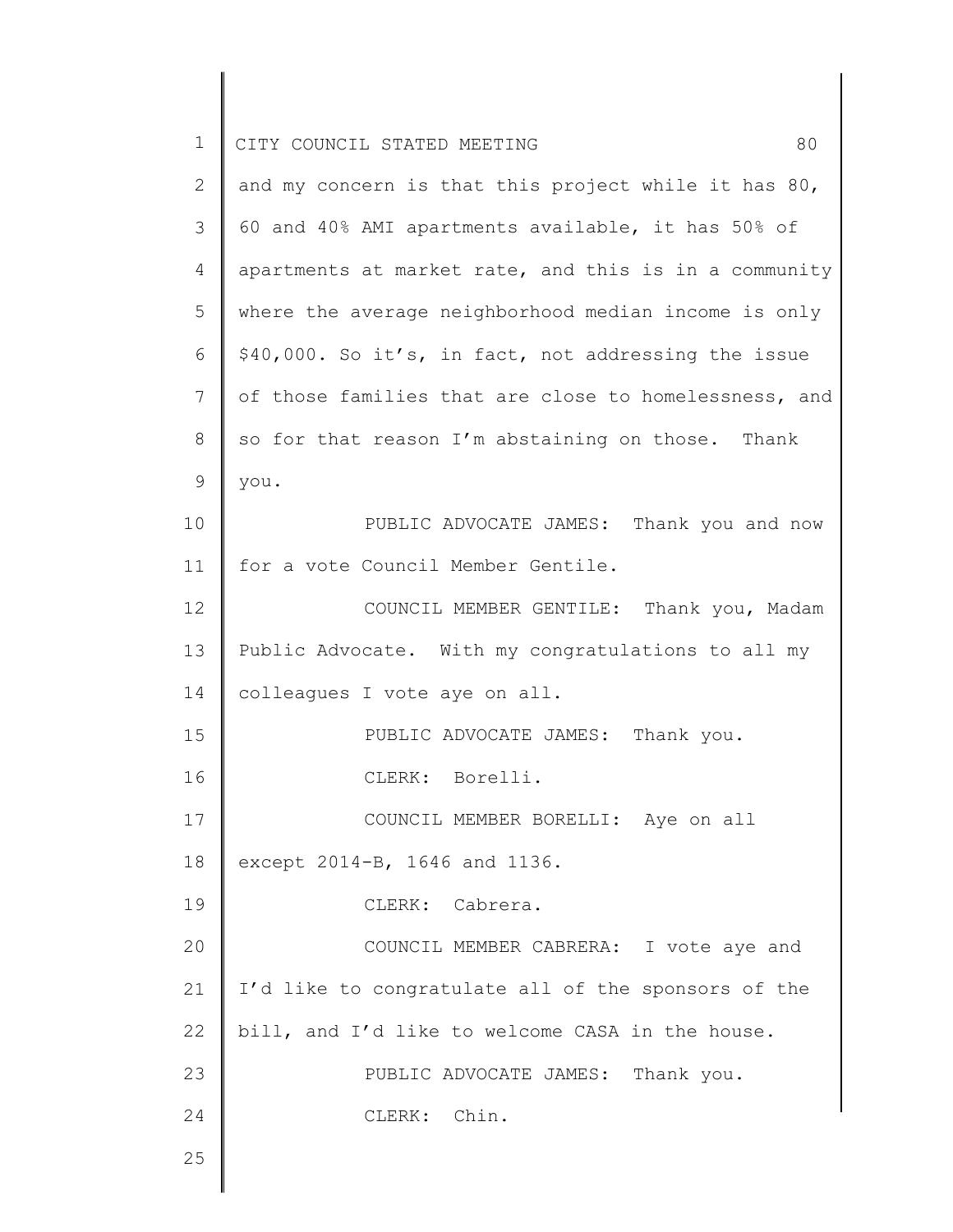2 3 COUNCIL MEMBER CHIN: Permission to explain my vote.

4 5 6 7 8 9 10 11 12 13 14 15 16 17 18 19 20 21 22 23 24 25 PUBLIC ADVOCATE JAMES: Yes. [coughs] COUNCIL MEMBER CHIN: Thank you. First, I want to congratulate all my colleagues on passing this important legislation, and I especially want to and I'm going to be proud to vote for Intro 214-B. Access to legal representation should be a fundamental principle of a more fair and equitable city. Residents who are facing eviction and already struggling with financial or language barrier should not have to go housing court on their own. As the first municipality in the country to guarantee universal access to counsel for tenants with eviction cases our city is getting a strong—is setting a strong example for how our nation can lead the fight against displacement and homelessness. I wanted to thank our Speaker Melissa Mark-Viverito, Council Member Levine and Council Member Gibson for their commitment and their leadership on this and, of course, by sister Rosie Mendez who's been pushing for universal access for legal services for many years and especially for our seniors, and I also want to thank the Coalition and all the advocates who worked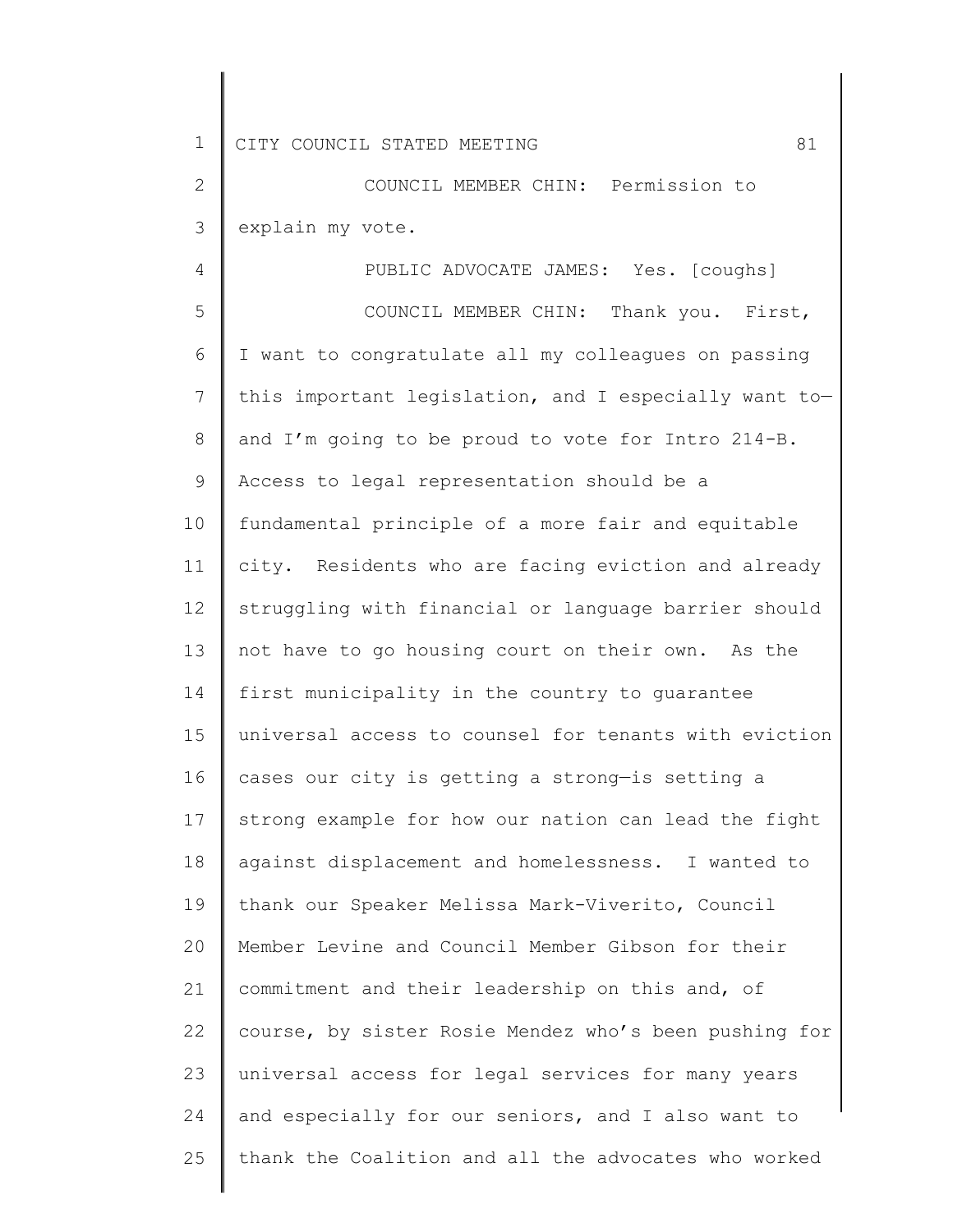| $\mathbf 1$   | 82<br>CITY COUNCIL STATED MEETING                     |
|---------------|-------------------------------------------------------|
| $\mathbf{2}$  | so hard on this, because we are protecting our most   |
| 3             | vulnerable residents in private housing and in public |
| 4             | housing. I'm proudly voting aye on all. Thank you.    |
| 5             | PUBLIC ADVOCATE JAMES: Thank you.                     |
| 6             | CLERK: Cohen.                                         |
| 7             | COUNCIL MEMBER COHEN: [laughs] I vote                 |
| 8             | aye.                                                  |
| $\mathcal{G}$ | CLERK: Constantinides.                                |
| 10            | COUNCIL MEMBER CONSTANTINIDES: I vote                 |
| 11            | aye.                                                  |
| 12            | CLERK: Cornegy.                                       |
| 13            | COUNCIL MEMBER CORNEGY: I vote aye.                   |
| 14            | CLERK: Crowley.                                       |
| 15            | COUNCIL MEMBER CROWLEY: I vote aye.                   |
| 16            | CLERK:<br>Cumbo.                                      |
| 17            | COUNCIL MEMBER CUMBO: Permission to                   |
| 18            | explain my vote.                                      |
| 19            | PUBLIC ADVOCATE JAMES: Yes.                           |
| 20            | COUNCIL MEMBER CUMBO: I just want to                  |
| 21            | congratulate all of my colleagues, and I particularly |
| 22            | want to congratulate Council Members Gibson and       |
| 23            | Levine on this landmark legislation-                  |
| 24            | PUBLIC ADVOCATE JAMES: [interposing]                  |
| 25            | [shushing for quiet]                                  |
|               |                                                       |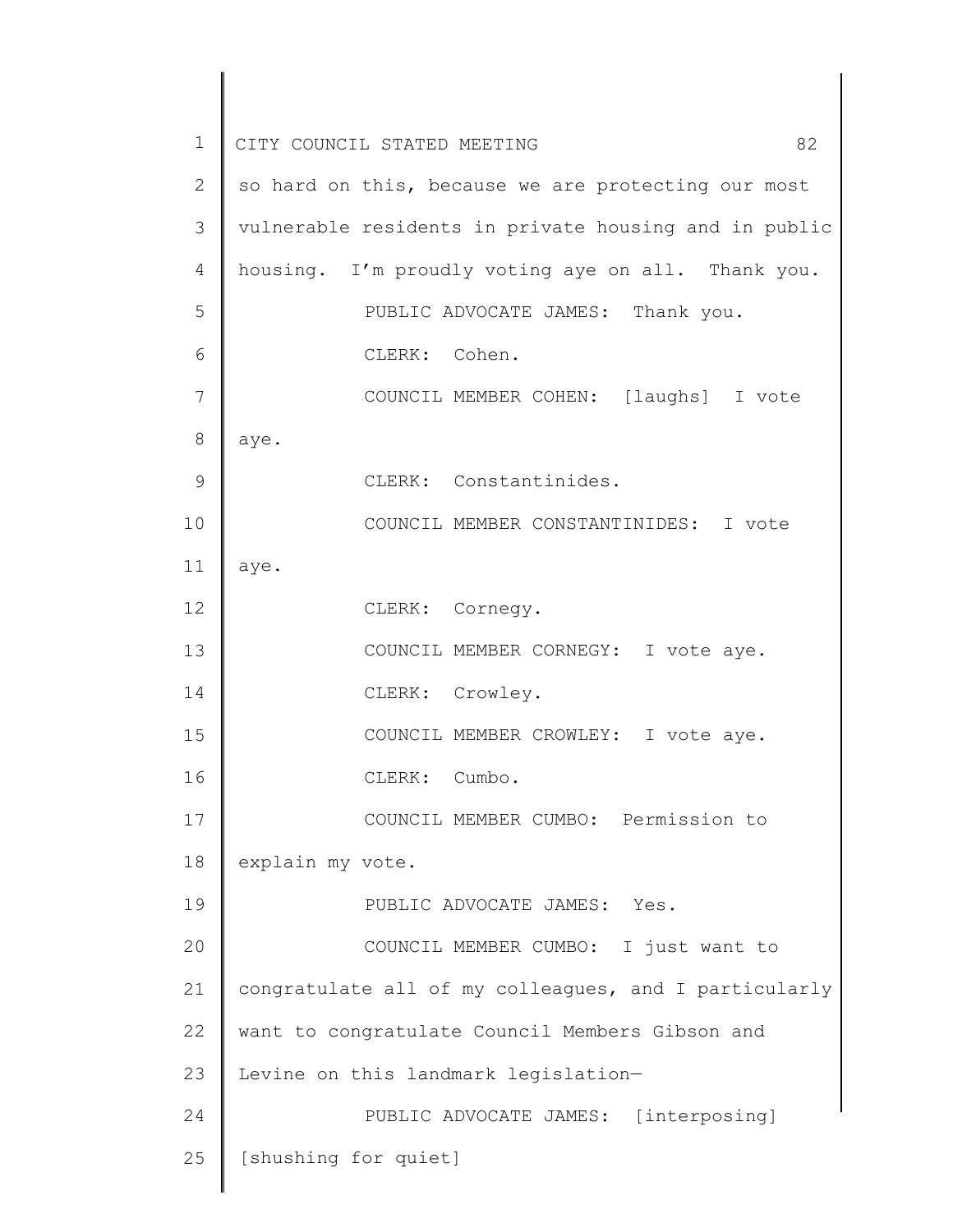2 3 4 5 6 7 8 9 10 11 12 13 14 15 16 17 18 19 20 21 22 23 24 25 COUNCIL MEMBER CUMBO: --that is certainly going to change the atmosphere and the dynamic of so many people. As the council member in the heart of gentrification all throughout my district, this is going to make the difference between someone staying in their home or being evicted, and then sent off to our homeless shelters. So, I applaud you, I support you. This is incredible landmark legislation. This is going to make the difference for so many families throughout New York City, and I know that it is going to be the type of legislation that is going to be a model throughout not only New York City, but also the nation and the world where gentrification has reared its ugly head. So, I congratulate my colleagues, and I congratulate all who have passed legislation. Today. PUBLIC ADVOCATE JAMES: Thank you. CLERK: Deutsch. COUNCIL MEMBER DEUTSCH: Aye on all. CLERK: Dromm. COUNCIL MEMBER DROMM: Aye. CLERK: Espinal. PUBLIC ADVOCATE JAMES: Espinal. Espinal.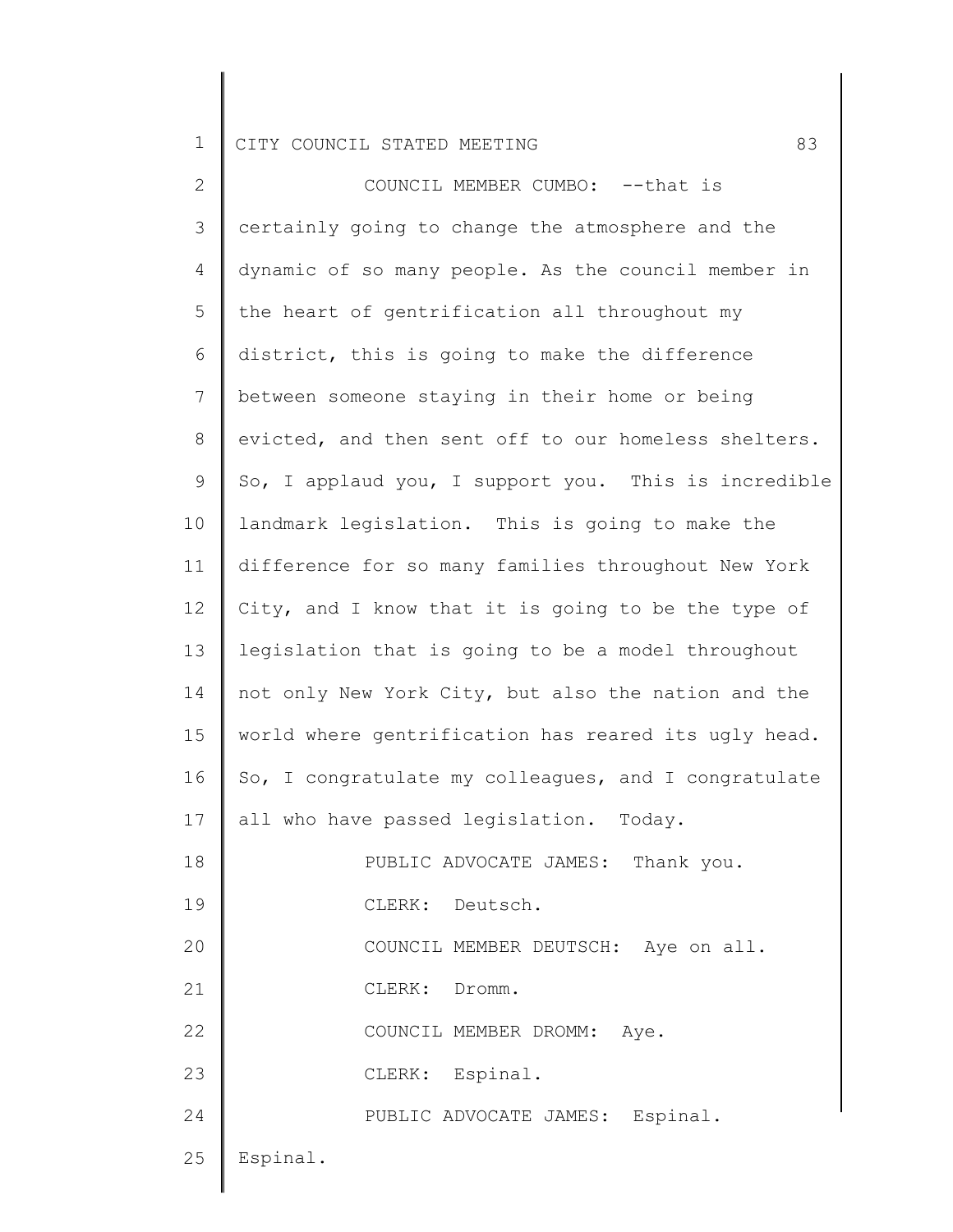1 2 3 4 5 6 7 8 9 10 11 12 13 14 15 16 17 18 19 20 21 22 23 24 25 CITY COUNCIL STATED MEETING 84 COUNCIL MEMBER ESPINAL: I vote aye. CLERK: Thank you. COUNCIL MEMBER ESPINAL: Sorry. CLERK: Eugene. COUNCIL MEMBER EUGENE: I vote aye. CLERK: Ferreras-Copeland. COUNCIL MEMBER FERRERAS-COPELAND: With congratulations to all my colleagues I vote aye. PUBLIC ADVOCATE JAMES: Thank you. CLERK: Garodnick. COUNCIL MEMBER GARODNICK: I vote aye. CLERK: Gibson. COUNCIL MEMBER GIBSON: With my warmest congratulations to all of my colleague passing legislation today, I proudly vote on all. Thanks. CLERK: Greenfield. COUNCIL MEMBER GREENFIELD: I vote aye with the exception of Preconsidered Reso 1589 on which I abstain, and I congratulate all my colleagues. CLERK: [pause] Grodenchik. COUNCIL MEMBER GRODENCHIK: Madam Public Advocate, permission to explain my vote. PUBLIC ADVOCATE JAMES: Yes.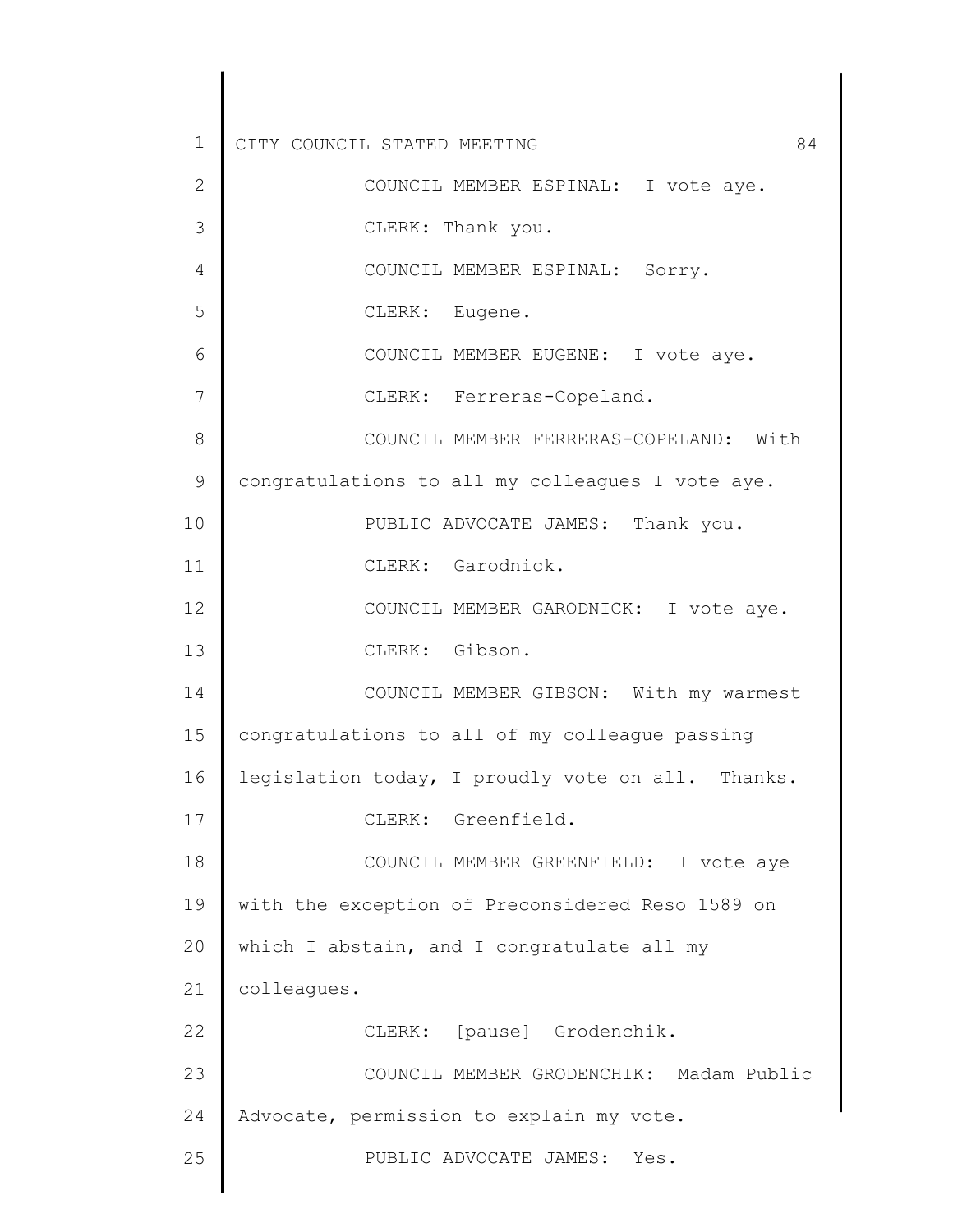| $\overline{2}$ | COUNCIL MEMBER GRODENCHIK: Actually, I'm              |  |  |  |  |  |  |  |  |  |
|----------------|-------------------------------------------------------|--|--|--|--|--|--|--|--|--|
| 3              | not doing much explaining. I'm doing more             |  |  |  |  |  |  |  |  |  |
| 4              | introducing. Next to me today is Molika Christopher.  |  |  |  |  |  |  |  |  |  |
| 5              | I wish she were my constituent because in the few     |  |  |  |  |  |  |  |  |  |
| 6              | minutes that we spent together I know that she is an  |  |  |  |  |  |  |  |  |  |
| 7              | outstanding young woman.                              |  |  |  |  |  |  |  |  |  |
| 8              | PUBLIC ADVOCATE JAMES: [interposing]                  |  |  |  |  |  |  |  |  |  |
| 9              | [shushing for quiet]                                  |  |  |  |  |  |  |  |  |  |
| 10             | COUNCIL MEMBER GRODENCHIK: She's a                    |  |  |  |  |  |  |  |  |  |
| 11             | graduate of the York Early College Academy this year  |  |  |  |  |  |  |  |  |  |
| 12             | and 60 credits--                                      |  |  |  |  |  |  |  |  |  |
| 13             | PUBLIC ADVOCATE JAMES: [interposing]                  |  |  |  |  |  |  |  |  |  |
| 14             | Wow.                                                  |  |  |  |  |  |  |  |  |  |
| 15             | COUNCIL MEMBER GRODENCHIK: -- and is also             |  |  |  |  |  |  |  |  |  |
| 16             | a graduate of York College CUNY. She is now working   |  |  |  |  |  |  |  |  |  |
| 17             | with the Food Bank for New York City, but is          |  |  |  |  |  |  |  |  |  |
| 18             | inspiring me because she told me that she will be     |  |  |  |  |  |  |  |  |  |
| 19             | spending a year working with Americorps and working   |  |  |  |  |  |  |  |  |  |
| 20             | with Reading Partners. So, I'm very excited to have   |  |  |  |  |  |  |  |  |  |
| 21             | her with me today. I want to congratulate especially  |  |  |  |  |  |  |  |  |  |
| 22             | on the legislation-landmark legislation my colleagues |  |  |  |  |  |  |  |  |  |
| 23             | Mark Levine and Vanessa Gibson. I've often wondered   |  |  |  |  |  |  |  |  |  |
| 24             | why we don't provide counsel for more people, and now |  |  |  |  |  |  |  |  |  |
| 25             | we will be doing it for all. And lastly, I know that  |  |  |  |  |  |  |  |  |  |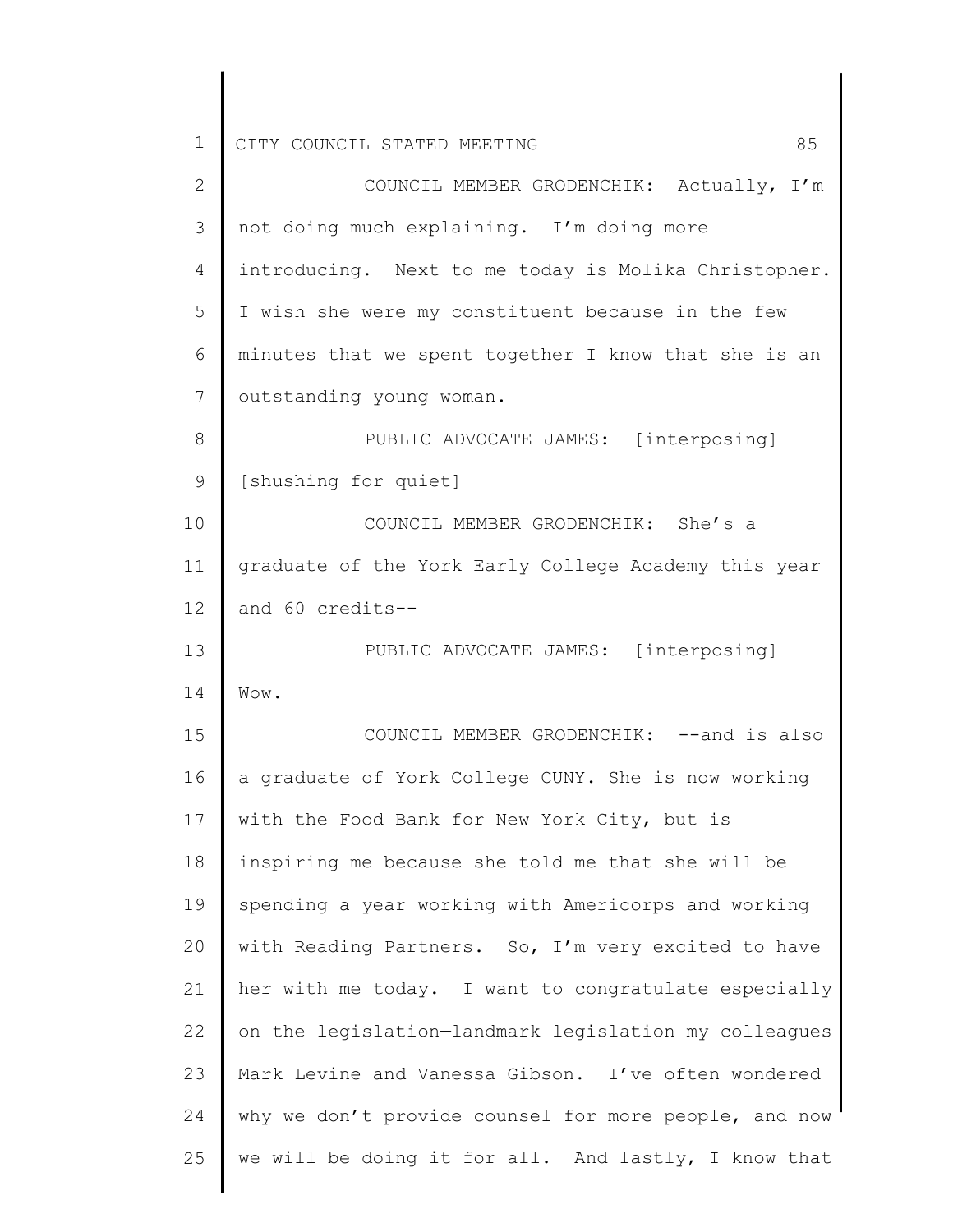| $\mathbf 1$  | CITY COUNCIL STATED MEETING<br>86                                |
|--------------|------------------------------------------------------------------|
| $\mathbf{2}$ | today is the 48 <sup>th</sup> Anniversary when mankind first set |
| 3            | foot on the moon. We were able to do that a long time            |
| 4            | ago, and I hope that Americans can be inspired to                |
| 5            | work together once again for the common good. With               |
| 6            | that, I vote aye on all.                                         |
| 7            | PUBLIC ADVOCATE JAMES: Thank you and                             |
| 8            | congratulations to that young leader. Thank you for              |
| 9            | your leadership.                                                 |
| 10           | CLERK: Johnson.                                                  |
| 11           | COUNCIL MEMBER JOHNSON: I want to                                |
| 12           | congratulate Mark Levine and Vanessa Gibson and I                |
| 13           | vote aye on all.                                                 |
| 14           | PUBLIC ADVOCATE JAMES: Thank you.                                |
| 15           | CLERK: Kallos.                                                   |
| 16           | COUNCIL MEMBER KALLOS: Congratulations                           |
| 17           | Mark and Vanessa, and tenants throughout our city I              |
| 18           | vote aye on all.                                                 |
| 19           | PUBLIC ADVOCATE JAMES: Thank you.                                |
| 20           | CLERK:<br>Koo.                                                   |
| 21           | COUNCIL MEMBER KOO: I vote aye on all.                           |
| 22           | CLERK: Koslowitz.                                                |
| 23           | COUNCIL MEMBER KOSLOWITZ: I vote aye on                          |
| 24           | all and congratulate all my colleagues on their                  |
| 25           | legislation.                                                     |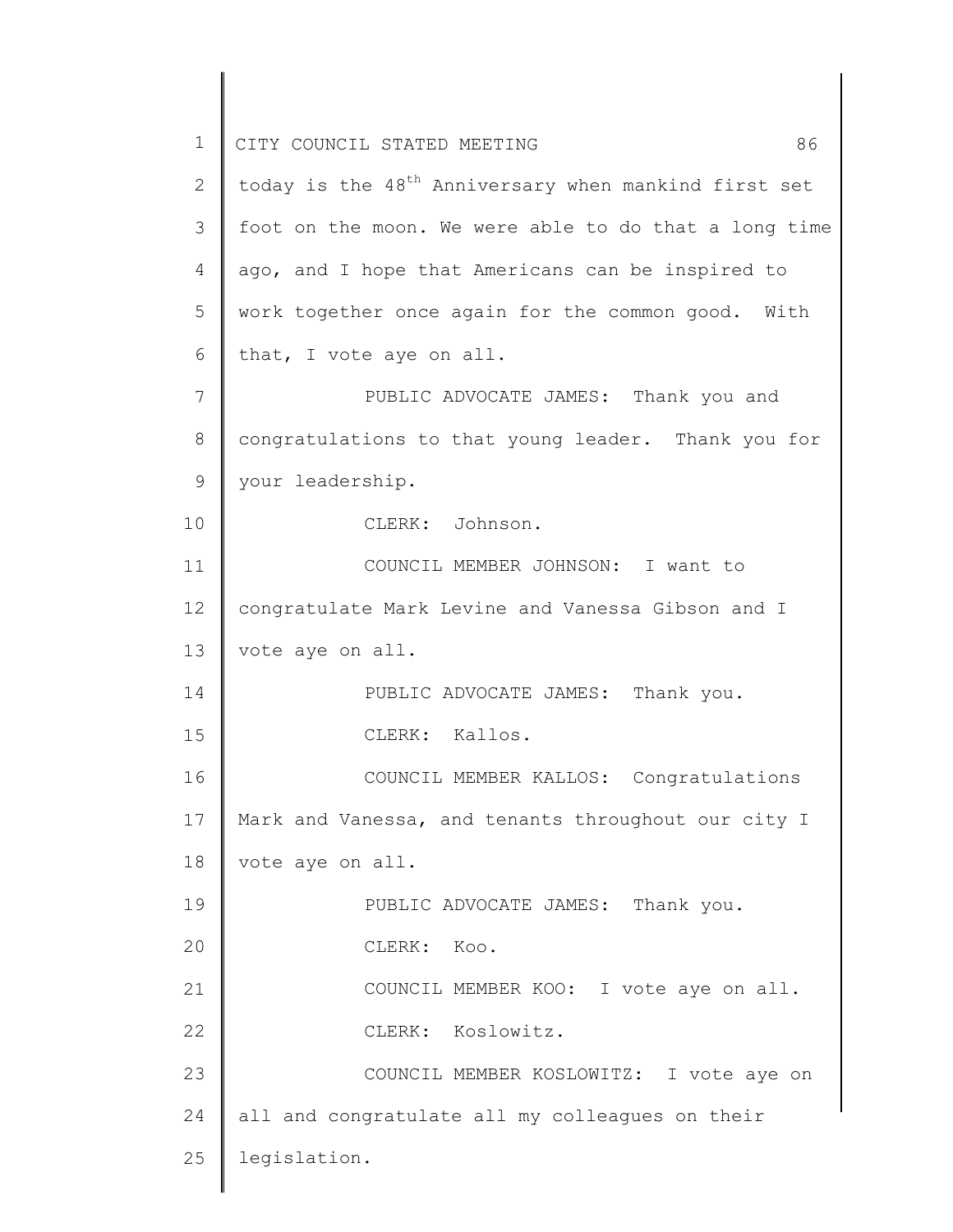1 2 3 4 5 6 7 8 9 10 11 12 13 14 15 16 17 18 19 20 21 22 23 24 25 CITY COUNCIL STATED MEETING 87 CLERK: Lancman. COUNCIL MEMBER LANCMAN: Yes. CLERK: Levin. COUNCIL MEMBER LEVIN: [off mic] Aye on all and congratulations to all my colleagues. CLERK: Levine. COUNCIL MEMBER LEVINE: Madam Public Advocate, may I have permission to thank the Public Advocate for her eloquent and unwavering support of Intro 214? PUBLIC ADVOCATE JAMES: [laughs] Yes. CLERK: Great. I would also like to vote aye on all. Thank you. PUBLIC ADVOCATE JAMES: Thank you. [laughs] CLERK: Maisel. COUNCIL MEMBER [off mic] Yes. CLERK: Mealy. COUNCIL MEMBER MEALY: Aye on all. CLERK: Menchaca. COUNCIL MEMBER MENCHACA: Aye on all. PUBLIC ADVOCATE JAMES: Thank you. CLERK: Mendez.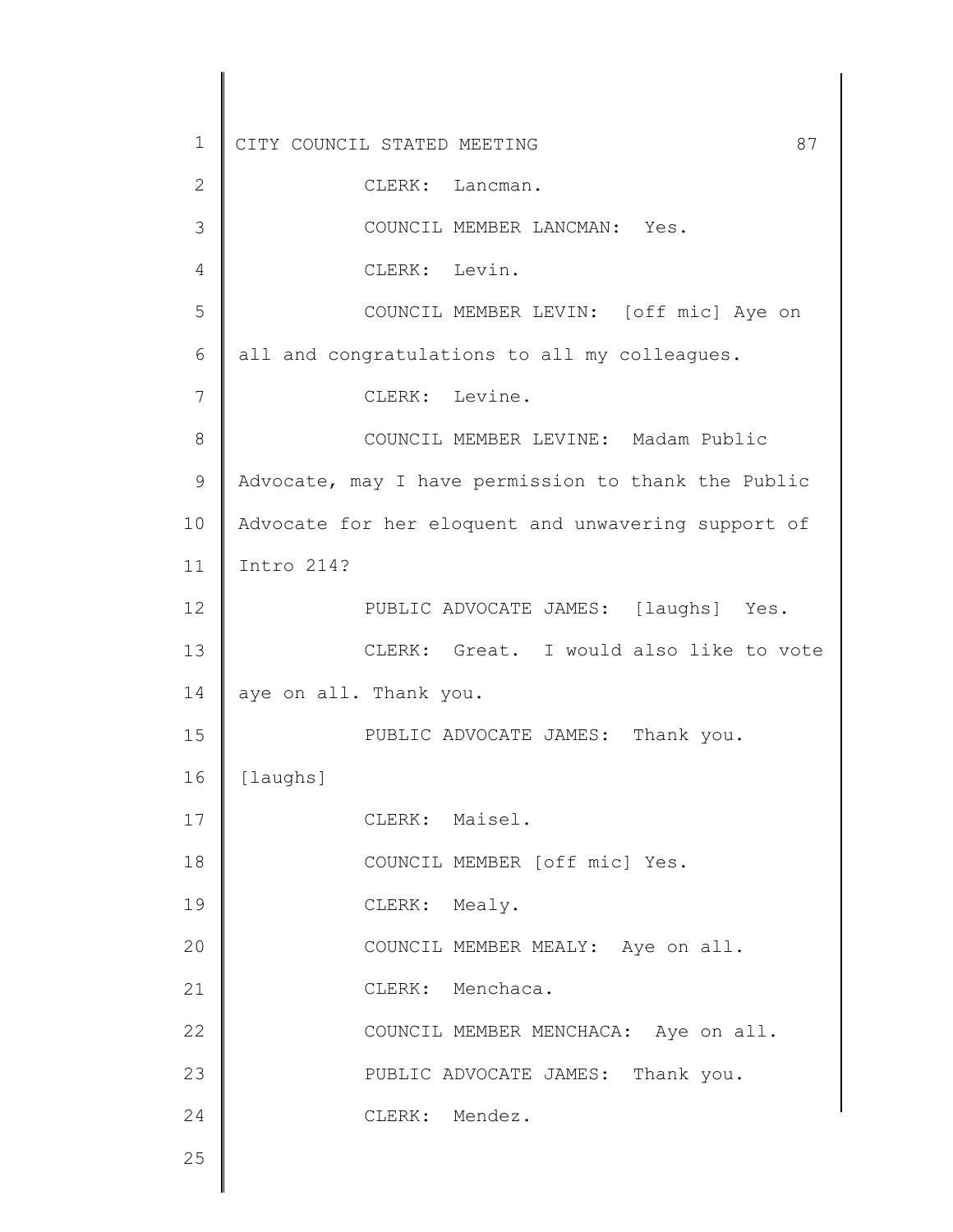1 2 3 4 5 6 7 8 9 10 11 12 13 14 15 16 17 18 19 20 21 22 23 24 25 CITY COUNCIL STATED MEETING 88 COUNCIL MEMBER MENDEZ: Permission to explain my vote. PUBLIC ADVOCATE JAMES: Yes, Council Member. COUNCIL MEMBER MENDEZ: I want to congratulate Council Members Levine and – PUBLIC ADVOCATE JAMES: [interposing] [shushing for quiet] COUNCIL MEMBER MENDEZ: --and—and Gibson for getting over the finish line what I could not do for so many years. I started my career 30 years ago as a tenant organizer. Eventually I became a legal services lawyer. I am so proud to be part of this body in voting on this bill today. Thank you for making this happen in my las t and final year in the City Council, and congratulations to everybody in the balcony and everyone in New York City. It's a big win-win. Thank you. I vote aye on all. PUBLIC ADVOCATE JAMES: And it's your legacy. CLERK: Miller. COUNCIL MEMBER MILLER: Permission to explain. PUBLIC ADVOCATE JAMES: Yes.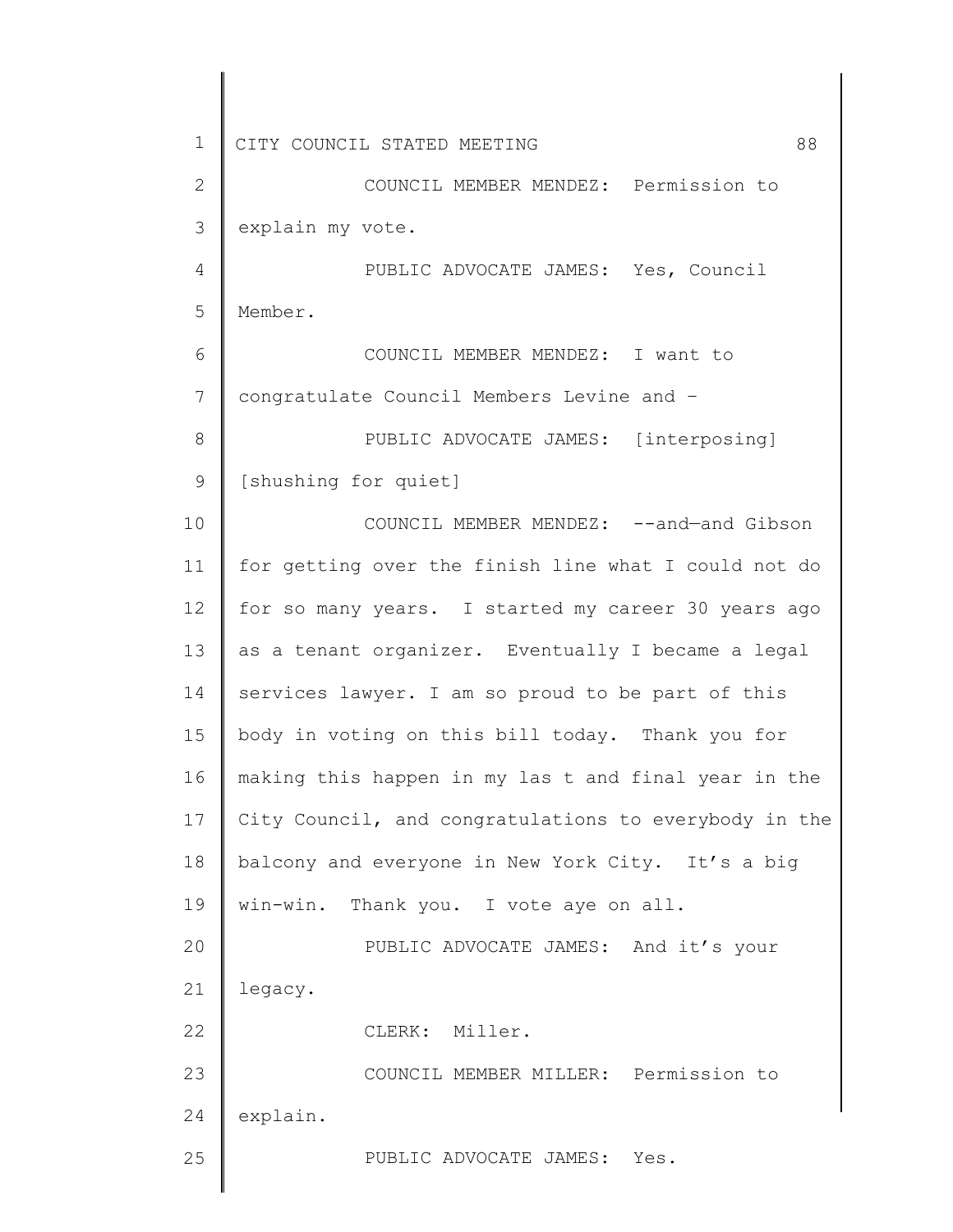2 3 4 5 6 7 8 9 10 11 12 13 14 15 16 17 18 19 20 21 22 23 24 25 COUNCIL MEMBER MILLER: So, I'd—I'd really like to congratulate my colleagues on this landmark legislation, really, really important legislation. It is thoughtful and it is necessary, but there is a caveat involved here and that caveat that one-third in the city including my district of one and two-family homeowners have not been excluded that many of these homeowners their mortgages are predicated on these rentals, and there has been an inordinate problem that my office has been involved in along with that. So, we are hoping that during this five-year phasing implementation period that there is an opportunity for us to address the issues of those homeowners, which often will find themselves in these positions continuing to proliferate the foreclosure crisis that many suffer from over there. So, this is thoughtful, and it is absolutely necessary, and I'm totally looking to engage that, and I did reach out to Council Member Levine, and we've had preliminary discussions on that as well as the Speaker. And I'm looking forward to working with them on this, but I would have to abstain on 214-B, and 1668, and aye on all the rest. Thank you. PUBLIC ADVOCATE JAMES: Thank you.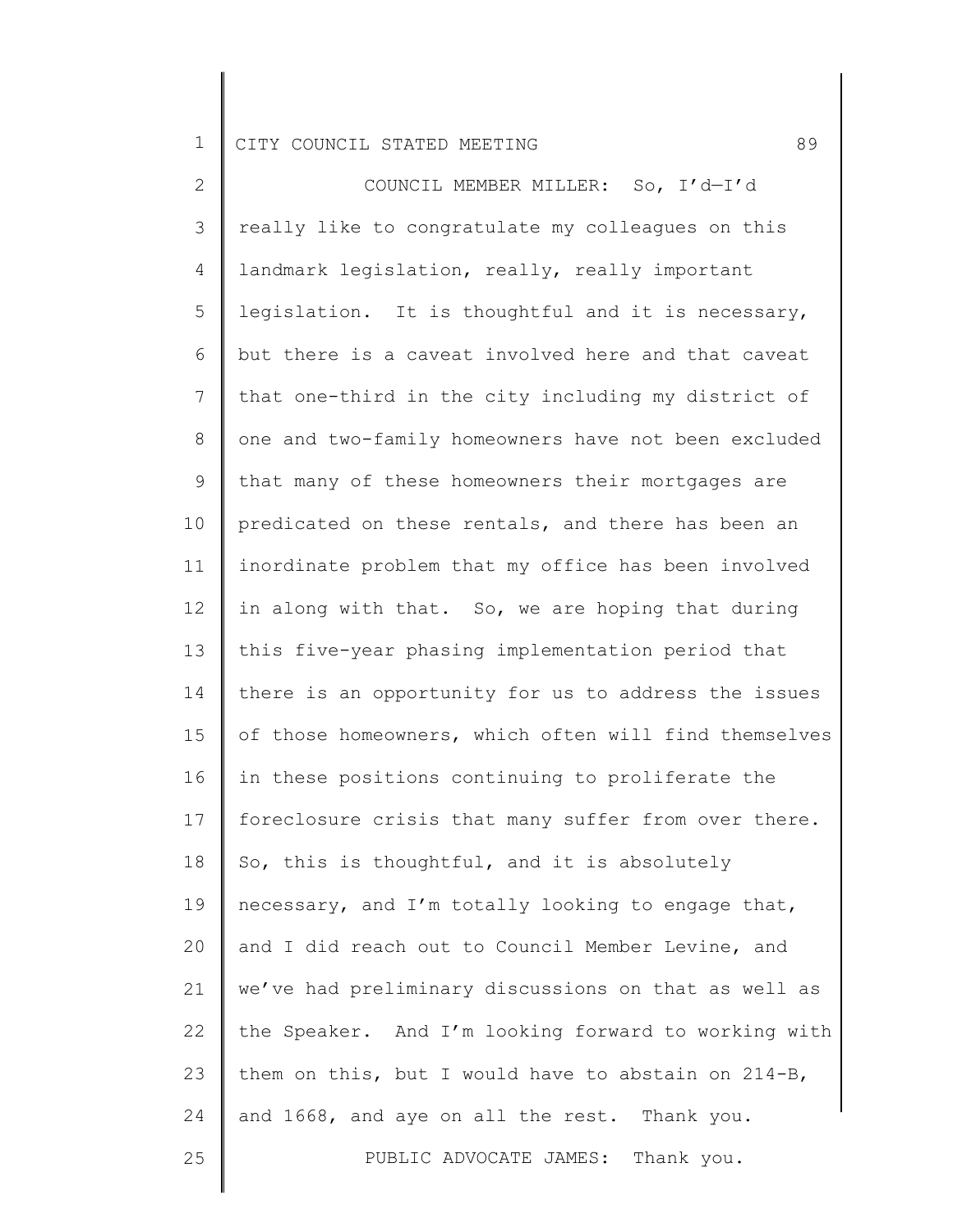1 2 3 4 5 6 7 8 9 10 11 12 13 14 15 16 17 18 19 20 21 22 23 24 25 CITY COUNCIL STATED MEETING 90 CLERK: Perkins. COUNCIL MEMBER PERKINS: Congratulations to all and I vote aye on all. PUBLIC ADVOCATE JAMES: Thank you. CLERK: Reynoso. COUNCIL MEMBER REYNOSO: I vote aye on all. PUBLIC ADVOCATE JAMES: Thank you. CLERK: Richards. COUNCIL MEMBER RICHARDS: Congratulations to all my colleagues. I vote aye.[coughs] CLERK: Rodriguez. COUNCIL MEMBER RODRIGUEZ: Aye. CLERK: Rose. COUNCIL MEMBER ROSE: Permission to explain my vote? PUBLIC ADVOCATE JAMES: Yes. COUNCIL MEMBER ROSE: First I'd like to welcome to the Chamber two in—two of my interns Emma Franco and Adair Martinez. They are interns extraordinaire, and— MALE SPEAKER: Of the CFE. COUNCIL MEMBER ROSE: Excuse me.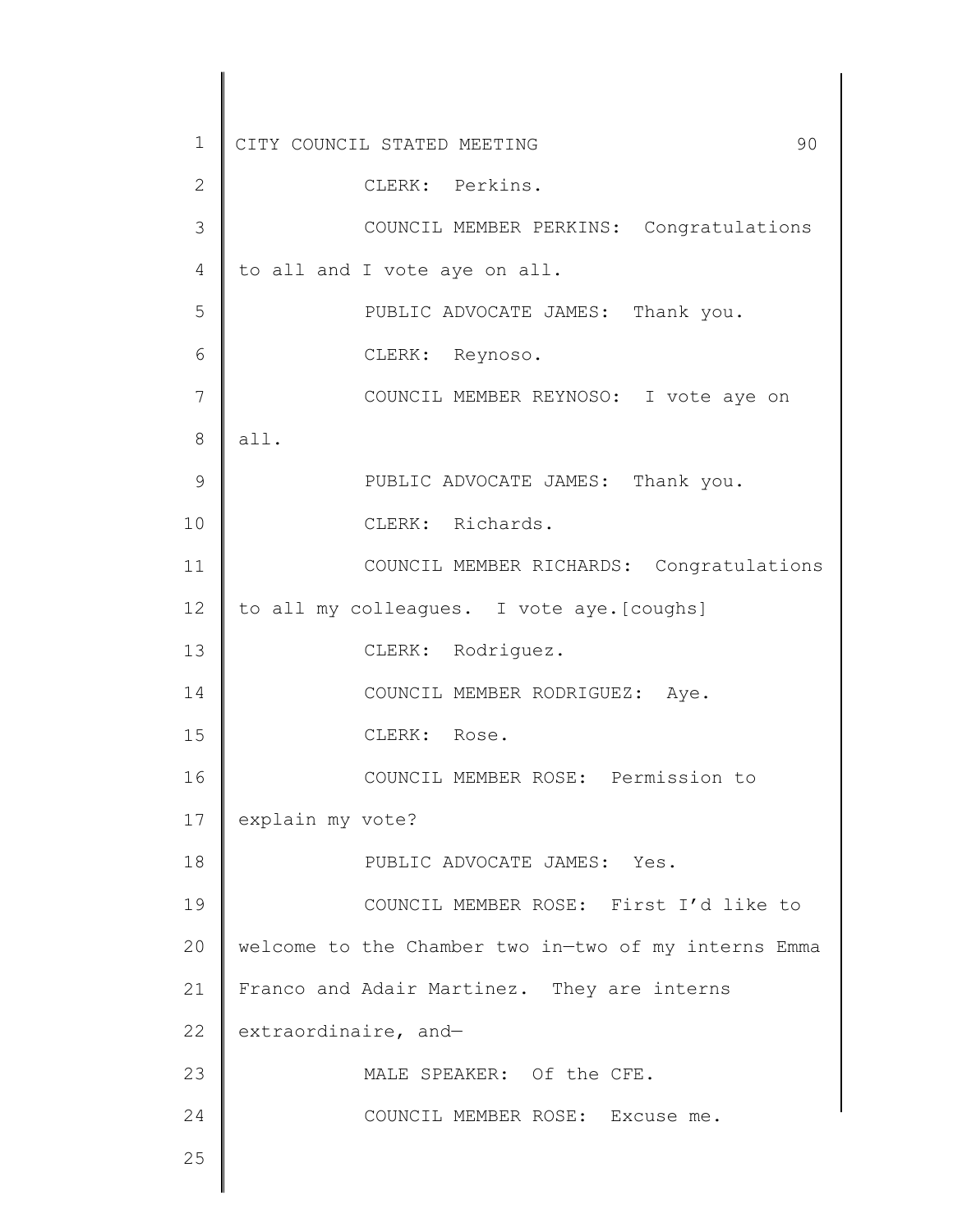1 2 3 4 5 6 7 8 9 10 11 12 13 14 15 16 17 18 19 20 21 22 23 24 25 CITY COUNCIL STATED MEETING 91 PUBLIC ADVOCATE JAMES: I'm sorry. Continue Council Member. COUNCIL MEMBER ROSE: Okay, and I wanted to welcome them here, and acknowledge their presence. PUBLIC ADVOCATE JAMES: [interposing] [shushing for quiet] COUNCIL MEMBER ROSE: I want to congratulate Council Members Levin and Levine and Gibson for 214-A or B for the historic legislation that this is, and for putting tenants on equal footing, but I also would like to ditto the remarks that Council Member Miller made about private homeowners who also need to have some protections. And in my Land Use item today, I want to thank Land Use staff Raju Mann, Amy Levitan and John Douglas and my Chief of Staff Christine Johnson for the work that they did on this Land Use item. It is a waterfront project that will bring 371 units of affordable and market rate housing, commercial and retail development and a public walkway along our waterfront when waterfront access is so important. Throughout this process I've worked with the applicants to modify this project to ensure that it is in alignment with my priorities, which are environmentally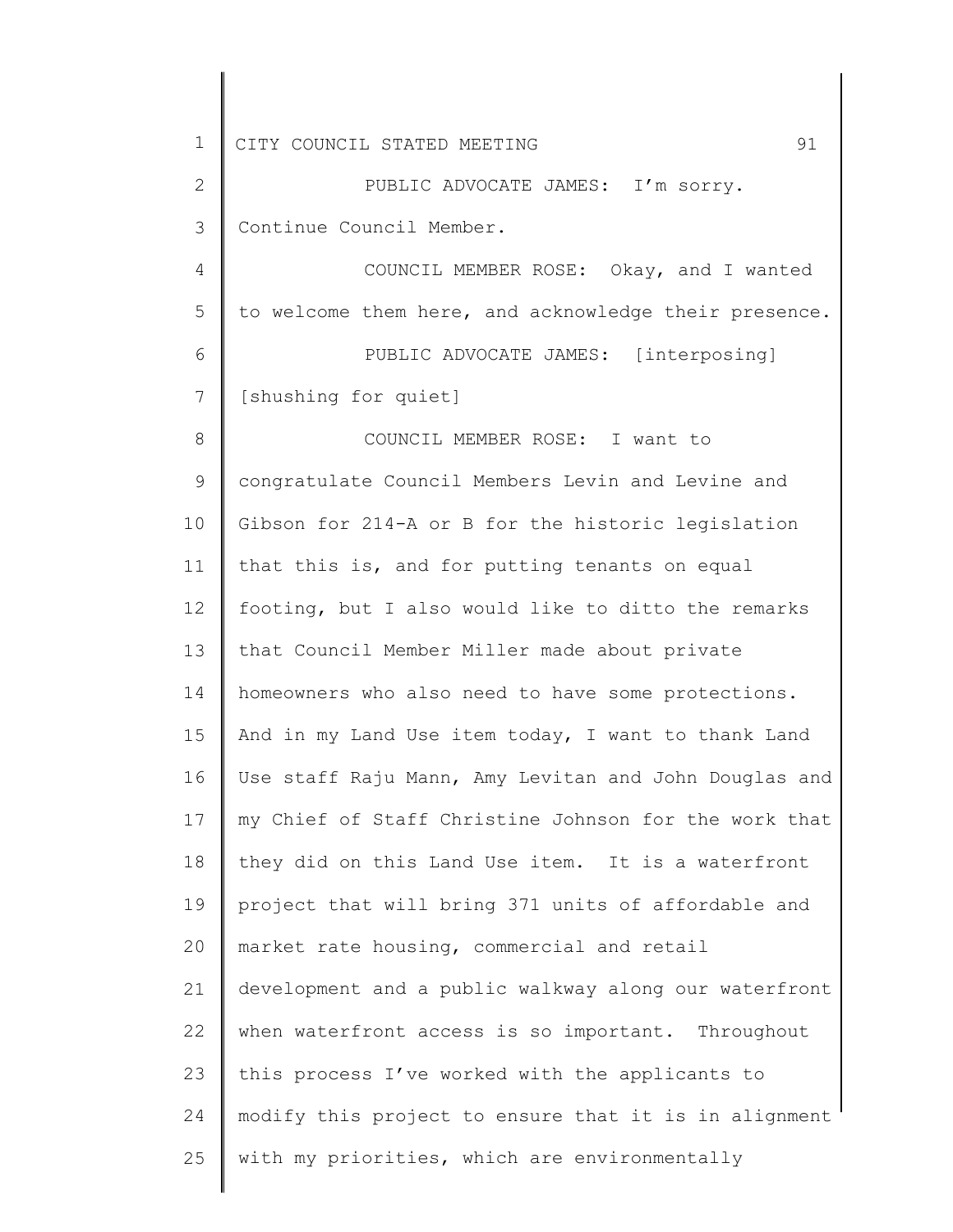1 2 3 4 5 6 7 8 9 10 11 12 13 14 15 16 17 18 19 20 21 22 23 24 25 CITY COUNCIL STATED MEETING 92 responsible, affordable and aesthetically pleasing, and preserving access to the waterfront for all Staten Islanders. So, I want to thank all of the Land Use staff for helping us move this along, and I vote aye on all. PUBLIC ADVOCATE JAMES: Thank you. CLERK: Rosenthal. COUNCIL MEMBER ROSENTHAL: Permission to explain my vote. PUBLIC ADVOCATE JAMES: Yes. COUNCIL MEMBER ROSENTHAL: I just want to congratulate all my colleagues on their bills. It was just some amazing legislation here. I'm sorry I wasn't able to sign onto the Speaker's bill that was passed by the CLERK: Committee on Oversight and Investigation. I still say it's a great bill. I really applaud you for this legislation. I, of course, want to congratulate my colleagues Levine and Gibson for making my job in the District Office a lot easier now that we can give people a lawyer. It's going to make all of the difference, and with that I vote aye on all. PUBLIC ADVOCATE JAMES: Thank you.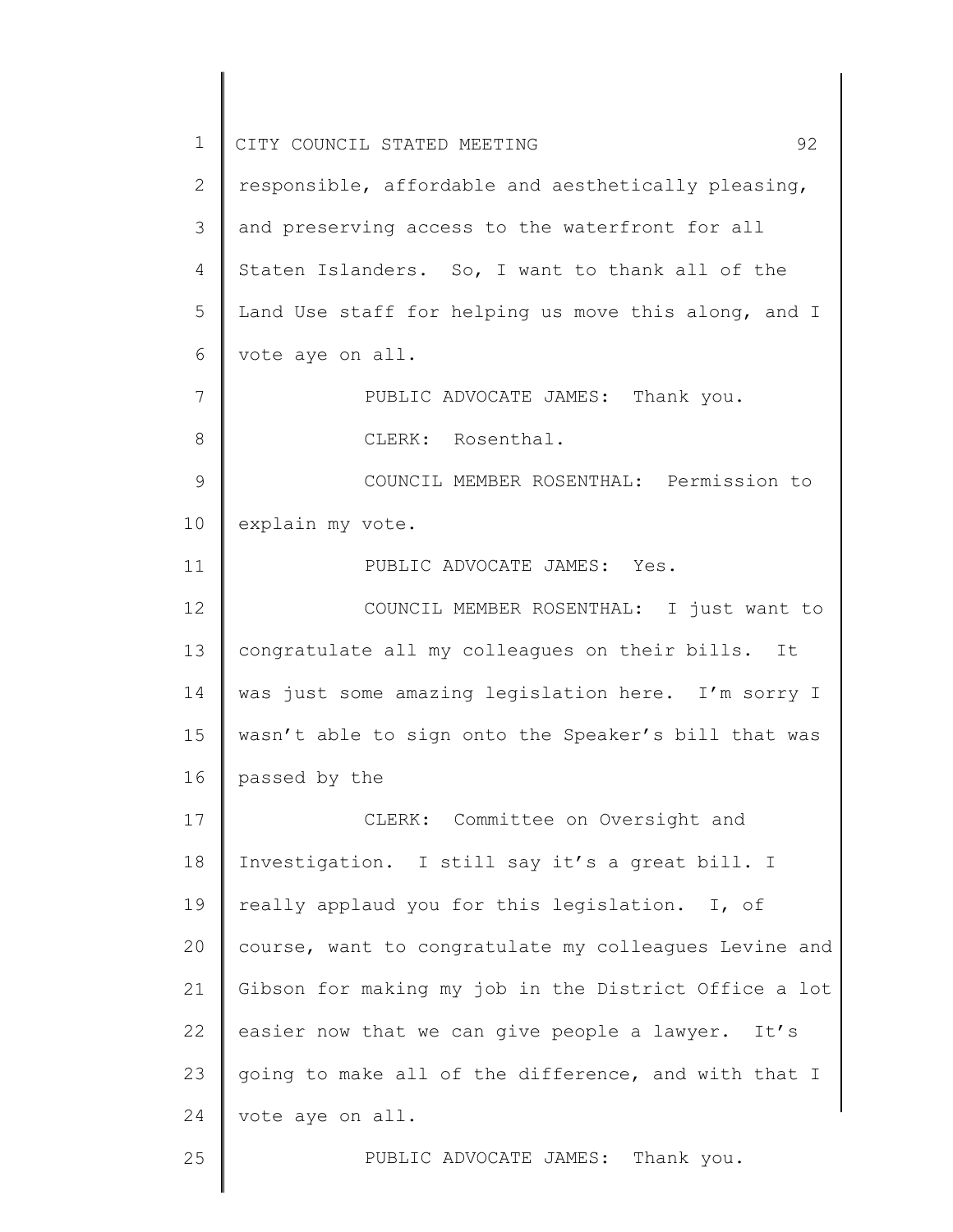2 3 4 5 6 7 8 9 10 11 12 13 14 15 16 17 18 19 20 21 22 23 24 25 CLERK: Salamanca. COUNCIL MEMBER SALAMANCA: Aye on all. PUBLIC ADVOCATE JAMES: Thank you. CLERK: Torres. COUNCIL MEMBER TORRES: Permission to briefly explain my vote. I just want to thank the Speaker, Council Member Levine and Council Member Gibson for fighting for a genuinely inclusive version of right to counsel. NYCHA residents are no less entitled to legal representation and so I'm proud of the end product. With that said, I vote aye PUBLIC ADVOCATE JAMES: Thank you. CLERK: Treyger. COUNCIL MEMBER TREYGER: Permission to explain my vote. PUBLIC ADVOCATE JAMES: Yes. COUNCIL MEMBER TREYGER: Thank you and I just also want to just add to the enormous thanks and gratitude to Council Members Mark Levine and Council Member Vanessa Gibson for their signature piece of legislation. I want to thank Council Member Rosie Mendez for being a trailblazer on this issues, and as just we—we just heard from my colleague, I want to thank the Speaker and Council Member Ritchie Torres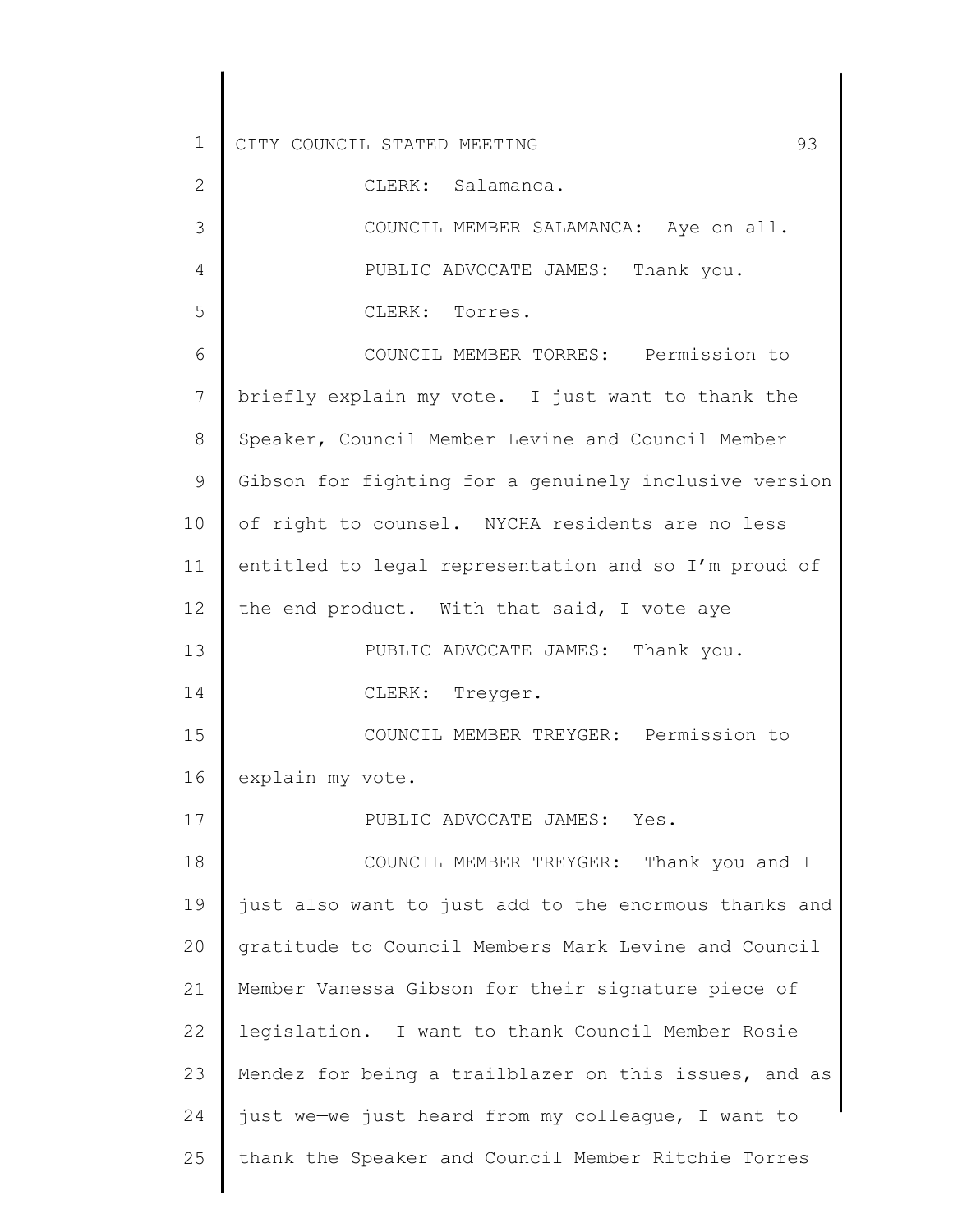| $\mathbf 1$ | 94<br>CITY COUNCIL STATED MEETING                    |
|-------------|------------------------------------------------------|
| 2           | as well for making sure that NYCHA residents are a   |
| 3           | part of this legislation. It-it-it would be the      |
| 4           | height of hypocrisy for the city to make sure that   |
| 5           | all tenants will be protected and leave out some of  |
| 6           | the most vulnerable in our NYCHA buildings. They,    |
| 7           | too, matter. They matter a lot. So, I want to thank  |
| 8           | all my colleagues, thank the-the staff as well. This |
| 9           | is-this is a big deal, and I-with that I vote aye on |
| 10          | all. Thank you.                                      |
| 11          | PUBLIC ADVOCATE JAMES: Thank you.                    |
| 12          | CLERK: Ulrich.                                       |
| 13          | COUNCIL MEMBER ULRICH: I vote aye on all             |
| 14          | except Intros 214-B and 1646-A.                      |
| 15          | CLERK: Vacca.                                        |
| 16          | COUNCIL MEMBER VACCA: I vote aye on all.             |
| 17          | CLERK: Vallone.                                      |
| 18          | COUNCIL MEMBER VALLONE: Aye on all.                  |
| 19          | CLERK: [pause] Matteo.                               |
| 20          | COUNCIL MEMBER MATTEO: No on 214, 1646,              |
| 21          | 1136 and aye on the rest.                            |
| 22          | CLERK: Van Bramer.                                   |
| 23          | COUNCIL MEMBER VAN BRAMER: Aye on all.               |
| 24          | CLERK: Speaker Mark-Viverito.                        |
| 25          |                                                      |
|             |                                                      |

 $\begin{array}{c} \hline \end{array}$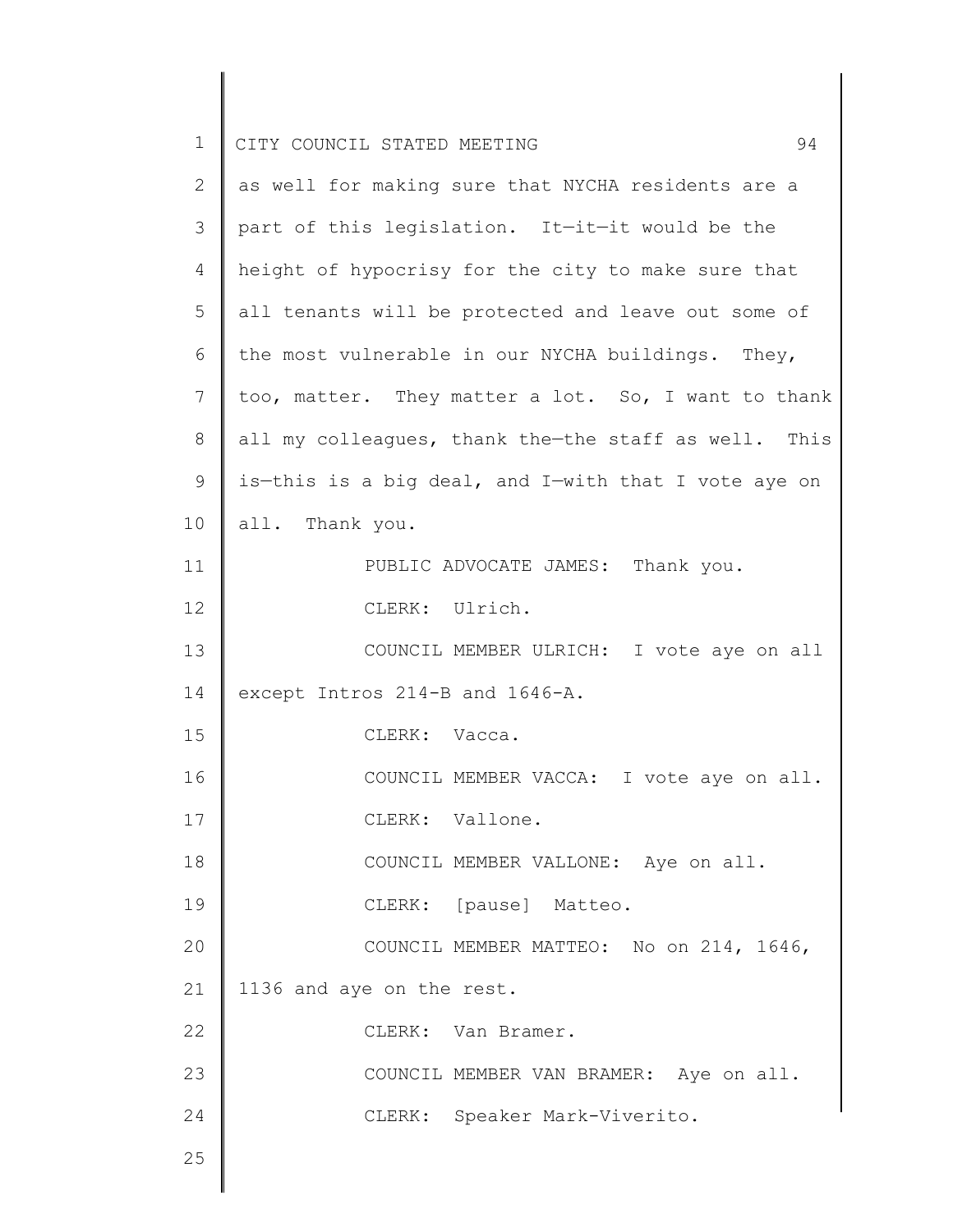2 3 SPEAKER MARK-VIVERITO: [off mic] Aye. [pause]

4 5 6 7 8 9 10 11 12 13 14 15 16 17 18 19 20 21 22 23 24 25 PUBLIC ADVOCATE JAMES: I urge my colleagues to sign onto 1670, a bill requiring major construction sites to post a regularly updated sign indicating the number of workers present. It would help us monitor and deter the overmanning of construction sites and prevent accidents that happen because sites are congested and inadequate planning has led to poor workflow. Second, in the immediate aftermath of an accident, the signage would help ensure that every worker is accounted for, and this information would provide an invaluable data point. I urge all of colleagues to sign onto this bill. [pause] Okay, thank you. All items on today's General Order Calendar were adopted by a vote in 46 in the affirmative, 0 negative and 0 abstentions with the exception of Land Use 690 and Resolution 1595, which was adopted by a vote of 45 in the affirmative, 1 negative and 1—and 0 abstentions, and Intro 214-B, which was adopted by a vote of 42 in the affirmative, 3 negative and 1 abstention, and Intro 1646-A, which was adopted by a vote of 43 in the affirmative, 3 negative and 0 abstentions, and Intro 1136-A, which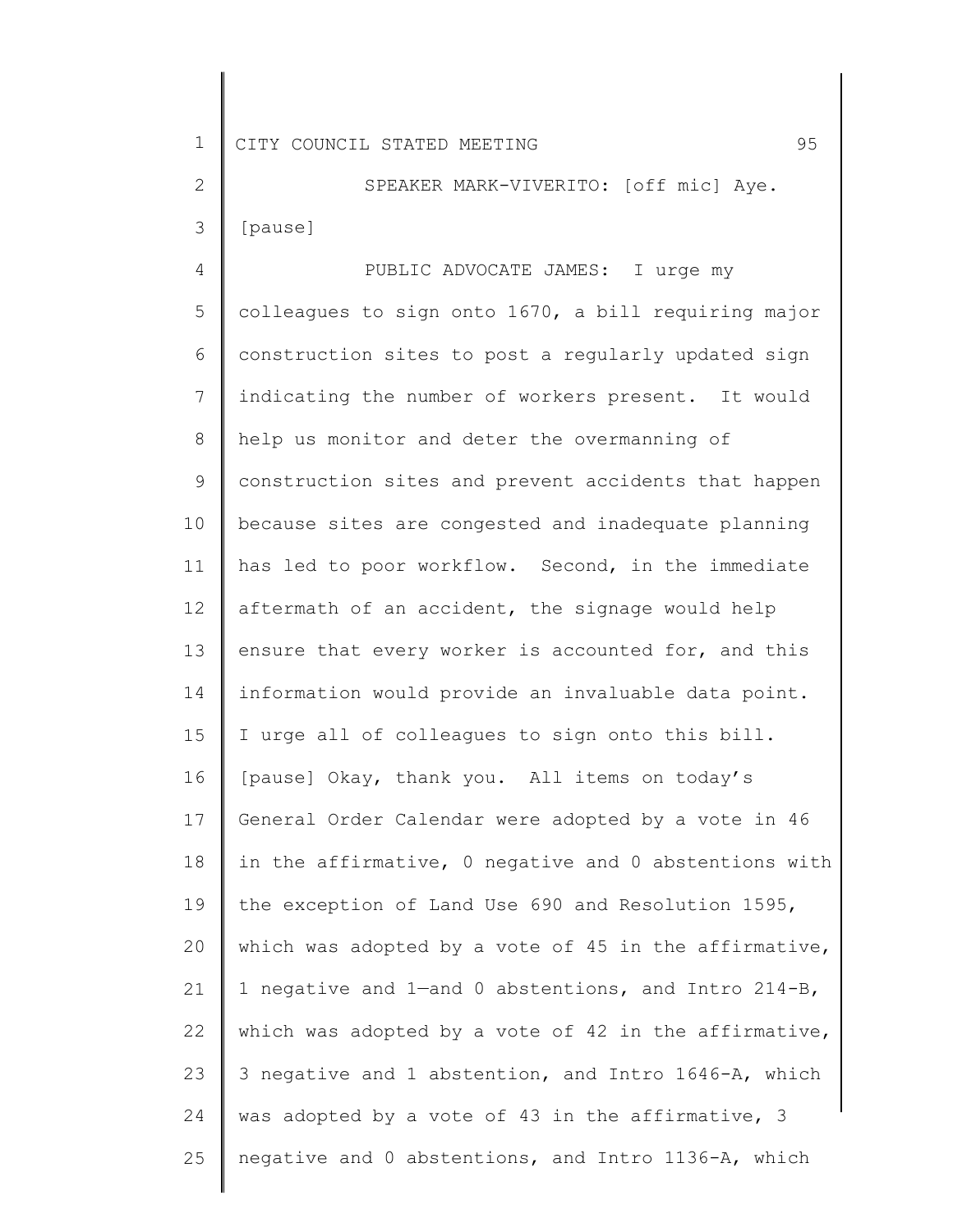| $\mathbf 1$ | 96<br>CITY COUNCIL STATED MEETING                     |
|-------------|-------------------------------------------------------|
| 2           | was adopted by a vote of 44 in the affirmative, 2     |
| 3           | negative and 0 abstentions, and Resolution 1589,      |
| 4           | which was adopted by a vote of 45 in the affirmative, |
| 5           | 0 negative and 1 abstention, and Intro 1668, which    |
| 6           | was adopted by a vote of 45 in the affirmative, 0     |
| 7           | negative and 1 abstention, and the Revised Land Use   |
| $8\,$       | Call-Up vote is now 46 in the affirmative, 0 in the   |
| 9           | negative and no abstentions. Introduction and         |
| 10          | Reading of bills. [pause]                             |
| 11          | SPEAKER MARK-VIVERITO: All bills                      |
| 12          | referred to the appropriate committees.               |
| 13          | PUBLIC ADVOCATE JAMES: There's no                     |
| 14          | resolutions this eve-this afternoon, and so our first |
| 15          | member for general discussion is Council Member       |
| 16          | Laurie Cumbo. [pause]                                 |
| 17          | COUNCIL MEMBER CUMBO: Thank you. I want               |
| 18          | to thank Speaker Melissa Mark-Viverito and all of my  |
| 19          | colleagues today-                                     |
| 20          | PUBLIC ADVOCATE JAMES: [interposing]                  |
| 21          | [shushing for quiet]                                  |
| 22          | COUNCIL MEMBER CUMBO: -- for recognizing              |
| 23          | the memory and the legacy of the late great James     |
| 24          | Davis. He continues to be a memory that we all can    |
| 25          | draw inspiration from. I want to applaud his brother  |
|             |                                                       |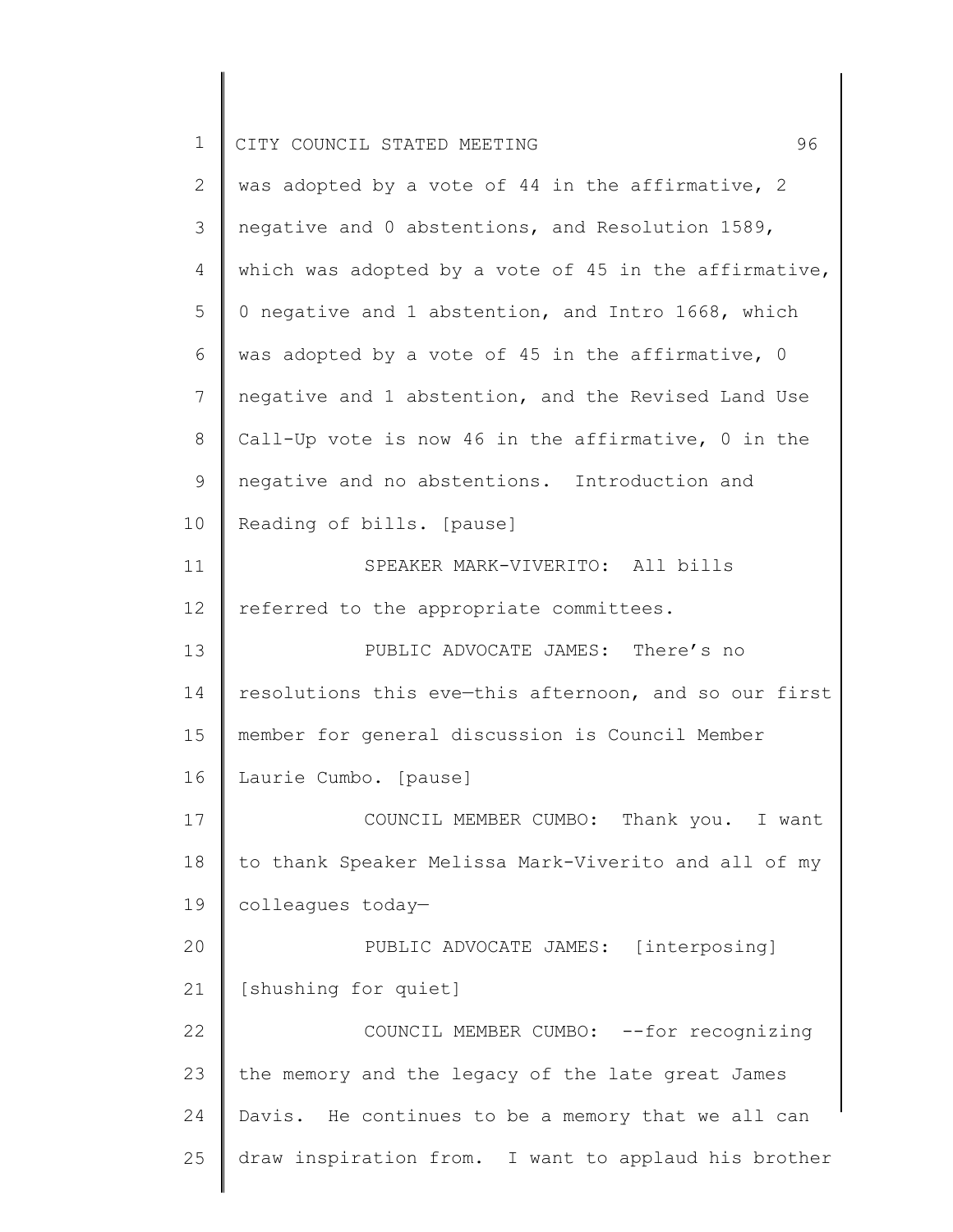2 3 4 5 6 7 8 9 10 11 12 13 14 15 16 17 18 19 20 21 22 23 24 25 Jeffrey Davis for not only keeping his brother's memory alive, but keeping the work alive. I think all of us throughout the 35<sup>th</sup> Council District and the City of New York know the *Love Yourself Stop the Violence* motto, and that has transitioned all throughout the city of New York where people understand that gun violence and the epidemic of gun violence is a mental disorder, and it's something that we as a community have the power to overcome, and we have the power to change that dynamic. So, I want to thank the Davis Family for coming here today, for keeping their brother's memory alive, and for usallowing us in the Council to know just how blessed we are— PUBLIC ADVOCATE JAMES: [interposing] [shushing for quiet] COUNCIL MEMBER CUMBO: --to be here. I also want to bring attention to gender based violence. All New Yorkers regardless of gender should feel safe in their homes and communities. Violence against women has become too commonplace in the city of New York. We cannot continue to proclaim that we are the safest city in the United States until gender based violence ends. In the past week,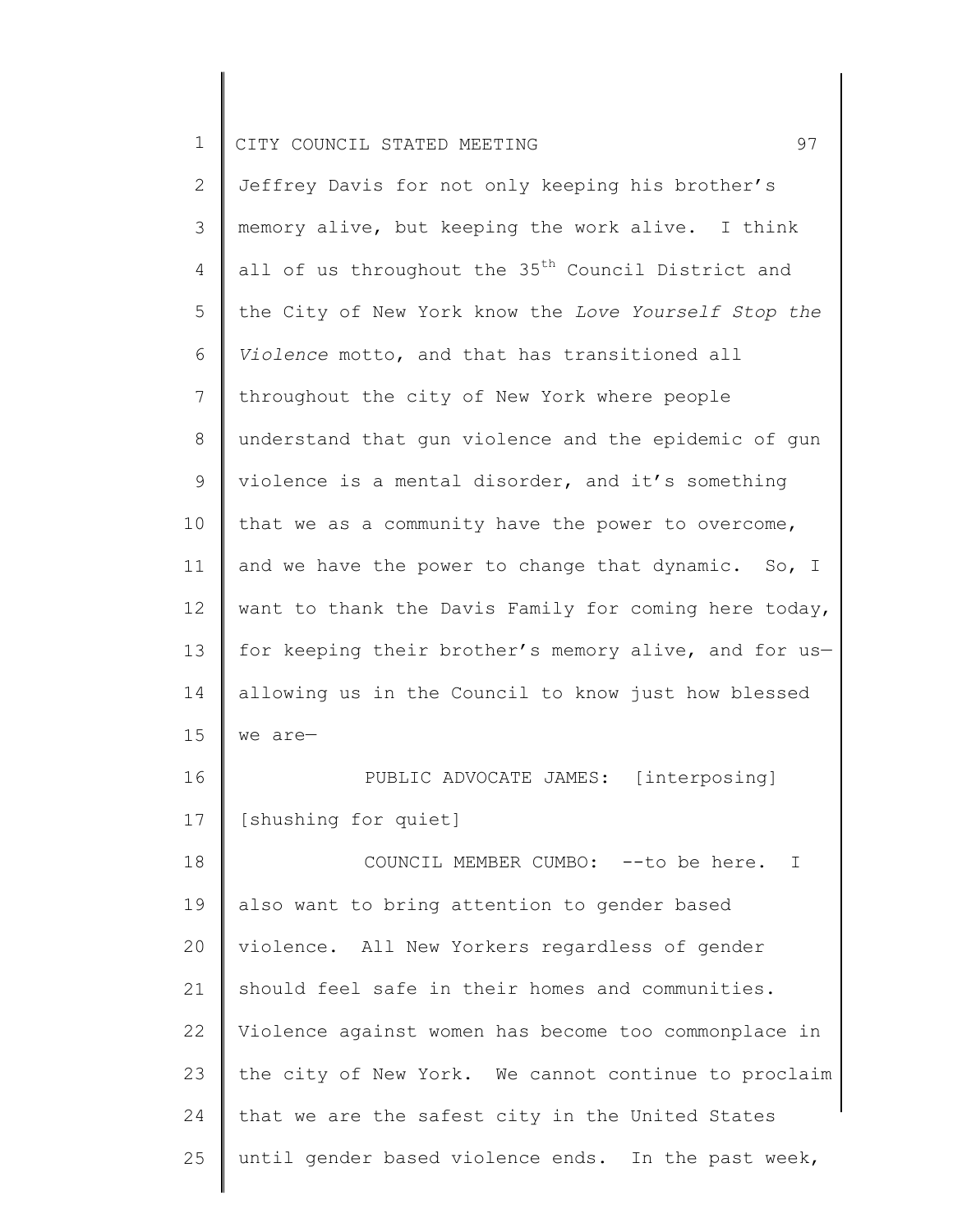2 3 4 5 6 7 8 9 10 11 12 13 14 15 16 17 18 19 20 21 22 23 24 25 news headlines have been dominated by women who are victims of gun violence or sexual assault. Police arrested two individuals for the kidnapping and prostitution of two 16-year-old girls who were held captive in a Crown Heights apartment. One was allegedly forced to have sex with three men while the other victim was forced to have sex with at least 18 men. On July  $12^{th}$  there were four rape attempts within four hours in Crown Heights. Each woman fought off the suspect and were uninjured. The alleged suspect has not been apprehended by the police. On July  $12^{th}$  two mothers shot and killed at Stuyvesant Garden Houses in Bedford-Stuyvesant. China Battle, 21 was shot once in the head and Sequanda Staley, 29 [bell] was found with three bullet wounds in the back. Police believe that they were-they were not intended targets. On July  $18^{th}$ , Maureen Mozack, 70, was found dead and tied up with an electrical cord in her Canarsie home. In 19-on July  $19^{th}$ -PUBLIC ADVOCATE JAMES: [interposing] Council Member— COUNCIL MEMBER CUMBO: --an unidentified woman, 40, was stabbed multiple times in Clinton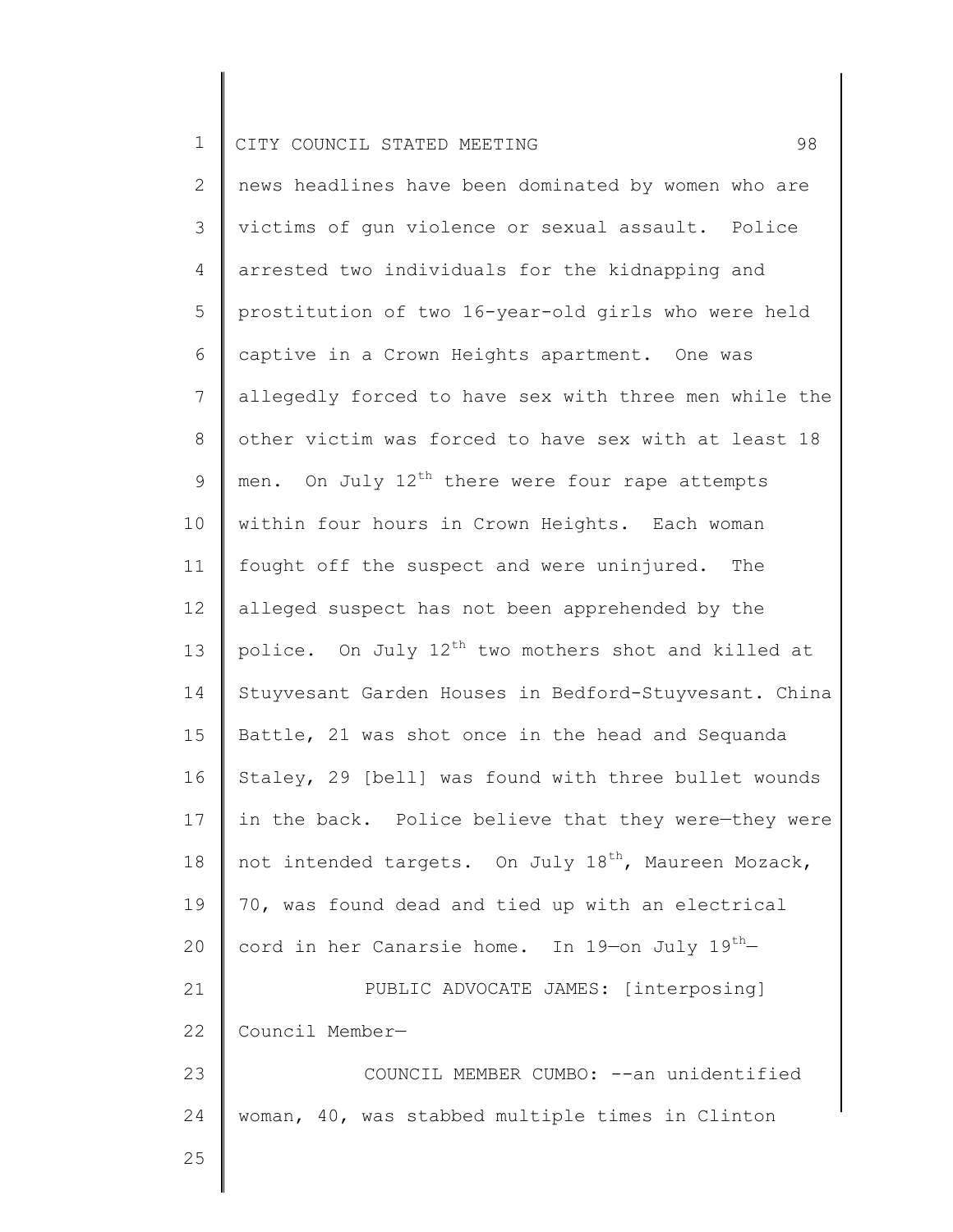1 2 3 4 5 6 7 8 9 10 11 12 13 14 15 16 17 18 19 20 21 22 23 24 25 CITY COUNCIL STATED MEETING 99 Hill. As a city, we must remain vigilant and continue to dedicate the resources-- PUBLIC ADVOCATE JAMES: [interposing] Council Member. COUNCIL MEMBER CUMBO: --police presence funding and year-round programming to combat all— PUBLIC ADVOCATE JAMES: [interposing] Thank you. COUNCIL MEMBER CUMBO: --all forms of violence. PUBLIC ADVOCATE JAMES: Thank you, Council Member. COUNCIL MEMBER CUMBO: Thank you. PUBLIC ADVOCATE JAMES: Thank you. Council Member Miller. Okay. [laughs] Donovan Richards says that you should have more minutes because of your condition. COUNCIL MEMBER CUMBO: [off mic] [laughs] Thank you for that. PUBLIC ADVOCATE JAMES: Council Member Miller. COUNCIL MEMBER MILLER: [off mic] PUBLIC ADVOCATE JAMES: No? You pass? Okay. Council Member Gibson.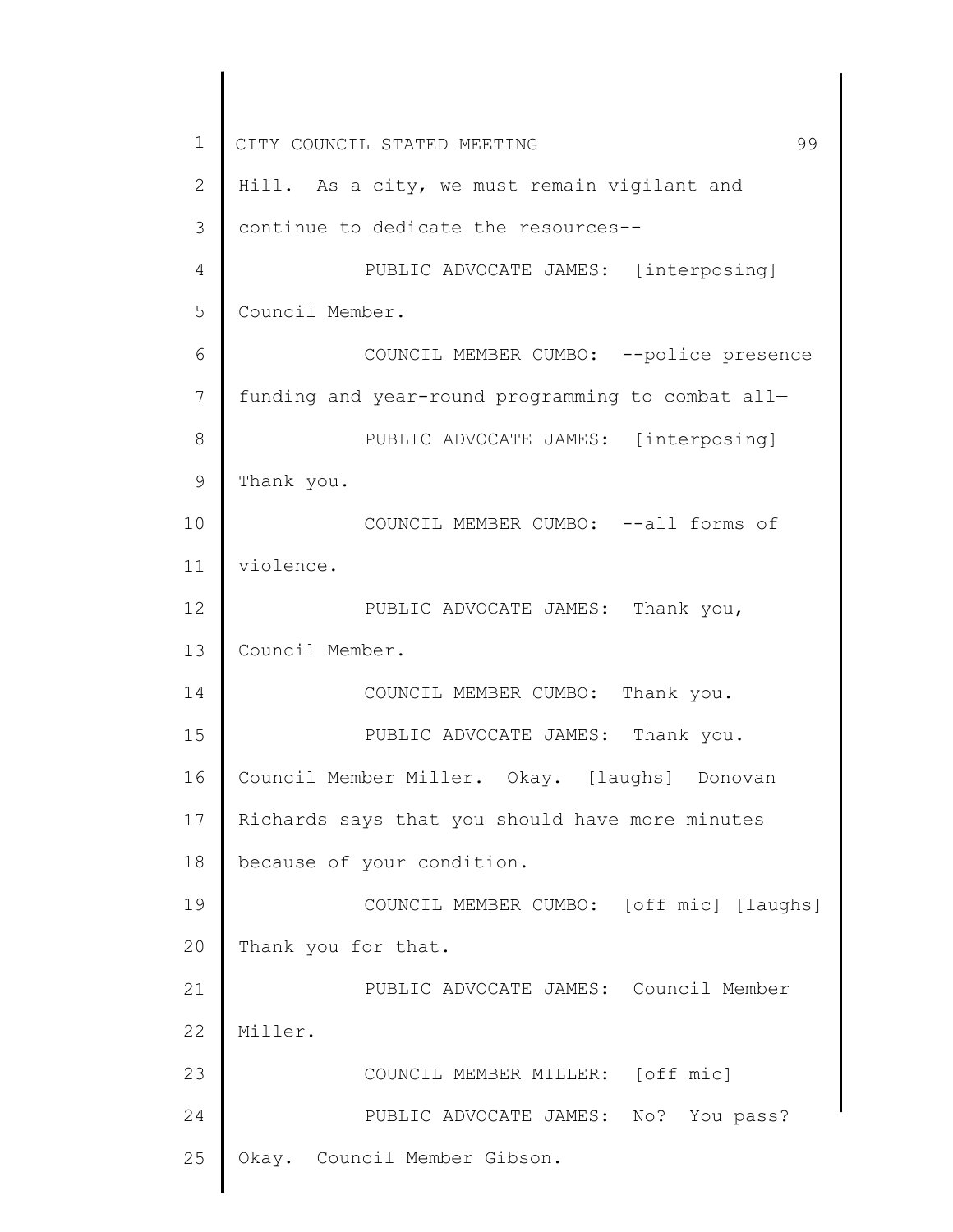2 3 4 5 6 7 8 9 10 11 12 13 14 15 16 17 18 19 20 21 22 23 24 25 COUNCIL MEMBER GIBSON: Thank you, Madam Public Advocate. I just quickly want to expand on the Speaker's remarks earlier in recognizing many of our wonderful interns who are here with the Food Bank of NYC, and specifically the incredible measure that this Council provided in the adopted budget of additional funds for our school campus pantry, and making sure that we can increase opportunities for many school students in our public schools to access healthy food. I am so proud to have been shadowed today by one of our interns Lydell Bland, who is a recent graduate of East Bronx Academy for the future in the Bronx, and now he is going to BMCC him and his twin brother, and he is going to be studying business and economics. And just talking to him this afternoon, I also had a chance to meet him at that Annual Gala hosted by the Food Bank— PUBLIC ADVOCATE JAMES: [interposing] [shushing for quiet] COUNCIL MEMBER GIBSON: --and I am telling him, his twin as well as all of our other interns they are the future leaders, and we are so grateful that if anyone could lead the conversation in taking a huge bite out of hunger and being an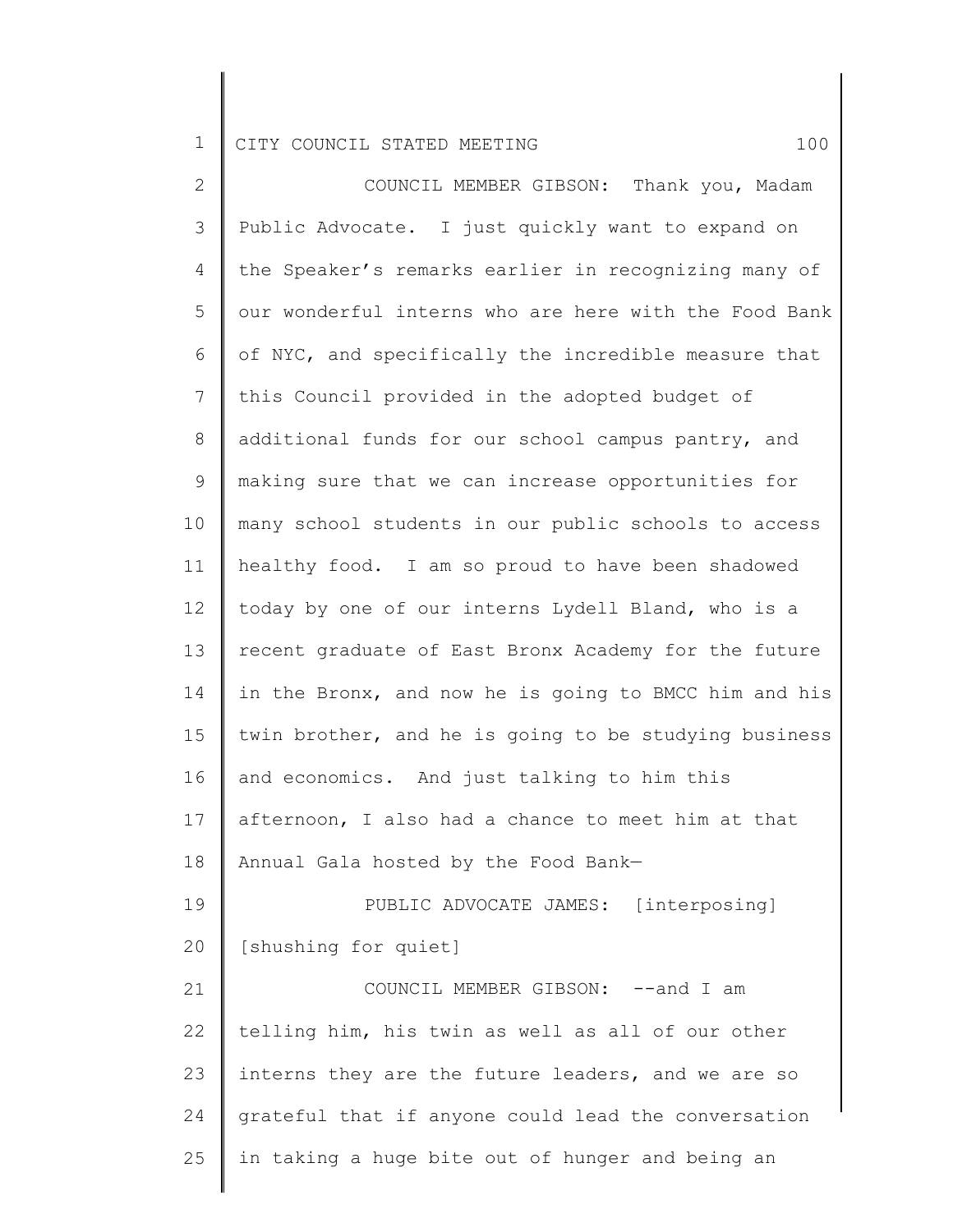|  |  | I CITY COUNCIL STATED MEETING |  |  |  |  |  |  |
|--|--|-------------------------------|--|--|--|--|--|--|
|--|--|-------------------------------|--|--|--|--|--|--|

| 2               | advocate and being the champions of change it is our |
|-----------------|------------------------------------------------------|
| 3               | young people. And so, we pride ourselves on the work |
| 4               | we do not just talking about it, but investing money |
| 5               | where our commitment is, and I'm so proud and I look |
| 6               | forward to seeing Lydell in the future. I told him   |
| 7               | that as a resident of the Bronx he always has an     |
| $8\,$           | opportunity to work with us or any of my other       |
| 9               | colleagues in the Bronx, but I'm looking forward to  |
| 10              | great things from each and every one of you. Good    |
| 11              | luck in college. Good luck in school, and thank you  |
| 12 <sup>°</sup> | for all you're doing and good luck to you this       |
| 13              | summer. Thank you, Madam Public Advocate.            |
| 14              | PUBLIC ADVOCATE JAMES: Thank you. We're              |
| 1 <sub>5</sub>  | wory proud of you and thank you for your loadarship  |

15 16 very proud of you and thank you for your leadership, and our last speaker is Council Member Margaret Chin.

17 18 19 20 21 22 23 24 25 COUNCIL MEMBER CHIN: Thank you, Madam Public Advocate. Good afternoon. I wanted to point my colleagues' attention to Reso 1586, which urges the State Legislature to increase penalties for individuals who assault or rob food delivery workers. Being a delivery worker continues to be one of the more dangerous jobs that an individual can have. In 2015, delivery workers suffered 885 fatalities nationwide, the greatest number of fatal injuries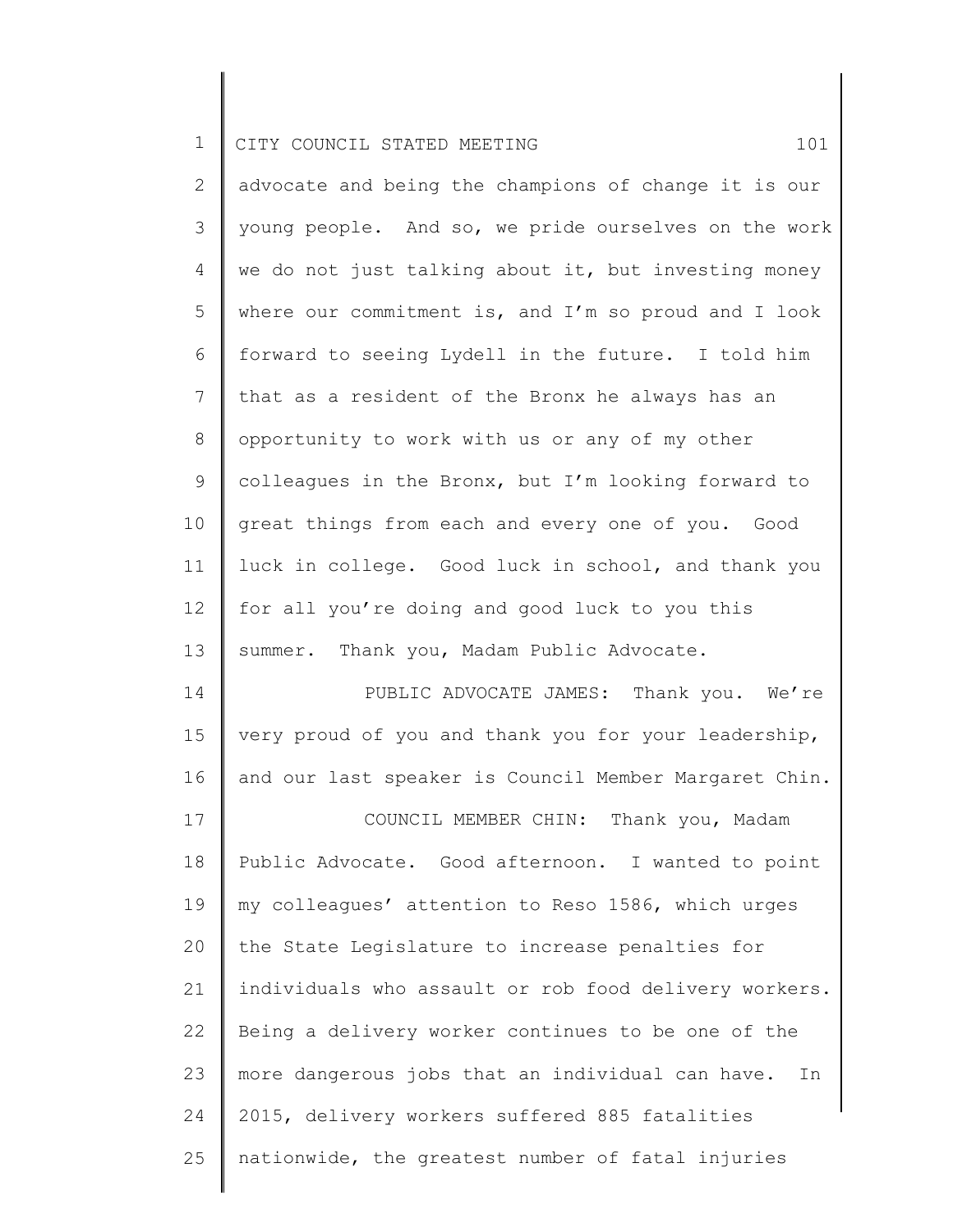| $\mathbf 1$    | 102<br>CITY COUNCIL STATED MEETING                    |  |  |  |  |  |  |  |
|----------------|-------------------------------------------------------|--|--|--|--|--|--|--|
| $\mathbf{2}$   | among civilian occupations. 236 of these incidents    |  |  |  |  |  |  |  |
| 3              | happened in New York, which ranks fourth among the    |  |  |  |  |  |  |  |
| 4              | states with the highest fatal work injuries Food      |  |  |  |  |  |  |  |
| 5              | delivery workers are particularly vulnerable to       |  |  |  |  |  |  |  |
| 6              | assault and robbery to the job's requirement to carry |  |  |  |  |  |  |  |
| $\overline{7}$ | cash. Furthermore, a large number of food delivery    |  |  |  |  |  |  |  |
| 8              | workers are from immigrant communities, and have      |  |  |  |  |  |  |  |
| 9              | limited English proficiency, creating a language      |  |  |  |  |  |  |  |
| 10             | barrier between the victims and law enforcement. By   |  |  |  |  |  |  |  |
| 11             | increasing the penalty for individuals who attack     |  |  |  |  |  |  |  |
| 12             | delivery workers, we can send a clear message to      |  |  |  |  |  |  |  |
| 13             | those who prey upon these vulnerable workers.<br>This |  |  |  |  |  |  |  |
| 14             | is unacceptable and we will no longer stand for this. |  |  |  |  |  |  |  |
| 15             | I want to thank Casey Addison for working on this     |  |  |  |  |  |  |  |
| 16             | resolution, and I urge my colleagues to sign on.      |  |  |  |  |  |  |  |
| 17             | Thank you.                                            |  |  |  |  |  |  |  |
| 18             | PUBLIC ADVOCATE JAMES: Thank you and now              |  |  |  |  |  |  |  |
| 19             | the Speaker to close.                                 |  |  |  |  |  |  |  |
| 20             | SPEAKER MARK-VIVERITO: Alright, it is                 |  |  |  |  |  |  |  |
| 21             | 3:35 and we're out. Thank you all-                    |  |  |  |  |  |  |  |
| 22             | PUBLIC ADVOCATE JAMES: [interposing]                  |  |  |  |  |  |  |  |
| 23             | Thank you.                                            |  |  |  |  |  |  |  |
| 24             | SPEAKER MARK-VIVERITO: --and we are                   |  |  |  |  |  |  |  |
| 25             | adjourned.                                            |  |  |  |  |  |  |  |
|                |                                                       |  |  |  |  |  |  |  |

║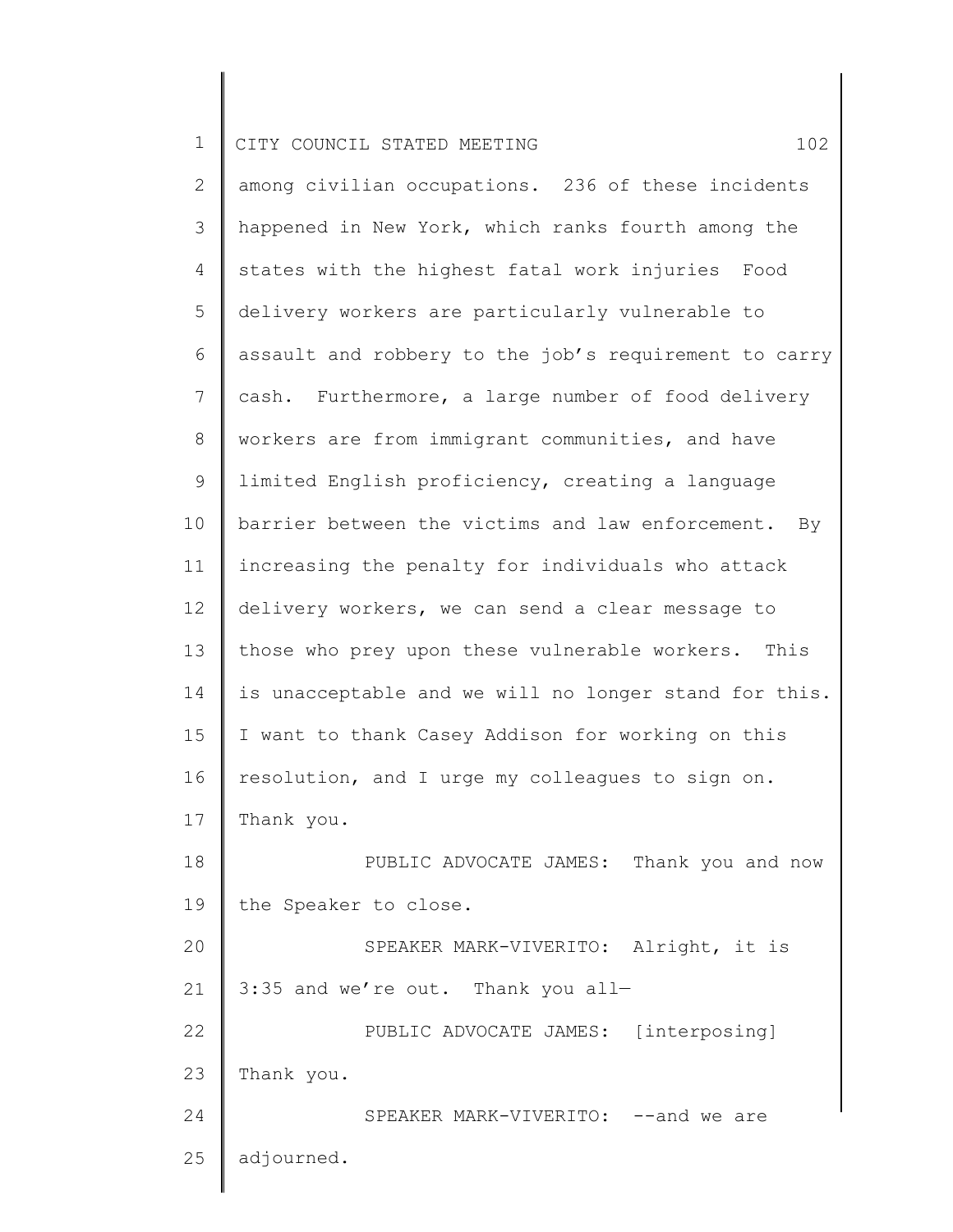| $\ensuremath{\mathbbm{1}}$ | CITY COUNCIL STATED MEETING |  |                              |  |  |                                      |  |  | 103 |  |
|----------------------------|-----------------------------|--|------------------------------|--|--|--------------------------------------|--|--|-----|--|
| $\sqrt{2}$                 |                             |  |                              |  |  | PUBLIC ADVOCATE JAMES: And may James |  |  |     |  |
| $\mathfrak{Z}$             |                             |  | Davis rest in peace. [gavel] |  |  |                                      |  |  |     |  |
| $\sqrt{4}$                 |                             |  |                              |  |  |                                      |  |  |     |  |
| $\mathsf S$                |                             |  |                              |  |  |                                      |  |  |     |  |
| $\sqrt{6}$                 |                             |  |                              |  |  |                                      |  |  |     |  |
| $\overline{7}$             |                             |  |                              |  |  |                                      |  |  |     |  |
| $\,8\,$                    |                             |  |                              |  |  |                                      |  |  |     |  |
| $\mathcal{G}$              |                             |  |                              |  |  |                                      |  |  |     |  |
| $1\,0$                     |                             |  |                              |  |  |                                      |  |  |     |  |
| $11\,$                     |                             |  |                              |  |  |                                      |  |  |     |  |
| $12\,$                     |                             |  |                              |  |  |                                      |  |  |     |  |
| $13\,$                     |                             |  |                              |  |  |                                      |  |  |     |  |
| 14                         |                             |  |                              |  |  |                                      |  |  |     |  |
| $15\,$                     |                             |  |                              |  |  |                                      |  |  |     |  |
| 16                         |                             |  |                              |  |  |                                      |  |  |     |  |
| 17                         |                             |  |                              |  |  |                                      |  |  |     |  |
| $1\,8$                     |                             |  |                              |  |  |                                      |  |  |     |  |
| 19                         |                             |  |                              |  |  |                                      |  |  |     |  |
| 20                         |                             |  |                              |  |  |                                      |  |  |     |  |
| 21                         |                             |  |                              |  |  |                                      |  |  |     |  |
| 22                         |                             |  |                              |  |  |                                      |  |  |     |  |
| 23                         |                             |  |                              |  |  |                                      |  |  |     |  |
| 24                         |                             |  |                              |  |  |                                      |  |  |     |  |
| 25                         |                             |  |                              |  |  |                                      |  |  |     |  |